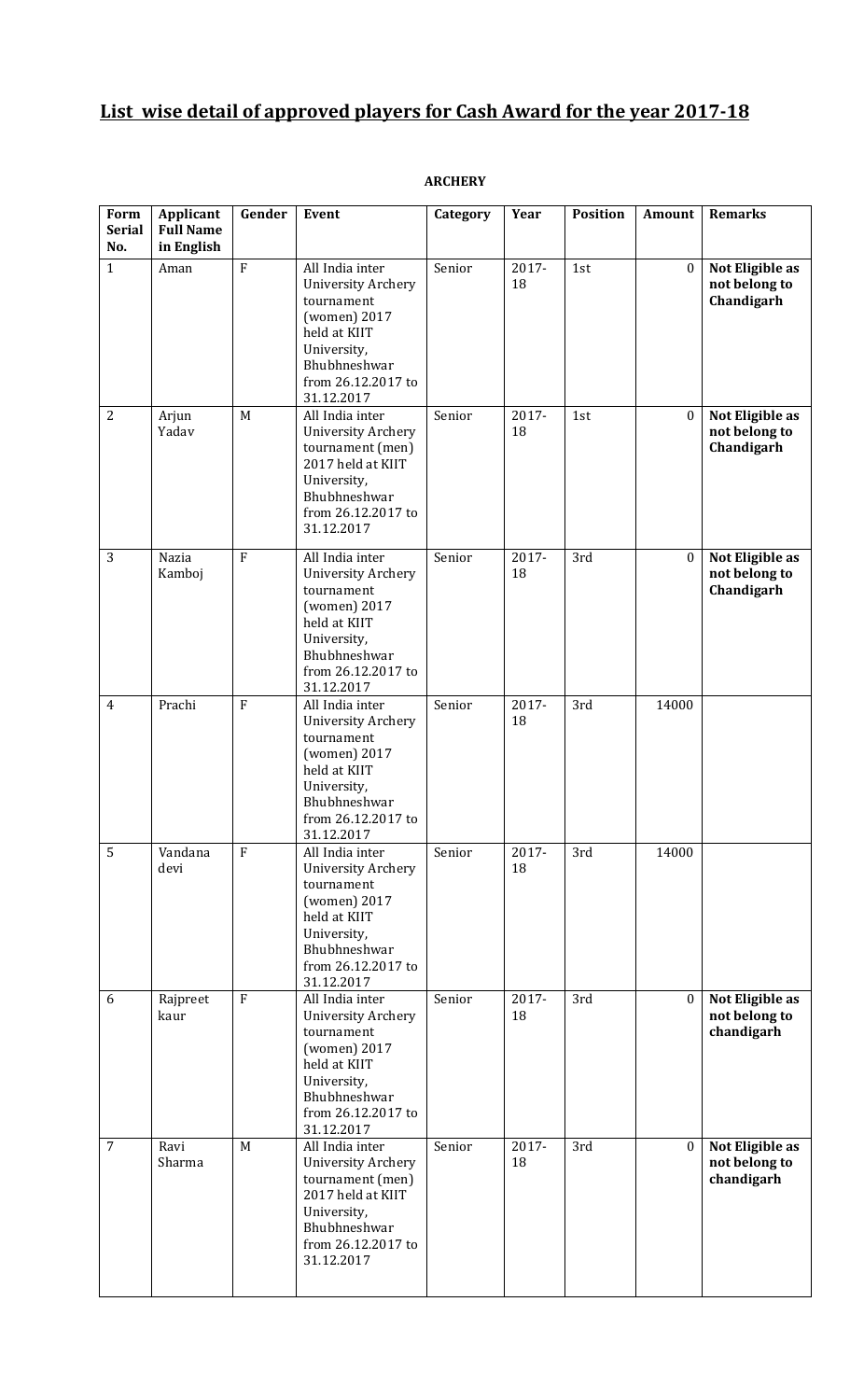| 8 | Gurmehar<br>Kaur<br>Grewal | M | 63rd national<br>school games held<br>at jagdalpur<br>Chattisgarh from<br>16.11.2017 to<br>20.11.2017 | Junior | 2017-<br>18 | 3rd | 7000 |  |  |
|---|----------------------------|---|-------------------------------------------------------------------------------------------------------|--------|-------------|-----|------|--|--|
|---|----------------------------|---|-------------------------------------------------------------------------------------------------------|--------|-------------|-----|------|--|--|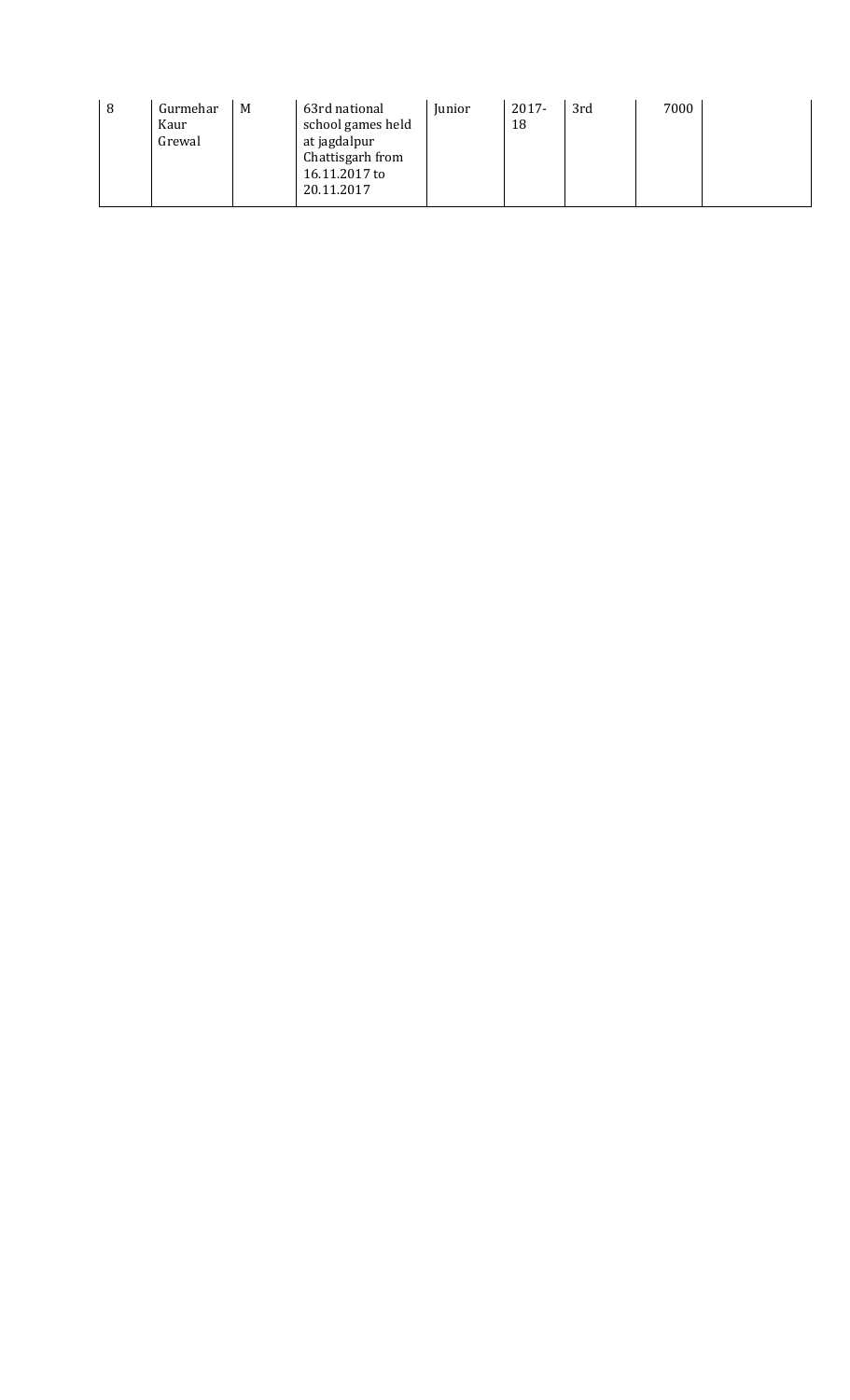| <b>ATHLETIC</b>              |                                         |        |                                                                                                               |          |      |                 |        |                |  |  |
|------------------------------|-----------------------------------------|--------|---------------------------------------------------------------------------------------------------------------|----------|------|-----------------|--------|----------------|--|--|
| Form<br><b>Serial</b><br>No. | Applicant<br>Full<br>Name in<br>English | Gender | Event                                                                                                         | Category | Year | <b>Position</b> | Amount | <b>Remarks</b> |  |  |
| $\mathbf{1}$                 | Simran<br>Kuar                          | F      | 33rd National<br>Junior Athletics<br>Championships<br>held at vijaywada<br>from $16$ to $20$<br>November 2017 | Junior   | 2017 | 3rd             | 25000  |                |  |  |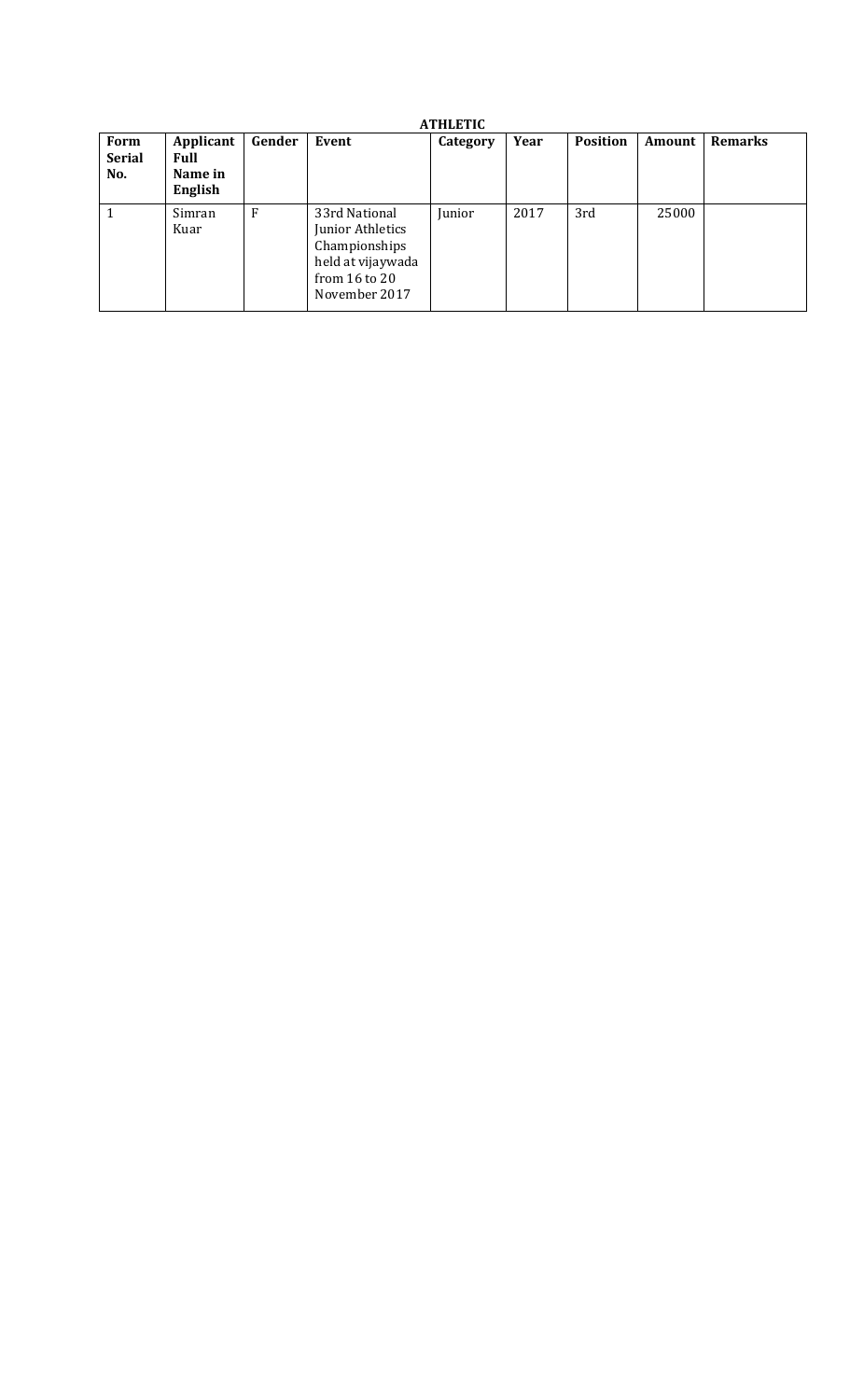| Form<br><b>Serial</b> | Applicant<br><b>Full</b>  | Gender      | Event                                                                                                                                          | Category | Year        | <b>Position</b> | Amount           | <b>Remarks</b>                                     |
|-----------------------|---------------------------|-------------|------------------------------------------------------------------------------------------------------------------------------------------------|----------|-------------|-----------------|------------------|----------------------------------------------------|
| No.                   | Name in<br><b>English</b> |             |                                                                                                                                                |          |             |                 |                  |                                                    |
| $\mathbf{1}$          | Talwinder<br>Singh        | $\mathbf M$ | All India inter<br>University<br>Badminton<br>tournament<br>(men) held at<br><b>SRM University</b><br>Chennai from<br>26th to 29th nov<br>2017 | Senior   | 2017-<br>18 | 1st             | $\boldsymbol{0}$ | Not eligibe<br>due to<br>certificate<br>of 2018-19 |
| $\overline{2}$        | Lalit<br>Dahiya           | M           | All India Inter<br>University from<br>05.01.18 to<br>09.01.18 at KIIT<br>University<br>Bhuvneshwar                                             | Senior   | 2017-<br>18 | 1st             | 30000            |                                                    |
| 3                     | Abhishek<br>Saini         | M           | All India Inter<br>University from<br>05.01.18 to<br>09.01.18 at KIIT<br>University<br>Bhuvneshwar                                             | Senior   | 2017-<br>18 | 1st             | 30000            |                                                    |
| $\overline{4}$        | Hardik<br>Makkar          | M           | All India Inter<br>University from<br>05.01.18 to<br>09.01.18 at KIIT<br>University<br>Bhuvneshwar                                             | Senior   | 2017-<br>18 | 1st             | 30000            |                                                    |
| 5                     | kartik<br>Jindal          | M           | All India Inter<br>University from<br>05.01.18 to<br>09.01.18 at KIIT<br>University<br>Bhuvneshwar                                             | Senior   | 2017-<br>18 | 1st             | 30000            |                                                    |
| 6                     | Anant<br>Shivam<br>Jindal | M           | All India Inter<br>University from<br>05.01.18 to<br>09.01.18 at KIIT<br>University<br>Bhuvneshwar                                             | Senior   | 2017-<br>18 | 1st             | 30000            |                                                    |
| $\overline{7}$        | Ayush<br>Gautam           | M           | All India Inter<br>University from<br>05.01.18 to<br>09.01.18 at KIIT<br>University<br>Bhuvneshwar                                             | Senior   | 2017-<br>18 | 1st             | 30000            |                                                    |

# **BADMINTON**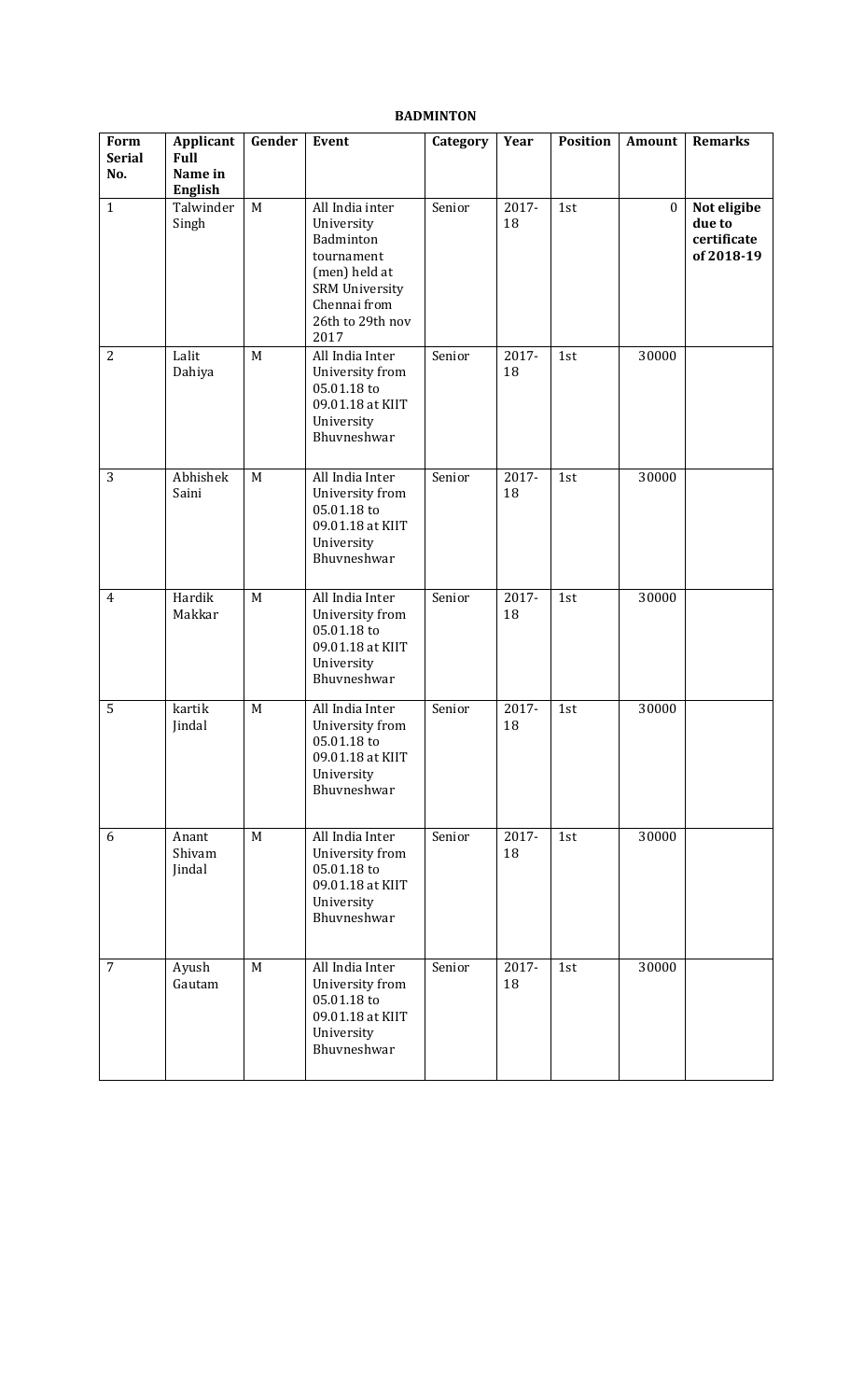|                              | <b>BASEBALL</b>                             |              |                                                                                                                           |               |             |                 |        |                |  |  |  |
|------------------------------|---------------------------------------------|--------------|---------------------------------------------------------------------------------------------------------------------------|---------------|-------------|-----------------|--------|----------------|--|--|--|
| Form<br><b>Serial</b><br>No. | Applicant<br><b>Full Name in</b><br>English | Gender       | Event                                                                                                                     | Category      | Year        | <b>Position</b> | Amount | <b>Remarks</b> |  |  |  |
| $\mathbf{1}$                 | <b>HARJOG</b><br>SINGH<br><b>MATHAROO</b>   | M            | 32ND SENIOR<br>NATIONAL BASEBALL<br><b>CHAMPIONSHIP HELD</b><br>AT BHILAI FROM<br>8.2.2018 TO 13.2.2018                   | <b>SENIOR</b> | 2017-<br>18 | <b>FIRST</b>    | 200000 |                |  |  |  |
| $\overline{2}$               | <b>ABHISHEK</b><br><b>SINGH</b>             | M            | <b>63RD NATIONAL</b><br>SCHOOL GAMES 2017-<br>18 HELD AT<br><b>CHANDIGARH FROM</b><br>9.10.2017 TO<br>13.10.2017          | <b>SENIOR</b> | 2017-<br>18 | <b>FIRST</b>    | 30000  |                |  |  |  |
| 3                            | <b>JATIN</b><br><b>CHECHI</b>               | M            | <b>63RD NATIONAL</b><br>SCHOOL GAMES 2017-<br>18 HELD AT<br><b>CHANDIGARH FROM</b><br>9.10.2017 TO<br>13.10.2017          | <b>SENIOR</b> | 2017-<br>18 | <b>FIRST</b>    | 30000  |                |  |  |  |
| 4                            | <b>DANISH</b><br>SINGH<br>MANGAT            | M            | <b>63RD NATIONAL</b><br>SCHOOL GAMES 2017-<br>1 HELD AT<br><b>CHANDIGARH FROM</b><br>9.10.2017 TO<br>13.10.2017           | <b>SENIOR</b> | 2017-<br>18 | <b>FIRST</b>    | 30000  |                |  |  |  |
| 5                            | <b>KARANJOT</b><br><b>SINGH</b>             | M            | <b>63RD NATIONAL</b><br>SCHOOL GAMES 2017-<br>18 HELD AT<br><b>CHANDIGARH FROM</b><br>9.10.2017 TO<br>13.10.2017          | <b>SENIOR</b> | 2017-<br>18 | <b>FIRST</b>    | 30000  |                |  |  |  |
| 6                            | <b>SUDIP DAS</b>                            | M            | <b>63RD NATIONAL</b><br>SCHOOL GAMES 2017-<br>18 HELD AT<br><b>CHANDIGARH FROM</b><br>9.10.2017 TO<br>13.10.2017          | <b>SENIOR</b> | 2017-<br>18 | <b>FIRST</b>    | 30000  |                |  |  |  |
| $\overline{7}$               | <b>VEENA NEGI</b>                           | M            | <b>63RD NATONAL</b><br>SCHOOL GAMES 2017-<br>18 HELD AT<br><b>CHANDIGARH FROM</b><br>9.10.2017 TO<br>13.10.2017           | <b>SENIOR</b> | 2017-<br>18 | <b>FIRST</b>    | 30000  |                |  |  |  |
| 8                            | <b>JASPAL</b><br>SINGH                      | M            | <b>63RD NATONAL</b><br>SCHOOL GAMES 2017-<br>18 HELD AT<br><b>CHANDIGARH FROM</b><br>9.10.2017 TO<br>13.10.2017           | <b>SENIOR</b> | 2017-<br>18 | <b>FIRST</b>    | 30000  |                |  |  |  |
| 9                            | <b>UTKARSH</b><br>GOYAL                     | M            | 32ND SENIOR<br>NATIONAL BASEBALL<br>2017-18<br><b>CHAMPIONSHIP HELD</b><br><b>AT BHILAI FROM</b><br>8.2.2018 TO 13.2.2018 | <b>SENIOR</b> | 2017-<br>18 | <b>FIRST</b>    | 200000 |                |  |  |  |
| 10                           | <b>MONIKA</b>                               | $\mathbf{F}$ | <b>63RD NATONAL</b><br>SCHOOL GAMES 2017-<br>18 HELD AT<br><b>CHANDIGARH FROM</b><br>9.10.2017 TO<br>13.10.2017           | <b>SENIOR</b> | 2017-<br>18 | <b>FIRST</b>    | 30000  |                |  |  |  |
| 11                           | <b>ISHIKA</b>                               | $\mathbf{F}$ | <b>63RD NATONAL</b><br>SCHOOL GAMES 2017-<br>18 HELD AT<br><b>CHANDIGARH FROM</b><br>9.10.2017 TO<br>13.10.2017           | <b>SENIOR</b> | 2017-<br>18 | <b>FIRST</b>    | 30000  |                |  |  |  |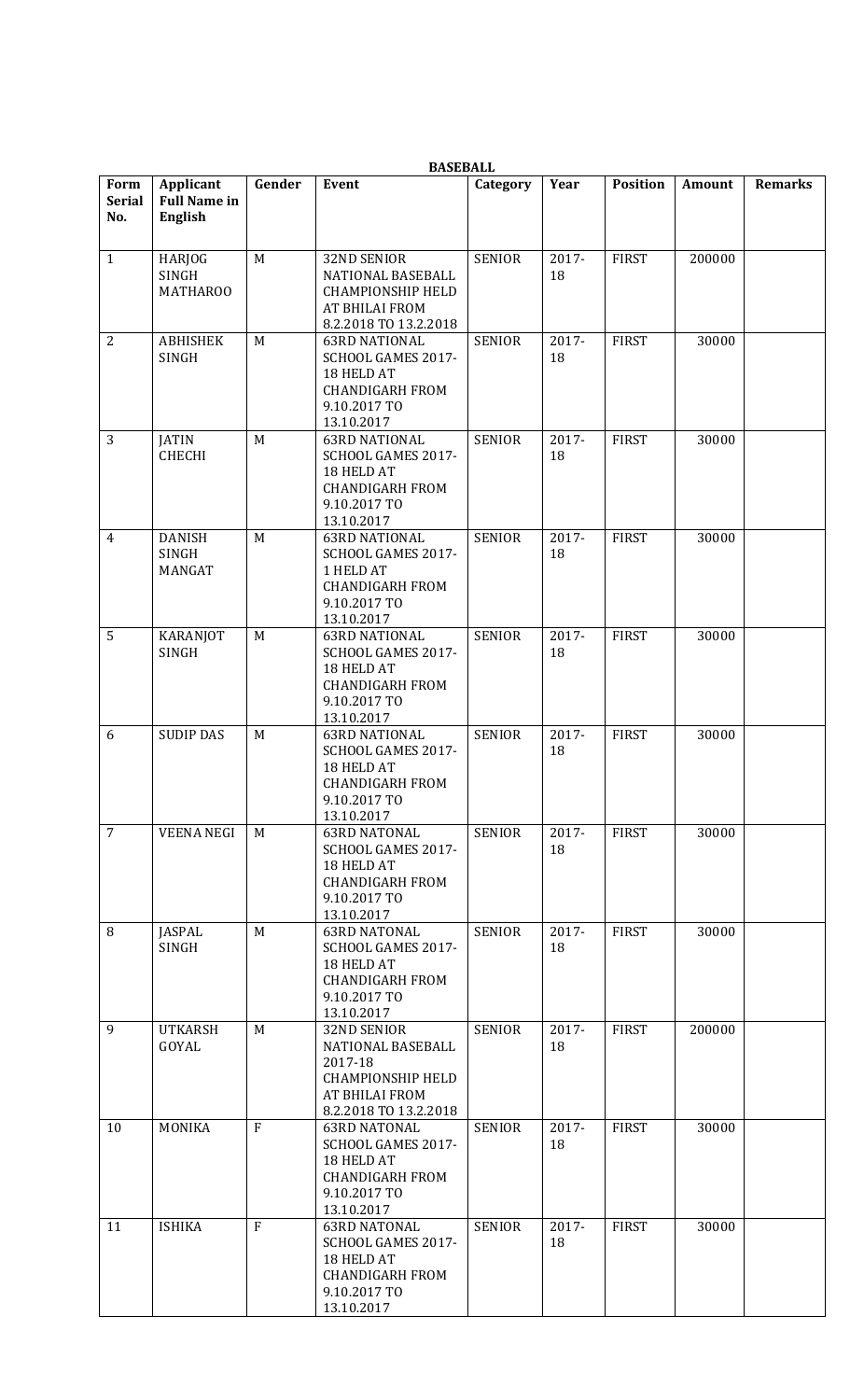| 12 | <b>SHUBHAM</b>                                | M              | <b>63RD NATONAL</b><br>SCHOOL GAMES 2017-<br>18 HELD AT<br><b>CHANDIGARH FROM</b><br>9.10.2017 TO<br>13.10.2017           | <b>SENIOR</b> | 2017-<br>18    | <b>FIRST</b> | 30000  |  |
|----|-----------------------------------------------|----------------|---------------------------------------------------------------------------------------------------------------------------|---------------|----------------|--------------|--------|--|
| 13 | YATHARTH<br><b>KHANNA</b>                     | M              | 32ND SENIOR<br>NATIONAL BASEBALL<br><b>CHAMPIONSHIP HELD</b><br><b>AT BHILAI FROM</b><br>8.2.2018 TO 13.2.2018            | <b>SENIOR</b> | 2017-<br>18    | <b>FIRST</b> | 200000 |  |
| 14 | <b>ANITA</b>                                  | $\overline{F}$ | <b>63RD NATONAL</b><br>SCHOOL GAMES 2017-<br>18 HELD AT<br><b>CHANDIGARH FROM</b><br>9.10.2017 TO<br>13.10.2017           | <b>SENIOR</b> | 2017-<br>18    | <b>FIRST</b> | 30000  |  |
| 15 | <b>GURPREET</b><br><b>KAUR</b>                | $\overline{F}$ | <b>63RD NATIONAL</b><br>SCHOOL GAMES 2017-<br>18 HELD AT<br><b>CHANDIGARH FROM</b><br>9.10.2017 TO<br>13.10.2017          | <b>SENIOR</b> | 2017-<br>18    | <b>FIRST</b> | 30000  |  |
| 16 | <b>ANMOL</b><br><b>RATTAN</b><br><b>SINGH</b> | M              | <b>63RD NATONAL</b><br>SCHOOL GAMES 2017-<br>18 HELD AT<br><b>CHANDIGARH FROM</b><br>9.10.2017 TO<br>13.10.2017           | <b>SENIOR</b> | 2017-<br>18    | <b>FIRST</b> | 30000  |  |
| 17 | <b>AYUSHMAAN</b><br><b>BENIWAL</b>            | M              | 32ND SENIOR<br>NATIONAL BASEBALL<br><b>CHAMPIONSHIP HELD</b><br><b>AT BHILAI FROM</b><br>8.2.2018 TO 13.2.2018            | <b>SENIOR</b> | 2017-<br>18    | <b>FIRST</b> | 200000 |  |
| 18 | RAGHAV<br><b>KUMAR</b>                        | M              | 32ND SENIOR<br>NATIONAL BASEBALL<br><b>CHAMPIONSHIP HELD</b><br>AT BHILAI FROM<br>8.2.2018 TO 13.2.2018                   | <b>SENIOR</b> | $2017 -$<br>18 | <b>FIRST</b> | 200000 |  |
| 19 | AMIT<br><b>BAHADUR</b>                        | M              | 32ND SENIOR<br>NATIONAL BASEBALL<br>2017-18<br><b>CHAMPIONSHIP HELD</b><br>AT BHILAI FROM<br>8.2.2018 TO 13.2.2018        | <b>SENIOR</b> | 2017-<br>18    | <b>FIRST</b> | 200000 |  |
| 20 | <b>SURAJ SINGH</b>                            | M              | 32ND SENIOR<br>NATIONAL BASEBALL<br>2017-18<br><b>CHAMPIONSHIP HELD</b><br><b>AT BHILAI FROM</b><br>8.2.2018 TO 13.2.2018 | <b>SENIOR</b> | 2017-<br>18    | <b>FIRST</b> | 200000 |  |
| 21 | <b>NIMIT</b><br><b>KUMRA</b>                  | M              | 32ND SENIOR<br>NATIONAL BASEBALL<br>2017-18<br><b>CHAMPIONSHIP HELD</b><br>AT BHILAI FROM<br>8.2.2018 TO 13.2.2018        | <b>SENIOR</b> | 2017-<br>18    | <b>FIRST</b> | 200000 |  |
| 22 | <b>ATUL SINGH</b>                             | M              | 32ND SENIOR<br>NATIONAL BASEBALL<br>2017-18<br><b>CHAMPIONSHIP HELD</b><br><b>AT BHILAI FROM</b><br>8.2.2018 TO 13.2.2018 | <b>SENIOR</b> | 2017-<br>18    | <b>FIRST</b> | 200000 |  |
| 23 | <b>VIKAS</b><br>SHARMA                        | M              | 32ND SENIOR<br>NATIONAL BASEBALL<br>2017-<br>18CHAMPIONSHIP<br><b>HELD AT BHILAI</b><br>FROM 8.2.2018 TO<br>13.2.2018     | <b>SENIOR</b> | 2017-<br>18    | <b>FIRST</b> | 200000 |  |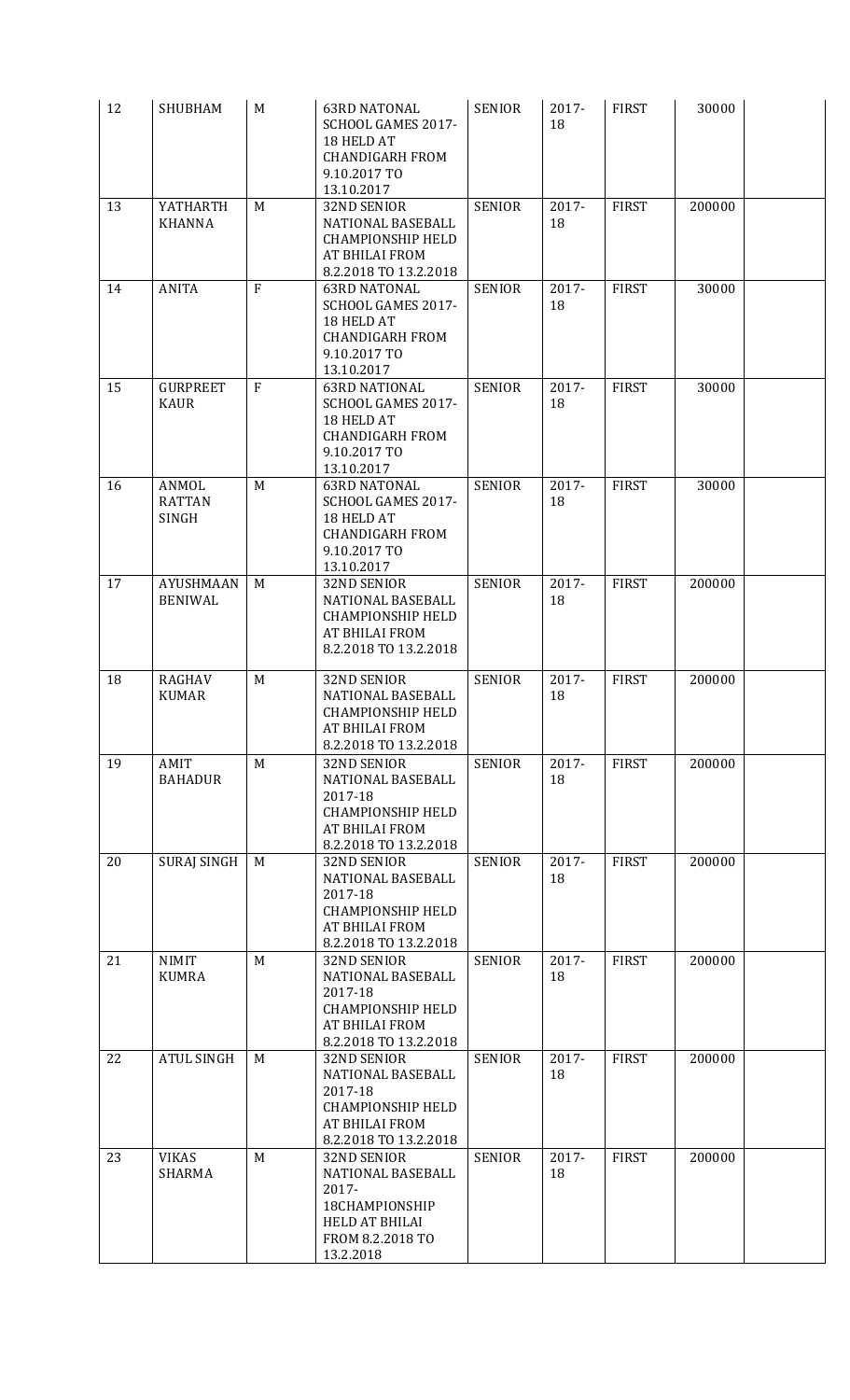| 24 | MOHD ALI                         | M            | <b>32ND SENIOR</b><br>NATIONAL BASEBALL<br>2017-<br>18CHAMPIONSHIP<br><b>HELD AT BHILAI</b><br>FROM 8.2.2018 TO<br>13.2.2018 | <b>SENIOR</b> | 2017-<br>18    | <b>FIRST</b> | 200000 |  |
|----|----------------------------------|--------------|------------------------------------------------------------------------------------------------------------------------------|---------------|----------------|--------------|--------|--|
| 25 | <b>PANKAJ</b>                    | M            | 32ND SENIOR<br>NATIONAL BASEBALL<br>2017-18<br><b>CHAMPIONSHIP HELD</b><br>AT BHILAI FROM<br>8.2.2018 TO 13.2.2018           | <b>SENIOR</b> | 2017-<br>18    | <b>FIRST</b> | 200000 |  |
| 26 | <b>RAHUL</b><br>SHARMA           | M            | 32ND SENIOR<br>NATIONAL BASEBALL<br>2017-18<br><b>CHAMPIONSHIP HELD</b><br><b>AT BHILAI FROM</b><br>8.2.2018 TO 13.2.2018    | <b>SENIOR</b> | 2017-<br>18    | <b>FIRST</b> | 200000 |  |
| 27 | <b>BHUPINDER</b><br><b>SINGH</b> | M            | 32ND SENIOR<br>NATIONAL BASEBALL<br>2017-18<br><b>CHAMPIONSHIP HELD</b><br><b>AT BHILAI FROM</b><br>8.2.2018 TO 13.2.2018    | <b>SENIOR</b> | 2017-<br>18    | <b>FIRST</b> | 200000 |  |
| 28 | <b>DEEPAK</b><br><b>PANDEY</b>   | M            | 32ND SENIOR<br>NATIONAL BASEBALL<br>2017-<br>18CHAMPIONSHIP<br>HELD AT BHILAI<br>FROM 8.2.2018 TO<br>13.2.2018               | <b>SENIOR</b> | 2017-<br>18    | <b>FIRST</b> | 200000 |  |
| 29 | <b>TUSHAR</b>                    | M            | <b>63RD NATIONA</b><br>SCHOOL GAMES 2017-<br>18 HELD AT<br><b>CHANDIGARH FROM</b><br>9.10.2017 TO<br>13.10.2017              | <b>SENIOR</b> | 2017-<br>18    | <b>FIRST</b> | 30000  |  |
| 30 | ABHINAV<br><b>PURI</b>           | M            | 32ND SENIOR<br>NATIONAL BASEBALL<br>2017-18<br><b>CHAMPIONSHIP HELD</b><br><b>AT BHILAI FROM</b><br>8.2.2018 TO 13.2.2018    | <b>SENIOR</b> | 2017-<br>18    | <b>FIRST</b> | 200000 |  |
| 31 | <b>SUNIL</b><br><b>KUMAR</b>     | M            | <b>63RD NATIONAL</b><br>SCHOOL GAMES 2017-<br>18 HELD AT<br><b>CHANDIGARH FROM</b><br>9.10.2017 TO<br>13.10.2017             | <b>SENIOR</b> | 2017-<br>18    | <b>FIRST</b> | 30000  |  |
| 32 | PANKAJ<br><b>SINGH</b>           | M            | <b>63RD NATIONAL</b><br>SCHOOL GAMES 2017-<br>18 HELD AT<br><b>CHANDIGARH FROM</b><br>9.10.2017 TO<br>13.10.2017             | <b>SENIOR</b> | 2017-<br>18    | <b>FIRST</b> | 30000  |  |
| 33 | <b>KUNDAN</b><br>MANDAL          | M            | <b>63RD NATIONAL</b><br>SCHOOL GAMES 2017-<br>18 HELD AT<br><b>CHANDIGARH FROM</b><br>9.10.2017 TO<br>13.10.2017             | <b>SENIOR</b> | 2017-<br>18    | <b>FIRST</b> | 30000  |  |
| 34 | <b>RAHUL NEGI</b>                | M            | <b>63RD NATIONAL</b><br>SCHOOL GAMES 2017-<br>18 HELD AT<br><b>CHANDIGARH FROM</b><br>9.10.2017 TO<br>13.10.2017             | <b>SENIOR</b> | 2017-<br>18    | <b>FIRST</b> | 30000  |  |
| 35 | YAMMINI<br><b>UDEHAN</b>         | $\mathbf{F}$ | <b>63RD NATIONAL</b><br>SCHOOL GAMES 2017-<br>18 HELD AT<br><b>CHANDIGARH FROM</b><br>9.10.2017 TO<br>13.10.2017             | <b>SENIOR</b> | $2017 -$<br>18 | <b>FIRST</b> | 30000  |  |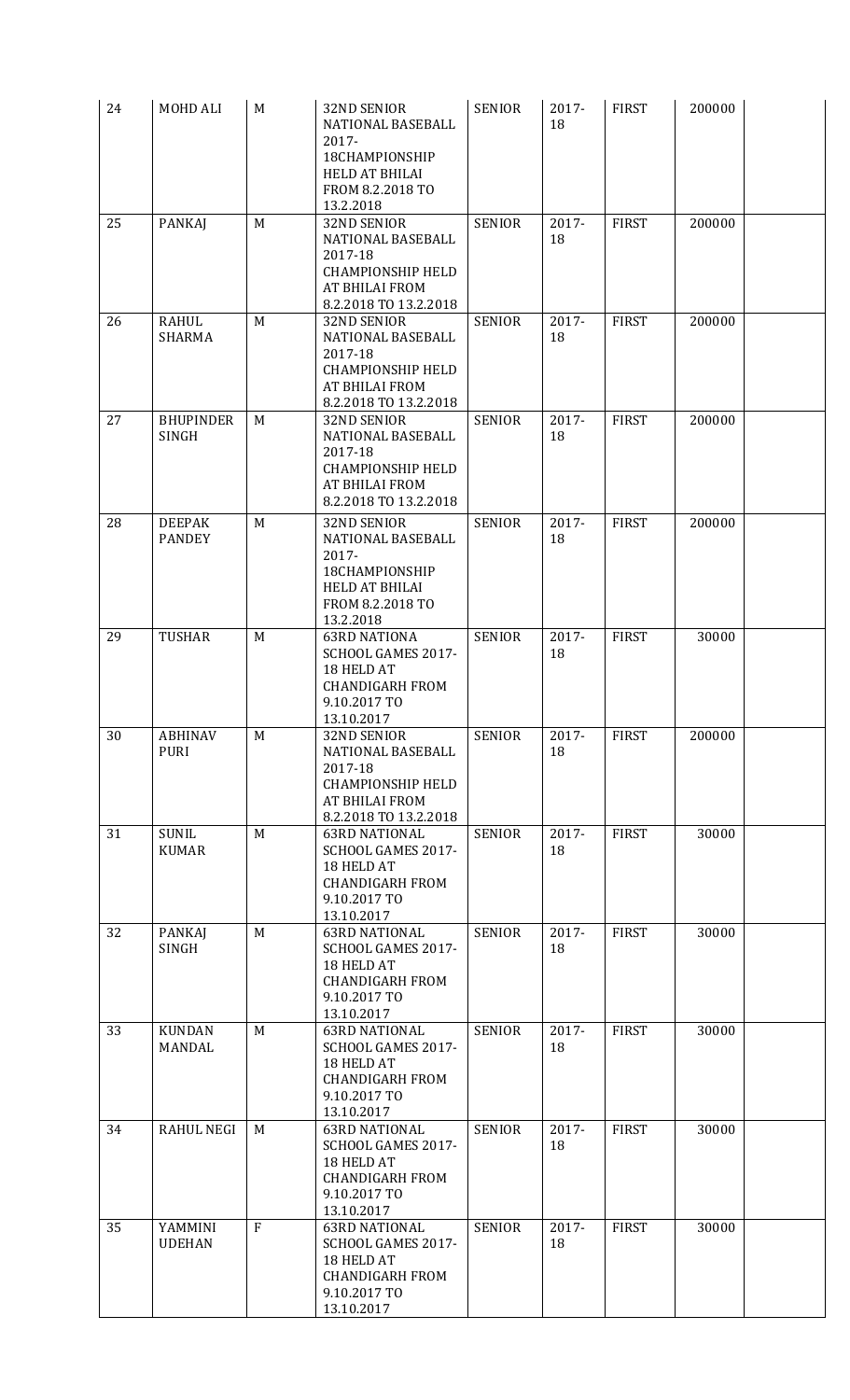| 36 | <b>PARTH</b><br><b>KANSAL</b>    | M | <b>63RD NATIONAL</b><br>SCHOOL GAMES 2017-<br>18 HELD AT SANGLI<br>MAHARASHTA FROM<br>13.12.2017 TO<br>16.12.2017             | SUB-<br><b>JUNIOR</b> | 2017-<br>18    | <b>SECOND</b> | 5000 |  |
|----|----------------------------------|---|-------------------------------------------------------------------------------------------------------------------------------|-----------------------|----------------|---------------|------|--|
| 37 | <b>AMAR UCHAI</b>                | M | <b>63RD NATIONAL</b><br>SCHOOL GAMES 2017-<br>18 HELD AT SANGLI<br><b>MAHARASHTA FROM</b><br>13.12.2017 TO<br>16.12.2017      | SUB-<br><b>JUNIOR</b> | 2017-<br>18    | <b>SECOND</b> | 5000 |  |
| 38 | <b>HARISH</b><br><b>SINGH</b>    | M | <b>63RD NATIONAL</b><br>SCHOOL GAMES 2017-<br>18 HELD AT SANGLI<br>MAHARASHTA FROM<br>13.12.2017 TO<br>16.12.2017             | SUB-<br><b>JUNIOR</b> | 2017-<br>18    | <b>SECOND</b> | 5000 |  |
| 39 | <b>ARVIND</b><br>RAJBHAR         | M | <b>63RD NATIONAL</b><br>SCHOOL GAMES 2017-<br>18 HELD AT SANGLI<br>MAHARASHTA FROM<br>13.12.2017 TO<br>16.12.2017             | SUB-<br><b>JUNIOR</b> | 2017-<br>18    | <b>SECOND</b> | 5000 |  |
| 40 | LAKSHAYA<br>SHARMA               | M | <b>63RD NATIONAL</b><br>SCHOOL GAMES 2017-<br>18 HELD AT SANGLI<br>MAHARASHTA FROM<br>13.12.2017 TO<br>16.12.2017             | SUB-<br><b>JUNIOR</b> | $2017 -$<br>18 | <b>SECOND</b> | 5000 |  |
| 41 | <b>RASNEET</b><br><b>SINGH</b>   | M | <b>63RD NATIONAL</b><br>SCHOOL GAMES 2017-<br>18 HELD AT SANGLI<br><b>MAHARASHTA FROM</b><br>13.12.2017 TO<br>16.12.2017      | SUB-<br><b>JUNIOR</b> | 2017-<br>18    | <b>SECOND</b> | 5000 |  |
| 42 | <b>ANKUSH</b><br>YADAV           | M | <b>63RD NATIONAL</b><br>SCHOOL GAMES 2017-<br>18 HELD SANGLI<br>MAHARASHTRA<br>13.12.2017 TO<br>16.12.2017                    | SUB-<br>JUNIOR        | 2017-<br>18    | <b>SECOND</b> | 5000 |  |
| 43 | <b>ASHOK</b><br><b>BHORA</b>     | M | <b>63RD NATIONAL</b><br>SCHOOL GAMES 2017-<br>18 HELD AT SANGLI<br><b>MAHARASHTA FROM</b><br>13.12.2017 TO<br>16.12.2017      | SUB-<br><b>JUNIOR</b> | 2017-<br>18    | <b>SECOND</b> | 5000 |  |
| 44 | <b>PARSHANT</b><br><b>TIRKEY</b> | M | <b>63RD NATIONAL</b><br>SCHOOL GAMES 2017-<br>18 HELD AT SANGLI<br>MAHARASHTA FROM<br>13.12.2017 TO<br>16.12.2017             | SUB-<br><b>JUNIOR</b> | 2017-<br>18    | <b>SECOND</b> | 5000 |  |
| 45 | <b>SAHIL</b>                     | M | <b>63RD NATIONAL</b><br>SCHOOL GAMES 2017-<br>18 HELD AT SANGLI<br>MAHARASHTA FROM<br>13.12.2017 TO<br>16.12.2017             | SUB-<br><b>JUNIOR</b> | 2017-<br>18    | <b>SECOND</b> | 5000 |  |
| 46 | <b>HARSHIT</b><br>GURU           | M | <b>63RD NATIONAL</b><br>SCHOOL GAMES 2017-<br>18 HELD AT SANGLI<br>MAHARASHTA FROM<br>13.12.2017 TO<br>16.12.2017             | SUB-<br><b>JUNIOR</b> | 2017-<br>18    | <b>SECOND</b> | 5000 |  |
| 47 | <b>ADITYA</b><br><b>DABRAL</b>   | M | <b>63RD NATIONAL</b><br>SCHOOL GAMES 2017-<br><b>18 HELD AT DURG</b><br><b>CHHATISGARH FROM</b><br>7.11.2017 TO<br>11.11.2017 | <b>JUNIOR</b>         | $2017 -$<br>18 | THIRD         | 7000 |  |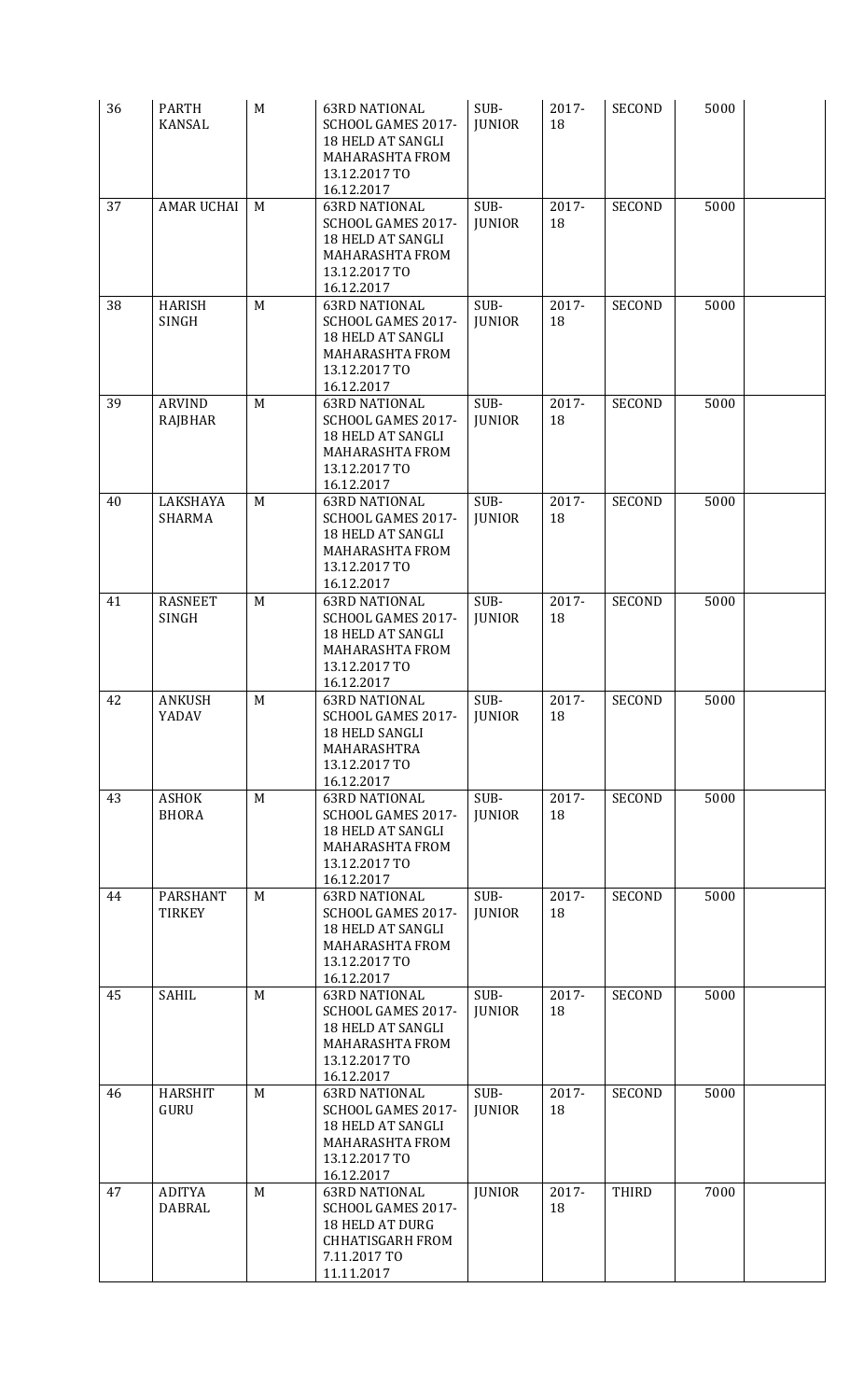| 48 | <b>PRATHAM</b><br><b>SINGH</b>  | M              | <b>63RD NATIONAL</b><br>SCHOOL GAMES 2017-<br><b>18 HELD AT DURG</b><br><b>CHHATISGARH FROM</b><br>7.11.2017 TO<br>11.11.2017 | <b>JUNIOR</b>         | 2017-<br>18    | <b>THIRD</b> | 7000 |  |
|----|---------------------------------|----------------|-------------------------------------------------------------------------------------------------------------------------------|-----------------------|----------------|--------------|------|--|
| 49 | <b>ROHIT</b><br><b>KUMAR</b>    | M              | <b>63RD NATIONAL</b><br>SCHOOL GAMES 2017-<br><b>18 HELD AT DURG</b><br><b>CHHATISGARH FROM</b><br>7.11.2017 TO<br>11.11.2017 | <b>JUNIOR</b>         | 2017-<br>18    | <b>THIRD</b> | 7000 |  |
| 50 | <b>VIKRANT</b><br><b>CHECHI</b> | M              | <b>63RD NATIONAL</b><br>SCHOOL GAMES 2017-<br><b>18 HELD AT DURG</b><br><b>CHHATISGARH FROM</b><br>7.11.2017 TO<br>11.11.2017 | <b>JUNIOR</b>         | 2017-<br>18    | THIRD        | 7000 |  |
| 51 | <b>SURAJ</b>                    | M              | <b>63RD NATONAL</b><br>SCHOOL GAMES 2017-<br>18 HELD AT DURG,<br><b>CHHATISGARH FROM</b><br>7.11.2017 TO<br>11.11.2017        | <b>JUNIOR</b>         | 2017-<br>18    | <b>THIRD</b> | 7000 |  |
| 52 | <b>VICKY</b>                    | M              | <b>63RD NATONAL</b><br>SCHOOL GAMES 2017-<br>18 HELD AT DURG,<br><b>CHHATISGARH FROM</b><br>7.11.2017 TO<br>11.11.2017        | <b>JUNIOR</b>         | 2017-<br>18    | <b>THIRD</b> | 7000 |  |
| 53 | <b>VIJAY</b><br><b>KUMAR</b>    | M              | <b>63RD NATONAL</b><br>SCHOOL GAMES 2017-<br>18 HELD AT DURG,<br><b>CHHATISGARH FROM</b><br>7.11.2017 TO<br>11.11.2017        | <b>JUNIOR</b>         | 2017-<br>18    | <b>THIRD</b> | 7000 |  |
| 54 | <b>KOMAL</b>                    | ${\bf F}$      | <b>63RD NATIONAL</b><br>SCHOOL GAMES 2017-<br>18 HELD AT SANGLI<br><b>MAHARASHTA FROM</b><br>13.12.2017 TO<br>16.12.2017      | SUB-<br><b>JUNIOR</b> | 2017-<br>18    | <b>THIRD</b> | 3500 |  |
| 55 | <b>MAHIMA</b>                   | $\overline{F}$ | <b>63RD NATIONAL</b><br>SCHOOL GAMES 2017-<br>18 HELD AT SANGLI<br><b>MAHARASHTA FROM</b><br>13.12.2017 TO<br>16.12.2017      | SUB-<br><b>JUNIOR</b> | 2017-<br>18    | <b>THIRD</b> | 3500 |  |
| 56 | SOUMIL<br><b>ARORA</b>          | $M^{\prime}$   | <b>63RD NATIONAL</b><br>SCHOOL GAMES 2017-<br><b>18 HELD AT DURG</b><br><b>CHHATISGARH FROM</b><br>7.11.2017 TO<br>11.11.2017 | <b>JUNIOR</b>         | $2017 -$<br>18 | <b>THIRD</b> | 7000 |  |
| 57 | <b>ARMAAN</b><br>WALIA          | M              | <b>63RD NATIONAL</b><br>SCHOOL GAMES 2017-<br><b>18 HELD AT DURG</b><br><b>CHHATISGARH FROM</b><br>7.11.2017 TO<br>11.11.2017 | <b>JUNIOR</b>         | 2017-<br>18    | <b>THIRD</b> | 7000 |  |
| 58 | <b>ISHIKA</b><br><b>THAKUR</b>  | $\mathbf{F}$   | <b>63RD NATIONAL</b><br>SCHOOL GAMES 2017-<br>18 HELD AT SANGLI<br>MAHARASHTA FROM<br>13.12.2017 TO<br>16.12.2017             | SUB-<br><b>JUNIOR</b> | 2017-<br>18    | <b>THIRD</b> | 3500 |  |
| 59 | <b>MEDHA</b><br><b>AGGARWAL</b> | F              | <b>63RD NATIONAL</b><br>SCHOOL GAMES 2017-<br>18 HELD AT SANGLI<br><b>MAHARASHTA FROM</b><br>13.12.2017 TO<br>16.12.2017      | SUB-<br><b>JUNIOR</b> | 2017-<br>18    | THIRD        | 3500 |  |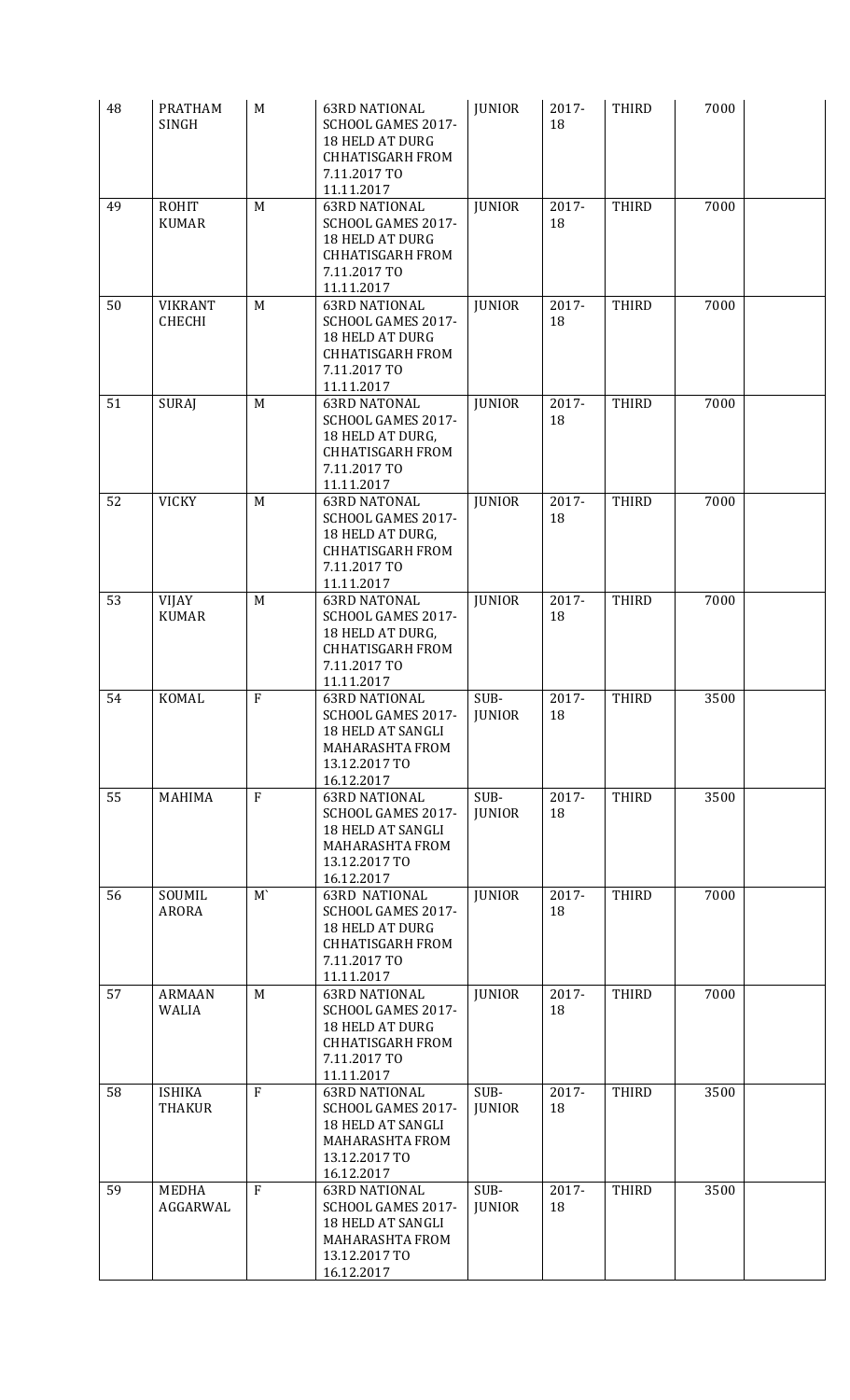## **BASKETBALL**

| Form<br><b>Serial</b><br>No. | Applicant<br><b>Full Name</b><br>in English | Gender | Event                                                                                                                                                    | Category | Year        | <b>Position</b> | Amount | <b>Remarks</b> |
|------------------------------|---------------------------------------------|--------|----------------------------------------------------------------------------------------------------------------------------------------------------------|----------|-------------|-----------------|--------|----------------|
| $\mathbf{1}$                 | Abhishek                                    | M      | All India inter<br><b>University Basketball</b><br>Championship (men)<br>2017 held at KIIT<br>University,<br>Bhubhneshwar from<br>2.12.2017 to 8.12.2017 | Senior   | 2017-<br>18 | 3rd             | 14000  |                |
| $\overline{2}$               | Amit<br><b>Bishla</b>                       | M      | All India inter<br><b>University Basketball</b><br>Championship (men)<br>2017 held at KIIT<br>University,<br>Bhubhneshwar from<br>2.12.2017 to 8.12.2017 | Senior   | 2017-<br>18 | 3rd             | 14000  |                |
| 3                            | Jatin<br>Shokhanda                          | M      | All India inter<br>University Basketball<br>Championship (men)<br>2017 held at KIIT<br>University,<br>Bhubhneshwar from<br>2.12.2017 to 8.12.2017        | Senior   | 2017-<br>18 | 3rd             | 14000  |                |
| 4                            | Himanshu<br>Jangra                          | M      | All India inter<br><b>University Basketball</b><br>Championship (men)<br>2017 held at KIIT<br>University,<br>Bhubhneshwar from<br>2.12.2017 to 8.12.2017 | Senior   | 2017-<br>18 | 3rd             | 14000  |                |
| 5                            | Amit                                        | M      | All India inter<br>University Basketball<br>Championship (men)<br>2017 held at KIIT<br>University,<br>Bhubhneshwar from<br>2.12.2017 to 8.12.2017        | Senior   | 2017-<br>18 | 3rd             | 14000  |                |
| 6                            | Fatehjeet<br>Singh                          | M      | All India inter<br><b>University Basketball</b><br>Championship (men)<br>2017 held at KIIT<br>University,<br>Bhubhneshwar from<br>2.12.2017 to 8.12.2017 | Senior   | 2017-<br>18 | 3rd             | 14000  |                |
| $\overline{7}$               | Sahilpreet<br>singh                         | M      | All India inter<br><b>University Basketball</b><br>Championship (men)<br>2017 held at KIIT<br>University,<br>Bhubhneshwar from<br>2.12.2017 to 8.12.2017 | Senior   | 2017-<br>18 | 3rd             | 14000  |                |
| $\, 8$                       | Shubham<br>Rishi                            | M      | All India inter<br><b>University Basketball</b><br>Championship (men)<br>2017 held at KIIT<br>University,<br>Bhubhneshwar from<br>2.12.2017 to 8.12.2017 | Senior   | 2017-<br>18 | 3rd             | 14000  |                |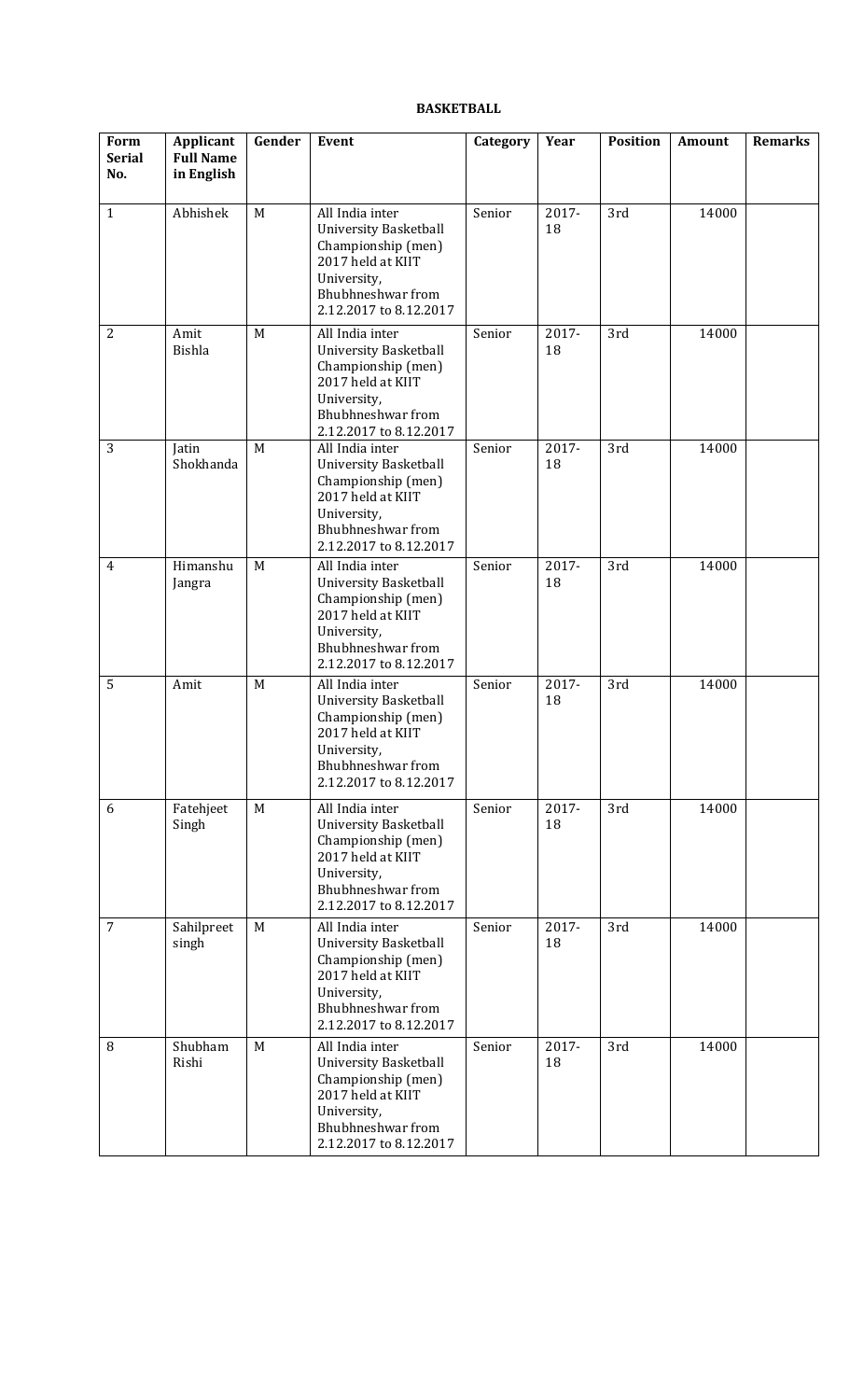|                              |                                             |              | <b>BOXING</b>                                                                                                                                 |          |                |                 |            |                |
|------------------------------|---------------------------------------------|--------------|-----------------------------------------------------------------------------------------------------------------------------------------------|----------|----------------|-----------------|------------|----------------|
| Form<br><b>Serial</b><br>No. | Applicant<br><b>Full Name</b><br>in English | Gender       | Event                                                                                                                                         | Category | Year           | <b>Position</b> | Amoun<br>t | <b>Remarks</b> |
| $\mathbf{1}$                 | Komal                                       | M            | 63rd National School<br><b>Boxing</b><br>Championship/Tourna<br>ment held at Dehradun,<br>Uttarakhand<br>04.12.2017 to<br>08.12.2017          | U17      | $2017 -$<br>18 | First           | 15000      |                |
| $\overline{2}$               | Sawan Gill                                  | M            | All India Inter<br><b>University Boxing</b><br>(Men) Tournament<br>held at Panjab<br>University, Chd from<br>18.11.2017 to<br>25.11.2017      | Senior   | $2017 -$<br>18 | First           | 30000      |                |
| 3                            | Gargi                                       | $\rm F$      | All India Inter<br><b>University Boxing</b><br>(Women) Tournament<br>held at Panjab<br>University from<br>23.11.2017 to<br>28.11.2017         | Senior   | $2017 -$<br>18 | First           | 30000      |                |
| 4                            | Aman                                        | M            | 63rd National School<br><b>Boxing</b><br>Championship/Tourna<br>ment held at Dehradun,<br>Uttarakhand<br>04.12.2017 to<br>08.12.2017          | U17      | $2017 -$<br>18 | First           | 15000      |                |
| 5                            | Avneet<br>Kaur                              | $\mathbf{F}$ | All India Inter<br><b>University Boxing</b><br>(Women) Tournament<br>held at Panjab<br>University from<br>23.11.2017 to<br>28.11.2017         | Senior   | $2017 -$<br>18 | First           | 30000      |                |
| 6                            | Nandini                                     | $\mathbf{F}$ | 63rd National School<br><b>Boxing</b><br>Championship/Tourna<br>ment held at Akola,<br>Maharashtra from<br>20.01.2018 to<br>24.01.2018        | U19      | $2017 -$<br>18 | First           | 30000      |                |
| 7                            | Mewa<br>Singh                               | M            | All India Inter<br><b>University Boxing</b><br>(Men) Tournament<br>held at Panjab<br>University, Chd from<br>18.11.2017 to<br>25.11.2017      | Senior   | $2017 -$<br>18 | First           | 30000      |                |
| 8                            | Sandeep                                     | M            | All India Inter<br><b>University Boxing</b><br>(Men) Tournament<br>held at Panjab<br>University, Chd from<br>18.11.2017 to<br>25.11.2017      | Senior   | $2017 -$<br>18 | First           | 30000      |                |
| 9                            | Rudra<br>Pratap<br>Singh<br>Dangi           | M            | 63rd National School<br><b>Boxing</b><br>Championship/Tourna<br>ment held at Varanasi,<br><b>Uttar Pradesh</b><br>25.12.2017 to<br>30.12.2017 | U14      | $2017 -$<br>18 | First           | 7500       |                |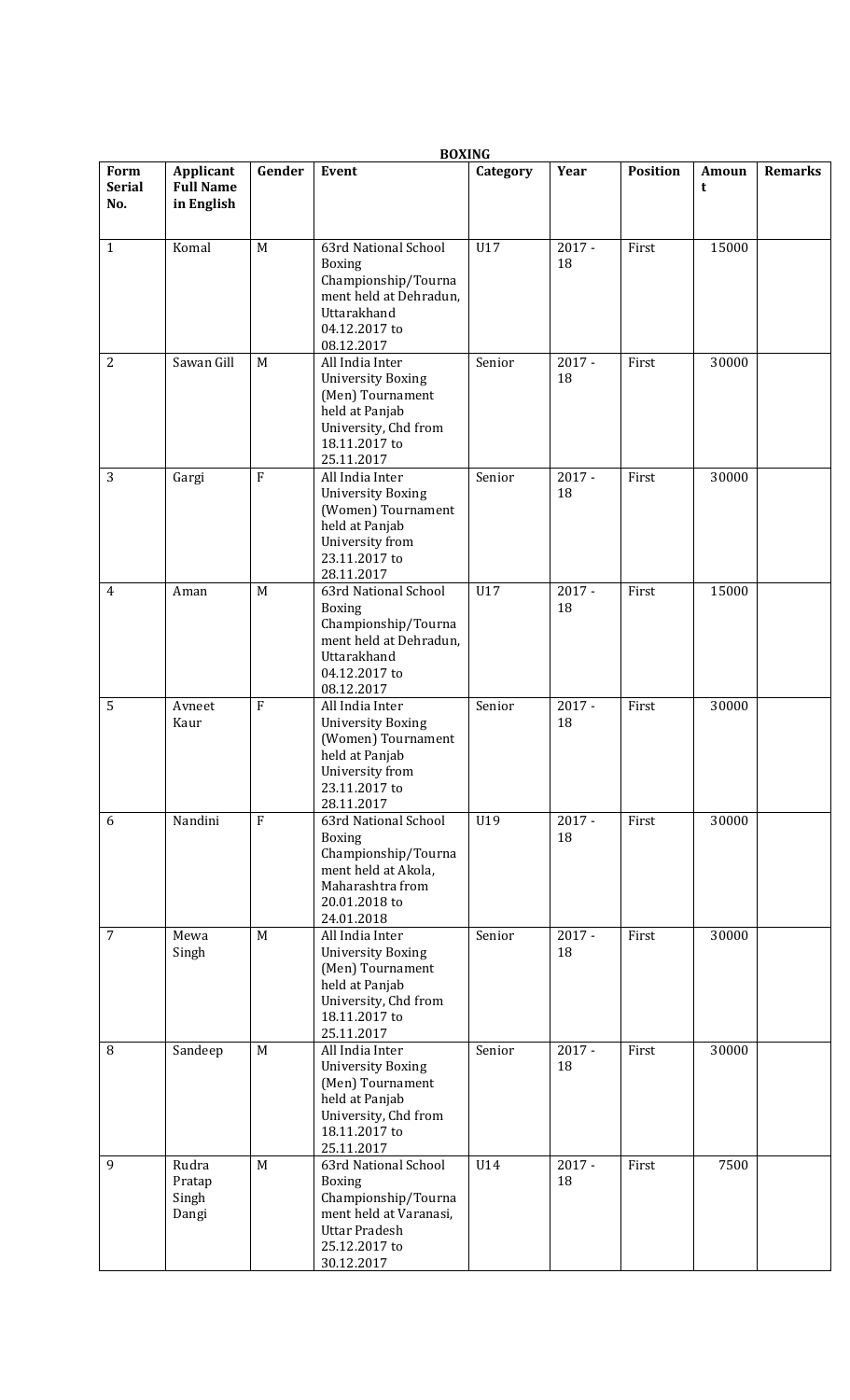| 10 | Harmeet<br>Singh | M              | All India Inter<br><b>University Boxing</b><br>(Men) Tournament<br>held at Panjab<br>University, Chd from<br>18.11.2017 to<br>25.11.2017          | Senior | $2017 -$<br>18 | First  | 30000            |                                            |
|----|------------------|----------------|---------------------------------------------------------------------------------------------------------------------------------------------------|--------|----------------|--------|------------------|--------------------------------------------|
| 11 | Neema            | $\overline{F}$ | All India Inter<br><b>University Boxing</b><br>(Women) Tournament<br>held at Panjab<br>University from<br>23.11.2017 to<br>28.11.2017             | Senior | $2017 -$<br>18 | Second | 20000            |                                            |
| 12 | Shankar          | M              | All India Inter<br><b>University Boxing</b><br>(Men) Tournament<br>held at Panjab<br>University, Chd from<br>18.11.2017 to<br>25.11.2017          | senior | $2017 -$<br>18 | Second | 20000            |                                            |
| 13 | Gary             | M              | 63rd National School<br>Boxing<br>Championship/Tourna<br>ment held at Dehradun,<br>Uttarakhand<br>04.12.2017 to<br>08.12.2017                     | U17    | $2017 -$<br>18 | Second | 5000             |                                            |
| 14 | Savita           | $\mathbf{F}$   | All India Inter<br><b>University Boxing</b><br>(Women) Tournament<br>held at Panjab<br>University from<br>23.11.2017 to<br>28.11.2017             | Senior | $2017 -$<br>18 | Second | 20000            |                                            |
| 15 | Vishal           | M              | 2ND Youth Men's &<br><b>Women's National</b><br><b>Boxing Championship</b><br>2018 held at Rohtak,<br>Haryana from<br>24.03.2018 to<br>30.03.2018 |        | $2017 -$<br>18 | 3rd    | $\boldsymbol{0}$ | <b>Not</b><br>eligible<br>as per<br>policy |
| 16 | Ashish           | M              | 2ND Youth Men's &<br><b>Women's National</b><br><b>Boxing Championship</b><br>2018 held at Rohtak,<br>Haryana from<br>24.03.2018 to<br>30.03.2018 |        | $2017 -$<br>18 | 3rd    | $\mathbf{0}$     | <b>Not</b><br>eligible<br>as per<br>policy |
| 17 | Vipin            | M              | 2nd (Elite) Men's<br><b>National Boxing</b><br>Championship,<br>Visakhapatnam from<br>23rd - 30th October,<br>2017                                | Senior | $2017 -$<br>18 | 3rd    | 50000            |                                            |
| 18 | Shubham<br>Singh | M              | All India Inter<br><b>University Boxing</b><br>(Men) Tournament<br>held at Panjab<br>University, Chd from<br>18.11.2017 to<br>25.11.2017          | Senior | $2017 -$<br>18 | 3rd    | 14000            |                                            |
| 19 | Shreya<br>Mittal | $\rm F$        | 63rd National School<br><b>Boxing</b><br>Championship/Tourna<br>ment held at Dehradun,<br>Uttarakhand<br>04.12.2017 to<br>08.12.2017              | U17    | $2017 -$<br>18 | 3rd    | 7000             |                                            |
| 20 | Jasmine          | $\mathbf F$    | 63rd National School<br>Boxing<br>Championship/Tourna<br>ment held at Dehradun,<br>Uttarakhand                                                    | U17    | $2017 -$<br>18 | 3rd    | 7000             |                                            |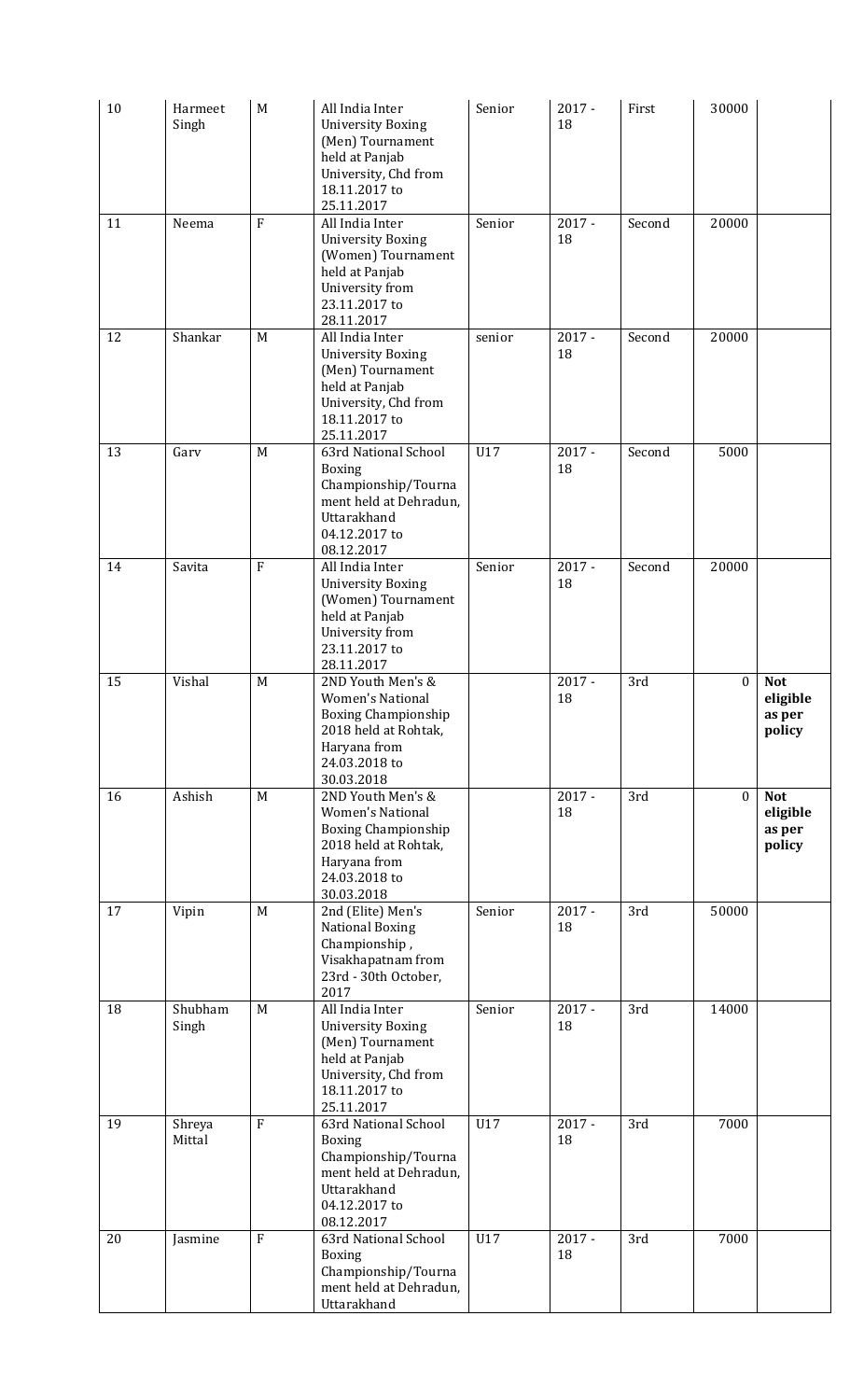|    |                       |              | 04.12.2017 to<br>08.12.2017                                                                                                                   |        |                |     |       |                                                   |
|----|-----------------------|--------------|-----------------------------------------------------------------------------------------------------------------------------------------------|--------|----------------|-----|-------|---------------------------------------------------|
| 21 | Gurpreet<br>Choudhary | M            | 63rd National School<br><b>Boxing</b><br>Championship/Tourna<br>ment held at Dehradun,<br>Uttarakhand<br>04.12.2017 to<br>08.12.2017          | U17    | $2017 -$<br>18 | 3rd | 7000  |                                                   |
| 22 | Aarti<br>Mehra        | F            | 2nd Youth Mens &<br><b>Women National</b><br><b>Boxing Chmapionship</b><br>2018, Rohtak, Haryana<br>from 24.03.2018 to<br>30.03.2018          |        | 2017-18        | 3rd |       | <b>Not</b><br>eligible<br>as per<br>the<br>policy |
| 23 | Sameer<br>Kumar       | $\mathbf M$  | 63rd National School<br><b>Boxing</b><br>Championship/Tourna<br>ment held at Varanasi,<br><b>Uttar Pradesh</b><br>25.12.2017 to<br>30.12.2017 | U14    | $2017 -$<br>18 | 3rd | 3500  |                                                   |
| 24 | Kuldeep<br>Kumar      | M            | 63rd National School<br><b>Boxing</b><br>Championship/Tourna<br>ment held at Akola,<br>Maharashtra from<br>20.01.2018 to<br>24.01.2018        | U19    | $2017 -$<br>18 | 3rd | 14000 |                                                   |
| 25 | Anisha                | $\mathbf{F}$ | All India Inter<br><b>University Boxing</b><br>(Women) Tournament<br>held at Panjab<br>University from<br>23.11.2017 to<br>28.11.2017         | Senior | $2017 -$<br>18 | 3rd | 14000 |                                                   |
| 26 | Simran                | M            | 63rd National School<br>Boxing<br>Championship/Tourna<br>ment held at Dehradun,<br>Uttarakhand<br>04.12.2017 to<br>08.12.2017                 | U17    | $2017 -$<br>18 | 3rd | 7000  |                                                   |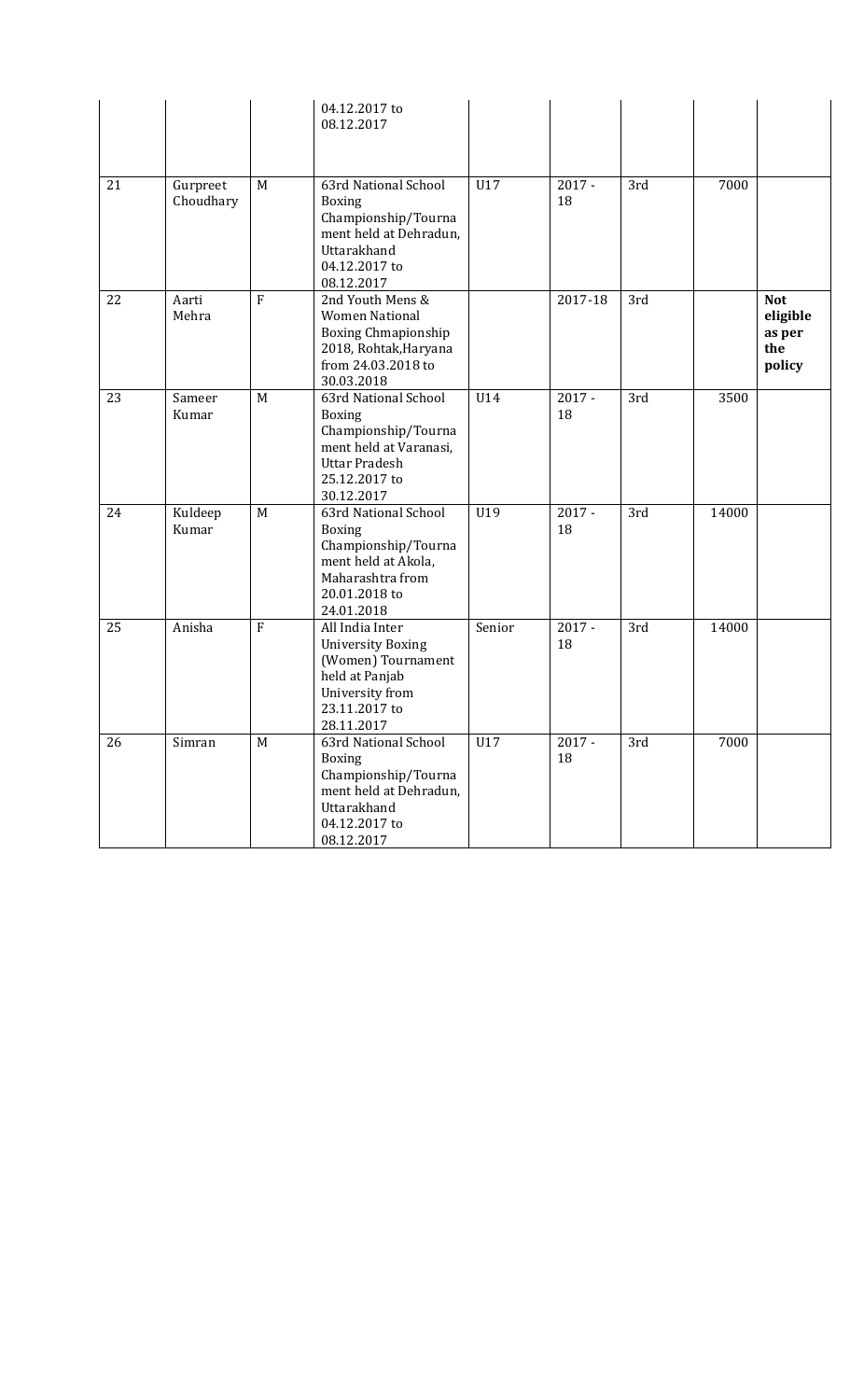## **CYCLING**

| Form<br>Serial<br>No. | Applicant<br><b>Full</b><br>Name in<br><b>English</b> | Gender | Event                                                                                                             | Category   | Year | <b>Position</b> | Amount   | <b>Remarks</b>                                                   |
|-----------------------|-------------------------------------------------------|--------|-------------------------------------------------------------------------------------------------------------------|------------|------|-----------------|----------|------------------------------------------------------------------|
| $\mathbf{1}$          | Kashish                                               | F      | 63rd National School<br>Games held at<br>Sonapur Assam from<br>12th to 14th<br>December 2017                      | Junior     | 2017 | 2nd             | 10000    |                                                                  |
| 2                     | Reet<br>Kapoor                                        | F      | 63rd National School<br>Games Cycling (Road)<br>Girls U14 held at<br>Sonapur, Assam from<br>12.12.17 to 14.12.17  | Sub Junior | 2017 | 3rd             | 3500     |                                                                  |
| 3                     | Harpreet<br>kaur                                      | F      | All India Inter<br>University Cycling<br>Tournament held at<br>Panjab University<br>from 16th to 19th<br>Nov 2017 | Senior     | 2017 | 3rd             | $\theta$ | <b>Not</b><br>Eligible<br><b>as</b><br>belongs<br>to<br>Ludhiana |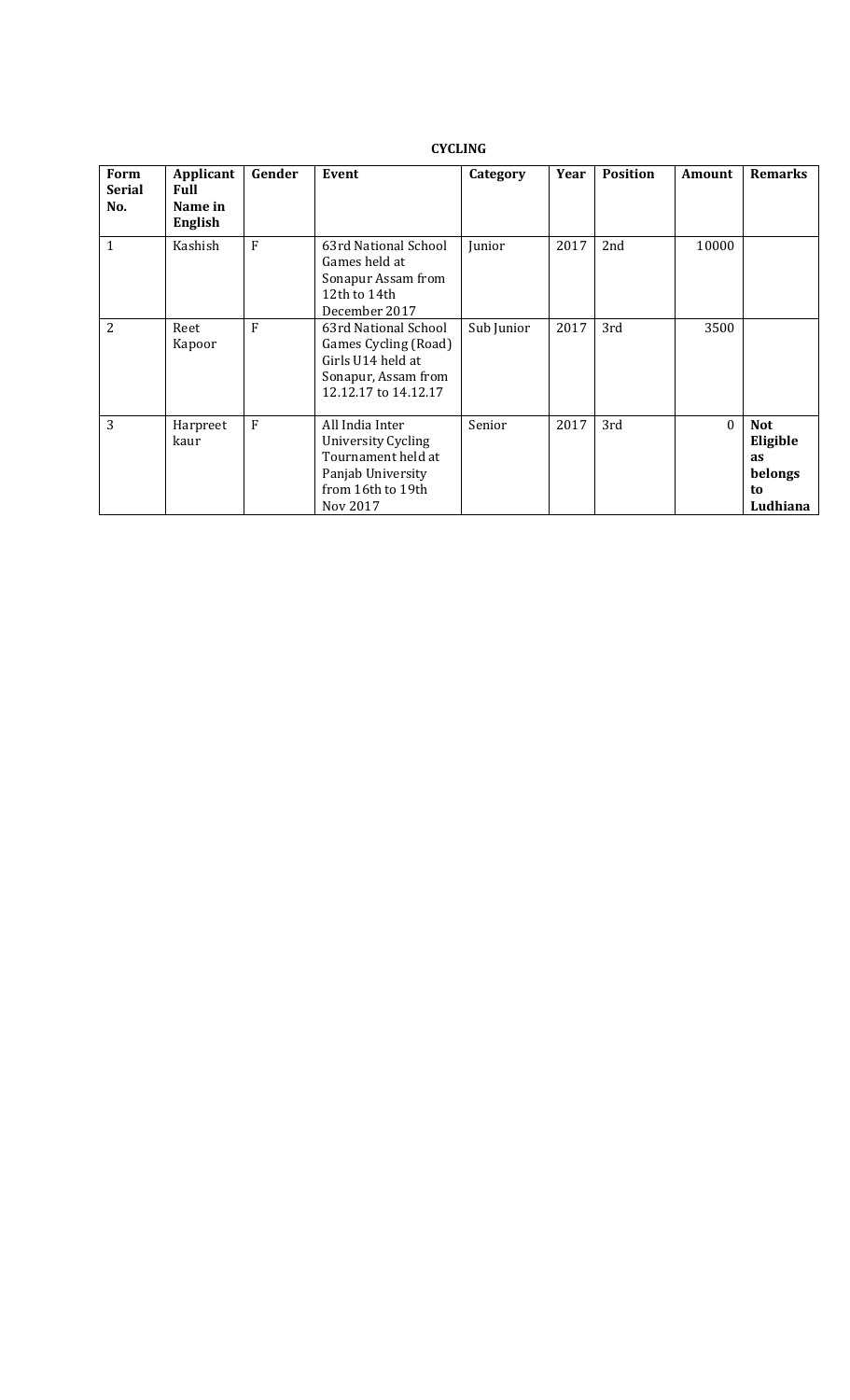## **FENCING**

| Form<br><b>Serial</b><br>No. | <b>Applicant Full</b><br>Name in<br><b>English</b> | Gender         | Event                                                                                                        | Category | Year    | <b>Position</b> | Amount | <b>Remarks</b> |
|------------------------------|----------------------------------------------------|----------------|--------------------------------------------------------------------------------------------------------------|----------|---------|-----------------|--------|----------------|
| $\mathbf{1}$                 | Khushi                                             | $\rm F$        | 63rd National<br><b>School Games</b><br>2017-18<br>Nalgonda<br>Telangana from<br>09.01.2018 to<br>13.01.2018 | U14      | 2017-18 | 1st             | 7500   |                |
| $\overline{2}$               | <b>IRA Pathak</b>                                  | $\overline{F}$ | 63rd National<br><b>School Games</b><br>2017-18<br>Nalgonda<br>Telangana from<br>09.01.2018 to<br>13.01.2018 | U14      | 2017-18 | 1st             | 7500   |                |
| 3                            | Harpriyamaan<br>Kaur                               | $\rm F$        | 63rd National<br><b>School Games</b><br>2017-18 Solapur<br>Maharahstra,<br>03.02.2018 to<br>05.02.2018       | U19      | 2017-19 | 1st             | 30000  |                |
| $\overline{4}$               | <b>Inder Partap</b><br>Singh Hayer                 | M              | 63rd National<br><b>School Games</b><br>2017-18<br>Nalgonda<br>Telangana from<br>09.01.2018 to<br>13.01.2018 | U17      | 2017-18 | 1st             | 15000  |                |
| 5                            | Kashvi Garg                                        | $\rm F$        | 63rd National<br><b>School Games</b><br>2017-18<br>Nalgonda<br>Telangana from<br>09.01.2018 to<br>13.01.2018 | U14      | 2017-18 | 1st             | 7500   |                |
| 6                            | Ravi Sharma                                        | M              | All India Inter<br>University<br>Fencing Men held<br>at GNDU<br>Amritsar from<br>17.01.2018 to<br>19.01.2018 | Senior   | 2017-18 | 1st             | 30000  |                |
| $\overline{7}$               | Chanda Bisht                                       | $\overline{F}$ | 63rd National<br><b>School Games</b><br>2017-18<br>Nalgonda<br>Telangana from<br>09.01.2018 to<br>13.01.2018 | U14      | 2017-18 | 1st             | 7500   |                |
| 8                            | Suman Pujari                                       | $\rm F$        | 63rd National<br><b>School Games</b><br>2017-18 Solapur<br>Maharahstra,<br>03.02.2018 to<br>05.02.2018       | U19      | 2017-18 | 1st             | 30000  |                |
| 9                            | Ajay Kanwar                                        | M              | 63rd National<br><b>School Games</b><br>2017-18<br>Nalgonda<br>Telangana from<br>09.01.2018 to<br>13.01.2018 | U17      | 2017-18 | 2nd             | 10000  |                |
| 10                           | <b>Mohit Bhatt</b>                                 | M              | 63rd National<br><b>School Games</b><br>2017-18<br>Nalgonda<br>Telangana from<br>09.01.2018 to<br>13.01.2018 | U14      | 2017-18 | 2nd             | 5000   |                |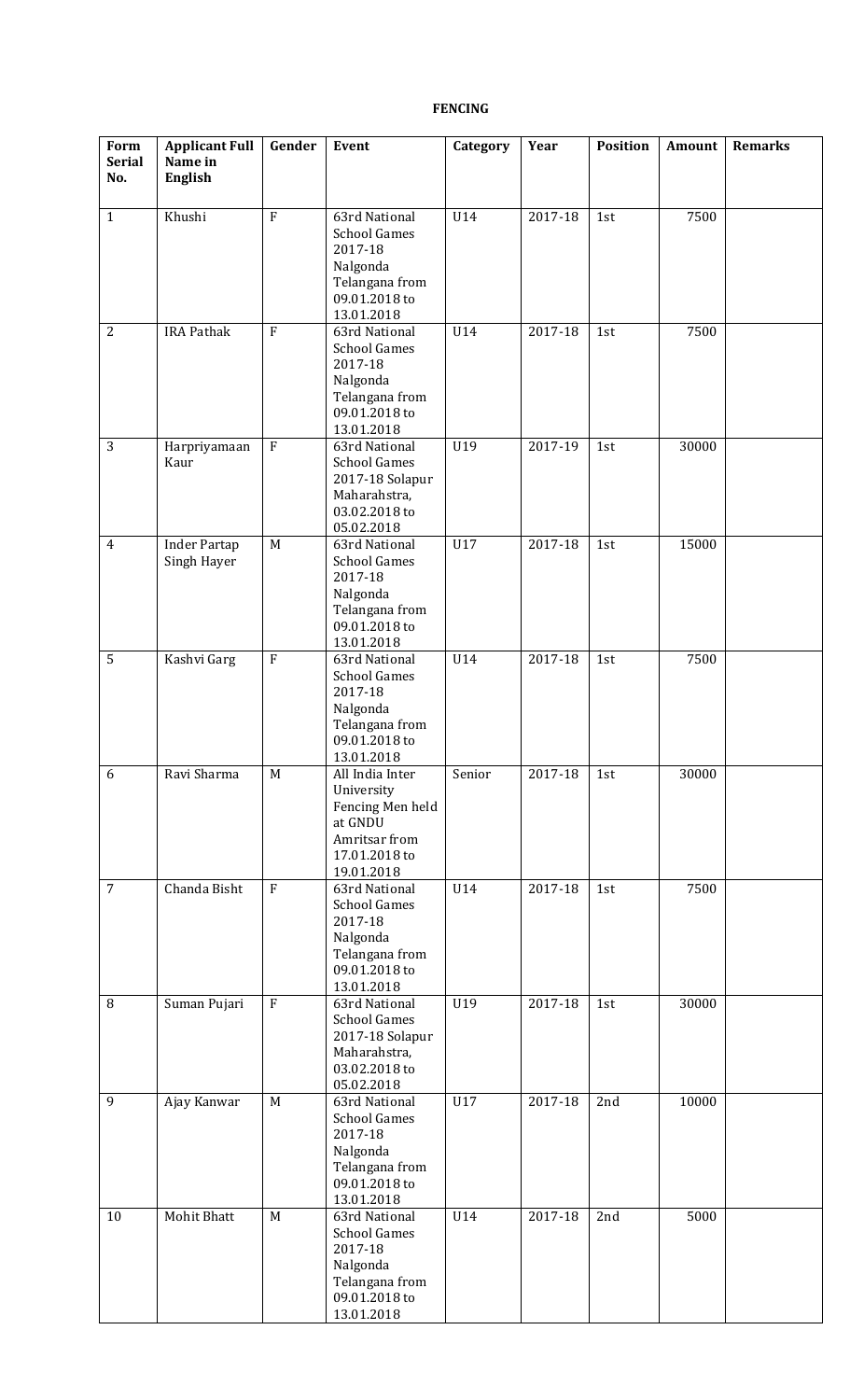| 11<br>12 | Rohit Bhatt<br>Ekam Toor | M<br>$\mathbf F$ | 63rd National<br><b>School Games</b><br>2017-18<br>Nalgonda<br>Telangana from<br>09.01.2018 to<br>13.01.2018<br>63rd National | U14<br>U14 | 2017-18<br>2017-18 | 2nd<br>2nd | 5000<br>5000 |  |
|----------|--------------------------|------------------|-------------------------------------------------------------------------------------------------------------------------------|------------|--------------------|------------|--------------|--|
|          |                          |                  | <b>School Games</b><br>2017-18<br>Nalgonda<br>Telangana from<br>09.01.2018 to<br>13.01.2018                                   |            |                    |            |              |  |
| 13       | Suraj                    | M                | 63rd National<br><b>School Games</b><br>2017-18<br>Nalgonda<br>Telangana from<br>09.01.2018 to<br>13.01.2018                  | U17        | 2017-18            | 2nd        | 10000        |  |
| 14       | Nisha                    | $\mathbf F$      | 63rd National<br><b>School Games</b><br>2017-18 Solapur<br>Maharahstra,<br>03.02.2018 to<br>05.02.2018                        | U19        | 2017-18            | 2nd        | 20000        |  |
| 15       | Sukhmeet<br>Singh        | M                | 63rd National<br><b>School Games</b><br>2017-18<br>Nalgonda<br>Telangana from<br>09.01.2018 to<br>13.01.2018                  | U14        | 2017-18            | 2nd        | 5000         |  |
| 16       | Deepak                   | M                | 63rd National<br><b>School Games</b><br>2017-18<br>Nalgonda<br>Telangana from<br>09.01.2018 to<br>13.01.2018                  | U17        | 2017-18            | 2nd        | 10000        |  |
| 17       | Simran                   | $\overline{F}$   | 63rd National<br><b>School Games</b><br>2017-18 Solapur<br>Maharahstra,<br>03.02.2018 to<br>05.02.2018                        | U19        | 2017-18            | 2nd        | 20000        |  |
| 18       | Manoj Kumar              | M                | All India Inter<br>University<br>Fencing Men held<br>at GNDU<br>Amritsar from<br>17.01.2018 to<br>19.01.2018                  | Senior     | 2017-18            | 2nd        | 20000        |  |
| 19       | Puran Singh              | M                | All India Inter<br>University<br>Fencing Men held<br>at GNDU<br>Amritsar from<br>17.01.2018 to<br>19.01.2018                  | Senior     | 2017-18            | 2nd        | 20000        |  |
| 20       | Lok Raj                  | M                | 63rd National<br><b>School Games</b><br>2017-18<br>Nalgonda<br>Telangana from<br>09.01.2018 to<br>13.01.2018                  | U17        | 2017-18            | 2nd        | 10000        |  |
| 21       | Mohan Chand              | M                | All India Inter<br>University<br>Fencing Men held<br>at GNDU<br>Amritsar from<br>17.01.2018 to                                | Senior     | 2017-18            | 2nd        | 20000        |  |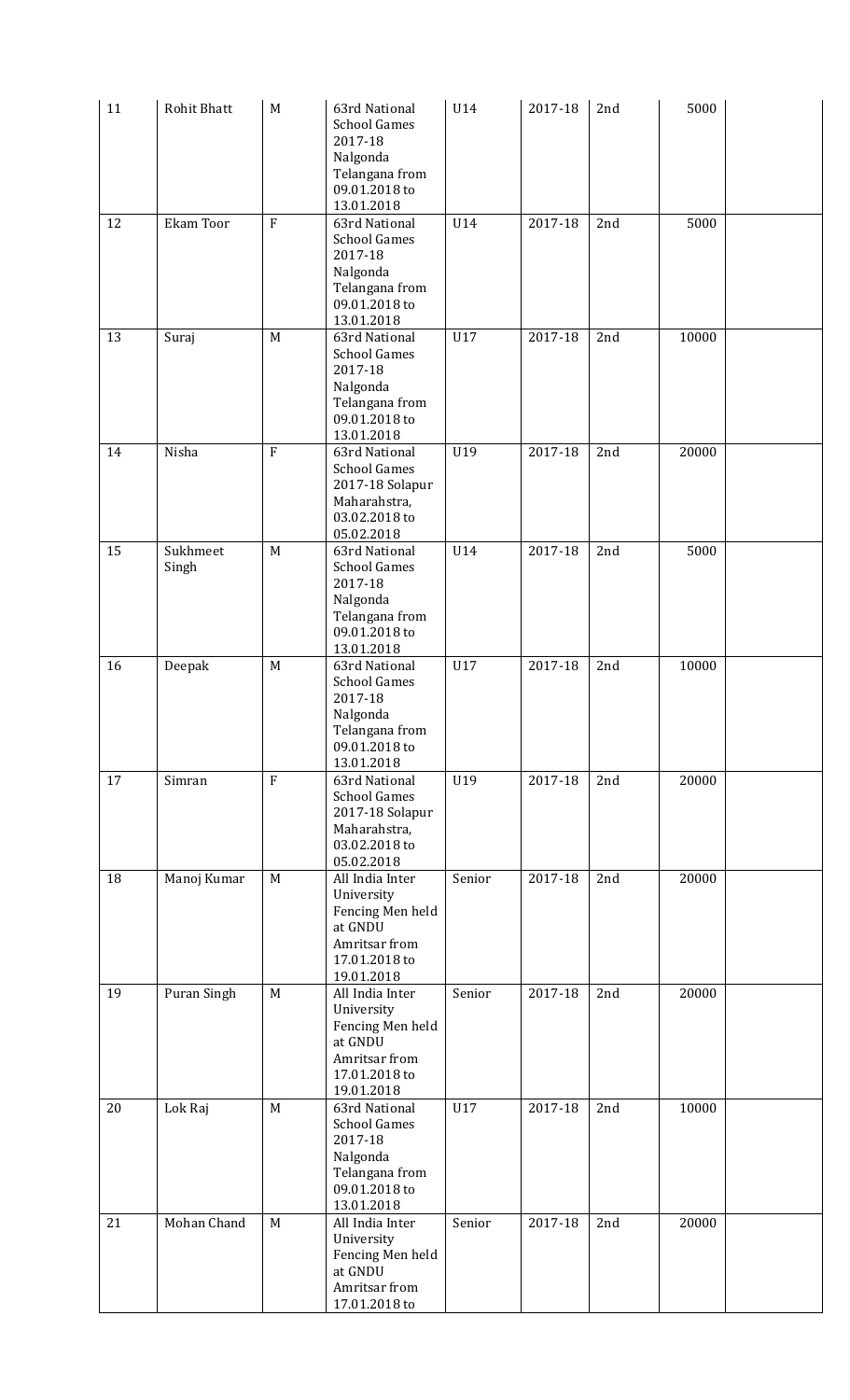|    |                |             | 19.01.2018                              |        |         |     |                  |                      |
|----|----------------|-------------|-----------------------------------------|--------|---------|-----|------------------|----------------------|
|    |                |             |                                         |        |         |     |                  |                      |
|    |                |             |                                         |        |         |     |                  |                      |
|    |                |             |                                         |        |         |     |                  |                      |
| 22 | Vimal          | M           | All India Inter<br>University           | Senior | 2017-18 | 2nd | 20000            |                      |
|    |                |             | Fencing Men held                        |        |         |     |                  |                      |
|    |                |             | at GNDU                                 |        |         |     |                  |                      |
|    |                |             | Amritsar from                           |        |         |     |                  |                      |
|    |                |             | 17.01.2018 to                           |        |         |     |                  |                      |
| 23 | Pardeep        | M           | 19.01.2018<br>63rd National             | Junior | 2017-18 | 2nd | 5000             |                      |
|    | Kumar          |             | <b>School Games</b>                     |        |         |     |                  |                      |
|    |                |             | 2017-18                                 |        |         |     |                  |                      |
|    |                |             | Nalgonda                                |        |         |     |                  |                      |
|    |                |             | Telangana from<br>09.01.2018 to         |        |         |     |                  |                      |
|    |                |             | 13.01.2018                              |        |         |     |                  |                      |
| 24 | Rishuraj Singh | M           | 63rd National                           | U17    | 2017-18 | 3rd | 7000             |                      |
|    |                |             | <b>School Games</b>                     |        |         |     |                  |                      |
|    |                |             | 2017-18                                 |        |         |     |                  |                      |
|    |                |             | Nalgonda                                |        |         |     |                  |                      |
|    |                |             | Telangana from<br>09.01.2018 to         |        |         |     |                  |                      |
|    |                |             | 13.01.2018                              |        |         |     |                  |                      |
| 25 | Riya           | $\mathbf F$ | 63rd National                           | U17    | 2017-18 | 3rd | 7000             |                      |
|    |                |             | <b>School Games</b>                     |        |         |     |                  |                      |
|    |                |             | 2017-18<br>Nalgonda                     |        |         |     |                  |                      |
|    |                |             | Telangana from                          |        |         |     |                  |                      |
|    |                |             | 09.01.2018 to                           |        |         |     |                  |                      |
|    |                |             | 13.01.2018                              |        |         |     |                  |                      |
| 26 | Shubhjot Dayal | $\mathbf F$ | XXV Junior                              | Junior | 2017-18 | 3rd | 25000            |                      |
|    |                |             | <b>National Fencing</b><br>Championship |        |         |     |                  |                      |
|    |                |             | 2017-18 from                            |        |         |     |                  |                      |
|    |                |             | 9th to12th                              |        |         |     |                  |                      |
|    |                |             | January 2018                            |        |         |     |                  |                      |
|    |                |             | Bengaluru                               |        |         |     |                  |                      |
| 27 | Prabhjot Dayal | $\rm F$     | Karnataka<br>XIV Cadet                  | Junior | 2017-18 | 3rd | $\boldsymbol{0}$ | Not eligible         |
|    |                |             | <b>National Fencing</b>                 |        |         |     |                  | as cadet             |
|    |                |             | Championship                            |        |         |     |                  | category not         |
|    |                |             | 14th Ocotber to                         |        |         |     |                  | covered              |
|    |                |             | 17th Ocotber<br>2017 Gwalior            |        |         |     |                  | under the            |
|    |                |             | Madhya Pardesh                          |        |         |     |                  | policy               |
| 28 | Ashish Kumar   | M           | XIV Cadet                               | Junior | 2017-18 | 3rd | $\overline{0}$   | Not eligible         |
|    | Thakur         |             | <b>National Fencing</b>                 |        |         |     |                  | as cadet             |
|    |                |             | Championship                            |        |         |     |                  | category not         |
|    |                |             | 14th Ocotber to<br>17th Ocotber         |        |         |     |                  | covered<br>under the |
|    |                |             | 2017 Gwalior                            |        |         |     |                  | policy               |
|    |                |             | Madhya Pardesh                          |        |         |     |                  |                      |
| 29 | Kajal          | $\mathbf F$ | XXV Junior                              | Junior | 2017-18 | 3rd | 25000            |                      |
|    |                |             | <b>National Fencing</b>                 |        |         |     |                  |                      |
|    |                |             | Championship<br>2017-18 from            |        |         |     |                  |                      |
|    |                |             | 9th to12th                              |        |         |     |                  |                      |
|    |                |             | January 2018                            |        |         |     |                  |                      |
|    |                |             | Bengaluru                               |        |         |     |                  |                      |
| 30 | Garima         | $\rm F$     | Karnataka<br>28th Senior                | Senior | 2017-18 | 3rd | 50000            |                      |
|    | Sharma         |             | <b>National Fencing</b>                 |        |         |     |                  |                      |
|    |                |             | Championship                            |        |         |     |                  |                      |
|    |                |             | 23rd to 26th                            |        |         |     |                  |                      |
|    |                |             | December 2017                           |        |         |     |                  |                      |
|    |                |             | Solapur<br>Maharasthra                  |        |         |     |                  |                      |
| 31 |                |             |                                         |        |         |     |                  |                      |
|    | Jodh Singh     | M           | All India Inter                         | Senior | 2017-18 | 3rd | 14000            |                      |
|    |                |             | University                              |        |         |     |                  |                      |
|    |                |             | Fencing Men held                        |        |         |     |                  |                      |
|    |                |             | at GNDU<br>Amritsar from                |        |         |     |                  |                      |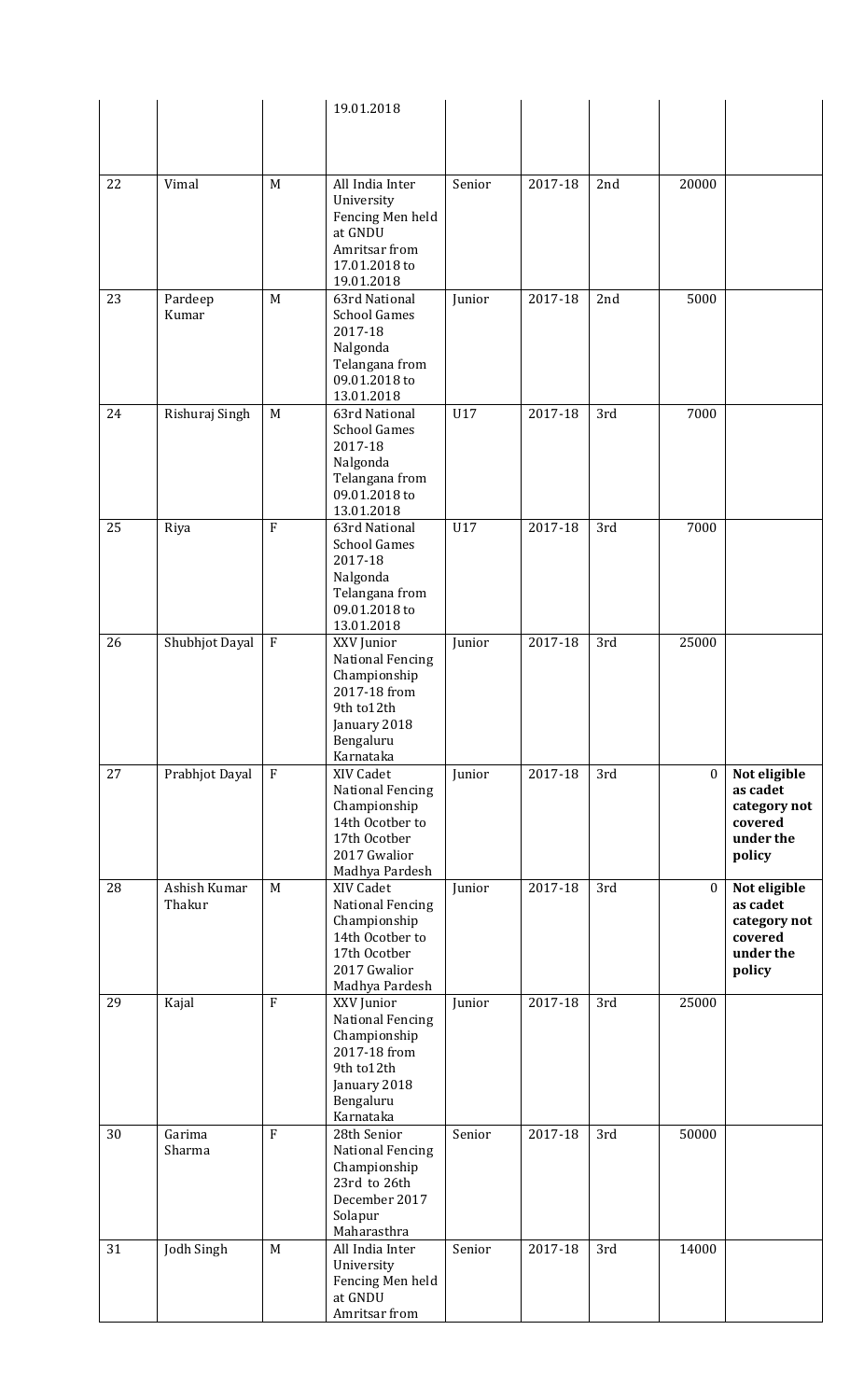|    |                          |                | 17.01.2018 to<br>19.01.2018                                                                                               |        |         |     |                  |                                                                            |
|----|--------------------------|----------------|---------------------------------------------------------------------------------------------------------------------------|--------|---------|-----|------------------|----------------------------------------------------------------------------|
|    |                          |                |                                                                                                                           |        |         |     |                  |                                                                            |
| 32 | Babita Kumari            | $\rm F$        | 63rd National<br><b>School Games</b><br>2017-18<br>Nalgonda<br>Telangana from<br>09.01.2018 to                            | U17    | 2017-18 | 3rd | 7000             |                                                                            |
| 33 | Harshita                 | $\mathbf F$    | 13.01.2018<br>63rd National<br><b>School Games</b>                                                                        | U17    | 2017-18 | 3rd | 7000             |                                                                            |
|    |                          |                | 2017-18<br>Nalgonda<br>Telangana from<br>09.01.2018 to<br>13.01.2018                                                      |        |         |     |                  |                                                                            |
| 34 | Rishita Sharma           | $\rm F$        | 63rd National<br><b>School Games</b><br>2017-18<br>Nalgonda<br>Telangana from<br>09.01.2018 to<br>13.01.2018              | U17    | 2017-18 | 3rd | 7000             |                                                                            |
| 35 | Sangita                  | $\rm F$        | 63rd National<br><b>School Games</b><br>2017-18<br>Nalgonda<br>Telangana from<br>09.01.2018 to<br>13.01.2018              | U17    | 2017-18 | 3rd | 7000             |                                                                            |
| 36 | Ashiyana<br>Bhardwaj     | $\mathbf F$    | 28th Senior<br><b>National Fencing</b><br>Championship<br>23rd to 26th<br>December 2017<br>Solapur<br>Maharasthra         | Senior | 2017-18 | 3rd | 50000            |                                                                            |
| 37 | Yashkeerat<br>Kaur Hayer | $\overline{F}$ | 28th Senior<br><b>National Fencing</b><br>Championship<br>23rd to 26th<br>December 2017<br>Solapur<br>Maharasthra         | Senior | 2017-18 | 1st | 50000            |                                                                            |
| 38 | Shubham<br>Arora         | M              | All India Inter<br>University<br>Fencing Men held<br>at GNDU<br>Amritsar from<br>17.01.2018 to<br>19.01.2018              | Senior | 2017-18 | 3rd | 14000            |                                                                            |
| 39 | Kaavreet Kaur            | $\mathbf F$    | XIV Cadet<br><b>National Fencing</b><br>Championship<br>14th Ocotber to<br>17th Ocotber<br>2017 Gwalior<br>Madhya Pardesh | Senior | 2017-18 | 3rd | $\boldsymbol{0}$ | Not eligible<br>as cadet<br>category not<br>covered<br>under the<br>policy |
| 40 | Maheem Saini             | $\mathbf M$    | XIV Cadet<br><b>National Fencing</b><br>Championship<br>14th Ocotber to<br>17th Ocotber<br>2017 Gwalior<br>Madhya Pardesh | Senior | 2017-18 | 3rd | $\bf{0}$         | Not eligible<br>as cadet<br>category not<br>covered<br>under the<br>policy |
| 41 | Riya Chopra              | $\mathbf{F}$   | 28th Senior<br><b>National Fencing</b><br>Championship<br>23rd to 26th<br>December 2017<br>Solapur                        | Senior | 2017-18 | 3rd | 50000            |                                                                            |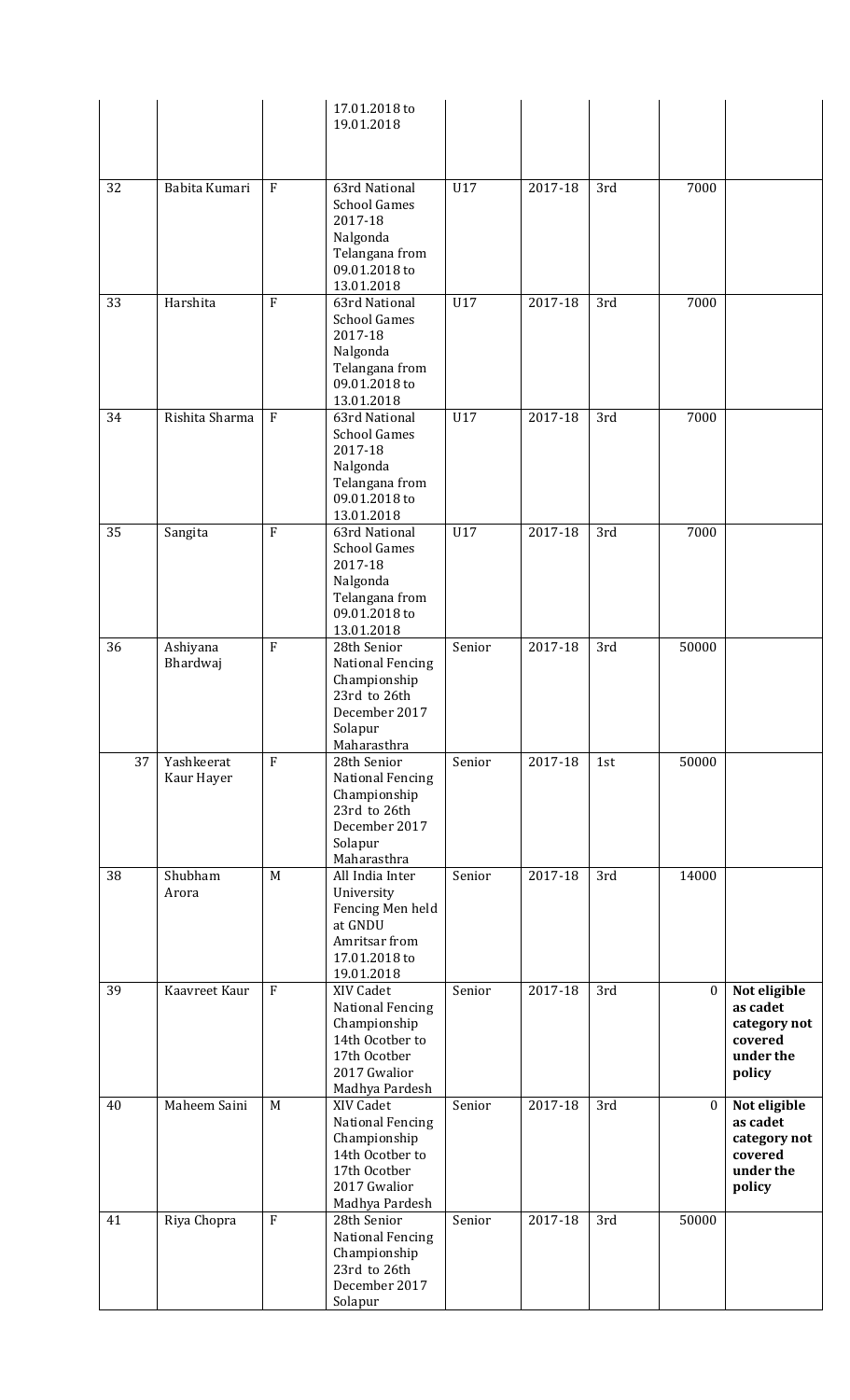|    |                |                | Maharasthra                        |        |         |     |          |               |
|----|----------------|----------------|------------------------------------|--------|---------|-----|----------|---------------|
|    |                |                |                                    |        |         |     |          |               |
|    |                |                |                                    |        |         |     |          |               |
|    |                |                |                                    |        |         |     |          |               |
| 42 | Amit Kumar     | M              | All India Inter                    | Senior | 2017-18 | 3rd | 14000    |               |
|    |                |                | University                         |        |         |     |          |               |
|    |                |                | Fencing Men held                   |        |         |     |          |               |
|    |                |                | at GNDU                            |        |         |     |          |               |
|    |                |                | Amritsar from                      |        |         |     |          |               |
|    |                |                | 17.01.2018 to                      |        |         |     |          |               |
|    |                |                | 19.01.2018                         |        |         |     |          |               |
| 43 | Harsh          | M              | All India Inter                    | Senior | 2017-18 | 3rd | 14000    |               |
|    |                |                | University                         |        |         |     |          |               |
|    |                |                | Fencing Men held<br>at GNDU        |        |         |     |          |               |
|    |                |                | Amritsar from                      |        |         |     |          |               |
|    |                |                | 17.01.2018 to                      |        |         |     |          |               |
|    |                |                | 19.01.2018                         |        |         |     |          |               |
| 44 | Deepak Singh   | M              | All India Inter                    | Senior | 2017-18 | 3rd | 14000    |               |
|    | <b>Bisht</b>   |                | University                         |        |         |     |          |               |
|    |                |                | Fencing Men held                   |        |         |     |          |               |
|    |                |                | at GNDU                            |        |         |     |          |               |
|    |                |                | Amritsar from                      |        |         |     |          |               |
|    |                |                | 17.01.2018 to                      |        |         |     |          |               |
| 45 | Sangita Pujari | $\mathbf F$    | 19.01.2018<br><b>63rd National</b> | U17    | 2017-   | 3rd | $\bf{0}$ | <b>Double</b> |
|    |                |                | <b>School Games</b>                |        | 18      |     |          | <b>Name</b>   |
|    |                |                | 2017-18                            |        |         |     |          |               |
|    |                |                | Nalgonda                           |        |         |     |          |               |
|    |                |                |                                    |        |         |     |          |               |
|    |                |                | <b>Telangana from</b>              |        |         |     |          |               |
|    |                |                | 09.01.2018 to                      |        |         |     |          |               |
| 46 |                |                | 13.01.2018                         |        |         |     |          |               |
|    | Diksha Sharma  | $\overline{F}$ | 63rd National                      | U14    | 2017-18 | 3rd | 3500     |               |
|    |                |                | <b>School Games</b>                |        |         |     |          |               |
|    |                |                | 2017-18                            |        |         |     |          |               |
|    |                |                | Nalgonda                           |        |         |     |          |               |
|    |                |                | Telangana from<br>09.01.2018 to    |        |         |     |          |               |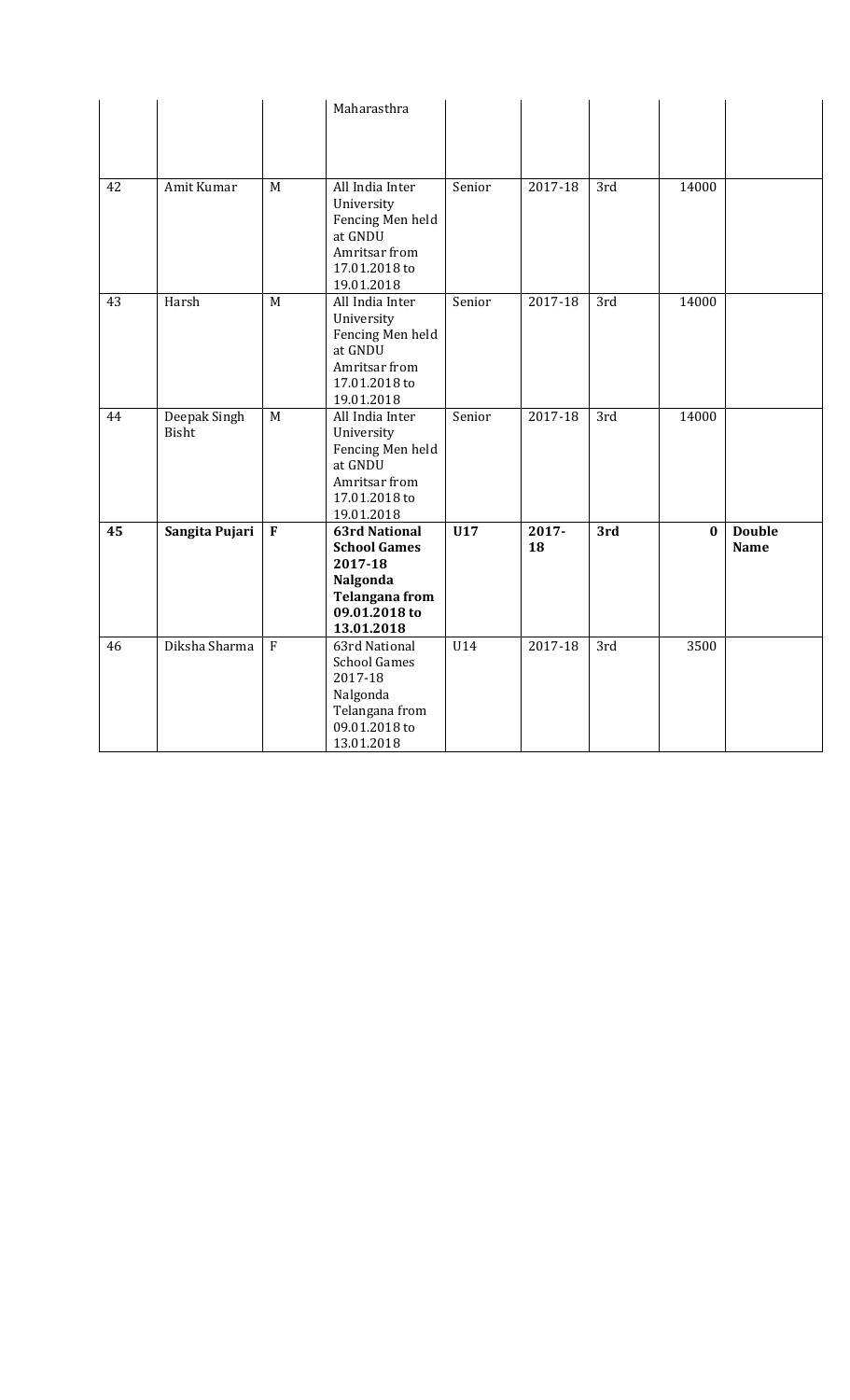## **FOOTBALL**

| Form<br><b>Serial</b> | Applicant<br><b>Full</b>            | Gend<br>er     | Event                                                                                                  | Category   | Year        | <b>Position</b> | Amoun<br>t | Remark<br>$\mathbf{s}$ |
|-----------------------|-------------------------------------|----------------|--------------------------------------------------------------------------------------------------------|------------|-------------|-----------------|------------|------------------------|
| No.                   | Name in<br><b>English</b>           |                |                                                                                                        |            |             |                 |            |                        |
| $\mathbf{1}$          | sabreena<br>Thakur                  | $\rm F$        | Sub Junior Nationnal<br>Championship held at<br>Imphal from 26.10.17 to<br>06.11.17                    | Sub Junior | 2017        | 1st             | 50000      |                        |
| $\overline{2}$        | Harry                               | M              | 63rd National School<br>Games football U14 held<br>at Pune Maharashtra<br>from 17.01.18 to<br>22.01.18 | Sub Junior | 2017-<br>18 | !st             | 7500       |                        |
| 3                     | karandee<br>p Singh<br>manota       | M              | 63rd National School<br>Games football U14 held<br>at Pune Maharashtra<br>from 17.01.18 to<br>22.01.18 | Sub Junior | 2017-<br>18 | 1st             | 7500       |                        |
| $\overline{4}$        | Balraj<br>Singh                     | M              | 63rd National School<br>Games football U14 held<br>at Pune Maharashtra<br>from 17.01.18 to<br>22.01.18 | Sub Junior | 2017-<br>18 | 1st             | 7500       |                        |
| 5                     | Amanjot<br>Singh                    | M              | 63rd National School<br>Games football U14 held<br>at Pune Maharashtra<br>from 17.01.18 to<br>22.01.18 | Sub Junior | 2017-<br>18 | 1st             | 7500       |                        |
| 6                     | Muskan                              | $\overline{F}$ | Sub Junior Nationnal<br>Championship held at<br>Imphal from 26.10.17 to<br>06.11.17                    | Sub Junior | 2017-<br>18 | 1st             | 50000      |                        |
| $\overline{7}$        | Harshit<br>rawat                    | M              | 63rd National School<br>Games football U14 held<br>at Pune Maharashtra<br>from 17.01.18 to<br>22.01.18 | Sub Junior | 2017-<br>18 | 1st             | 7500       |                        |
| $\, 8$                | Gunpreet<br>kaur                    | $\mathbf{F}$   | Sub Junior Nationnal<br>Championship held at<br>Imphal from 26.10.17 to<br>06.11.17                    | Sub Junior | 2017-<br>18 | 1st             | 50000      |                        |
| 9                     | Amandee<br>p                        | M              | 63rd National School<br>Games football U14 held<br>at Pune Maharashtra<br>from 17.01.18 to<br>22.01.18 | Sub Junior | 2017-<br>18 | 1st             | 7500       |                        |
| 10                    | Sorokhaib<br>am Pritam<br>Neetei    | M              | 63rd National School<br>Games football U14 held<br>at Pune Maharashtra<br>from 17.01.18 to<br>22.01.18 | Sub Junior | 2017-<br>18 | 1st             | 7500       |                        |
| 11                    | Leimapok<br>pam<br>Sibajit<br>Singh | M              | 63rd National School<br>Games football U14 held<br>at Pune Maharashtra<br>from 17.01.18 to<br>22.01.18 | Sub Junior | 2017-<br>18 | 1st             | 7500       |                        |
| 12                    | Dhruv                               | M              | 63rd National School<br>Games football U14 held<br>at Pune Maharashtra<br>from 17.01.18 to<br>22.01.18 | Sub Junior | 2017-<br>18 | 1st             | 7500       |                        |
| 13                    | Thokcho<br>m<br>Beckham<br>Singh    | M              | 63rd National School<br>Games football U14 held<br>at Pune Maharashtra<br>from 17.01.18 to<br>22.01.18 | Sub Junior | 2017-<br>18 | 1st             | 7500       |                        |
| 14                    | Nepoean<br>Moirangth<br>$\rm{em}$   | M              | 63rd National School<br>Games football U14 held<br>at Pune Maharashtra<br>from 17.01.18 to<br>22.01.18 | Sub Junior | 2017-<br>18 | 1st             | 7500       |                        |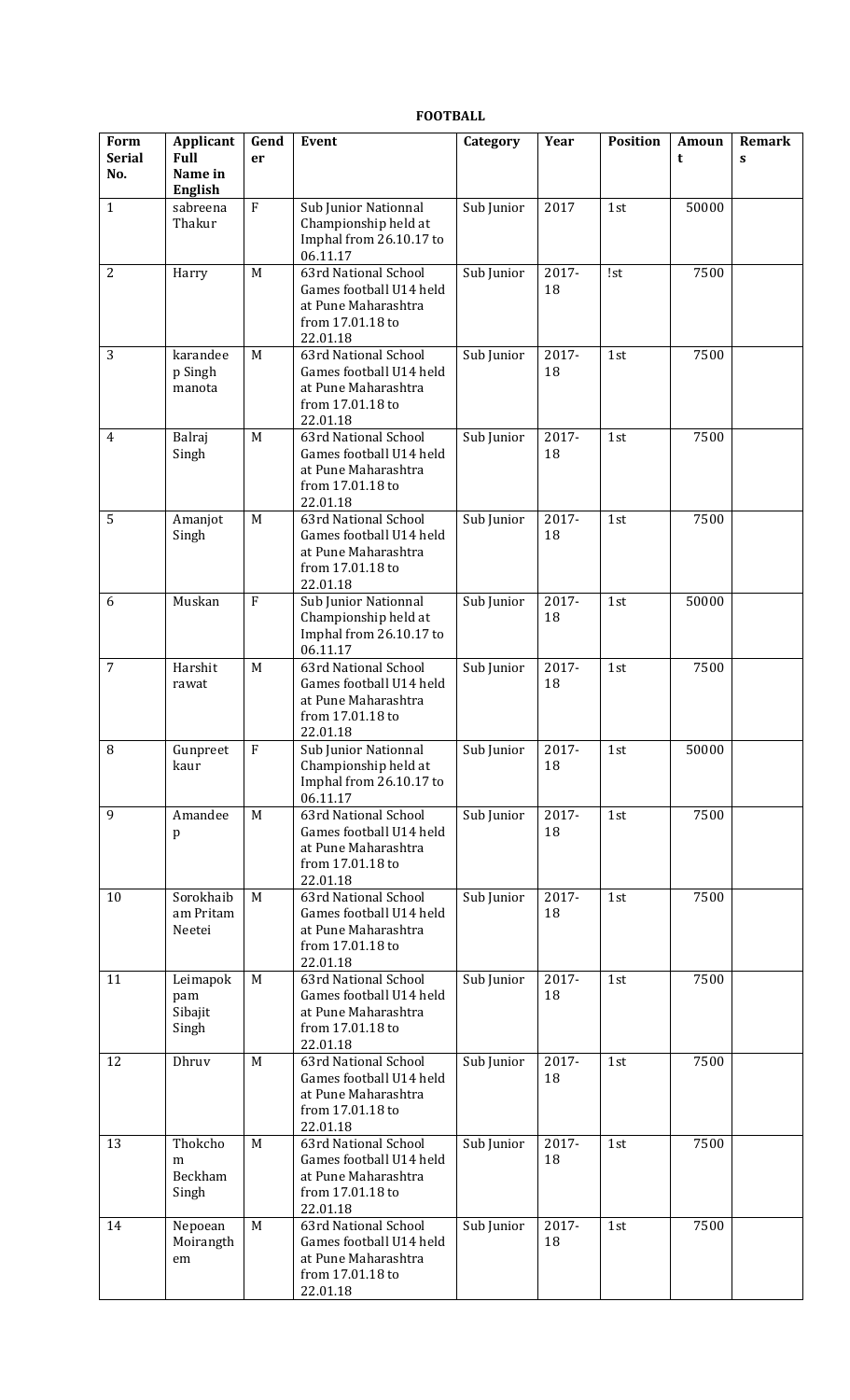| 15 | Pawan                | M              | 63rd National School<br>Games football U14 held<br>at Pune Maharashtra<br>from 17.01.18 to<br>22.01.18 | Sub Junior | 2017-<br>18 | 1st | 7500  |  |
|----|----------------------|----------------|--------------------------------------------------------------------------------------------------------|------------|-------------|-----|-------|--|
| 16 | Devansh<br>Verma     | M              | 63rd National School<br>Games football U14 held<br>at Pune Maharashtra<br>from 17.01.18 to<br>22.01.18 | Sub Junior | 2017-<br>18 | 1st | 7500  |  |
| 17 | Parminde<br>r Singh  | M              | 63rd National School<br>Games football U14 held<br>at Pune Maharashtra<br>from 17.01.18 to<br>22.01.18 | Sub Junior | 2017-<br>18 | 1st | 7500  |  |
| 18 | Tanu                 | $\mathbf{F}$   | Sub Junior Nationnal<br>Championship held at<br>Imphal from 26.10.17 to<br>06.11.17                    | Sub Junior | 2017-<br>18 | 1st | 50000 |  |
| 19 | Antrika              | $\mathbf{F}$   | Sub Junior Nationnal<br>Championship held at<br>Imphal from 26.10.17 to<br>06.11.17                    | Sub Junior | 2017-<br>18 | 1st | 50000 |  |
| 20 | Pooja                | $\overline{F}$ | Sub Junior Nationnal<br>Championship held at<br>Imphal from 26.10.17 to<br>06.11.17                    | Sub Junior | 2017-<br>18 | 1st | 50000 |  |
| 21 | Vanshika<br>Vashisht | $\mathbf{F}$   | Sub Junior Nationnal<br>Championship held at<br>Imphal from 26.10.17 to<br>06.11.17                    | Sub Junior | 2017-<br>18 | !st | 50000 |  |
| 22 | Vrinda<br>Grover     | $\rm F$        | Sub Junior Nationnal<br>Championship held at<br>Imphal from 26.10.17 to<br>06.11.17                    | Sub Junior | 2017-<br>18 | 1st | 50000 |  |
| 23 | Bhoomika<br>Singh    | $\rm F$        | Sub Junior Nationnal<br>Championship held at<br>Imphal from 26.10.17 to<br>06.11.17                    | Sub Junior | 2017-<br>18 | 1st | 50000 |  |
| 24 | Akshara<br>rai       | $\rm F$        | Sub Junior Nationnal<br>Championship held at<br>Imphal from 26.10.17 to<br>06.11.17                    | Sub Junior | 2017-<br>18 | 1st | 50000 |  |
| 25 | Ananya<br>Biswal     | $\rm F$        | Sub Junior Nationnal<br>Championship held at<br>Imphal from 26.10.17 to<br>06.11.17                    | Sub Junior | 2017-<br>18 | 1st | 50000 |  |
| 26 | Gurtegbir<br>Singh   | M              | 63rd National School<br>Games football U14 held<br>at Pune Maharashtra<br>from 17.01.18 to<br>22.01.18 | Sub Junior | 2017-<br>18 | 1st | 7500  |  |
| 27 | Satvik<br>Sharma     | M              | 63rd National School<br>Games football U14 held<br>at Pune Maharashtra<br>from 17.01.18 to<br>22.01.18 | Sub Junior | 2017-<br>18 | 1st | 7500  |  |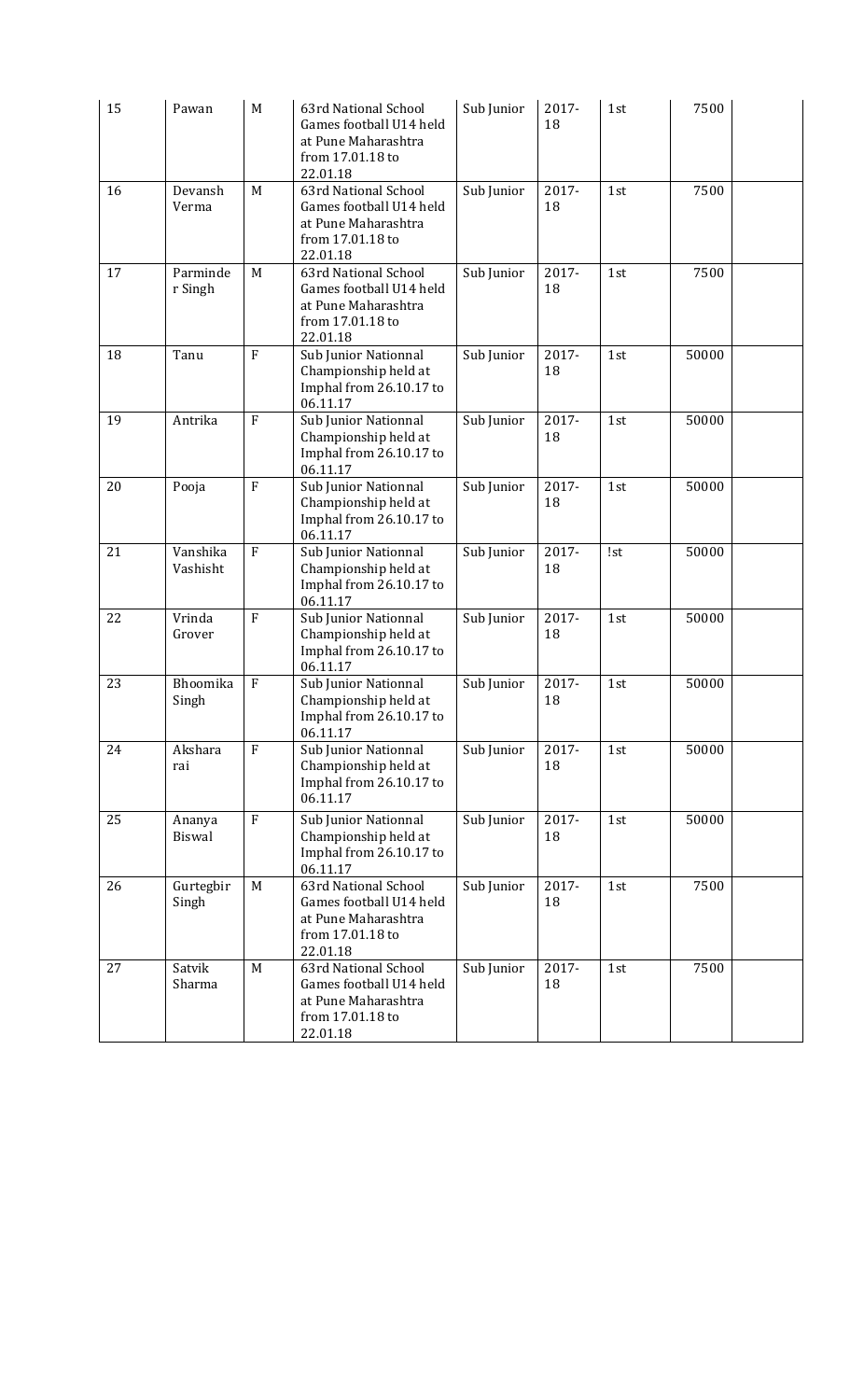| Form<br><b>Serial</b><br>No. | Applicant<br><b>Full Name</b><br>in English | Gender | Event                                                                                                                      | Category | Year | <b>Position</b> | Amount | Remark |
|------------------------------|---------------------------------------------|--------|----------------------------------------------------------------------------------------------------------------------------|----------|------|-----------------|--------|--------|
| 1                            | Hunar                                       | F      | IGU Chandigarh ladies<br>& junior Girls Golf<br>Champioship held at<br>Chandigarh Golf Club<br>from 3rd to 6th Oct<br>2017 | Junior   | 2017 | 1st             | 100000 |        |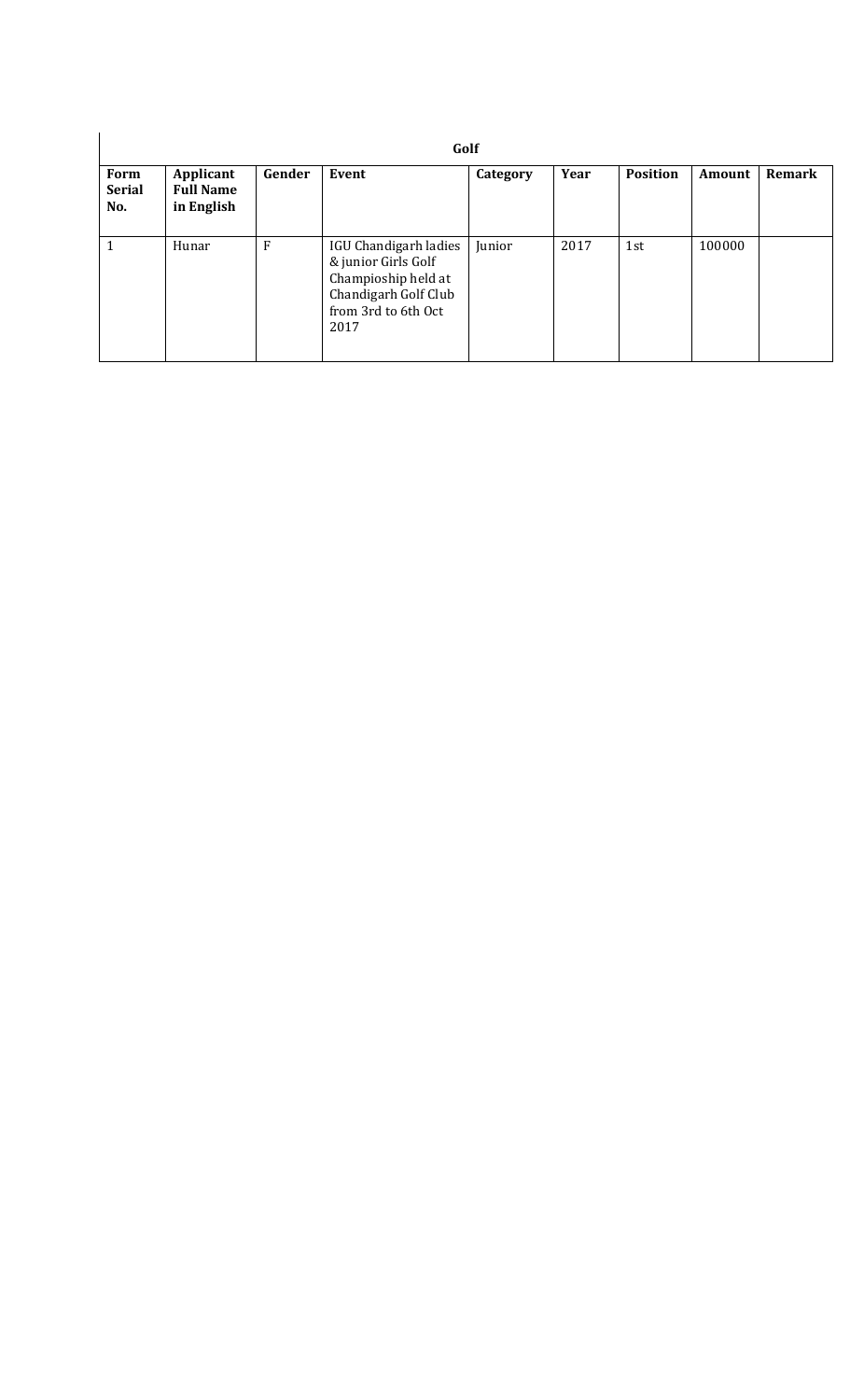### **GYMNASTICS**

| Form<br><b>Serial</b><br>No. | Applican<br>t Full<br>Name in<br>English | Gender    | Event                                                                                                                                         | Category | Year | Position | Amount | <b>Remarks</b> |
|------------------------------|------------------------------------------|-----------|-----------------------------------------------------------------------------------------------------------------------------------------------|----------|------|----------|--------|----------------|
| $\mathbf{1}$                 | Aanchal                                  | ${\bf F}$ | 24th Rhythmic<br>Gymnastics<br>National<br>Championship<br>held at<br>Hyderabad,<br>Telangana from<br>30th to 31st<br>March 2018              | Senior   | 2017 | 2nd      | 100000 |                |
| $\mathbf{2}$                 | Kopal<br>Sharma                          | $\rm F$   | 24th Rhythmic<br>Gymnastics<br>National<br>Championship<br>held at<br>Hyderabad,<br>Telangana from<br>30th to 31st<br>March 2018              | Senior   | 2017 | 2nd      | 100000 |                |
| 3                            | Ishita<br>Dhir                           | $\rm F$   | 24th Rhythmic<br>Gymnastics<br>National<br>Championship<br>held at<br>Hyderabad,<br>Telangana from<br>30th to 31st<br>March 2018              | senior   | 2017 | 2nd      | 100000 |                |
| $\overline{4}$               | Akash<br>Arya                            | M         | 63rd National<br><b>School Games</b><br>2017-18<br>Gymnastics<br>boys U19 held<br>at Kolkata West<br>Bengal from<br>14.11.17 to<br>18.11.2017 | Senior   | 2017 | 3rd      | 14000  |                |
| 5                            | Taniya<br>Chopra                         | $\rm F$   | 14th Aerobics<br>Gymanstics<br>National<br>Championship<br>held at<br>Bangaluru from<br>16th to 18th<br>july 2017                             | Senior   | 2017 | 3rd      | 50000  |                |
| 6                            | Kirti                                    | $\rm F$   | All India Inter<br>University<br>Gymnastics<br>Tournament<br>held at Panjab<br>University from<br>15th to 19th<br><b>Jan 2018</b>             | senior   | 2017 | 3rd      | 14000  |                |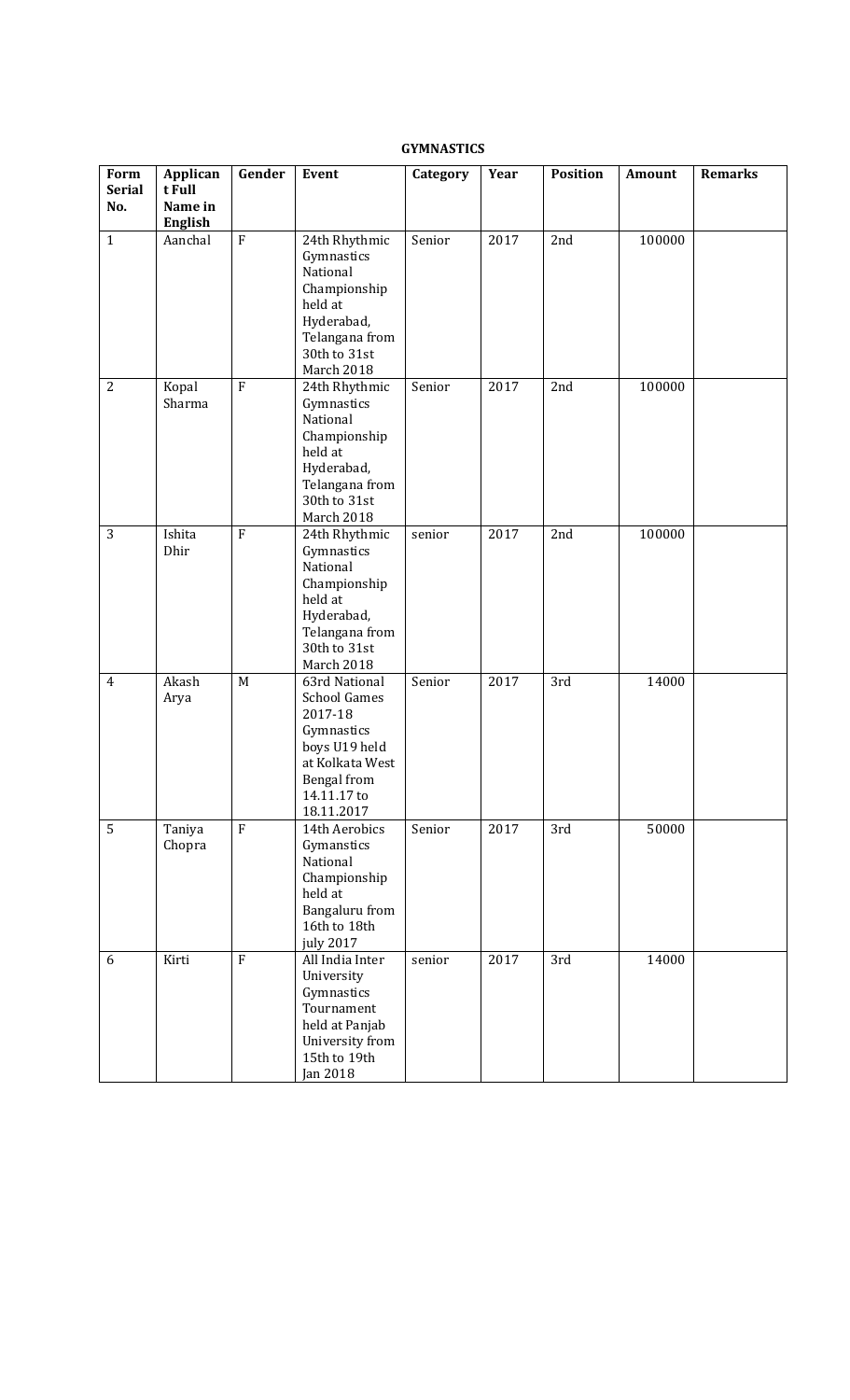# **HANDBALL**

| Form<br><b>Serial</b> | <b>Applicant</b><br><b>Full</b>                   | Gender | <b>Event</b>                                                                                                                            | Category      | Year           | <b>Positio</b><br>n | Amount | <b>Remarks</b>                            |
|-----------------------|---------------------------------------------------|--------|-----------------------------------------------------------------------------------------------------------------------------------------|---------------|----------------|---------------------|--------|-------------------------------------------|
| No.                   | Name in                                           |        |                                                                                                                                         |               |                |                     |        |                                           |
| $\mathbf{1}$          | <b>English</b><br><b>JASPREET</b><br><b>SINGH</b> | M      | ALL INDIA INTER<br>UNIVERSITY HANDBALL<br>MEN HELD AT RDVV<br>JABALPUR MP FROM<br>01 NOV 2017 TO 04<br><b>NOV 2017</b>                  | <b>SENIOR</b> | 2017-<br>18    | 2ND                 | 20000  |                                           |
| $\overline{2}$        | ABHISHEK                                          | M      | ALL INDIA INTER<br>UNIVERSITY HANDBALL<br>MEN HELD AT RDVV<br>JABALPUR MP FROM<br>01 NOV 2017 TO 04<br><b>NOV 2017</b>                  | <b>SENIOR</b> | 2017-<br>18    | 2ND                 | 20000  |                                           |
| 3                     | <b>KAWALJIT</b><br><b>SINGH</b><br><b>KAHLON</b>  | M      | <b>ALL INDIA INTER</b><br>UNIVERSITY HANDBALL<br>MEN HELD AT RDVV<br><b>JABALPUR MP FROM</b><br>01 NOV 2017 TO 04<br><b>NOV 2017</b>    | <b>SENIOR</b> | 2017-<br>18    | 2ND                 | 0      | Not eligible<br>as belongs<br>to ludhiana |
| $\overline{4}$        | <b>MANAVPR</b><br><b>EET SINGH</b><br><b>BAWA</b> | M      | ALL INDIA INTER<br>UNIVERSITY HANDBALL<br>MEN HELD AT RDVV<br>JABALPUR MP FROM<br>01 NOV 2017 TO 04<br><b>NOV 2017</b>                  | <b>SENIOR</b> | 2017-<br>18    | 2ND                 | 20000  |                                           |
| 5                     | <b>MITHUN</b><br><b>KUMAR</b>                     | M      | ALL INDIA INTER<br>UNIVERSITY HANDBALL<br>MEN HELD AT RDVV<br>JABALPUR MP FROM<br>01 NOV 2017 TO 04<br><b>NOV 2017</b>                  | <b>SENIOR</b> | 2017-<br>18    | 2ND                 | 20000  |                                           |
| 6                     | <b>AJAY</b><br><b>KUMAR</b>                       | M      | ALL INDIA INTER<br>UNIVERSITY HANDBALL<br>MEN HELD AT RDVV<br>JABALPUR MP FROM<br>01 NOV 2017 TO 04<br><b>NOV 2017</b>                  | <b>SENIOR</b> | 2017-<br>18    | 2ND                 | 20000  |                                           |
| $\overline{7}$        | KARAMPAL<br><b>SINGH</b>                          | M      | ALL INDIA INTER<br>UNIVERSITY HANDBALL<br>MEN HELD AT RDVV<br>JABALPUR MP FROM<br>01 NOV 2017 TO 04<br><b>NOV 2017</b>                  | <b>SENIOR</b> | 2017-<br>18    | 2ND                 | 20000  |                                           |
| 8                     | <b>DEEPAK</b><br>SINGH                            | M      | ALL INDIA INTER<br>UNIVERSITY HANDBALL<br>MEN HELD AT RDVV<br>JABALPUR MP FROM<br>01 NOV 2017 TO 04<br><b>NOV 2017</b>                  | <b>SENIOR</b> | $2017 -$<br>18 | 2ND                 | 20000  |                                           |
| 9                     | ABHISHEK<br><b>CHAUHAN</b>                        | M      | ALL INDIA INTER<br>UNIVERSITY HANDBALL<br>MEN HELD AT RDVV<br>JABALPUR MP FROM<br>01 NOV 2017 TO 04<br><b>NOV 2017</b>                  | <b>SENIOR</b> | 2017-<br>18    | 2ND                 | 20000  |                                           |
| 10                    | <b>KHUSHBOO</b><br>KARAYAT                        | F      | ALL INDIA INTER<br>UNIVERSITY HANDBALL<br><b>WOMEN HELD AT</b><br>LOVELY PROFESSIONAL<br>UNIVERSITY FROM 4<br>JAN 2018 TO 9 JAN<br>2018 | <b>SENIOR</b> | $2017 -$<br>18 | 2ND                 | 20000  |                                           |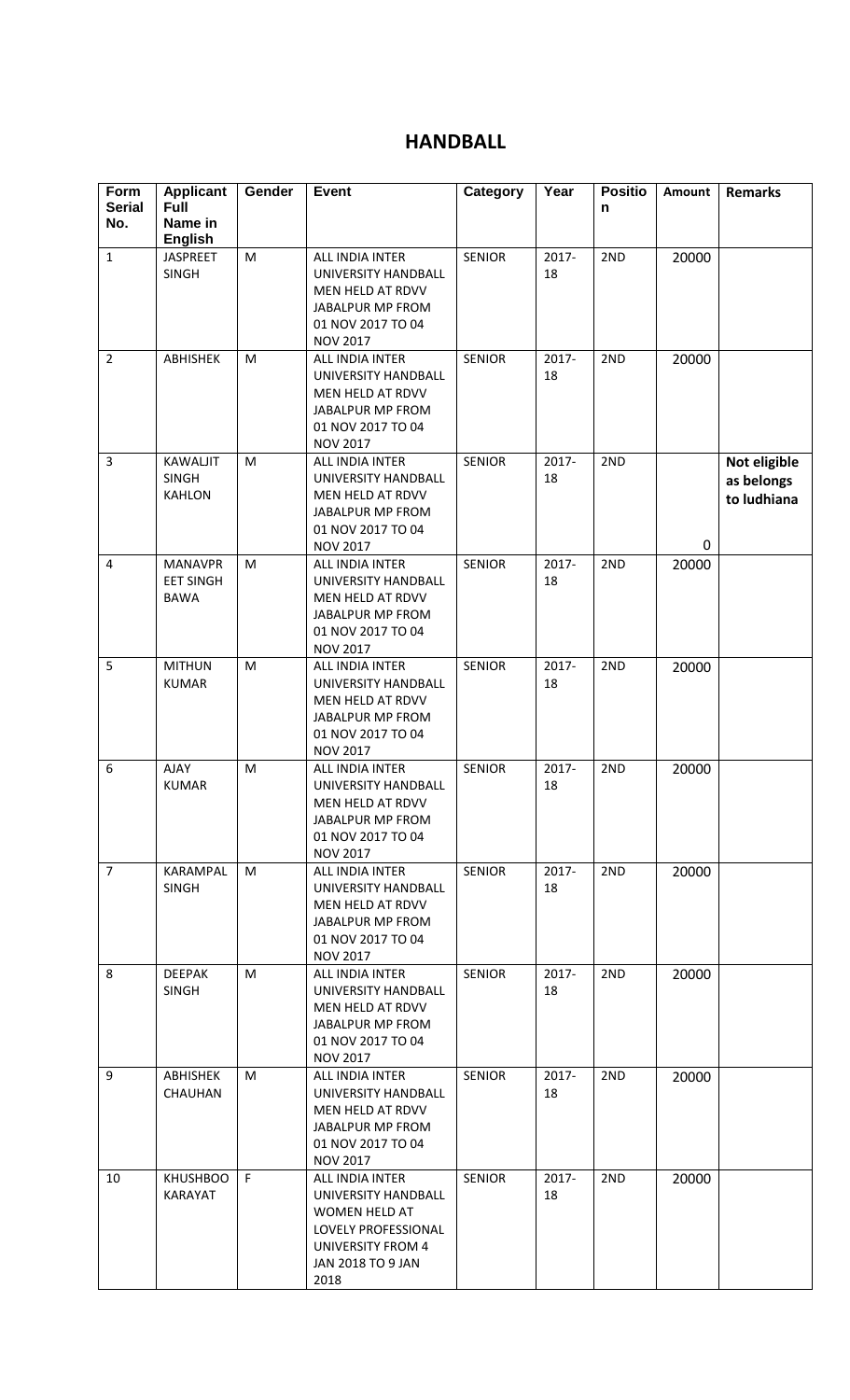| 11 | <b>MANISHA</b>                 | F            | ALL INDIA INTER<br>UNIVERSITY HANDBALL<br>WOMEN HELD AT<br>LOVELY PROFESSIONAL<br><b>UNIVERSITY FROM 4</b><br>JAN 2018 TO 9 JAN<br>2018        | <b>SENIOR</b> | 2017-<br>18    | 2ND | 20000 |  |
|----|--------------------------------|--------------|------------------------------------------------------------------------------------------------------------------------------------------------|---------------|----------------|-----|-------|--|
| 12 | <b>ALISHA</b><br><b>JINDAL</b> | F            | ALL INDIA INTER<br>UNIVERSITY HANDBALL<br>WOMEN HELD AT<br>LOVELY PROFESSIONAL<br>UNIVERSITY FROM 4<br><b>JAN 2018 TO 9 JAN</b><br>2018        | <b>SENIOR</b> | 2017-<br>18    | 2ND | 20000 |  |
| 13 | REKHA                          | F            | ALL INDIA INTER<br>UNIVERSITY HANDBALL<br><b>WOMEN HELD AT</b><br>LOVELY PROFESSIONAL<br><b>UNIVERSITY FROM 4</b><br>JAN 2018 TO 9 JAN<br>2018 | <b>SENIOR</b> | 2017-<br>18    | 2ND | 20000 |  |
| 14 | <b>DEEPA</b>                   | F            | ALL INDIA INTER<br>UNIVERSITY HANDBALL<br>WOMEN HELD AT<br>LOVELY PROFESSIONAL<br><b>UNIVERSITY FROM 4</b><br>JAN 2018 TO 9 JAN<br>2018        | <b>SENIOR</b> | 2017-<br>18    | 2ND | 20000 |  |
| 15 | <b>ANKITA</b>                  | F            | ALL INDIA INTER<br>UNIVERSITY HANDBALL<br>WOMEN HELD AT<br>LOVELY PROFESSIONAL<br><b>UNIVERSITY FROM 4</b><br><b>JAN 2018 TO 9 JAN</b><br>2018 | <b>SENIOR</b> | 2017-<br>18    | 2ND | 20000 |  |
| 16 | <b>KAVITA</b><br>RAWAT         | F            | ALL INDIA INTER<br>UNIVERSITY HANDBALL<br>WOMEN HELD AT<br>LOVELY PROFESSIONAL<br>UNIVERSITY FROM 4<br>JAN 2018 TO 9 JAN<br>2018               | <b>SENIOR</b> | 2017-<br>18    | 2ND | 20000 |  |
| 17 | <b>KIRAN</b><br>KUMARI         | $\mathsf F$  | ALL INDIA INTER<br>UNIVERSITY HANDBALL<br>WOMEN HELD AT<br>LOVELY PROFESSIONAL<br><b>UNIVERSITY FROM 4</b><br>JAN 2018 TO 9 JAN<br>2018        | <b>SENIOR</b> | 2017-<br>18    | 2ND | 20000 |  |
| 18 | <b>PUSHPA</b>                  | F.           | ALL INDIA INTER<br>UNIVERSITY HANDBALL<br>WOMEN HELD AT<br>LOVELY PROFESSIONAL<br><b>UNIVERSITY FROM 4</b><br>JAN 2018 TO 9 JAN<br>2018        | <b>SENIOR</b> | $2017 -$<br>18 | 2ND | 20000 |  |
| 19 | POOJA<br><b>CHAUHAN</b>        | F            | ALL INDIA INTER<br>UNIVERSITY HANDBALL<br>WOMEN HELD AT<br>LOVELY PROFESSIONAL<br>UNIVERSITY FROM 4<br>JAN 2018 TO 9 JAN<br>2018               | <b>SENIOR</b> | $2017 -$<br>18 | 2ND | 20000 |  |
| 20 | POOJA                          | $\mathsf{F}$ | ALL INDIA INTER<br>UNIVERSITY HANDBALL<br>WOMEN HELD AT<br>LOVELY PROFESSIONAL<br><b>UNIVERSITY FROM 4</b><br>JAN 2018 TO 9 JAN<br>2018        | <b>SENIOR</b> | 2017-<br>18    | 2ND | 20000 |  |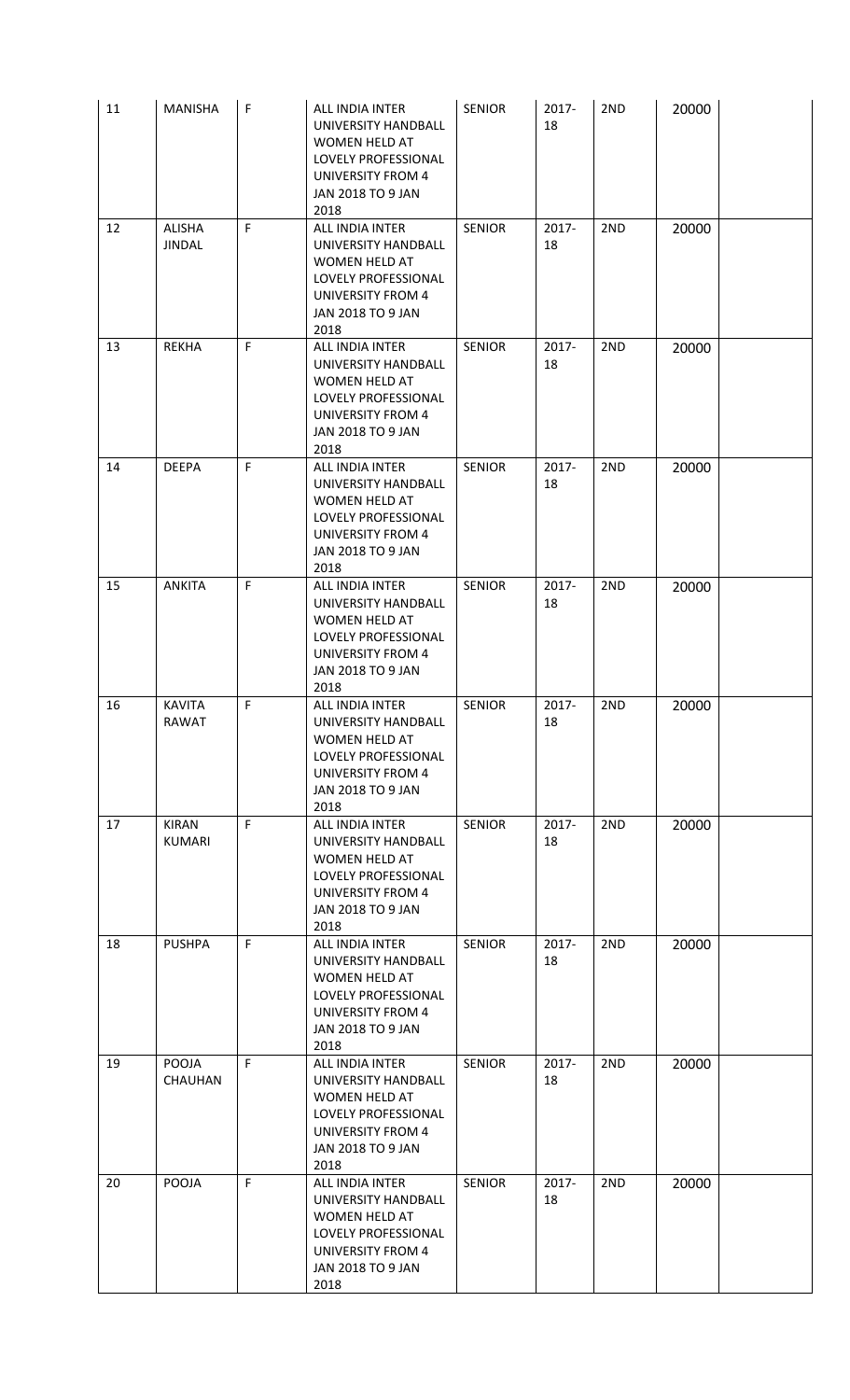| 21 | <b>ANKIT</b> | ALL INDIA INTER     | <b>SENIOR</b> | $2017 -$ | 2ND | 20000 |  |
|----|--------------|---------------------|---------------|----------|-----|-------|--|
|    | <b>DAYAL</b> | UNIVERSITY HANDBALL |               | 18       |     |       |  |
|    |              | WOMEN HELD AT       |               |          |     |       |  |
|    |              | LOVELY PROFESSIONAL |               |          |     |       |  |
|    |              | UNIVERSITY FROM 4   |               |          |     |       |  |
|    |              | JAN 2018 TO 9 JAN   |               |          |     |       |  |
|    |              | 2018                |               |          |     |       |  |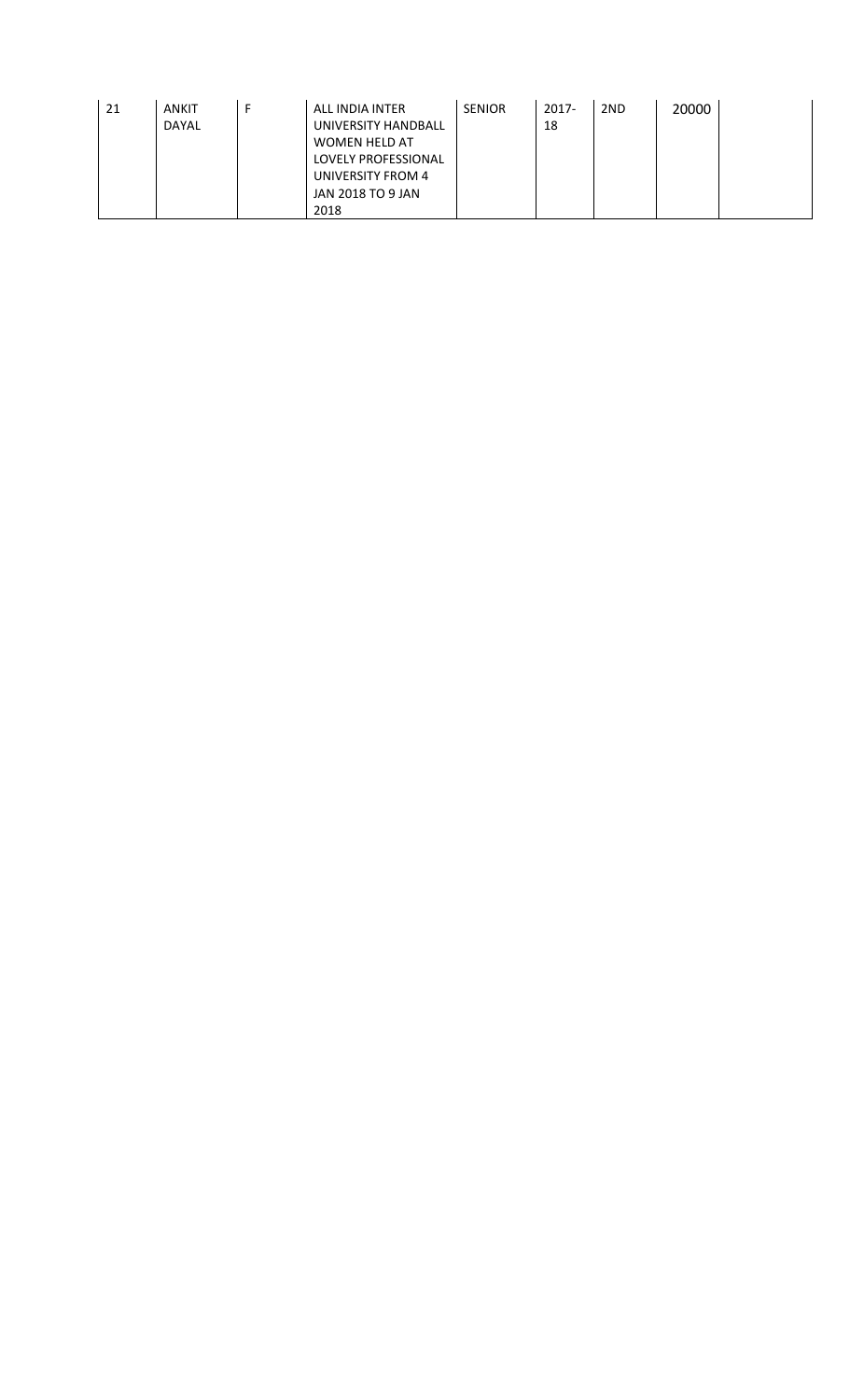**HOCKEY** 

| Form<br><b>Serial</b><br>No. | <b>Applicant Full</b><br>Name in<br><b>English</b> | Gender | <b>Event</b>                                                                                                                             | Category | Year        | <b>Position</b> | Amoun<br>t | Remark<br>$\mathbf{s}$ |
|------------------------------|----------------------------------------------------|--------|------------------------------------------------------------------------------------------------------------------------------------------|----------|-------------|-----------------|------------|------------------------|
| $\mathbf{1}$                 | <b>SUMIT</b>                                       | M      | <b>63RD NATIONAL</b><br><b>SCHOOL GAMES</b><br>2017-18 HELD AT<br>RAJNANDGAON<br>CHHATTISGARH<br>FROM 10.11.2017<br>TO 14.11.2017        | $U-14$   | 2017-<br>18 | <b>FIRST</b>    | 7500       |                        |
| $\overline{2}$               | <b>INDERPAL</b><br>SINGH                           | M      | <b>63RD NATIONAL</b><br><b>SCHOOL GAMES</b><br>2017-18 HELD AT<br>RAJNANDGAON<br>CHHATTISGARH<br>FROM 10.11.2017<br>TO 14.11.2017        | $U-14$   | 2017-<br>18 | <b>FIRST</b>    | 7500       |                        |
| 3                            | <b>RAMAN</b>                                       | M      | <b>63RD NATIONAL</b><br><b>SCHOOL GAMES</b><br>2017-18 HELD AT<br>RAJNANDGAON<br><b>CHHATTISGARH</b><br>FROM 10.11.2017<br>TO 14.11.2017 | $U-14$   | 2017-<br>18 | <b>FIRST</b>    | 7500       |                        |
| $\overline{4}$               | <b>HARPANTHPR</b><br><b>EET SINGH</b>              | M      | <b>63RD NATIONAL</b><br><b>SCHOOL GAMES</b><br>2017-18 HELD AT<br>RAJNANDGAON<br>CHHATTISGARH<br>FROM 10.11.2017<br>TO 14.11.2017        | $U-14$   | 2017-<br>18 | <b>FIRST</b>    | 7500       |                        |
| 5                            | <b>ROHIT</b>                                       | M      | <b>63RD NATIONAL</b><br><b>SCHOOL GAMES</b><br>2017-18 HELD AT<br>RAJNANDGAON<br>CHHATTISGARH<br>FROM 10.11.2017<br>TO 14.11.2017        | $U-14$   | 2017-<br>18 | <b>FIRST</b>    | 7500       |                        |
| 6                            | <b>PRABHJOT</b><br>SINGH                           | M      | <b>63RD NATIONAL</b><br><b>SCHOOL GAMES</b><br>2017-18 HELD AT<br>RAJNANDGAON<br>CHHATTISGARH<br>FROM 10.11.2017<br>TO 14.11.2017        | $U-14$   | 2017-<br>18 | <b>FIRST</b>    | 7500       |                        |
| $\overline{7}$               | AMRITPAL<br>SINGH                                  | M      | <b>63RD NATIONAL</b><br><b>SCHOOL GAMES</b><br>2017-18 HELD AT<br>RAJNANDGAON<br>CHHATTISGARH<br>FROM 10.11.2017<br>TO 14.11.2017        | $U-14$   | 2017-<br>18 | <b>FIRST</b>    | 7500       |                        |
| $\, 8$                       | <b>PARAMVIR</b><br><b>SINGH</b>                    | M      | <b>63RD NATIONAL</b><br><b>SCHOOL GAMES</b><br>2017-18 HELD AT<br>RAJNANDGAON<br>CHHATTISGARH<br>FROM 10.11.2017<br>TO 14.11.2017        | $U-14$   | 2017-<br>18 | <b>FIRST</b>    | 7500       |                        |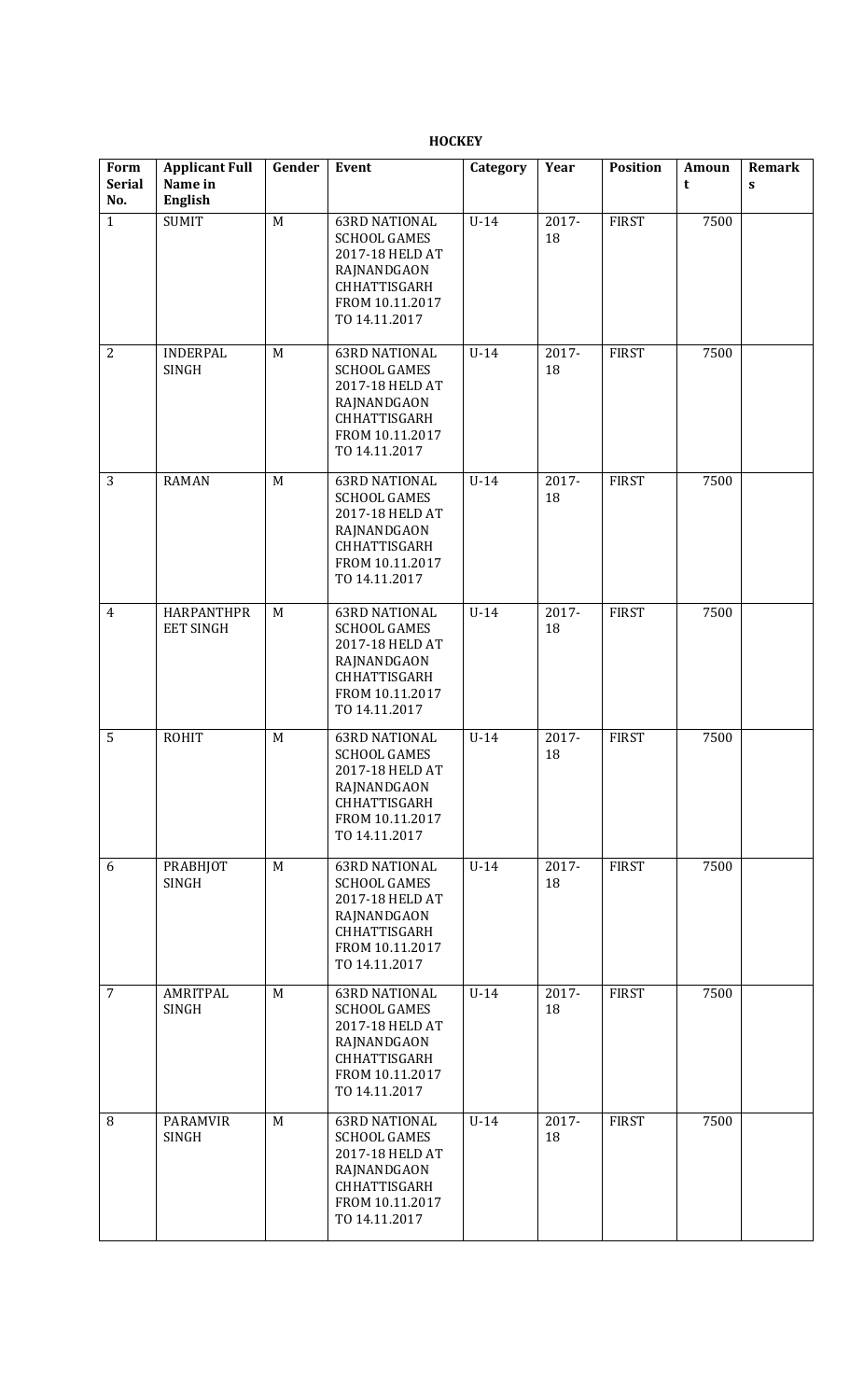| $\mathbf{9}$ | <b>DEEPAK</b><br><b>KUMAR</b>   | M | <b>63RD NATIONAL</b><br><b>SCHOOL GAMES</b><br>2017-18 HELD AT<br>RAJNANDGAON<br>CHHATTISGARH<br>FROM 10.11.2017<br>TO 14.11.2017        | $U-14$ | 2017-<br>18 | <b>FIRST</b> | 7500 |  |
|--------------|---------------------------------|---|------------------------------------------------------------------------------------------------------------------------------------------|--------|-------------|--------------|------|--|
| 10           | AJAYPAL<br><b>SINGH</b>         | M | <b>63RD NATIONAL</b><br><b>SCHOOL GAMES</b><br>2017-18 HELD AT<br>RAJNANDGAON<br>CHHATTISGARH<br>FROM 10.11.2017<br>TO 14.11.2017        | $U-14$ | 2017-<br>18 | <b>FIRST</b> | 7500 |  |
| 11           | ANMOL SINGH                     | M | <b>63RD NATIONAL</b><br><b>SCHOOL GAMES</b><br>2017-18 HELD AT<br>RAJNANDGAON<br>CHHATTISGARH<br>FROM 10.11.2017<br>TO 14.11.2017        | $U-14$ | 2017-<br>18 | <b>FIRST</b> | 7500 |  |
| 12           | BIKRAMJIT<br><b>SINGH</b>       | M | <b>63RD NATIONAL</b><br><b>SCHOOL GAMES</b><br>2017-18 HELD AT<br>RAJNANDGAON<br>CHHATTISGARH<br>FROM 10.11.2017<br>TO 14.11.2017        | $U-14$ | 2017-<br>18 | <b>FIRST</b> | 7500 |  |
| 13           | <b>PARDEEP</b>                  | M | <b>63RD NATIONAL</b><br><b>SCHOOL GAMES</b><br>2017-18 HELD AT<br>RAJNANDGAON<br>CHHATTISGARH<br>FROM 10.11.2017<br>TO 14.11.2017        | $U-14$ | 2017-<br>18 | <b>FIRST</b> | 7500 |  |
| 14           | <b>SURINDER</b><br><b>SINGH</b> | M | <b>63RD NATIONAL</b><br><b>SCHOOL GAMES</b><br>2017-18 HELD AT<br>RAJNANDGAON<br>CHHATTISGARH<br>FROM 10.11.2017<br>TO 14.11.2017        | $U-14$ | 2017-<br>18 | <b>FIRST</b> | 7500 |  |
| 15           | <b>ANKUSH</b>                   | M | <b>63RD NATIONAL</b><br><b>SCHOOL GAMES</b><br>2017-18 HELD AT<br>RAJNANDGAON<br>CHHATTISGARH<br>FROM 10.11.2017<br>TO 14.11.2017        | $U-14$ | 2017-<br>18 | <b>FIRST</b> | 7500 |  |
| 16           | <b>NEERAJ</b>                   | M | <b>63RD NATIONAL</b><br><b>SCHOOL GAMES</b><br>2017-18 HELD AT<br>RAJNANDGAON<br>CHHATTISGARH<br>FROM 10.11.2017<br>TO 14.11.2017        | $U-14$ | 2017-<br>18 | <b>FIRST</b> | 7500 |  |
| 17           | <b>MOSAM</b><br><b>KUMAR</b>    | M | <b>63RD NATIONAL</b><br><b>SCHOOL GAMES</b><br>2017-18 HELD AT<br>RAJNANDGAON<br><b>CHHATTISGARH</b><br>FROM 10.11.2017<br>TO 14.11.2017 | $U-14$ | 2017-<br>18 | <b>FIRST</b> | 7500 |  |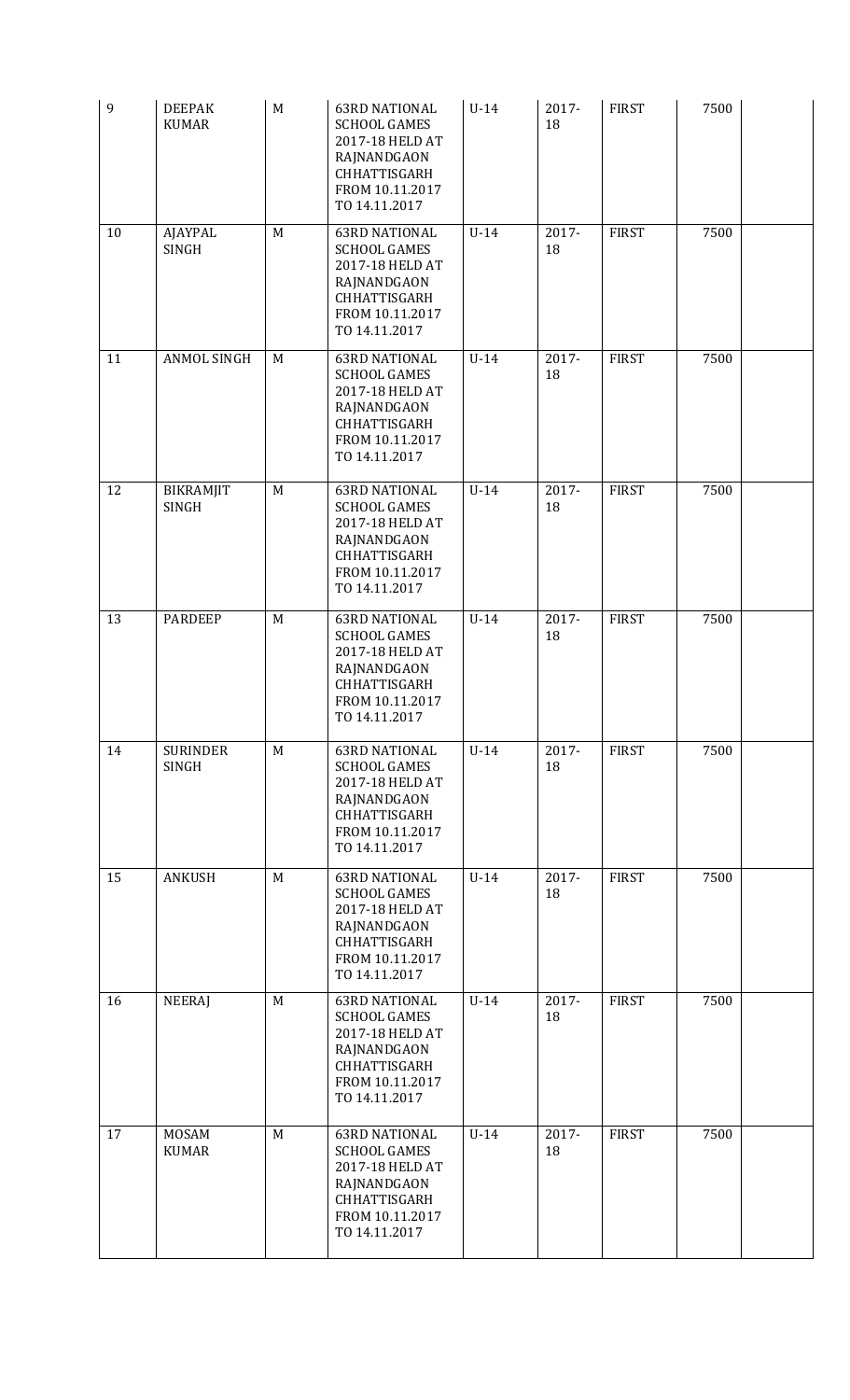| 18 | MANRAJ SINGH<br><b>MAROK</b>    | M | 7TH HOCKEY INDIA<br><b>SUB JUNIOR</b><br><b>NATIONAL</b><br>CHAMPIONSHIP<br>2017 MEN HELD AT<br>BENGALURU<br>KARNATAKA FROM<br>10 TO 21ST MAY<br>2017        | SUB-<br><b>JUNIOR</b> | 2017-<br>18 | <b>FIRST</b> | 50000 |  |
|----|---------------------------------|---|--------------------------------------------------------------------------------------------------------------------------------------------------------------|-----------------------|-------------|--------------|-------|--|
| 19 | <b>HARPREET</b><br><b>SINGH</b> | M | 7TH HOCKEY INDIA<br><b>SUB JUNIOR</b><br><b>NATIONAL</b><br>CHAMPIONSHIP<br>2017 MEN HELD AT<br>BENGALURU<br><b>KARNATAKA FROM</b><br>10 TO 21ST MAY<br>2017 | SUB-<br><b>JUNIOR</b> | 2017-<br>18 | <b>FIRST</b> | 50000 |  |
| 20 | <b>JASPREET</b><br>SINGH        | M | 7TH HOCKEY INDIA<br><b>SUB JUNIOR</b><br><b>NATIONAL</b><br>CHAMPIONSHIP<br>2017 MEN HELD AT<br>BENGALURU<br><b>KARNATAKA FROM</b><br>10 TO 21ST MAY<br>2017 | SUB-<br><b>JUNIOR</b> | 2017-<br>18 | <b>FIRST</b> | 50000 |  |
| 21 | <b>SUKHMAN</b><br><b>SINGH</b>  | M | 7TH HOCKEY INDIA<br><b>SUB JUNIOR</b><br><b>NATIONAL</b><br>CHAMPIONSHIP<br>2017 MEN HELD AT<br>BENGALURU<br><b>KARNATAKA FROM</b><br>10 TO 21ST MAY<br>2017 | SUB-<br><b>JUNIOR</b> | 2017-<br>18 | <b>FIRST</b> | 50000 |  |
| 22 | MOHIT                           | M | 7TH HOCKEY INDIA<br><b>SUB JUNIOR</b><br><b>NATIONAL</b><br>CHAMPIONSHIP<br>2017 MEN HELD AT<br>BENGALURU<br>KARNATAKA FROM<br>10 TO 21ST MAY<br>2017        | SUB-<br><b>JUNIOR</b> | 2017-<br>18 | <b>FIRST</b> | 50000 |  |
| 23 | <b>MANDEEP</b>                  | M | 7TH HOCKEY INDIA<br><b>SUB JUNIOR</b><br><b>NATIONAL</b><br>CHAMPIONSHIP<br>2017 MEN HELD AT<br>BENGALURU<br>KARNATAKA FROM<br>10 TO 21ST MAY<br>2017        | SUB-<br><b>JUNIOR</b> | 2017-<br>18 | <b>FIRST</b> | 50000 |  |
| 24 | <b>ARSHDEEP</b><br><b>SINGH</b> | M | 7TH HOCKEY INDIA<br><b>SUB JUNIOR</b><br><b>NATIONAL</b><br>CHAMPIONSHIP<br>2017 MEN HELD AT<br>BENGALURU<br><b>KARNATAKA FROM</b><br>10 TO 21ST MAY<br>2017 | SUB-<br><b>JUNIOR</b> | 2017-<br>18 | <b>FIRST</b> | 50000 |  |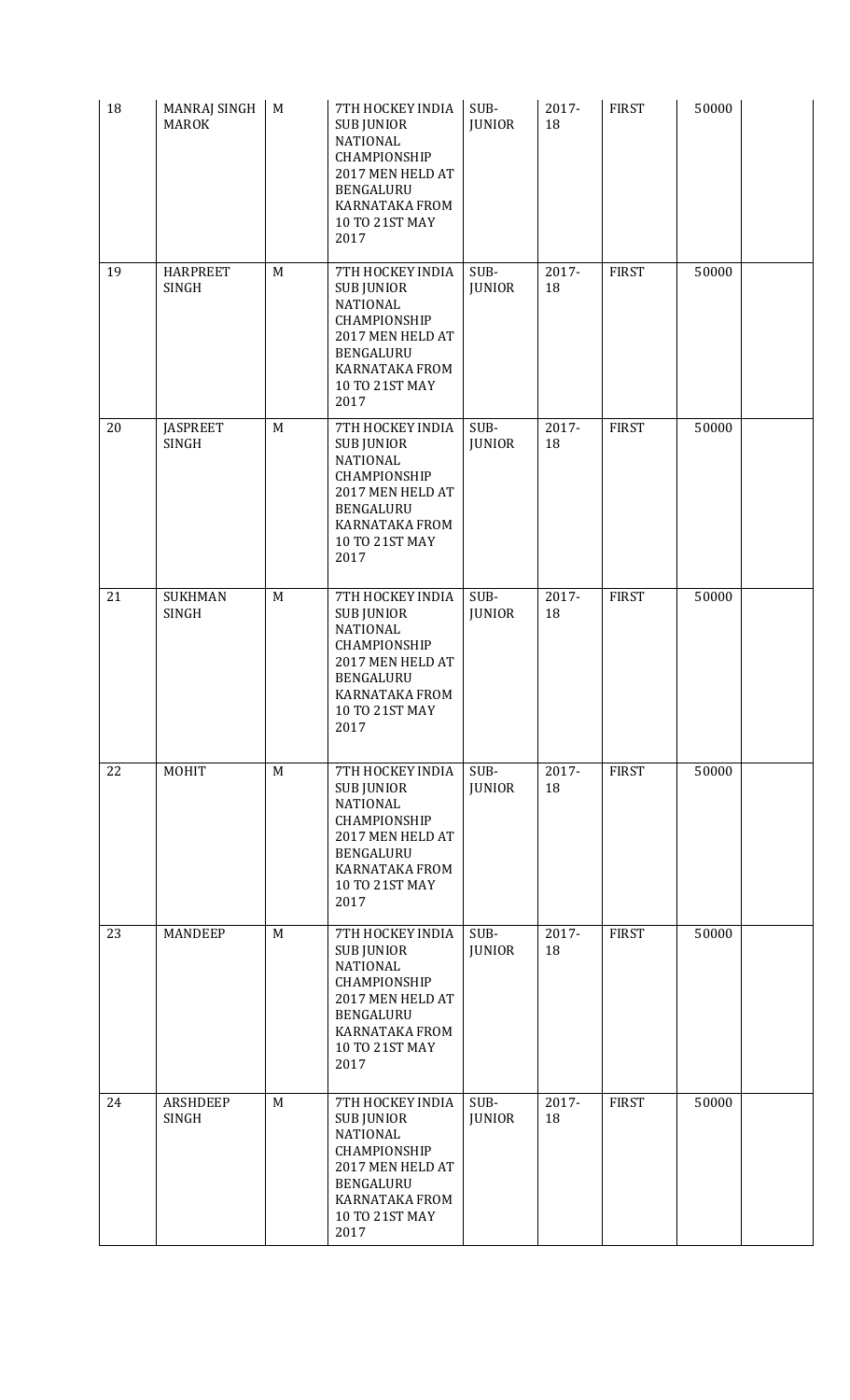| 25 | DILJEET SINGH                   | $\mathbf M$ | 7TH HOCKEY INDIA<br><b>SUB JUNIOR</b><br><b>NATIONAL</b><br>CHAMPIONSHIP<br>2017 MEN HELD AT<br>BENGALURU<br>KARNATAKA FROM<br>10 TO 21ST MAY<br>2017               | SUB-<br><b>JUNIOR</b> | 2017-<br>18 | <b>FIRST</b> | 50000 |  |
|----|---------------------------------|-------------|---------------------------------------------------------------------------------------------------------------------------------------------------------------------|-----------------------|-------------|--------------|-------|--|
| 26 | <b>RAVI KUMAR</b>               | M           | 7TH HOCKEY INDIA<br><b>SUB JUNIOR</b><br><b>NATIONAL</b><br>CHAMPIONSHIP<br>2017 MEN HELD AT<br>BENGALURU<br><b>KARNATAKA FROM</b><br>10 TO 21ST MAY<br>2017        | SUB-<br><b>JUNIOR</b> | 2017-<br>18 | <b>FIRST</b> | 50000 |  |
| 27 | AMANDEEP                        | M           | 7TH HOCKEY INDIA<br><b>SUB JUNIOR</b><br><b>NATIONAL</b><br><b>CHAMPIONSHIP</b><br>2017 MEN HELD AT<br>BENGALURU<br><b>KARNATAKA FROM</b><br>10 TO 21ST MAY<br>2017 | SUB-<br><b>JUNIOR</b> | 2017-<br>18 | <b>FIRST</b> | 50000 |  |
| 28 | <b>MANINDER</b><br><b>SINGH</b> | M           | 7TH HOCKEY INDIA<br><b>SUB JUNIOR</b><br><b>NATIONAL</b><br>CHAMPIONSHIP<br>2017 MEN HELD AT<br>BENGALURU<br>KARNATAKA FROM<br>10 TO 21ST MAY<br>2017               | SUB-<br><b>JUNIOR</b> | 2017-<br>18 | <b>FIRST</b> | 50000 |  |
| 29 | <b>HASHIM</b>                   | M           | 7TH HOCKEY INDIA<br><b>SUB JUNIOR</b><br><b>NATIONAL</b><br>CHAMPIONSHIP<br>2017 MEN HELD AT<br>BENGALURU<br><b>KARNATAKA FROM</b><br>10 TO 21ST MAY<br>2017        | SUB-<br><b>JUNIOR</b> | 2017-<br>18 | <b>FIRST</b> | 50000 |  |
| 30 | YASHDEEP<br>GOYAL               | M           | 7TH HOCKEY INDIA<br><b>SUB JUNIOR</b><br><b>NATIONAL</b><br>CHAMPIONSHIP<br>2017 MEN HELD AT<br>BENGALURU<br><b>KARNATAKA FROM</b><br>10 TO 21ST MAY<br>2017        | SUB-<br><b>JUNIOR</b> | 2017-<br>18 | <b>FIRST</b> | 50000 |  |
| 31 | SAHIBJEET<br><b>SINGH</b>       | M           | 7TH HOCKEY INDIA<br><b>SUB JUNIOR</b><br><b>NATIONAL</b><br>CHAMPIONSHIP<br>2017 MEN HELD AT<br>BENGALURU<br><b>KARNATAKA FROM</b><br>10 TO 21ST MAY<br>2017        | SUB-<br><b>JUNIOR</b> | 2017-<br>18 | <b>FIRST</b> | 50000 |  |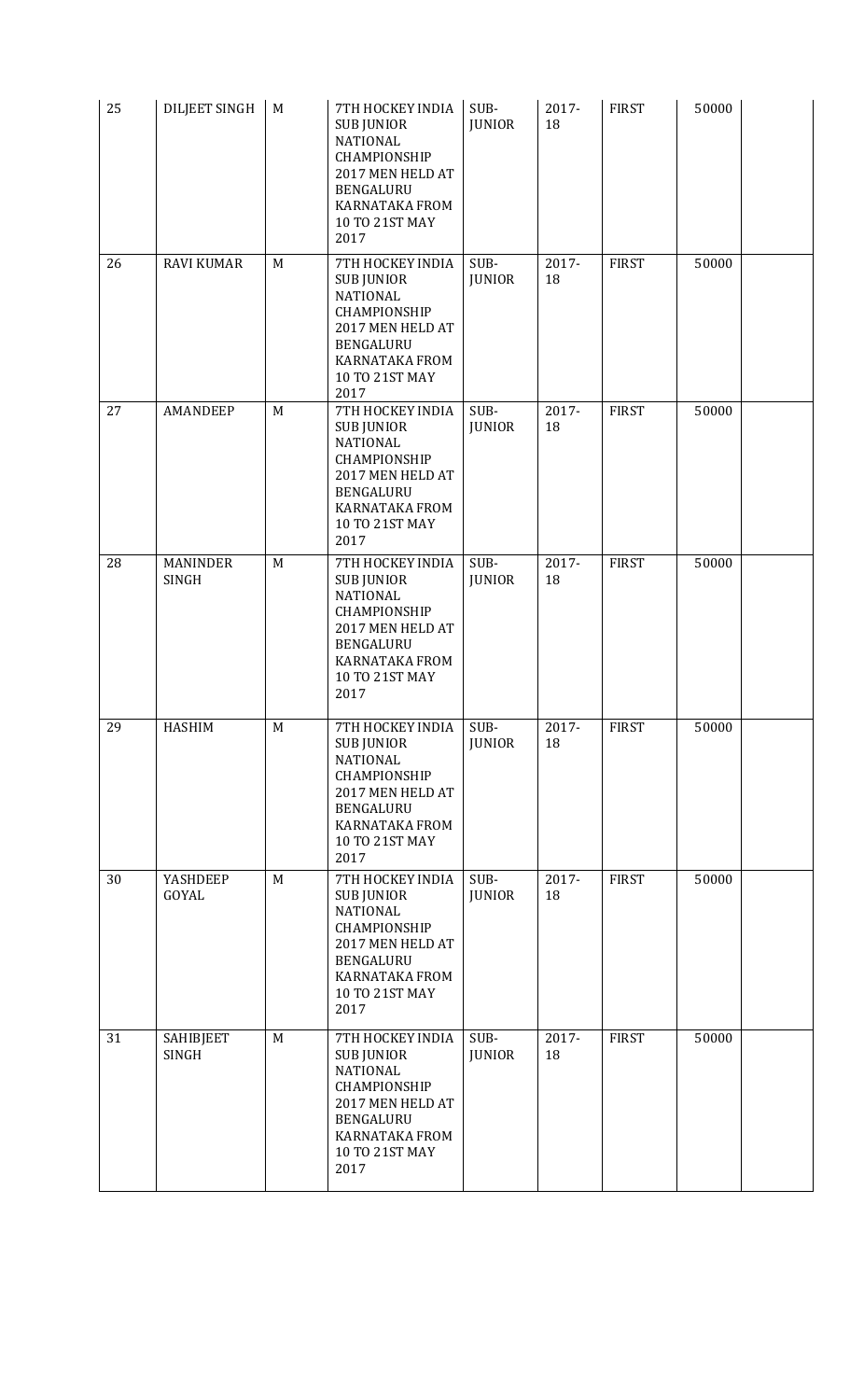| 32 | SANJAY                          | M           | 7TH HOCKEY INDIA<br><b>SUB JUNIOR</b><br><b>NATIONAL</b><br>CHAMPIONSHIP<br>2017 MEN HELD AT<br>BENGALURU<br>KARNATAKA FROM<br>10 TO 21ST MAY<br>2017        | SUB-<br><b>JUNIOR</b> | 2017-<br>18 | <b>FIRST</b> | 50000 |  |
|----|---------------------------------|-------------|--------------------------------------------------------------------------------------------------------------------------------------------------------------|-----------------------|-------------|--------------|-------|--|
| 33 | <b>VISHAL RANA</b>              | M           | 7TH HOCKEY INDIA<br><b>SUB JUNIOR</b><br><b>NATIONAL</b><br>CHAMPIONSHIP<br>2017 MEN HELD AT<br>BENGALURU<br>KARNATAKA FROM<br>10 TO 21ST MAY<br>2017        | SUB-<br><b>JUNIOR</b> | 2017-<br>18 | <b>FIRST</b> | 50000 |  |
| 34 | <b>SUKHJEET</b><br><b>SINGH</b> | M           | 7TH HOCKEY INDIA<br><b>SUB JUNIOR</b><br><b>NATIONAL</b><br>CHAMPIONSHIP<br>2017 MEN HELD AT<br>BENGALURU<br><b>KARNATAKA FROM</b><br>10 TO 21ST MAY<br>2017 | SUB-<br><b>JUNIOR</b> | 2017-<br>18 | <b>FIRST</b> | 50000 |  |
| 35 | <b>HARPINDER</b><br>SINGH       | $M_{\odot}$ | 7TH HOCKEY INDIA<br><b>SUB JUNIOR</b><br><b>NATIONAL</b><br>CHAMPIONSHIP<br>2017 MEN HELD AT<br>BENGALURU<br>KARNATAKA FROM<br>10 TO 21ST MAY<br>2017        | SUB-<br><b>JUNIOR</b> | 2017-<br>18 | <b>FIRST</b> | 50000 |  |
| 36 | PRATHAM<br>SHARMA               | M           | <b>63RD NATIONAL</b><br><b>SCHOOL GAMES</b><br>2017-18 HELD AT<br>AMBALA,<br><b>HARYANA FROM</b><br>27.11.2017 TO<br>2.12.2017                               | $U-17$                | 2017-<br>18 | <b>THIRD</b> | 7000  |  |
| 37 | <b>RAHUL</b>                    | M           | <b>63RD NATIONAL</b><br><b>SCHOOL GAMES</b><br>2017-18 HELD AT<br>AMBALA,<br><b>HARYANA FROM</b><br>27.11.2017 TO<br>2.12.2017                               | $U-17$                | 2017-<br>18 | <b>THIRD</b> | 7000  |  |
| 38 | <b>SUNNY</b>                    | M           | <b>63RD NATIONAL</b><br><b>SCHOOL GAMES</b><br>2017-18 HELD AT<br>AMBALA,<br><b>HARYANA FROM</b><br>27.11.2017 TO<br>2.12.2017                               | $U-17$                | 2017-<br>18 | <b>THIRD</b> | 7000  |  |
| 39 | <b>MANJOT SINGH</b>             | M           | <b>63RD NATIONAL</b><br><b>SCHOOL GAMES</b><br>2017-18 HELD AT<br>AMBALA,<br><b>HARYANA FROM</b><br>27.11.2017 TO<br>2.12.2017                               | $U-17$                | 2017-<br>18 | <b>THIRD</b> | 7000  |  |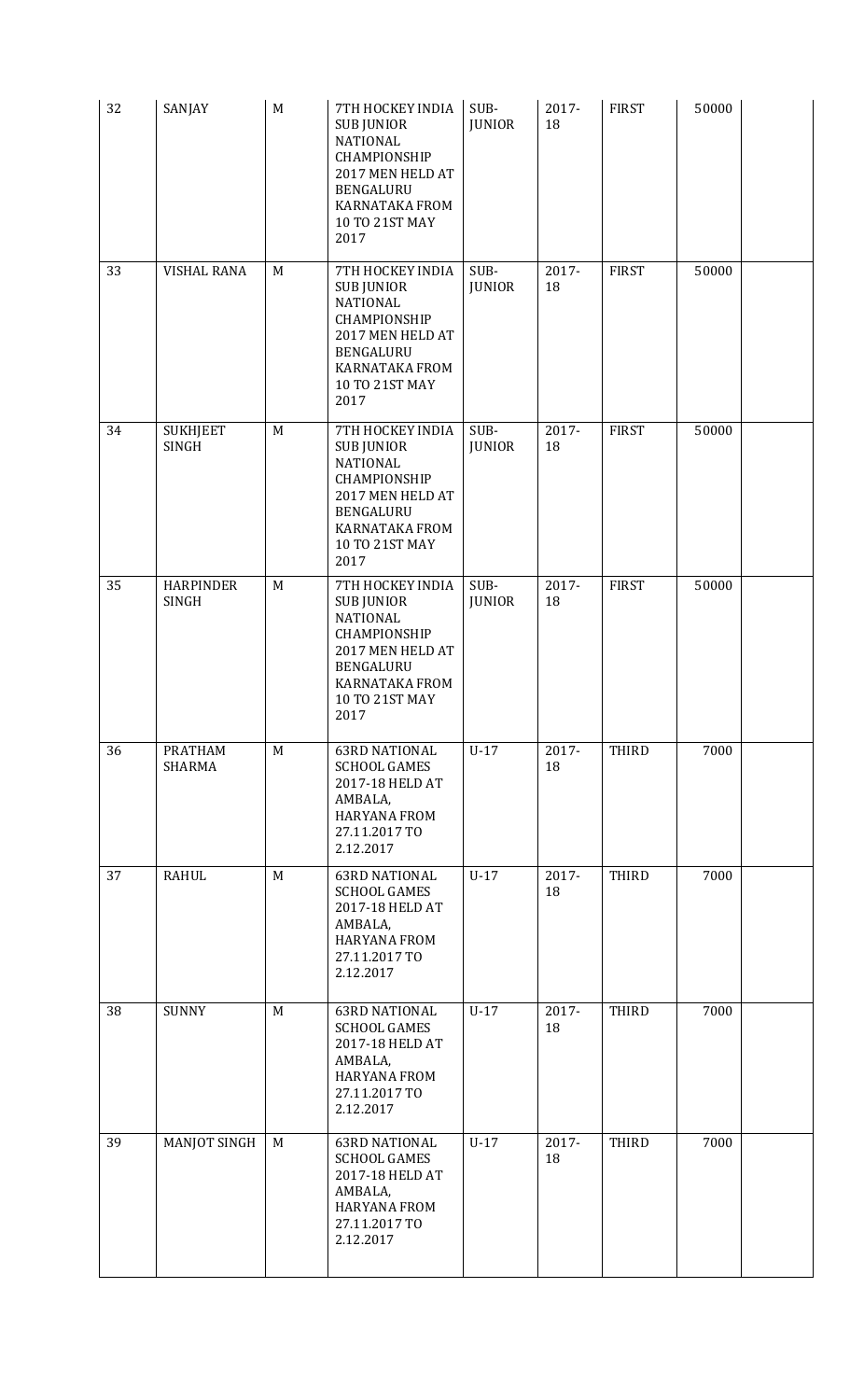| 40 | <b>KARANVIR</b><br>SINGH        | M | <b>63RD NATIONAL</b><br>SCHOOL GAMES<br>2017-18 HELD AT<br>AMBALA,<br><b>HARYANA FROM</b><br>27.11.2017 TO<br>2.12.2017                  | $U-17$ | $2017 -$<br>18 | THIRD        | 7000 |  |
|----|---------------------------------|---|------------------------------------------------------------------------------------------------------------------------------------------|--------|----------------|--------------|------|--|
| 41 | <b>GUNDEEP</b><br>SINGH         | M | <b>63RD NATIONAL</b><br>SCHOOL GAMES<br>2017-18 HELD AT<br>AMBALA,<br><b>HARYANA FROM</b><br>27.11.2017 TO<br>2.12.2017                  | $U-17$ | 2017-<br>18    | THIRD        | 7000 |  |
| 42 | <b>GURKIRAT</b><br><b>SINGH</b> | M | <b>63RD NATIONAL</b><br><b>SCHOOL GAMES</b><br>2017-18 HELD AT<br>RAJNANDGAON<br><b>CHHATTISGARH</b><br>FROM 10.11.2017<br>TO 14.11.2017 | $U-14$ | 2017-<br>18    | <b>FIRST</b> | 7500 |  |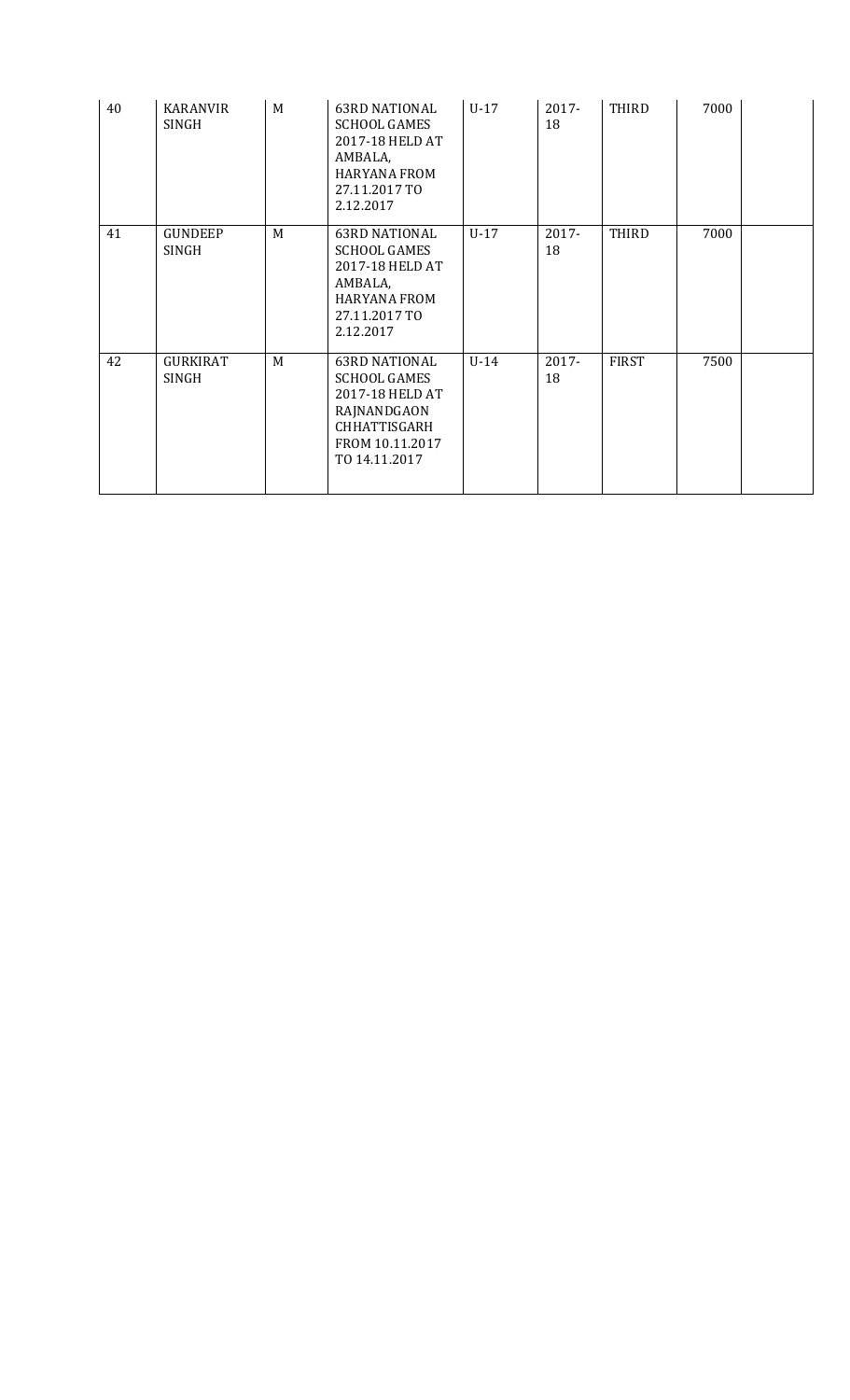| Form<br><b>Serial</b><br>No. | Applicant<br><b>Full Name</b><br>in English | Gender         | <b>Event</b>                                                                                                                     | Category | Year | <b>Position</b> | <b>Amount</b> | <b>Remarks</b> |
|------------------------------|---------------------------------------------|----------------|----------------------------------------------------------------------------------------------------------------------------------|----------|------|-----------------|---------------|----------------|
| $\mathbf{1}$                 | Sunil                                       | M              | All India Inter<br>University judo<br>Tournament held<br>at Panjab<br>University from<br>9th to 11th Jan<br>2018                 | Senior   | 2017 | 1st             | 30000         |                |
| $\overline{2}$               | Kamini<br>Yadav                             | $\overline{F}$ | 63rd National<br><b>School Games</b><br>2017-18 Judo girls<br>U17 held at Nadiad<br>Gujarat from<br>24.11.2017 to<br>28.11.2017  | Junior   | 2017 | 2nd             | 10000         |                |
| 3                            | Babu Kumar                                  | M              | 63rd National<br><b>School Games</b><br>2017-18 Judo girls<br>U17 held at Nadiad<br>Gujarat from<br>24.11.2017 to<br>28.11.2017  | Junior   | 2017 | 2nd             | 10000         |                |
| $\overline{4}$               | Chanderpal                                  | M              | national cadet &<br>junior judo<br>championships<br>held at PAP<br>Campus Jalandhar<br>Punjab from 28th<br>to 31st march<br>2018 | Junior   | 2017 | 3rd             | 25000         |                |

# **JUDO**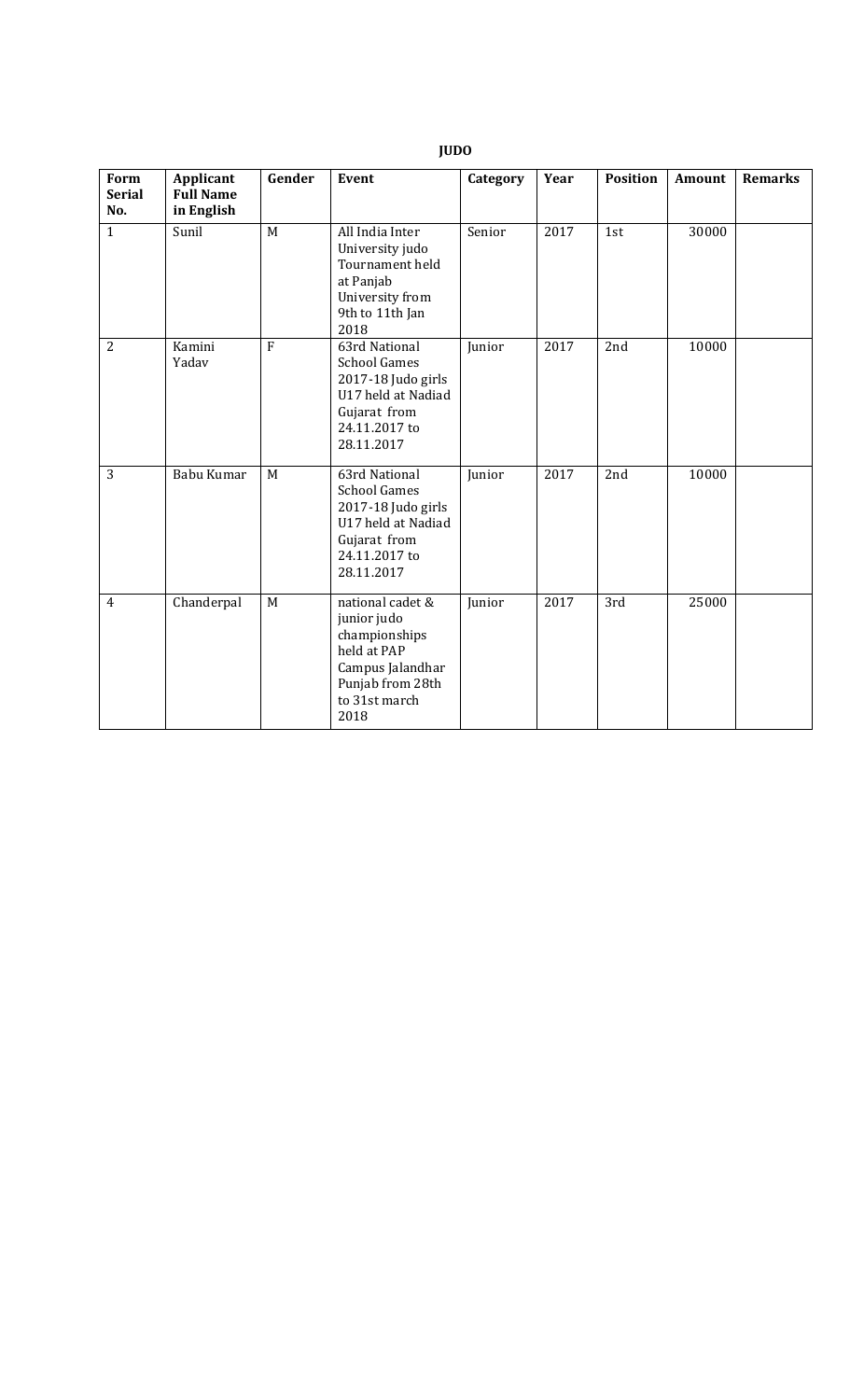## **KABADDI**

| Form<br><b>Serial</b><br>No. | Applicant<br><b>Full Name</b><br>in English | Gender      | <b>Event</b>                                                                                                | Category | Year    | <b>Position</b> | <b>Amount</b> | <b>Remarks</b> |
|------------------------------|---------------------------------------------|-------------|-------------------------------------------------------------------------------------------------------------|----------|---------|-----------------|---------------|----------------|
| $\mathbf{1}$                 | Manish                                      | $\mathbf M$ | All India inter<br>University kabaddi<br>tournament (men)<br>MDU rohtak from<br>25.11.2017 to<br>30.11.2017 | Senior   | 2017-18 | 3rd             | 14000         |                |
| $\overline{2}$               | Sandeep                                     | M           | All India inter<br>University kabaddi<br>tournament (men)<br>MDU rohtak from<br>25.11.2017 to<br>30.11.2017 | Senior   | 2017-18 | 3rd             | 14000         |                |
| 3                            | Ajit Singh                                  | M           | All India inter<br>University kabaddi<br>tournament (men)<br>MDU rohtak from<br>25.11.2017 to<br>30.11.2017 | Senior   | 2017-18 | 3RD             | 14000         |                |
| $\overline{4}$               | Monu                                        | $\mathbf M$ | All India inter<br>University kabaddi<br>tournament (men)<br>MDU rohtak from<br>25.11.2017 to<br>30.11.2017 | Senior   | 2017-18 | 3rd             | 14000         |                |
| 5                            | Monu                                        | M           | All India inter<br>University kabaddi<br>tournament (men)<br>MDU rohtak from<br>25.11.2017 to<br>30.11.2017 | Senior   | 2017-18 | 3rd             | 14000         |                |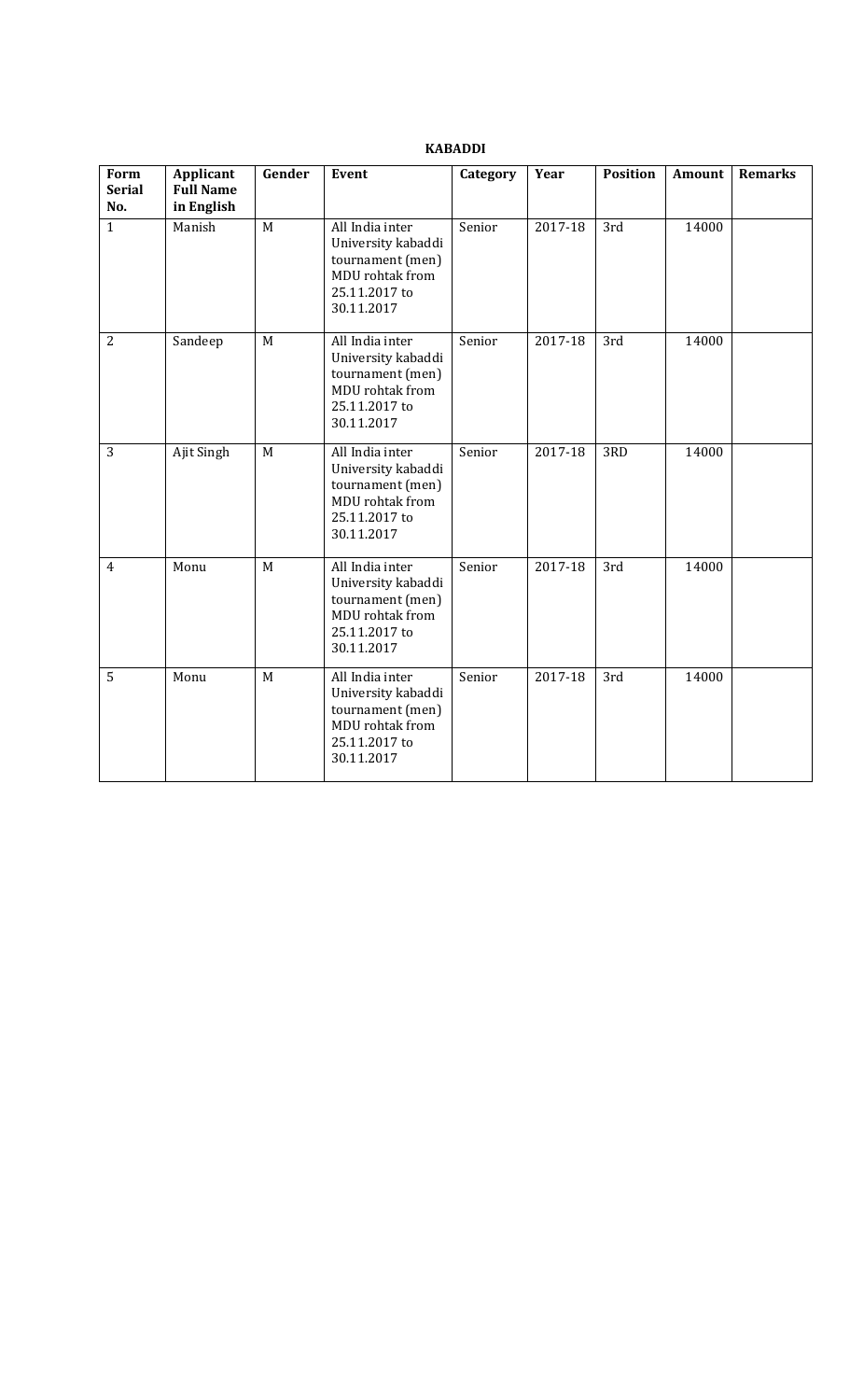# **Kyaking and Canoenig**

| Form<br><b>Serial</b><br>No. | Applicant<br><b>Full Name</b><br>in English | Gender      | Event                                                                                                                                             | Category | Year           | <b>Position</b> | Amount           | <b>Remarks</b>                                                           |
|------------------------------|---------------------------------------------|-------------|---------------------------------------------------------------------------------------------------------------------------------------------------|----------|----------------|-----------------|------------------|--------------------------------------------------------------------------|
| $\mathbf{1}$                 | Bhavna<br>Tomar                             | ${\bf F}$   | All India Inter<br>University<br>kayaking<br>Tournament held<br>at Panjab<br>University from<br>17th to 19th Feb<br>2018                          | Senior   | 2017-<br>18    | 1st             | 30000            |                                                                          |
| 2                            | Baljeet Kaur                                | $\mathbf F$ | All India Inter<br>University<br>kayaking<br>Tournament held<br>at Panjab<br>University from<br>17th to 19th Feb<br>2018                          | Senior   | 2017-<br>18    | 1st             | $\boldsymbol{0}$ | <b>Not</b><br>eligible as<br><b>Belongs</b><br>to<br>Ludhiana<br>college |
| 3                            | Shiv<br>Shankar<br>Nishad                   | M           | 1st All India Open<br>National Canoe<br>Sprint<br>Championship held<br>holy Kali Bein<br>Sultanpur Lodhi<br>punjab from 16th<br>to 18th June 2017 | Senior   | $2017 -$<br>18 | 1st             | 200000           |                                                                          |
| $\overline{4}$               | Nilakanta<br>Singh                          | M           | 1st All India Open<br>National Canoe<br>Sprint<br>Championship held<br>holy Kali Bein<br>Sultanpur Lodhi<br>punjab from 16th<br>to 18th June 2017 | Senior   | 2017-<br>18    | $1st$           | 200000           |                                                                          |
| 5                            | Salam<br>Rishikanta<br>Singh                | M           | 1st All India Open<br>National Canoe<br>Sprint<br>Championship held<br>holy Kali Bein<br>Sultanpur Lodhi<br>punjab from 16th<br>to 18th June 2017 | Senior   | 2017-<br>18    | 1st             | 200000           |                                                                          |
| 6                            | Ravinder                                    | M           | 1st All India Open<br>National Canoe<br>Sprint<br>Championship held<br>holy Kali Bein<br>Sultanpur Lodhi<br>punjab from 16th<br>to 18th June 2017 | Senior   | 2017-<br>18    | 1st             | 200000           |                                                                          |
| 7                            | Shubham<br>Bhatia                           | M           | 1st All India Open<br>National Canoe<br>Sprint<br>Championship held<br>holy Kali Bein<br>Sultanpur Lodhi<br>punjab from 16th<br>to 18th June 2017 | Senior   | 2017-<br>18    | 1st             | 200000           |                                                                          |
| $\, 8$                       | Rajender<br>Verma                           | M           | 1st All India Open<br>National Canoe<br>Sprint<br>Championship held<br>holy Kali Bein<br>Sultanpur Lodhi<br>punjab from 16th<br>to 18th June 2017 | Senior   | 2017-<br>18    | 1st             | 200000           |                                                                          |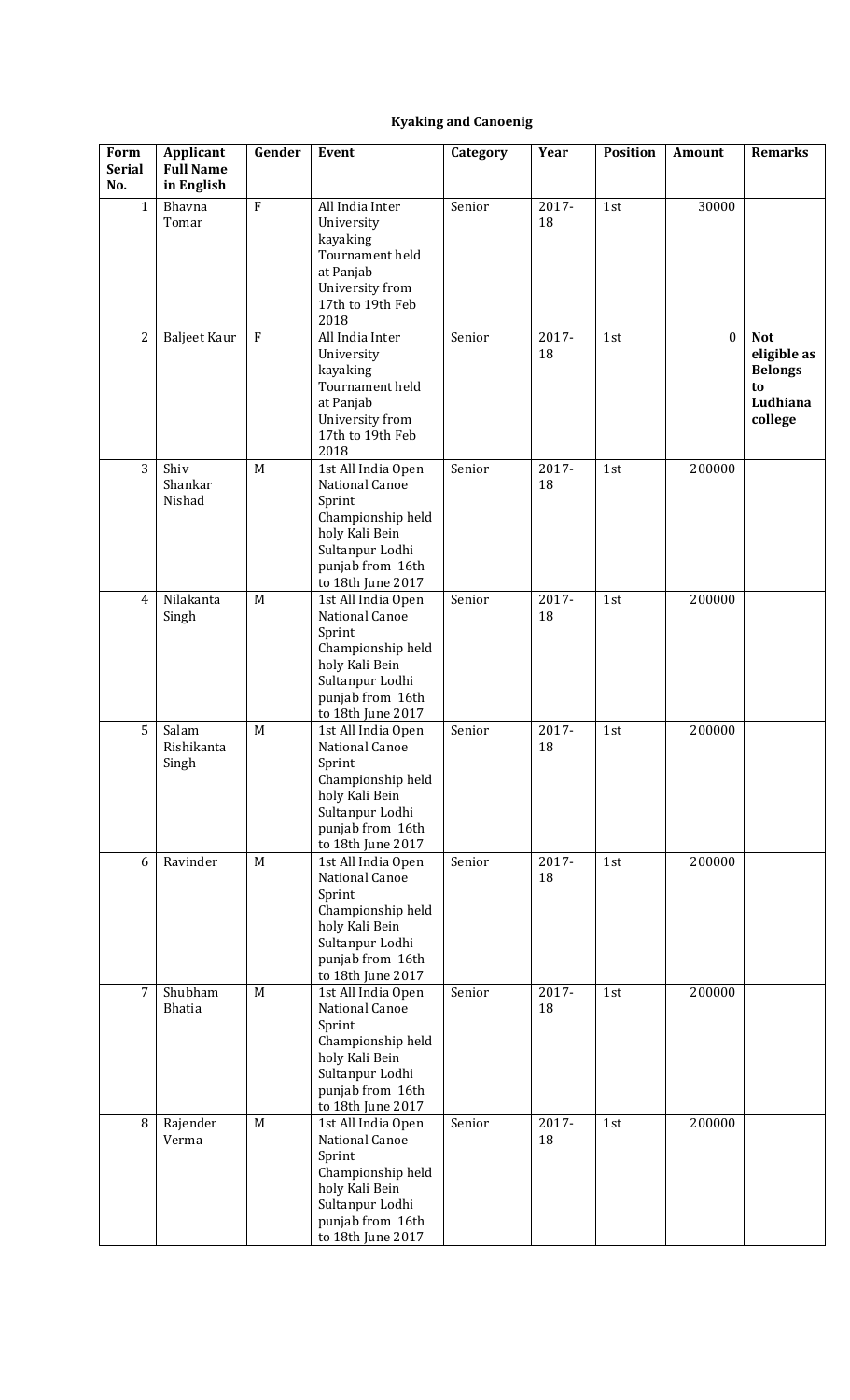| 9  | Harpreet<br>Singh                   | $\mathbf M$    | All India Inter<br>University<br>Canoeing and<br>kayaking<br>Tournament held<br>at Panjabi<br>University Patiala<br>from 27rd to 29th<br>march 2018      | Senior | 2017-<br>18    | 2nd | 20000  |  |
|----|-------------------------------------|----------------|----------------------------------------------------------------------------------------------------------------------------------------------------------|--------|----------------|-----|--------|--|
| 10 | Bhuvan<br>Singh<br>maravi           | M              | 1st All India Open<br>National Canoe<br>Sprint<br>Championship held<br>holy Kali Bein<br>Sultanpur Lodhi<br>punjab from 16th<br>to 18th June 2017        | Senior | 2017-<br>18    | 2nd | 100000 |  |
| 11 | Hitanjali Das                       | $\rm F$        | 1st All India Open<br><b>National Canoe</b><br>Sprint<br>Championship held<br>holy Kali Bein<br>Sultanpur Lodhi<br>punjab from 16th<br>to 18th June 2017 | Senior | 2017-<br>18    | 2nd | 100000 |  |
| 12 | Khundrakpa<br>m Boy Singh           | M              | 1st All India Open<br>National Canoe<br>Sprint<br>Championship held<br>holy Kali Bein<br>Sultanpur Lodhi<br>punjab from 16th<br>to 18th June 2017        | Senior | 2017-<br>18    | 2nd | 100000 |  |
| 13 | <b>Baljeet Kaur</b>                 | $\rm F$        | 1st All India Open<br>National Canoe<br>Sprint<br>Championship held<br>holy Kali Bein<br>Sultanpur Lodhi<br>punjab from 16th<br>to 18th June 2017        | Senior | 2017-<br>18    | 2nd | 100000 |  |
| 14 | Phairemba<br>m Sushila<br>Devi      | $\overline{F}$ | 1st All India Open<br>National Canoe<br>Sprint<br>Championship held<br>holy Kali Bein<br>Sultanpur Lodhi<br>punjab from 16th<br>to 18th June 2017        | Senior | 2017-<br>18    | 2nd | 100000 |  |
| 15 | KH Omolo<br>Devi                    | F              | 1st All India Open<br>National Canoe<br>Sprint<br>Championship held<br>holy Kali Bein<br>Sultanpur Lodhi<br>punjab from 16th<br>to 18th June 2017        | Senior | 2017-<br>18    | 2nd | 100000 |  |
| 16 | Konjengbam<br>Shushila<br>devi      | ${\bf F}$      | 1st All India Open<br>National Canoe<br>Sprint<br>Championship held<br>holy Kali Bein<br>Sultanpur Lodhi<br>punjab from 16th<br>to 18th June 2017        | Senior | 2017-<br>18    | 2nd | 100000 |  |
| 17 | Ashutosh<br>Pratap Singh<br>Parihar | M              | 1st All India Open<br>National Canoe<br>Sprint<br>Championship held<br>holy Kali Bein<br>Sultanpur Lodhi<br>punjab from 16th<br>to 18th June 2017        | Senior | $2017 -$<br>18 | 2nd | 100000 |  |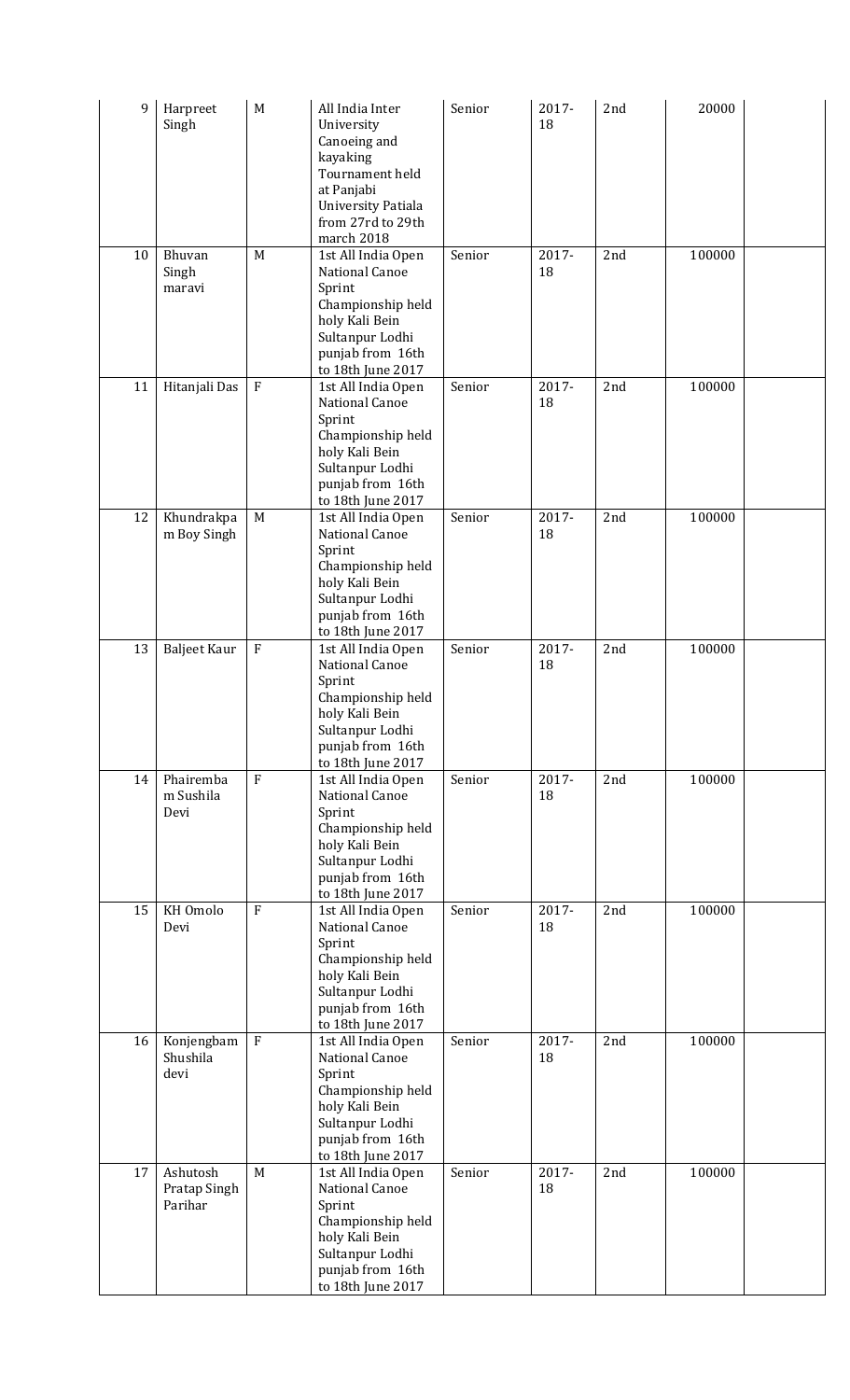| 18 | Monika<br>kumari   | ${\bf F}$ | All India Inter<br>University<br>kayaking<br>Tournament held<br>at Panjab<br>University from<br>17th to 19th Feb<br>2018                                 | Senior | 2017-<br>18 | 3rd | $\boldsymbol{0}$ | <b>Not</b><br>eligible as<br>not from<br>Chandiga<br>rh |
|----|--------------------|-----------|----------------------------------------------------------------------------------------------------------------------------------------------------------|--------|-------------|-----|------------------|---------------------------------------------------------|
| 19 | Kmanjoo            | ${\bf F}$ | All India Inter<br>University<br>kayaking<br>Tournament held<br>at Panjab<br>University from<br>17th to 19th Feb<br>2018                                 | Senior | 2017-<br>18 | 3rd | $\mathbf{0}$     | <b>Not</b><br>eligible as<br>not from<br>Chandiga<br>rh |
| 20 | Arjun<br>Kumar     | M         | All India Inter<br>University<br>Canoeing and<br>kayaking<br>Tournament held<br>at Panjabi<br>University Patiala<br>from 27rd to 29th<br>march 2018      | Senior | 2017-<br>18 | 3rd | $\boldsymbol{0}$ | <b>Not</b><br>eligible as<br>not from<br>Chandiga<br>rh |
| 21 | O Jayanta<br>Singh | M         | 1st All India Open<br>National Canoe<br>Sprint<br>Championship held<br>holy Kali Bein<br>Sultanpur Lodhi<br>punjab from 16th<br>to 18th June 2017        | Senior | 2017-<br>18 | 3rd | 50000            |                                                         |
| 22 | Amarbir<br>Singh   | M         | 1st All India Open<br><b>National Canoe</b><br>Sprint<br>Championship held<br>holy Kali Bein<br>Sultanpur Lodhi<br>punjab from 16th<br>to 18th June 2017 | Senior | 2017-<br>18 | 3rd | 50000            |                                                         |
| 23 | Trilochan<br>Dash  | M         | 1st All India Open<br>National Canoe<br>Sprint<br>Championship held<br>holy Kali Bein<br>Sultanpur Lodhi<br>punjab from 16th<br>to 18th June 2017        | Senior | 2017-<br>18 | 3rd | 50000            |                                                         |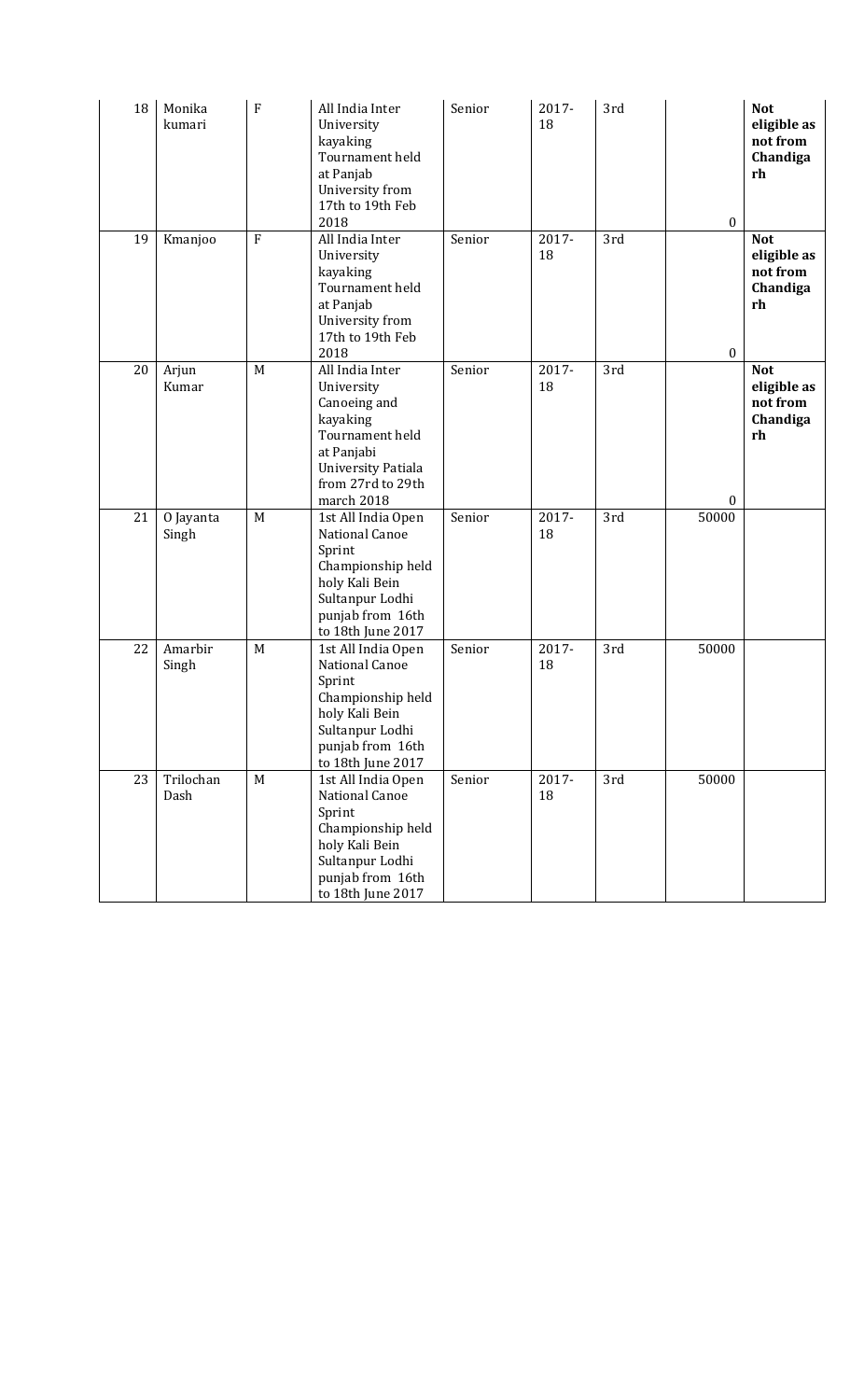#### **ROLLER SKATING**

| Form<br><b>Serial</b><br>No. | Applicant<br><b>Full Name in</b><br>English | Gender         | <b>Event</b>                                                                                                                    | Category              | Year           | <b>Position</b> | <b>Amount</b> | <b>Remarks</b> |
|------------------------------|---------------------------------------------|----------------|---------------------------------------------------------------------------------------------------------------------------------|-----------------------|----------------|-----------------|---------------|----------------|
| $\mathbf{1}$                 | Akashdeep                                   | M              | 55th National Roller<br>Sports Championship<br>Roller / Inline Hockey<br>Held at Kurukshetra, from<br>18th to 23rd January 2018 | $\overline{Sr}$ . Men | $2017 -$<br>18 | First           | 200000        |                |
| $\overline{2}$               | Surya Tiwari                                | M              | 63rd National School<br>Roller Hockey Boys U19<br>Belgaum, Karnataka<br>09.12.2017 to 13.12.2017                                | Sr. Men               | $2017 -$<br>18 | First           | 30000         |                |
| 3                            | <b>Balkirat</b><br>Singh Rangi              | M              | 55th National Roller<br>Sports Championship<br>Roller / Inline Hockey<br>Held at Kurukshetra, from<br>18th to 23rd January 2018 | Sr. Men               | $2017 -$<br>18 | First           | 200000        |                |
| $\overline{4}$               | Manishika<br>Chaudhary                      | $\overline{F}$ | 55th National Roller<br>Sports Championship<br>Roller / Inline Hockey<br>Held at Kurukshetra, from<br>18th to 23rd January 2018 | Jr. Girls             | $2017 -$<br>18 | First           | 100000        |                |
| 5                            | Parnika<br>Singla                           | $\mathbf{F}$   | 55th National Roller<br>Sports Championship<br>Roller / Inline Hockey<br>Held at Kurukshetra, from<br>18th to 23rd January 2018 | Ir. Girls             | $2017 -$<br>18 | First           | 100000        |                |
| 6                            | Aditri Singh<br>Thakur                      | $\mathbf{F}$   | 55th National Roller<br>Sports Championship<br>Roller / Inline Hockey<br>Held at Kurukshetra, from<br>18th to 23rd January 2018 | Jr. Girls             | $2017 -$<br>18 | First           | 100000        |                |
| $\overline{7}$               | <b>Ujjwal</b> Deep<br>Kaur                  | $\mathbf{F}$   | 55th National Roller<br>Sports Championship<br>Roller / Inline Hockey<br>Held at Kurukshetra, from<br>18th to 23rd January 2018 | Jr. Girls             | $2017 -$<br>18 | First           | 100000        |                |
| 8                            | Kritika Garg                                | $\overline{F}$ | 55th National Roller<br>Sports Championship<br>Roller / Inline Hockey<br>Held at Kurukshetra, from<br>18th to 23rd January 2018 | Jr. Girls             | $2017 -$<br>18 | First           | 100000        |                |
| 9                            | Harsimran<br>Singh Bajwa                    | M              | 55th National Roller<br>Sports Championship<br>Roller / Inline Hockey<br>Held at Kurukshetra, from<br>18th to 23rd January 2018 | Sub<br>Junior         | $2017 -$<br>18 | First           | 50000         |                |
| 10                           | Gurtej Singh                                | M              | 55th National Roller<br>Sports Championship<br>Roller / Inline Hockey<br>Held at Kurukshetra, from<br>18th to 23rd January 2018 | Sub<br>Junior         | $2017 -$<br>18 | First           | 50000         |                |
| 11                           | Jaskirat Singh                              | M              | 63rd National School<br>Roller Hockey Boys U19<br>Belgaum, Karnataka<br>09.12.2017 to 13.12.2017                                | Sr. Men               | $2017 -$<br>18 | First           | 30000         |                |
| 12                           | Milind Mago                                 | M              | 63rd National School<br>Roller Hockey Boys U19<br>Belgaum, Karnataka<br>09.12.2017 to 13.12.2017                                | Sr. Men               | $2017 -$<br>18 | First           | 30000         |                |
| 13                           | Jasreet Singh<br>Matharu                    | M              | 55th National Roller<br>Sports Championship<br>Roller / Inline Hockey<br>Held at Kurukshetra, from<br>18th to 23rd January 2018 | Sub<br>Junior         | $2017 -$<br>18 | First           | 50000         |                |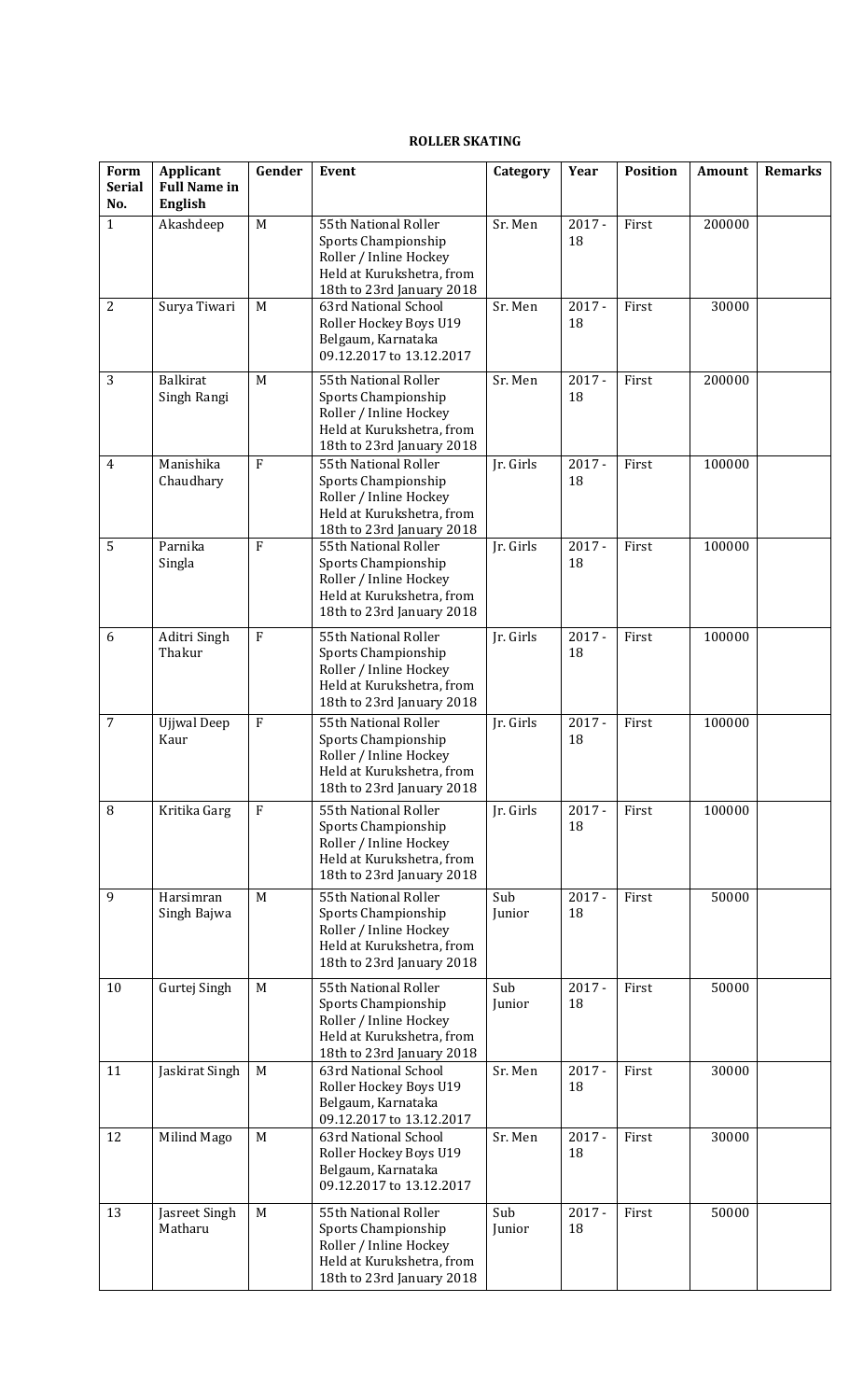| 14 | Aditya<br>Sharma   | M              | 55th National Roller<br>Sports Championship<br>Roller / Inline Hockey<br>Held at Kurukshetra, from<br>18th to 23rd January 2018 | Sub<br>Junior | $2017 -$<br>18 | First | 50000  |  |
|----|--------------------|----------------|---------------------------------------------------------------------------------------------------------------------------------|---------------|----------------|-------|--------|--|
| 15 | Shivani<br>Sharma  | F              | 55th National Roller<br>Sports Championship<br>Roller / Inline Hockey<br>Held at Kurukshetra, from<br>18th to 23rd January 2018 | Jr. Girls     | $2017 -$<br>18 | First | 100000 |  |
| 16 | Aayushi Roy        | ${\bf F}$      | 55th National Roller<br>Sports Championship<br>Roller / Inline Hockey<br>Held at Kurukshetra, from<br>18th to 23rd January 2018 | Jr. Girls     | $2017 -$<br>18 | First | 100000 |  |
| 17 | Naval Pabbi        | M              | 55th National Roller<br>Sports Championship<br>Roller / Inline Hockey<br>Held at Kurukshetra, from<br>18th to 23rd January 2018 | Sr. Men       | $2017 -$<br>18 | First | 200000 |  |
| 18 | Yashika<br>Sharma  | $\overline{F}$ | 55th National Roller<br>Sports Championship<br>Roller / Inline Hockey<br>Held at Kurukshetra, from<br>18th to 23rd January 2018 | Junior        | $2017 -$<br>18 | First | 100000 |  |
| 19 | Himanshu<br>Thakur | M              | 63rd National School<br>Roller Hockey Boys U19<br>Belgaum, Karnataka<br>09.12.2017 to 13.12.2017                                | Sr. Men       | $2017 -$<br>18 | First | 30000  |  |
| 20 | Alamdeep<br>Kaur   | $\mathbf{F}$   | 55th National Roller<br>Sports Championship<br>Roller / Inline Hockey<br>Held at Kurukshetra, from<br>18th to 23rd January 2018 | Jr. Girls     | $2017 -$<br>18 | First | 100000 |  |
| 21 | Maurine<br>Saini   | $\overline{F}$ | 55th National Roller<br>Sports Championship<br>Roller / Inline Hockey<br>Held at Kurukshetra, from<br>18th to 23rd January 2018 | Jr. Girls     | $2017 -$<br>18 | First | 100000 |  |
| 22 | Aashima<br>Sharma  | $\overline{F}$ | 55th National Roller<br>Sports Championship<br>Roller / Inline Hockey<br>Held at Kurukshetra, from<br>18th to 23rd January 2018 | Jr. Girls     | $2017 -$<br>18 | First | 100000 |  |
| 23 | Harnoor<br>Singh   | M              | 55th National Roller<br>Sports Championship<br>Roller / Inline Hockey<br>Held at Kurukshetra, from<br>18th to 23rd January 2018 | Sub<br>Junior | $2017 -$<br>18 | First | 50000  |  |
| 24 | Aryan<br>Maggon    | M              | 63rd National School<br>Roller Hockey Boys U19<br>Belgaum, Karnataka<br>09.12.2017 to 13.12.2017                                | Sr. Men       | $2017 -$<br>18 | First | 30000  |  |
| 25 | Sanchita Goel      | $\overline{F}$ | 55th National Roller<br>Sports Championship<br>Roller / Inline Hockey<br>Held at Kurukshetra, from<br>18th to 23rd January 2018 | Jr. Girls     | $2017 -$<br>18 | First | 100000 |  |
| 26 | Roop Kamal         | $\overline{F}$ | 55th National Roller<br>Sports Championship<br>Roller / Inline Hockey<br>Held at Kurukshetra, from<br>18th to 23rd January 2018 | Jr. Girls     | $2017 -$<br>18 | First | 100000 |  |
| 27 | Himanshu<br>Handa  | M              | 55th National Roller<br>Sports Championship<br>Roller / Inline Hockey<br>Held at Kurukshetra, from<br>18th to 23rd January 2018 | Sr. Men       | $2017 -$<br>18 | First | 200000 |  |
| 28 | Pranshu<br>Graak   | M              | 55th National Roller<br>Sports Championship<br>Roller / Inline Hockey<br>Held at Kurukshetra, from<br>18th to 23rd January 2018 | Sr. Men       | $2017 -$<br>18 | First | 200000 |  |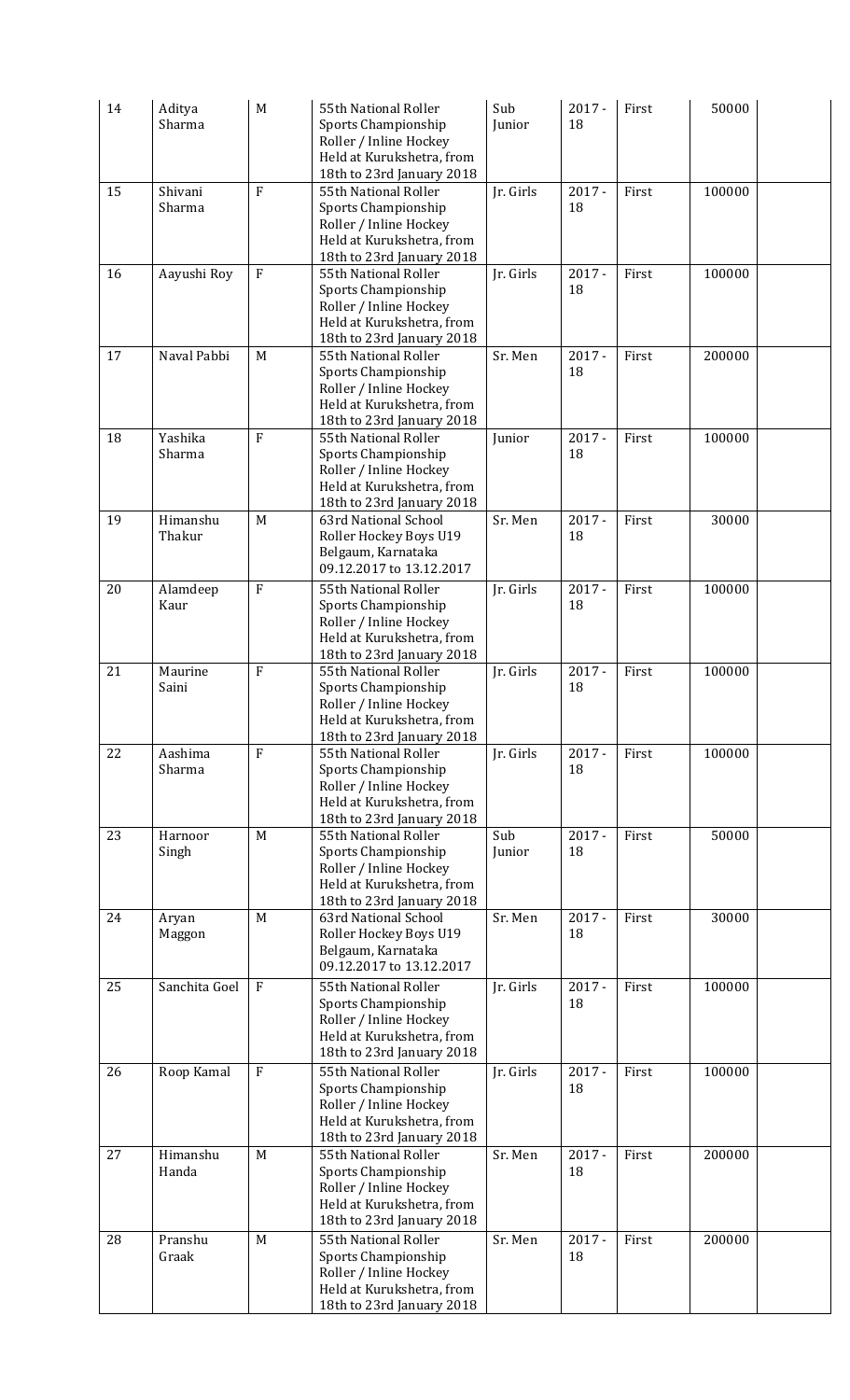| 29 | Yashika            | $\boldsymbol{F}$ | 55th National Roller<br>Sports Championship<br>Roller / Inline Hockey<br>Held at Kurukshetra, from<br>18th to 23rd January 2018      | Jr. Girls      | $2017 -$<br>18 | First | 100000 |  |
|----|--------------------|------------------|--------------------------------------------------------------------------------------------------------------------------------------|----------------|----------------|-------|--------|--|
| 30 | Aayushi<br>Agarwal | $\mathbf{F}$     | 55th National Roller<br>Sports Championship<br>Roller / Inline Hockey<br>Held at Kurukshetra, from<br>18th to 23rd January 2018      | Jr. Girls      | $2017 -$<br>18 | First | 100000 |  |
| 31 | Anirudh<br>Arora   | M                | 55th National Roller<br>Sports Championship -<br>Inline Hockey held at<br>Kurukshetra, Haryana<br>from 18th to 23rd January,<br>2018 | Senior<br>Men  | 2017           | 1st   | 200000 |  |
| 32 | Vipin Kumar        | M                | 55th National Roller<br>Sports Championship -<br>Inline Hockey held at<br>Kurukshetra, Haryana<br>from 18th to 23rd January,<br>2018 | Senior<br>Men  | 2017           | 1st   | 200000 |  |
| 33 | Mukul Jain         | M                | 55th National Roller<br>Sports Championship -<br>Inline Hockey held at<br>Kurukshetra, Haryana<br>from 18th to 23rd January,<br>2018 | Senior<br>Men  | 2017           | 1st   | 200000 |  |
| 34 | Vishal             | M                | 55th National Roller<br>Sports Championship -<br>Inline Hockey held at<br>Kurukshetra, Haryana<br>from 18th to 23rd January,<br>2018 | Senior<br>Men  | 2017           | 1st   | 200000 |  |
| 35 | Jashanjot<br>Singh | M                | 55th National Roller<br>Sports Championship -<br>Inline Hockey held at<br>Kurukshetra, Haryana<br>from 18th to 23rd January,<br>2018 | Sub.<br>Junior | 2017           | 1st   | 50000  |  |
| 36 | Gaural Singla      | M                | 55th National Roller<br>Sports Championship -<br>Inline Hockey held at<br>Kurukshetra, Haryana<br>from 18th to 23rd January,<br>2018 | Sub.<br>Junior | 2017           | 1st   | 50000  |  |
| 37 | Prabhav<br>Valecha | M                | 63rd National Schoo<br>Games 2017-18 Roller<br>Hockey Boys U - 19<br>Belgaum, Karnataka from<br>09.12.2017 to 13.12.2017             | Senior<br>Men  | 2017           | 1st   | 30000  |  |
| 38 | Amit Chaba         | M                | 63rd National Schoo<br>Games 2017-18 Roller<br>Hockey Boys U - 19<br>Belgaum, Karnataka from<br>09.12.2017 to 13.12.2017             | Senior<br>Men  | 2017           | 1st   | 30000  |  |
| 39 | Yatharth<br>Sood   | M                | 63rd National Schoo<br>Games 2017-18 Roller<br>Hockey Boys U - 19<br>Belgaum, Karnataka from<br>09.12.2017 to 13.12.2017             | Senior<br>Men  | 2017           | 1st   | 30000  |  |
| 40 | Vishal<br>Goswami  | M                | 63rd National Schoo<br>Games 2017-18 Roller<br>Hockey Boys U - 19<br>Belgaum, Karnataka from<br>09.12.2017 to 13.12.2017             | Senior<br>Men  | 2017           | 1st   | 30000  |  |
| 41 | Tanveer<br>Singh   | M                | 63rd National Schoo<br>Games 2017-18 Roller<br>Hockey Boys U - 19<br>Belgaum, Karnataka from<br>09.12.2017 to 13.12.2017             | Junior         | 2017           | 1st   | 30000  |  |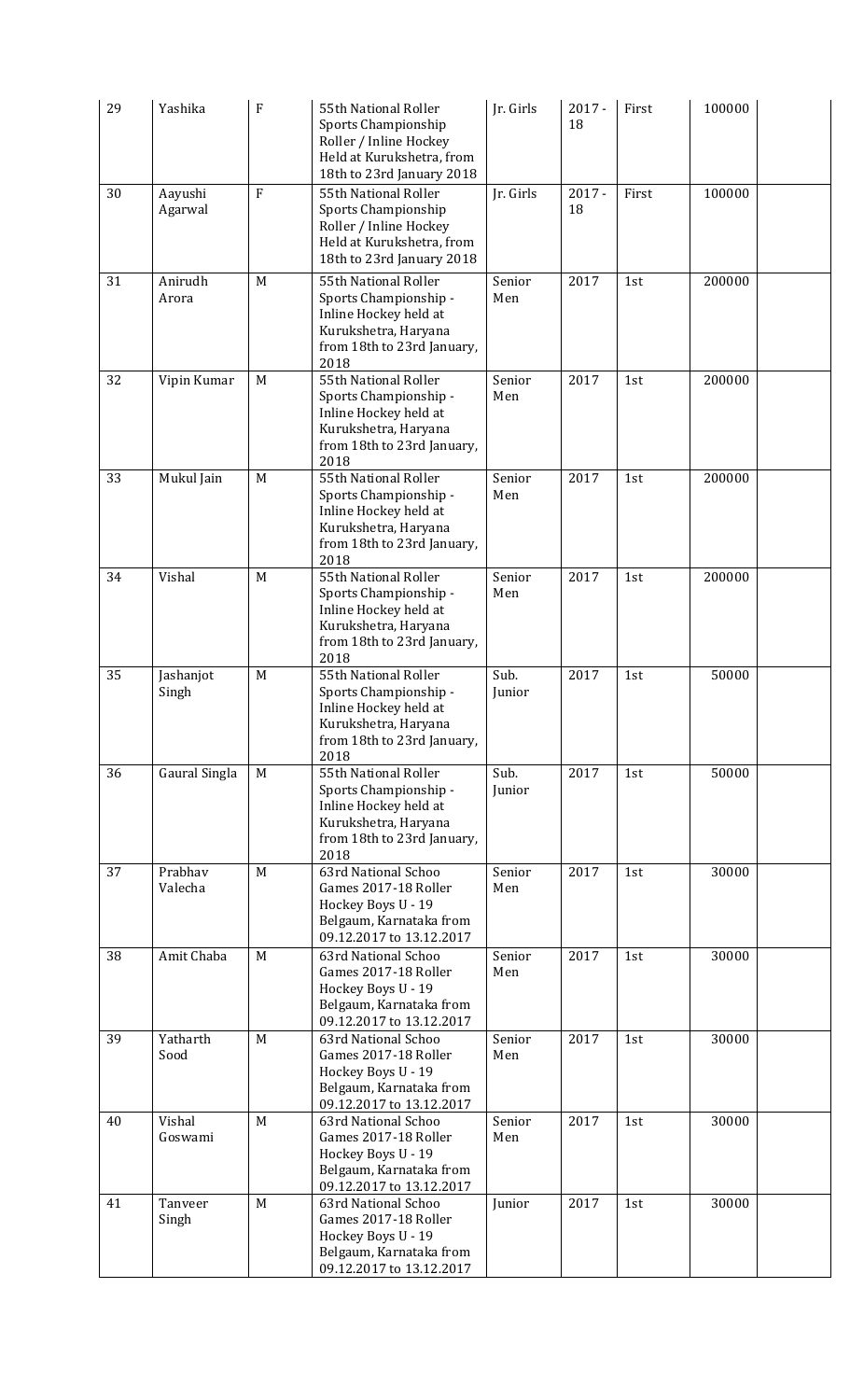| 42 | Naman<br>Gusain        | M                | 63rd National Schoo<br>Games 2017-18 Roller<br>Hockey Boys U - 19<br>Belgaum, Karnataka from<br>09.12.2017 to 13.12.2017             | Senior<br>Men  | 2017 | 1st | 30000  |  |
|----|------------------------|------------------|--------------------------------------------------------------------------------------------------------------------------------------|----------------|------|-----|--------|--|
| 43 | Gurkirat<br>Singh      | M                | 63rd National Schoo<br>Games 2017-18 Roller<br>Hockey Boys U - 19<br>Belgaum, Karnataka from<br>09.12.2017 to 13.12.2017             | Senior<br>Men  | 2017 | 1st | 30000  |  |
| 44 | Akshita Bisht          | ${\bf F}$        | 55th National Roller<br>Sports Championship<br>speed skating Quad held<br>at Chennai, TN from 27th<br>to 31st Jan, 2018              | Sub.<br>Junior | 2017 | 1st | 50000  |  |
| 45 | Saumya<br>Jaiswal      | $\overline{F}$   | 55th National Roller<br>Sports Championship -<br>Inline Hockey held at<br>Kurukshetra, Haryana<br>from 18th to 23rd January,<br>2018 | Junior         | 2017 | 1st | 100000 |  |
| 46 | Muskan Ghai            | $\mathbf{F}$     | 55th National Roller<br>Sports Championship -<br>Inline Hockey held at<br>Kurukshetra, Haryana<br>from 18th to 23rd January,<br>2018 | Junior         | 2017 | 1st | 100000 |  |
| 47 | Rubab Kaur             | ${\bf F}$        | 55th National Roller<br>Sports Championship -<br>Inline Hockey held at<br>Kurukshetra, Haryana<br>from 18th to 23rd January,<br>2018 | Junior         | 2017 | 1st | 100000 |  |
| 48 | Annanya                | $\boldsymbol{F}$ | 55th National Roller<br>Sports Championship -<br>Inline Hockey held at<br>Kurukshetra, Haryana<br>from 18th to 23rd January,<br>2018 | Junior         | 2017 | 1st | 100000 |  |
| 49 | Karan Lamba            | $\mathbf{F}$     | 55th National Roller<br>Sports Championship -<br>Inline Hockey held at<br>Kurukshetra, Haryana<br>from 18th to 23rd January,<br>2018 | Senior         | 2017 | 1st | 200000 |  |
| 50 | Vinnati                | F                | 55th National Roller<br>Sports Championship -<br>Inline Hockey held at<br>Kurukshetra, Haryana<br>from 18th to 23rd January,<br>2018 | Sub.<br>Junior | 2017 | 1st | 100000 |  |
| 51 | Amit                   | $\overline{F}$   | 55th National Roller<br>Sports Championship -<br>Inline Hockey held at<br>Kurukshetra, Haryana<br>from 18th to 23rd January,<br>2018 | Senior         | 2017 | 1st | 200000 |  |
| 52 | Sahib singh            | M                | 55th National Roller<br>Sports Championship -<br>Inline Hockey held at<br>Kurukshetra, Haryana<br>from 18th to 23rd January,<br>2018 | Senior         | 2017 | 1st | 200000 |  |
| 53 | Ujjwal Partap<br>Singh | M                | 55th National Roller<br>Sports Championship -<br>Inline Hockey held at<br>Kurukshetra, Haryana<br>from 18th to 23rd January,<br>2018 | Senior         | 2017 | 1st | 200000 |  |
| 54 | Aditya<br>Rampal       | M                | 55th National Roller<br>Sports Championship -<br>Inline Hockey held at<br>Kurukshetra, Haryana<br>from 18th to 23rd January,         | Senior         | 2017 | 1st | 200000 |  |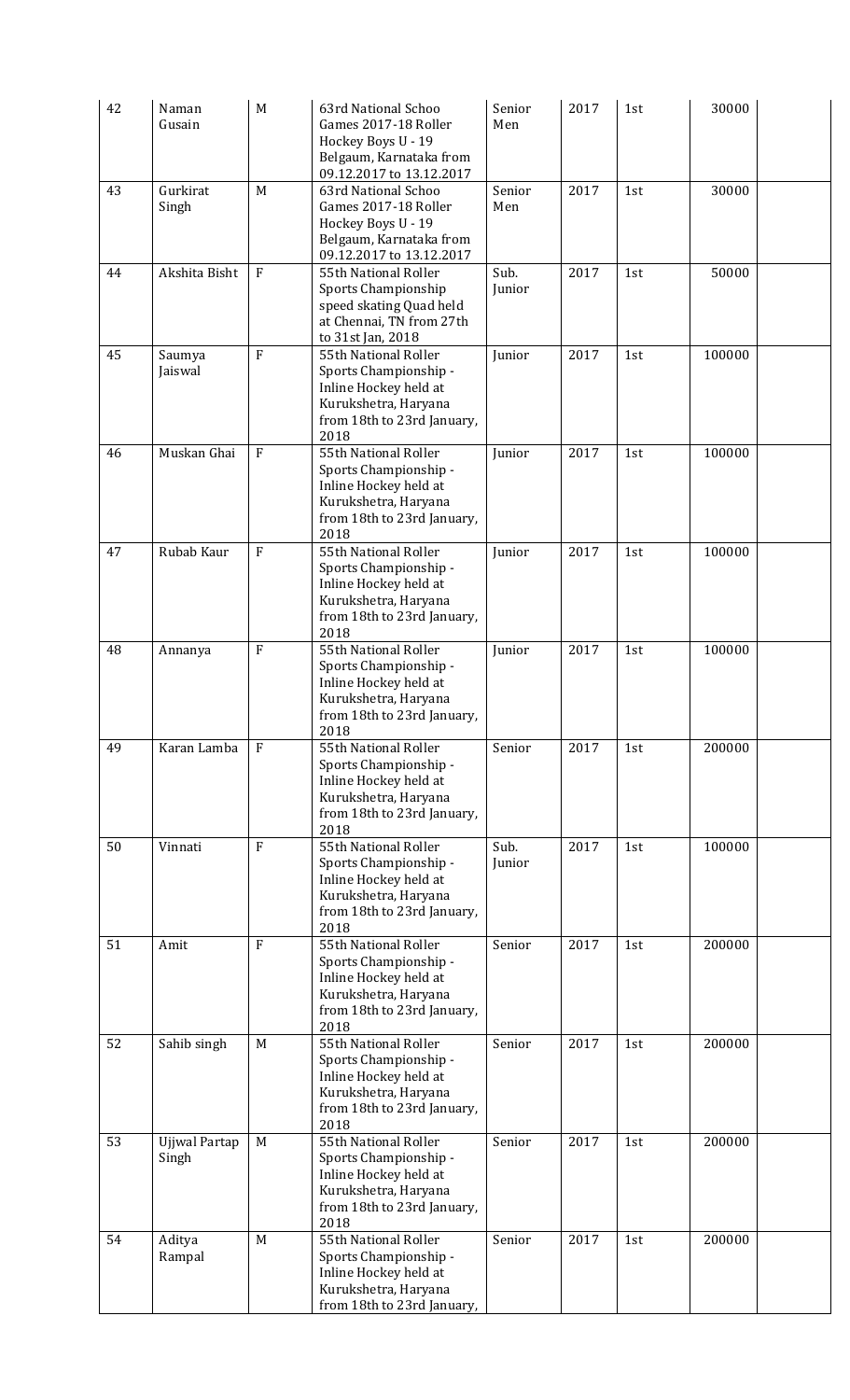|    |                   |         | 2018                                                           |                |      |     |        |  |
|----|-------------------|---------|----------------------------------------------------------------|----------------|------|-----|--------|--|
|    |                   |         |                                                                |                |      |     |        |  |
|    |                   |         |                                                                |                |      |     |        |  |
| 55 | Saksham<br>Bansal | M       | 63rd National School<br>Games 2017-18 Skating                  | Junior         | 2017 | 1st | 15000  |  |
|    |                   |         | Boys U17 Belgaum<br>Karnataka from<br>09.12.2017 to 13.12.2017 |                |      |     |        |  |
| 56 | Gitansh           | M       | 55th National Roller                                           | Sub.           | 2017 | 1st | 50000  |  |
|    | Sharma            |         | Sports Championship -                                          | Junior         |      |     |        |  |
|    |                   |         | Inline Hockey held at<br>Kurukshetra, Haryana                  |                |      |     |        |  |
|    |                   |         | from 18th to 23rd January,<br>2018                             |                |      |     |        |  |
| 57 | Arnav Jain        | M       | 55th National Roller                                           | Sub.           | 2017 | 1st | 50000  |  |
|    |                   |         | Sports Championship -<br>Inline Hockey held at                 | Junior         |      |     |        |  |
|    |                   |         | Kurukshetra, Haryana                                           |                |      |     |        |  |
|    |                   |         | from 18th to 23rd January,                                     |                |      |     |        |  |
|    |                   |         | 2018                                                           |                |      |     |        |  |
| 58 | Vinayak<br>Jasuja | M       | 55th National Roller<br>Sports Championship -                  | Sub.<br>Junior | 2017 | 1st | 50000  |  |
|    |                   |         | Inline Hockey held at                                          |                |      |     |        |  |
|    |                   |         | Kurukshetra, Haryana                                           |                |      |     |        |  |
|    |                   |         | from 18th to 23rd January,<br>2018                             |                |      |     |        |  |
| 59 | Karanveer         | M       | 55th National Roller                                           | Senior         | 2017 | 1st | 200000 |  |
|    | Singh             |         | Sports Championship -                                          |                |      |     |        |  |
|    |                   |         | Inline Hockey held at                                          |                |      |     |        |  |
|    |                   |         | Kurukshetra, Haryana<br>from 18th to 23rd January,             |                |      |     |        |  |
|    |                   |         | 2018                                                           |                |      |     |        |  |
| 60 | Mohit             | M       | 55th National Roller                                           | Senior         | 2017 | 1st | 200000 |  |
|    |                   |         | Sports Championship -<br>Inline Hockey held at                 |                |      |     |        |  |
|    |                   |         | Kurukshetra, Haryana                                           |                |      |     |        |  |
|    |                   |         | from 18th to 23rd January,                                     |                |      |     |        |  |
| 61 | Birshahaanjit     | M       | 2018<br>55th National Roller                                   | Sub.           | 2017 | 1st | 50000  |  |
|    | Singh             |         | Sports Championship -                                          | Junior         |      |     |        |  |
|    |                   |         | Inline Hockey held at                                          |                |      |     |        |  |
|    |                   |         | Kurukshetra, Haryana<br>from 18th to 23rd January,             |                |      |     |        |  |
|    |                   |         | 2018                                                           |                |      |     |        |  |
| 62 | Gurnoor           | F       | 55th National Roller                                           | Sub.           | 2017 | 1st | 100000 |  |
|    | Kaur              |         | Sports Championship -<br>Inline Hockey held at                 | Junior         |      |     |        |  |
|    |                   |         | Kurukshetra, Haryana                                           |                |      |     |        |  |
|    |                   |         | from 18th to 23rd January,                                     |                |      |     |        |  |
| 63 | Aarav Chugh       | M       | 2018<br>55th National Roller                                   | Sub.           | 2017 | 1st | 50000  |  |
|    |                   |         | Sports Championship -                                          | Junior         |      |     |        |  |
|    |                   |         | Inline Hockey held at                                          |                |      |     |        |  |
|    |                   |         | Kurukshetra, Haryana<br>from 18th to 23rd January,             |                |      |     |        |  |
|    |                   |         | 2018                                                           |                |      |     |        |  |
| 64 | Nikhil            | M       | 55th National Roller                                           | Sub.           | 2017 | 1st | 50000  |  |
|    | Dhiman            |         | Sports Championship -                                          | Junior         |      |     |        |  |
|    |                   |         | Inline Hockey held at<br>Kurukshetra, Haryana                  |                |      |     |        |  |
|    |                   |         | from 18th to 23rd January,                                     |                |      |     |        |  |
|    |                   |         | 2018                                                           |                |      |     |        |  |
| 65 | Sanya Seth        | $\rm F$ | 55th National Roller<br>Sports Championship -                  | Junior         | 2017 | 1st | 100000 |  |
|    |                   |         | Inline Hockey held at                                          |                |      |     |        |  |
|    |                   |         | Kurukshetra, Haryana                                           |                |      |     |        |  |
|    |                   |         | from 18th to 23rd January,<br>2018                             |                |      |     |        |  |
|    |                   |         |                                                                |                |      |     |        |  |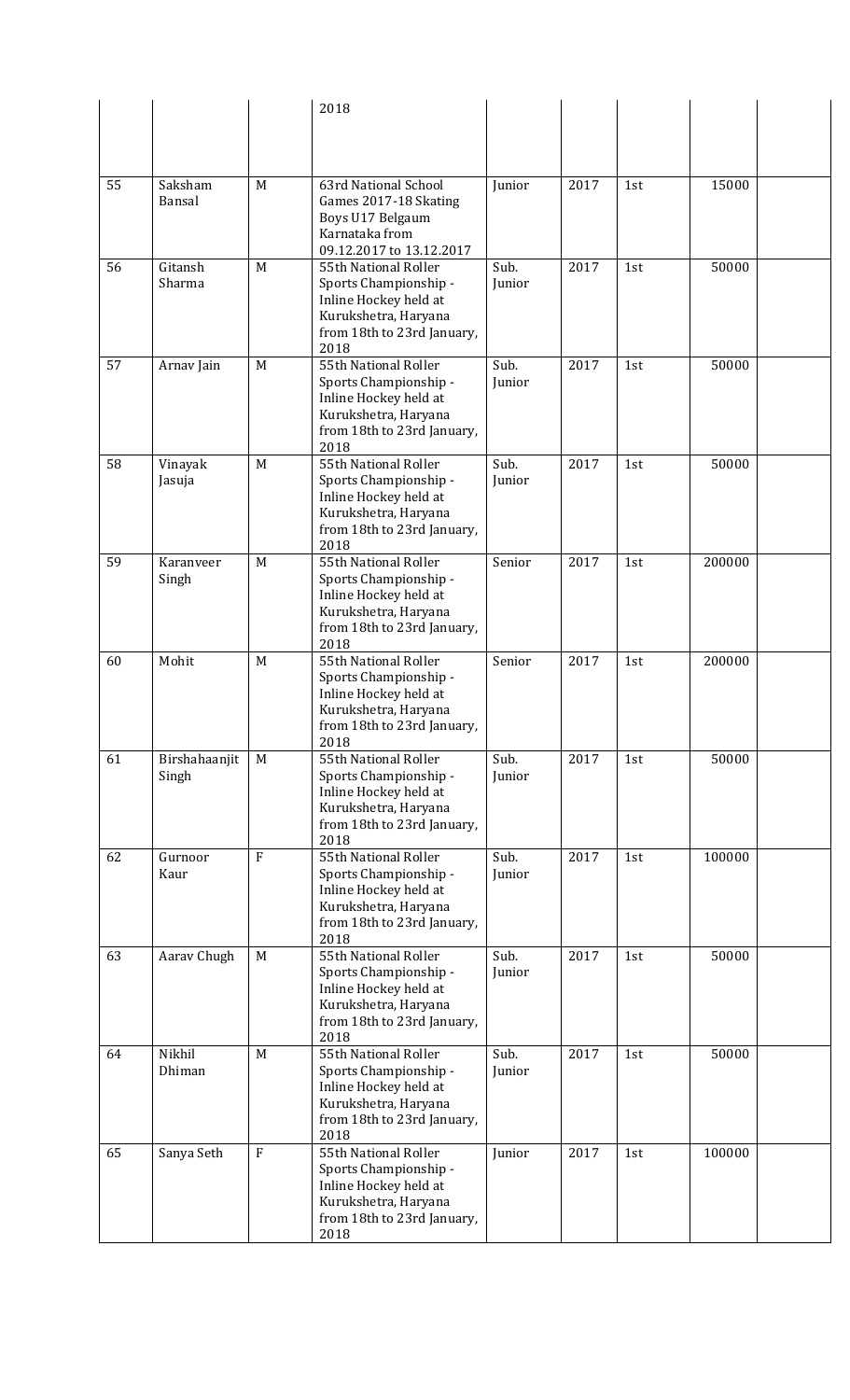| 66 | Saumya Seth                        | $\boldsymbol{F}$ | 55th National Roller<br>Sports Championship -<br>Inline Hockey held at<br>Kurukshetra, Haryana<br>from 18th to 23rd January,<br>2018 | Junior         | 2017           | 1st    | 100000 |  |
|----|------------------------------------|------------------|--------------------------------------------------------------------------------------------------------------------------------------|----------------|----------------|--------|--------|--|
| 67 | Gunika Kaur<br>Bhatti              | $\mathbf{F}$     | 55th National Roller<br>Sports Championship -<br>Inline Hockey held at<br>Kurukshetra, Haryana<br>from 18th to 23rd January,<br>2018 | Junior         | 2017           | 1st    | 100000 |  |
| 68 | Inderdeep<br>Singh                 | M                | 55th National Roller<br>Sports Championship -<br>Inline Hockey held at<br>Kurukshetra, Haryana<br>from 18th to 23rd January,<br>2018 | Sub.<br>Junior | 2017           | 1st    | 50000  |  |
| 69 | Karanvir<br>Singh Kang             | M                | 55th National Roller<br>Sports Championship -<br>Inline Hockey held at<br>Kurukshetra, Haryana<br>from 18th to 23rd January,<br>2018 | Sub.<br>Junior | 2017           | 1st    | 50000  |  |
| 70 | Kawleen<br>Kaur Saini              | $\overline{F}$   | 55th National Roller<br>Sports Championship -<br>Inline Hockey held at<br>Kurukshetra, Haryana<br>from 18th to 23rd January,<br>2018 | Junior         | 2017           | 1st    | 100000 |  |
| 71 | Aadi Jain                          | M                | 55th National Roller<br>Sports Championship -<br>Inline Hockey held at<br>Kurukshetra, Haryana<br>from 18th to 23rd January,<br>2018 | Sub.<br>Junior | 2017           | 1st    | 50000  |  |
| 72 | Tejal Pathria                      | $\boldsymbol{F}$ | 55th National Roller<br>Sports Championship -<br>Roller Hockey held at<br>Kurukshetra, Haryana<br>from 18th to 23rd January,<br>2018 | Junior         | 2017           | 1st    | 100000 |  |
| 73 | Trisha<br>Pathria                  | $\mathbf{F}$     | 55th National Roller<br>Sports Championship -<br>Roller Hockey held at<br>Kurukshetra, Haryana<br>from 18th to 23rd January,<br>2018 | Junior         | 2017           | 1st    | 100000 |  |
| 74 | Hasrat<br>Shehbaz<br>Kaur Sandhu   | $\mathbf{F}$     | 55th National Roller<br>Sports Championship<br>Roller / Inline Hockey<br>Held at Kurukshetra, from<br>18th to 23rd January 2018      | Sr.<br>Women   | $2017 -$<br>18 | Second | 100000 |  |
| 75 | <b>Ustat Rupeet</b><br>Kaur Sandhu | $\mathbf{F}$     | 55th National Roller<br>Sports Championship<br>Roller / Inline Hockey<br>Held at Kurukshetra, from<br>18th to 23rd January 2018      | Sr.<br>Women   | $2017 -$<br>18 | Second | 100000 |  |
| 76 | Ankita Goel                        | $\rm F$          | 55th National Roller<br>Sports Championship<br>Roller / Inline Hockey<br>Held at Kurukshetra, from<br>18th to 23rd January 2018      | Sr.<br>Women   | $2017 -$<br>18 | Second | 100000 |  |
| 77 | Jasleen Kaur                       | $\mathbf{F}$     | 55th National Roller<br>Sports Championship<br>Roller / Inline Hockey<br>Held at Kurukshetra, from<br>18th to 23rd January 2018      | Sub<br>Junior  | $2017 -$<br>18 | Second | 25000  |  |
| 78 | Sana Pathak                        | ${\bf F}$        | 55th National Roller<br>Sports Championship<br>Roller / Inline Hockey<br>Held at Kurukshetra, from<br>18th to 23rd January 2018      | Sub<br>Junior  | $2017 -$<br>18 | Second | 25000  |  |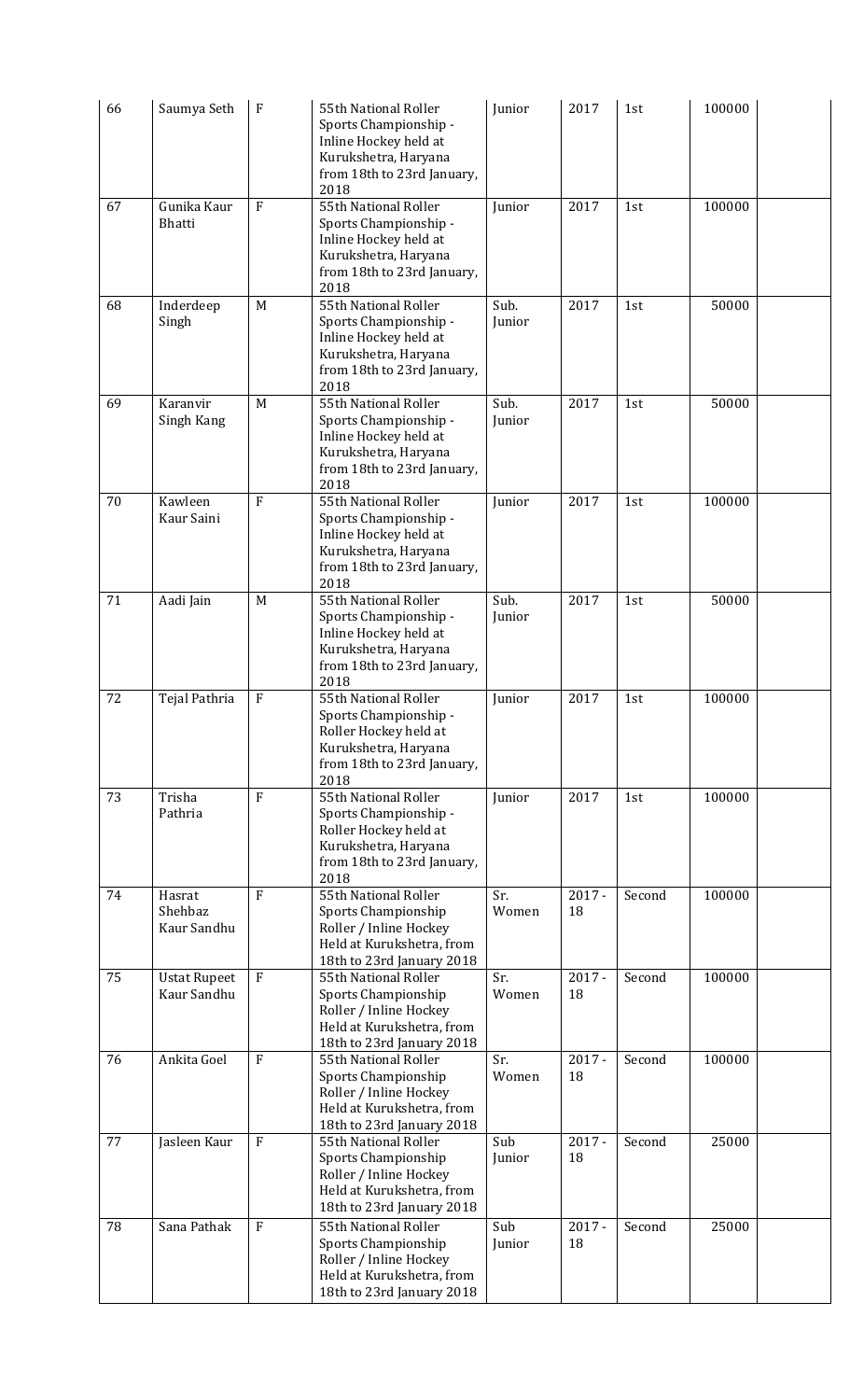| 79 | Pranjal              | F              | 55th National Roller<br>Sports Championship<br>Roller / Inline Hockey<br>Held at Kurukshetra, from<br>18th to 23rd January 2018      | Sub<br>Junior  | $2017 -$<br>18            | Second | 25000  |  |
|----|----------------------|----------------|--------------------------------------------------------------------------------------------------------------------------------------|----------------|---------------------------|--------|--------|--|
| 80 | Aarushi<br>Arora     | F              | 55th National Roller<br>Sports Championship<br>Roller / Inline Hockey<br>Held at Kurukshetra, from<br>18th to 23rd January 2018      | Sub<br>Junior  | $2017 -$<br>18            | Second | 25000  |  |
| 81 | Siya Chadha          | $\mathbf F$    | 55th National Roller<br>Sports Championship<br>Roller / Inline Hockey<br>Held at Kurukshetra, from<br>18th to 23rd January 2018      | Sub<br>Junior  | $2017 -$<br>18            | Second | 25000  |  |
| 82 | Sargun Kaur          | $\rm F$        | 55th National Roller<br>Sports Championship<br>Roller / Inline Hockey<br>Held at Kurukshetra, from<br>18th to 23rd January 2018      | Sub<br>Junior  | $2017 -$<br>18            | Second | 25000  |  |
| 83 | Vamika Garg          | $\rm F$        | 55th National Roller<br>Sports Championship<br>Roller / Inline Hockey<br>Held at Kurukshetra, from<br>18th to 23rd January 2018      | Sub<br>Junior  | $2017 -$<br>18            | Second | 25000  |  |
| 84 | Runjhun<br>Sharda    | M              | 55th National Roller<br>Sports Championship<br>Roller / Inline Hockey<br>Held at Kurukshetra, from<br>18th to 23rd January 2018      | Sr.<br>Women   | $2017 -$<br>18            | Second | 100000 |  |
| 85 | Noreen<br>Midha      | $\overline{F}$ | 55th National Roller<br>Sports Championship<br>Roller / Inline Hockey<br>Held at Kurukshetra, from<br>18th to 23rd January 2018      | Sr.<br>Women   | $\overline{2017}$ -<br>18 | Second | 100000 |  |
| 86 | Shivani Kapil        | $\mathbf{F}$   | 55th National Roller<br>Sports Championship<br>Roller / Inline Hockey<br>Held at Kurukshetra, from<br>18th to 23rd January 2018      | Sub<br>Junior  | $2017 -$<br>18            | Second | 25000  |  |
| 87 | Anuja<br>Chauhan     | $\mathbf{F}$   | 55th National Roller<br>Sports Championship<br>Roller / Inline Hockey<br>Held at Kurukshetra, from<br>18th to 23rd January 2018      | Sr.<br>Women   | $2017 -$<br>18            | Second | 100000 |  |
| 88 | Swasti               | $\rm F$        | 55th National Roller<br>Sports Championship -<br>Inline Hockey held at<br>Kurukshetra, Haryana<br>from 18th to 23rd January,<br>2018 | Sub.<br>Junior | 2017                      | 2nd    | 25000  |  |
| 89 | Kriti Arora          | $\overline{F}$ | 55th National Roller<br>Sports Championship -<br>Roller Hockey held at<br>Kurukshetra, Haryana<br>from 18th to 23rd January,<br>2018 | Senior         | 2017                      | 2nd    | 100000 |  |
| 90 | Tanishka<br>chandela | $\overline{F}$ | 55th National Roller<br>Sports Championship -<br>Inline Hockey held at<br>Kurukshetra, Haryana<br>from 18th to 23rd January,<br>2018 | Sub.<br>Junior | 2017                      | 2nd    | 25000  |  |
| 91 | Sonam Singh          | $\rm F$        | 55th National Roller<br>Sports Championship -<br>Inline Hockey held at<br>Kurukshetra, Haryana<br>from 18th to 23rd January,<br>2018 | Sub.<br>Junior | 2017                      | 2nd    | 25000  |  |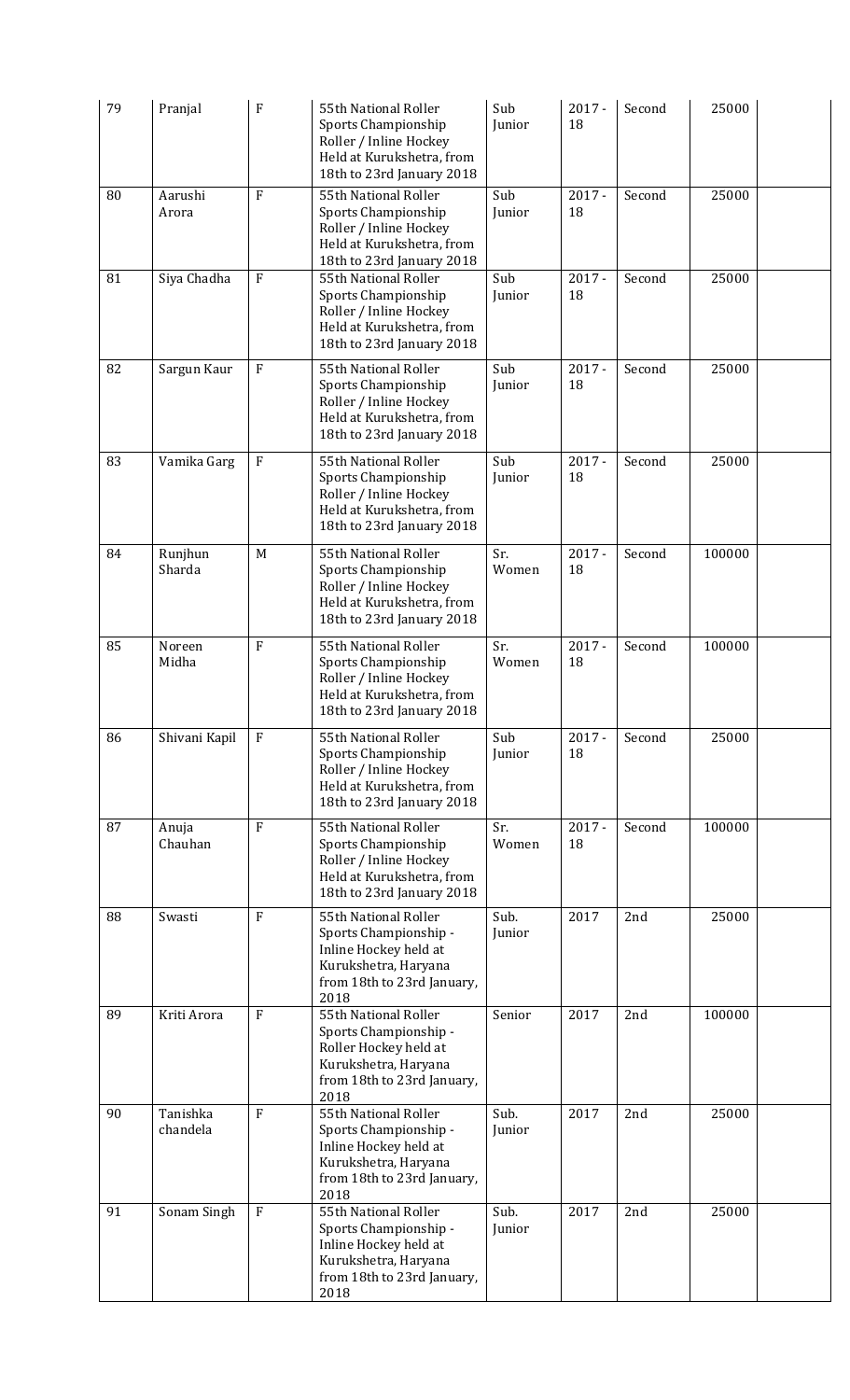| 92  | Harsheen<br>Kaur        | F              | 55th National Roller<br>Sports Championship -<br>Inline Hockey held at<br>Kurukshetra, Haryana<br>from 18th to 23rd January,<br>2018                      | Sub.<br>Junior | 2017 | 2nd | 25000    |                       |
|-----|-------------------------|----------------|-----------------------------------------------------------------------------------------------------------------------------------------------------------|----------------|------|-----|----------|-----------------------|
| 93  | Samriddhi<br>singh      | $\overline{F}$ | 55th National Roller<br>Sports Championship -<br>Inline Hockey held at<br>Kurukshetra, Haryana<br>from 18th to 23rd January,<br>2018                      | Sub.<br>Junior | 2017 | 2nd | 25000    |                       |
| 94  | Anshika                 | F              | 55th National Roller<br>Sports Championship -<br>Inline Hockey held at<br>Kurukshetra, Haryana<br>from 18th to 23rd January,<br>2018                      | Sub.<br>Junior | 2017 | 2nd | 25000    |                       |
| 95  | Vidhuitma               | $\overline{F}$ | 55th National Roller<br>Sports Championship -<br>Inline Hockey held at<br>Kurukshetra, Haryana<br>from 18th to 23rd January,<br>2018                      | Senior         | 2017 | 2nd | 100000   |                       |
| 96  | Reetika<br>Sharma       | $\overline{F}$ | 55th National Roller<br>Sports Championship -<br>Inline Hockey held at<br>Kurukshetra, Haryana<br>from 18th to 23rd January,<br>2018                      | Senior         | 2017 | 2nd | 100000   |                       |
| 97  | Aanchal                 | $\overline{F}$ | 55th National Roller<br>Sports Championship -<br>Inline Hockey held at<br>Kurukshetra, Haryana<br>from 18th to 23rd January,<br>2018                      | Sub.<br>Junior | 2017 | 2nd | 25000    |                       |
| 98  | Sanchi<br>Sharma        | F              | 55th National Roller<br>Sports Championship -<br>Inline Hockey held at<br>Kurukshetra, Haryana<br>from 18th to 23rd January,<br>2018                      | Sub.<br>Junior | 2017 | 2nd | 25000    |                       |
| 99  | Pavit Kaur<br>Grewal    | ${\bf F}$      | 55th National Roller<br>Sports Championship -<br>Inline Hockey held at<br>Kurukshetra, Haryana<br>from 18th to 23rd January,<br>2018                      | Sub.<br>Junior | 2017 | 2nd | 25000    |                       |
| 100 | Aadya<br>Chopra         | $\mathbf F$    | 55th National Roller<br>Sports Championship -<br>Inline Hockey held at<br>Kurukshetra, Haryana<br>from 18th to 23rd January,<br>2018                      | Sub.<br>Junior | 2017 | 2nd | 25000    |                       |
| 101 | Angel<br>Kaushik        | $\overline{F}$ | 55th National Roller<br>Sports Championship -<br>Inline Hockey held at<br>Kurukshetra, Haryana<br>from 18th to 23rd January,<br>2018                      | Sub.<br>Junior | 2017 | 2nd | 25000    |                       |
| 102 | <b>Shivani</b><br>Kapil | $\mathbf F$    | <b>55th National Roller</b><br><b>Sports Championship -</b><br><b>Inline Hockey held at</b><br>Kurukshetra, Haryana<br>from 18th to 23rd<br>January, 2018 | Sub.<br>Junior | 2017 | 2nd | $\bf{0}$ | <b>Double</b><br>form |
| 103 | Vanshika<br>Saini       | F              | 55th National Roller<br>Sports Championship -<br>Inline Hockey held at<br>Kurukshetra, Haryana<br>from 18th to 23rd January,<br>2018                      | Senior         | 2017 | 2nd | 100000   |                       |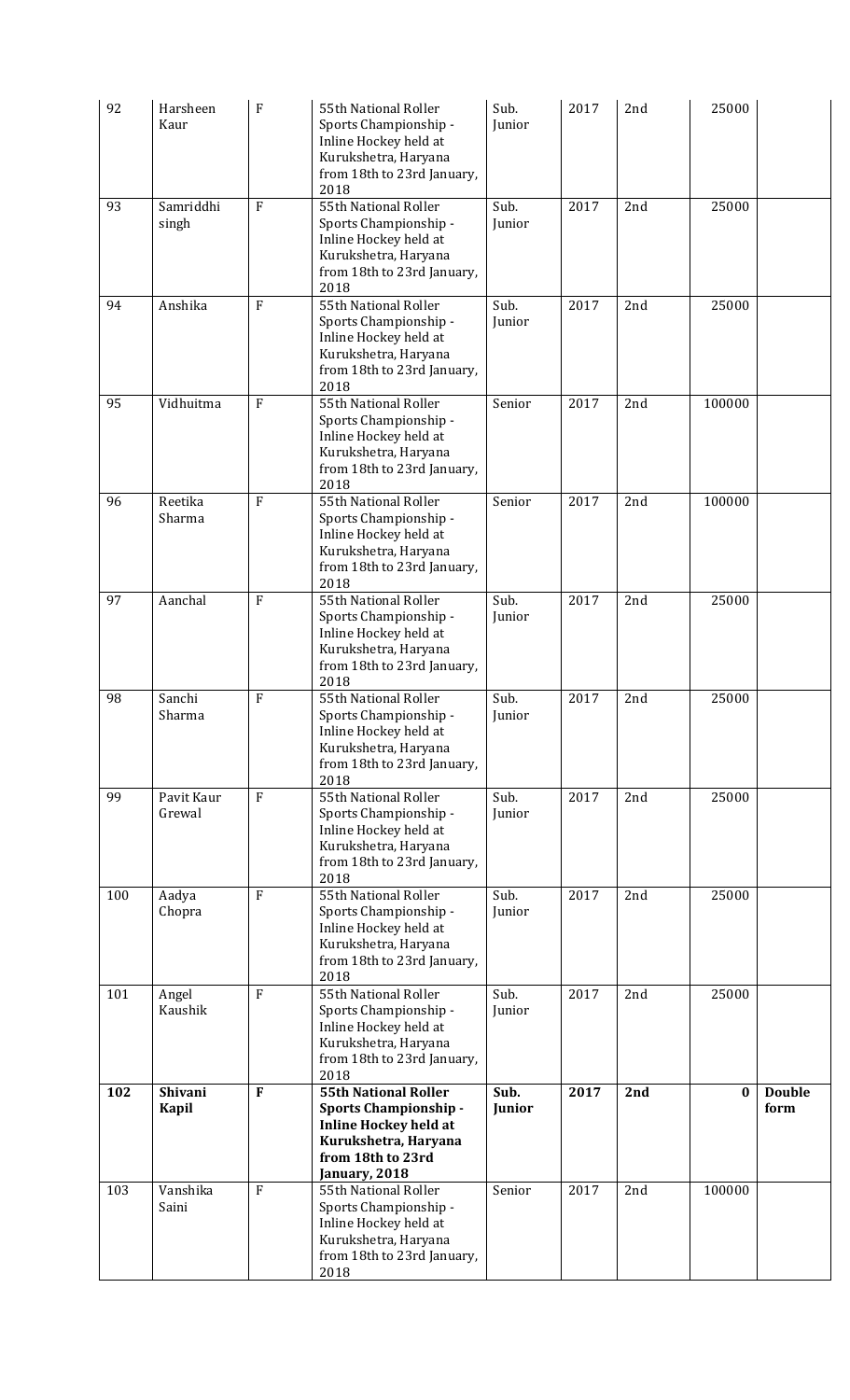| 104 | Rhea Sodhi                | F              | 55th National Roller<br>Sports Championship -<br>Inline Hockey held at<br>Kurukshetra, Haryana<br>from 18th to 23rd January,<br>2018 | Senior         | 2017           | 2nd | 100000 |  |
|-----|---------------------------|----------------|--------------------------------------------------------------------------------------------------------------------------------------|----------------|----------------|-----|--------|--|
| 105 | Shreya Tyagi              | $\rm F$        | 55th National Roller<br>Sports Championship -<br>Inline Hockey held at<br>Kurukshetra, Haryana<br>from 18th to 23rd January,<br>2018 | Sub.<br>Junior | 2017           | 2nd | 25000  |  |
| 106 | Pakhi<br>Sharma           | M              | 55th National Roller<br>Sports Championship -<br>Inline Hockey held at<br>Kurukshetra, Haryana<br>from 18th to 23rd January,<br>2018 | Sub.<br>Junior | 2017           | 2nd | 25000  |  |
| 107 | Kritvee<br>Sharma         | $\overline{F}$ | 55th National Roller<br>Sports Championship -<br>Inline Hockey held at<br>Kurukshetra, Haryana<br>from 18th to 23rd January,<br>2018 | Sub.<br>Junior | 2017           | 2nd | 25000  |  |
| 108 | Jashanbir<br>singh        | M              | 55th National Roller<br>Sports Championship -<br>Speed Skating Quad held<br>at Chennai, Tamilnadu<br>from 27th to 31st Jan,<br>2018  | Sub.<br>Junior | 2017           | 2nd | 100000 |  |
| 109 | Jayati Jain               | $\rm F$        | 55th National Roller<br>Sports Championship -<br>Inline Hockey held at<br>Kurukshetra, Haryana<br>from 18th to 23rd January,<br>2018 | Sub.<br>Junior | 2017           | 2nd | 25000  |  |
| 110 | Yagya<br>Vashist          | F              | 55th National Roller<br>Sports Championship -<br>Inline Hockey held at<br>Kurukshetra, Haryana<br>from 18th to 23rd January,<br>2018 | Sub.<br>Junior | 2017           | 2nd | 25000  |  |
| 111 | <b>Gur Aadesh</b><br>Kaur | $\overline{F}$ | 55th National Roller<br>Sports Championship<br>Roller / Inline Hockey<br>Held at Kurukshetra, from<br>18th to 23rd January 2018      | Sr.<br>Women   | $2017 -$<br>18 | 3rd | 50000  |  |
| 112 | Jaspreet Kaur<br>Virk     | F              | 55th National Roller<br>Sports Championship<br>Roller / Inline Hockey<br>Held at Kurukshetra, from<br>18th to 23rd January 2018      | Sr.<br>Women   | $2017 -$<br>18 | 3rd | 50000  |  |
| 113 | Armaandeep<br>Kaur        | $\rm F$        | 55th National Roller<br>Sports Championship<br>Roller / Inline Hockey<br>Held at Kurukshetra, from<br>18th to 23rd January 2018      | Sr.<br>Women   | $2017 -$<br>18 | 3rd | 50000  |  |
| 114 | Jyoti Kaushik             | $\rm F$        | 55th National Roller<br>Sports Championship<br>Roller / Inline Hockey<br>Held at Kurukshetra, from<br>18th to 23rd January 2018      | Sr.<br>Women   | $2018 -$<br>18 | 2nd | 100000 |  |
| 115 | Ankush<br>Sharma          | M              | 55th National Roller<br>Sports Championship<br>Roller / Inline Hockey<br>Held at Kurukshetra, from<br>18th to 23rd January 2018      | Jr. Boys       | $2017 -$<br>18 | 3rd | 25000  |  |
| 116 | Gurpreet<br>Kaur          | $\overline{F}$ | 55th National Roller<br>Sports Championship<br>Roller / Inline Hockey<br>Held at Kurukshetra, from<br>18th to 23rd January 2018      | Sr.<br>Women   | $2018 -$<br>18 | 3rd | 50000  |  |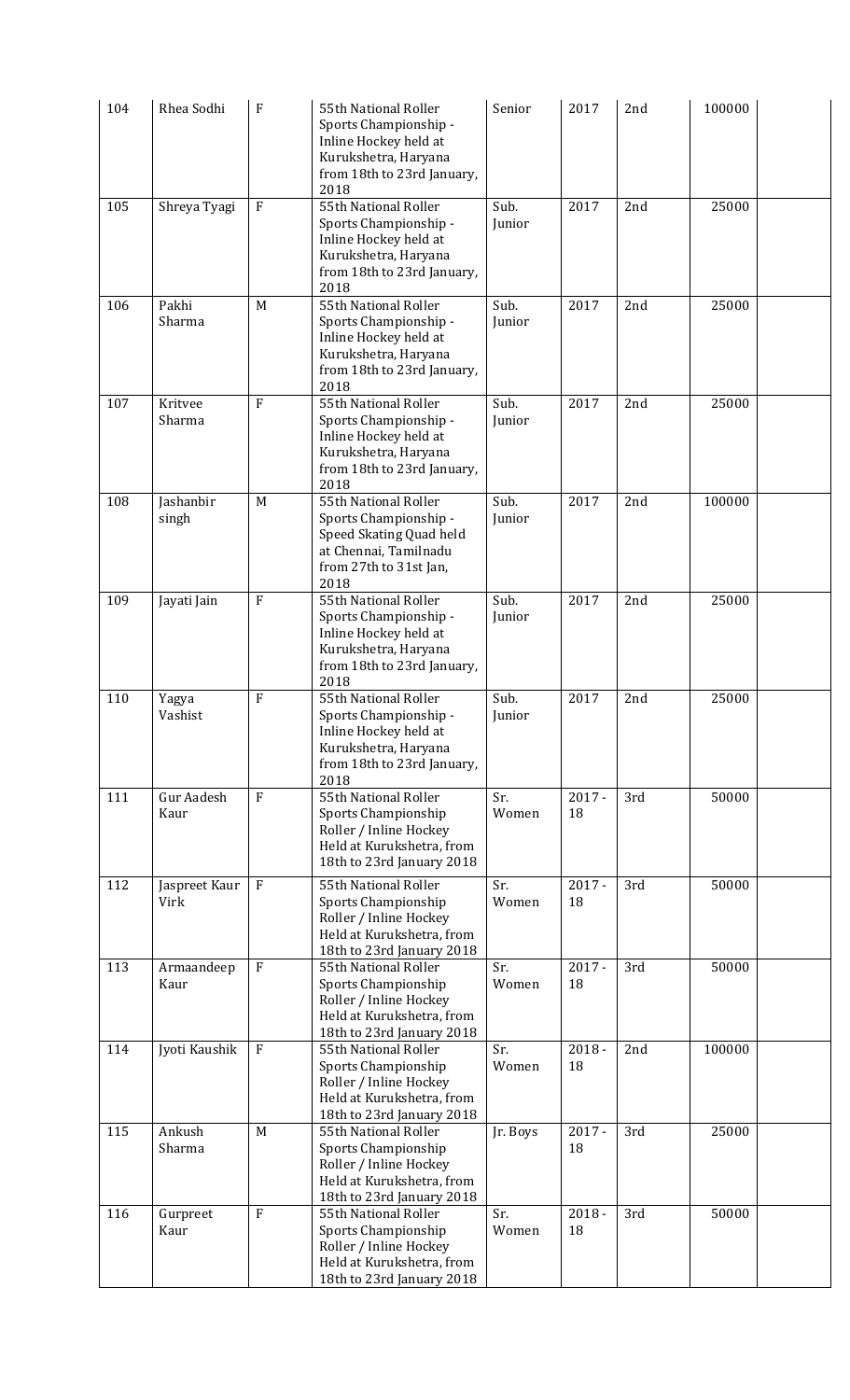| 117 | Aakriti<br>Sharma      | $\mathbf F$ | 55th National Roller<br>Sports Championship<br>Roller / Inline Hockey                                                                | Sr.<br>Women   | $2018 -$<br>18 | 3rd | 50000 |  |
|-----|------------------------|-------------|--------------------------------------------------------------------------------------------------------------------------------------|----------------|----------------|-----|-------|--|
|     |                        |             | Held at Kurukshetra, from<br>18th to 23rd January 2018                                                                               |                |                |     |       |  |
| 118 | Rohan<br>Sharma        | M           | 55th National Roller<br>Sports Championship<br>Roller / Inline Hockey<br>Held at Kurukshetra, from<br>18th to 23rd January 2018      | Sr. Men        | $2017 -$<br>18 | 3rd | 50000 |  |
| 119 | Dhruv<br>Kundrai       | M           | 55th National Roller<br>Sports Championship<br>Roller / Inline Hockey<br>Held at Kurukshetra, from<br>18th to 23rd January 2018      | Jr. Boys       | $2017 -$<br>18 | 3rd | 25000 |  |
| 120 | Gaurav<br>Raheja       | M           | 55th National Roller<br>Sports Championship<br>Roller / Inline Hockey<br>Held at Kurukshetra, from<br>18th to 23rd January 2018      | Sr. Men        | $2017 -$<br>18 | 3rd | 50000 |  |
| 121 | Adhiraj<br>Shaunak     | M           | 55th National Roller<br>Sports Championship<br>Roller / Inline Hockey<br>Held at Kurukshetra, from<br>18th to 23rd January 2018      | Jr. Boys       | $2017 -$<br>18 | 3rd | 12500 |  |
| 122 | Nitin Singh            | M           | 55th National Roller<br>Sports Championship -<br>Roller Hockey held at<br>Kurukshetra, Haryana<br>from 18th to 23rd January,<br>2018 | Sub.<br>Junior | 2017           | 3rd | 12500 |  |
| 123 | Ansh Sharma            | M           | 55th National Roller<br>Sports Championship -<br>Roller Hockey held at<br>Kurukshetra, Haryana<br>from 18th to 23rd January,<br>2018 | Sub.<br>Junior | 2017           | 3rd | 12500 |  |
| 124 | Shaurya<br>Katna       | M           | 55th National Roller<br>Sports Championship -<br>Roller Hockey held at<br>Kurukshetra, Haryana<br>from 18th to 23rd January,<br>2018 | <b>Junior</b>  | 2017           | 3rd | 25000 |  |
| 125 | Kunal Arora            | M           | 55th National Roller<br>Sports Championship -<br>Roller Hockey held at<br>Kurukshetra, Haryana<br>from 18th to 23rd January,<br>2018 | Senior<br>Men  | 2017           | 3rd | 50000 |  |
| 126 | Saksham<br>Mahajan     | M           | 55th National Roller<br>Sports Championship -<br>Roller Hockey held at<br>Kurukshetra, Haryana<br>from 18th to 23rd January,<br>2018 | Senior<br>Men  | 2017           | 3rd | 50000 |  |
| 127 | Arjun Singh<br>Bajwa   | M           | 55th National Roller<br>Sports Championship -<br>Roller Hockey held at<br>Kurukshetra, Haryana<br>from 18th to 23rd January,<br>2018 | Senior<br>men  | 2017           | 3rd | 50000 |  |
| 128 | Gurshan<br>Singh Aujla | M           | 55th National Roller<br>Sports Championship -<br>Roller Hockey held at<br>Kurukshetra, Haryana<br>from 18th to 23rd January,<br>2018 | Junior         | 2017           | 3rd | 25000 |  |
| 129 | Shiven<br>Sharma       | M           | 55th National Roller<br>Sports Championship -<br>Roller Hockey held at<br>Kurukshetra, Haryana<br>from 18th to 23rd January,<br>2018 | Junior         | 2017           | 3rd | 25000 |  |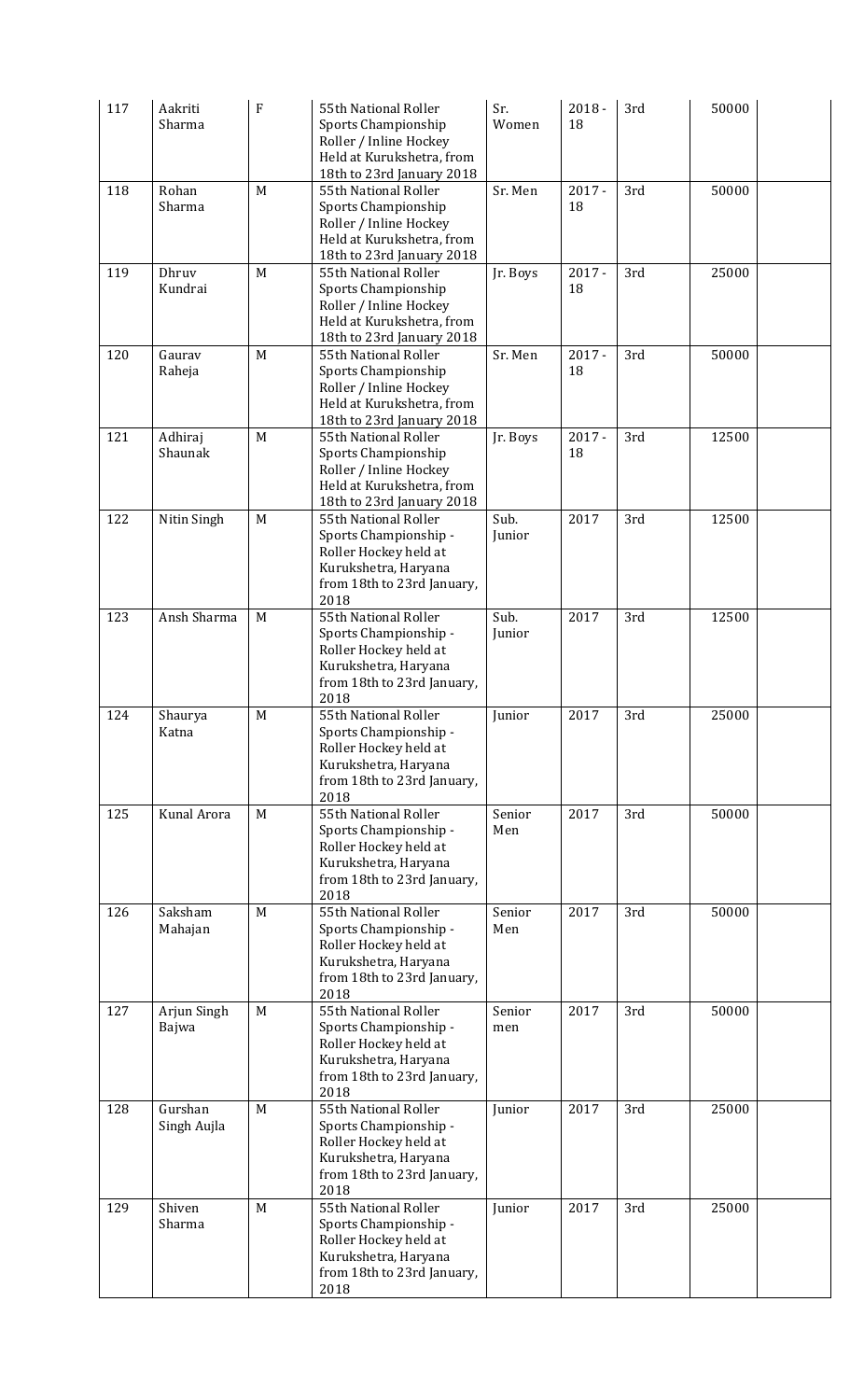| 130 | yasharth<br>Singh       | M | 55th National Roller<br>Sports Championship -<br>Roller Hockey held at<br>Kurukshetra, Haryana<br>from 18th to 23rd January,<br>2018 | Sub.<br>Junior | 2017 | 3rd | 12500  |  |
|-----|-------------------------|---|--------------------------------------------------------------------------------------------------------------------------------------|----------------|------|-----|--------|--|
| 131 | Dharampreet<br>Singh    | M | 55th National Roller<br>Sports Championship -<br>Roller Hockey held at<br>Kurukshetra, Haryana<br>from 18th to 23rd January,<br>2018 | Senior<br>Men  | 2017 | 3rd | 50000  |  |
| 132 | Armaanvir<br>Singh Adhi | M | 55th National Roller<br>Sports Championship -<br>Roller Hockey held at<br>Kurukshetra, Haryana<br>from 18th to 23rd January,<br>2018 | Sub.<br>Junior | 2017 | 3rd | 25000  |  |
| 133 | Daksh                   | M | 55th National Roller<br>Sports Championship -<br>Roller Hockey held at<br>Kurukshetra, Haryana<br>from 18th to 23rd January,<br>2018 | Sub.<br>Junior | 2017 | 3rd | 12500  |  |
| 134 | Gurnoor<br>Singh        | M | 55th National Roller<br>Sports Championship -<br>Roller Hockey held at<br>Kurukshetra, Haryana<br>from 18th to 23rd January,<br>2018 | Junior         | 2017 | 3rd | 25000  |  |
| 135 | Kartik<br>Sharma        | M | 55th National Roller<br>Sports Championship -<br>Roller Hockey held at<br>Kurukshetra, Haryana<br>from 18th to 23rd January,<br>2018 | Senior<br>Men  | 2017 | 3rd | 50000  |  |
| 136 | Gaganjot<br>Singh       | M | 55th National Roller<br>Sports Championship<br>speed skating Quad held<br>at Chennai, TN from 27th<br>to 31st Jan, 2018              | Junior         | 2017 | 3rd | 100000 |  |
| 137 | Sahil Ashat             | M | 55th National Roller<br>Sports Championship -<br>Roller Hockey held at<br>Kurukshetra, Haryana<br>from 18th to 23rd January,<br>2018 | Senior<br>Men  | 2017 | 3rd | 50000  |  |
| 138 | Lakshya<br>Kanwal       | M | 55th National Roller<br>Sports Championship -<br>Roller Hockey held at<br>Kurukshetra, Haryana<br>from 18th to 23rd January,<br>2018 | Sub.<br>Junior | 2017 | 3rd | 12500  |  |
| 139 | Damanpreet<br>Singh     | M | 55th National Roller<br>Sports Championship -<br>Roller Hockey held at<br>Kurukshetra, Haryana<br>from 18th to 23rd January,<br>2018 | Sub.<br>Junior | 2017 | 3rd | 12500  |  |
| 140 | Ritesh<br>Kamboj        | M | 55th National Roller<br>Sports Championship -<br>Roller Hockey held at<br>Kurukshetra, Haryana<br>from 18th to 23rd January,<br>2018 | Sub.<br>Junior | 2017 | 3rd | 12500  |  |
| 141 | Abhiyash                | M | 55th National Roller<br>Sports Championship -<br>Roller Hockey held at<br>Kurukshetra, Haryana<br>from 18th to 23rd January,<br>2018 | Sub.<br>Junior | 2017 | 3rd | 12500  |  |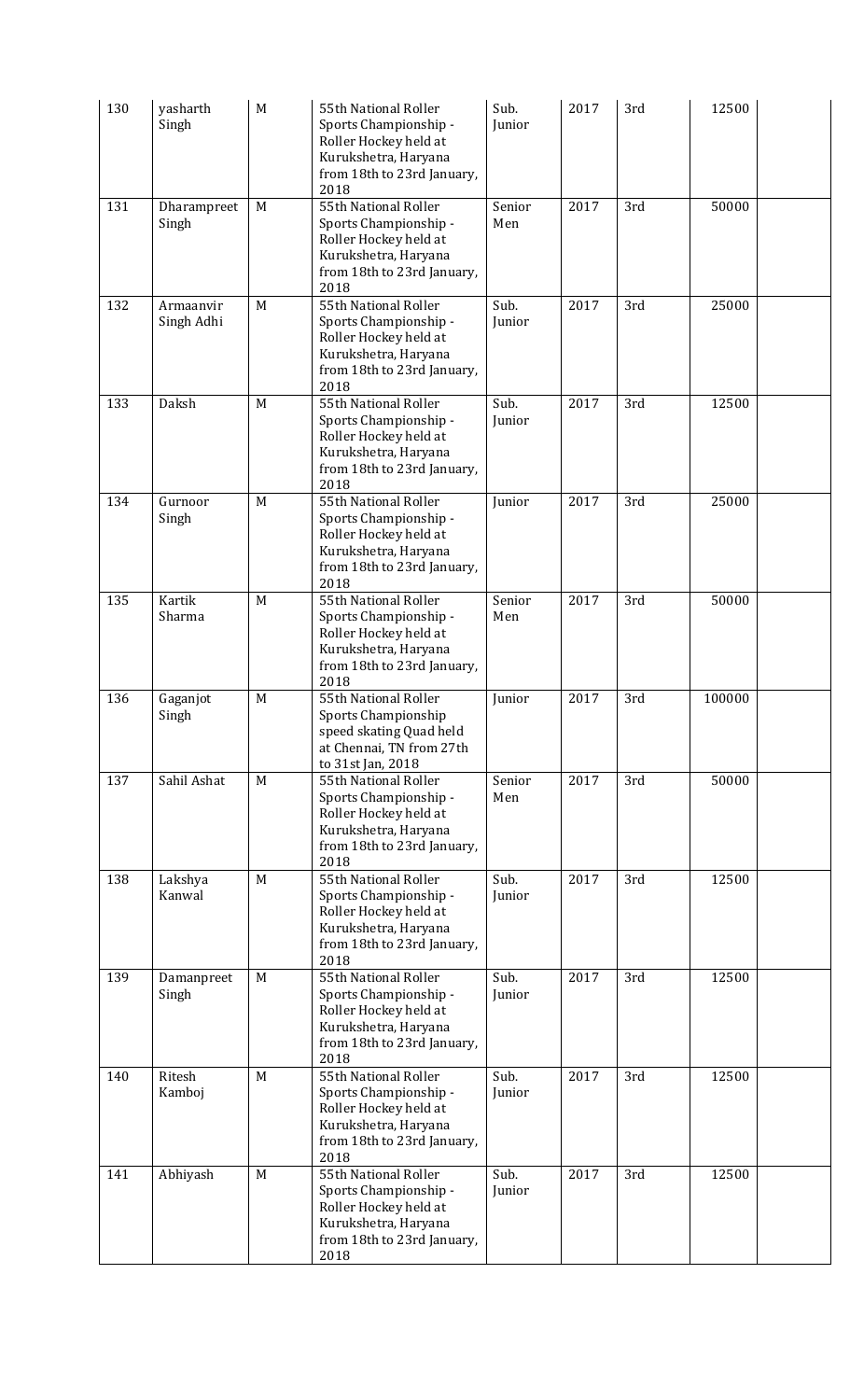| 142 | Rishita Mittal       | $\mathbf F$    | 55th National Roller<br>Sports Championship -<br>Roller Hockey held at<br>Kurukshetra, Haryana<br>from 18th to 23rd January,<br>2018 | senior | 2017 | 3rd | 50000 |  |
|-----|----------------------|----------------|--------------------------------------------------------------------------------------------------------------------------------------|--------|------|-----|-------|--|
| 143 | Nandini              | $\overline{F}$ | 55th National Roller<br>Sports Championship -<br>Inline Hockey held at<br>Kurukshetra, Haryana<br>from 18th to 23rd January,<br>2018 | Senior | 2017 | 3rd | 50000 |  |
| 144 | Tamanna<br>Maan      | $\mathbf{F}$   | 55th National Roller<br>Sports Championship -<br>Inline Hockey held at<br>Kurukshetra, Haryana<br>from 18th to 23rd January,<br>2018 | Senior | 2017 | 3rd | 50000 |  |
| 145 | Vaaridhi<br>Arora    | $\overline{F}$ | 55th National Roller<br>Sports Championship -<br>Inline Hockey held at<br>Kurukshetra, Haryana<br>from 18th to 23rd January,<br>2018 | Senior | 2017 | 3rd | 50000 |  |
| 146 | Sanjeevni<br>Dhamija | $\mathbf{F}$   | 55th National Roller<br>Sports Championship -<br>Inline Hockey held at<br>Kurukshetra, Haryana<br>from 18th to 23rd January,<br>2018 | Senior | 2017 | 3rd | 50000 |  |
| 147 | Sarabjeet<br>Singh   | M              | 55th National Roller<br>Sports Championship -<br>Roller Hockey held at<br>Kurukshetra, Haryana<br>from 18th to 23rd January,<br>2018 | Senior | 2017 | 3rd | 50000 |  |
| 148 | Lagan<br>Vashist     | M              | 55th National Roller<br>Sports Championship -<br>Roller Hockey held at<br>Kurukshetra, Haryana<br>from 18th to 23rd January,<br>2018 | Junior | 2017 | 3rd | 25000 |  |
| 149 | Navdeep Puri         | M              | 55th National Roller<br>Sports Championship -<br>Roller Hockey held at<br>Kurukshetra, Haryana<br>from 18th to 23rd January,<br>2018 | Senior | 2017 | 3rd | 50000 |  |
| 150 | Rohit                | M              | 63rd National Schoo<br>Games 2017-18 Roller<br>Hockey Boys U - 19<br>Belgaum, Karnataka from<br>09.12.2017 to 13.12.2017             | Senior | 2017 | 3rd | 50000 |  |
| 151 | Prabhleen<br>Kaur    | $\overline{F}$ | 55th National Roller<br>Sports Championship -<br>Roller Hockey held at<br>Kurukshetra, Haryana<br>from 18th to 23rd January,<br>2018 | Senior | 2017 | 3rd | 50000 |  |
| 152 | Nirmal<br>Nanda      | M              | 55th National Roller<br>Sports Championship -<br>Roller Hockey held at<br>Kurukshetra, Haryana<br>from 18th to 23rd January,<br>2018 | Senior | 2017 | 3rd | 50000 |  |
| 153 | Sudhir Arora         | M              | 55th National Roller<br>Sports Championship -<br>Roller Hockey held at<br>Kurukshetra, Haryana<br>from 18th to 23rd January,<br>2018 | Senior | 2017 | 3rd | 50000 |  |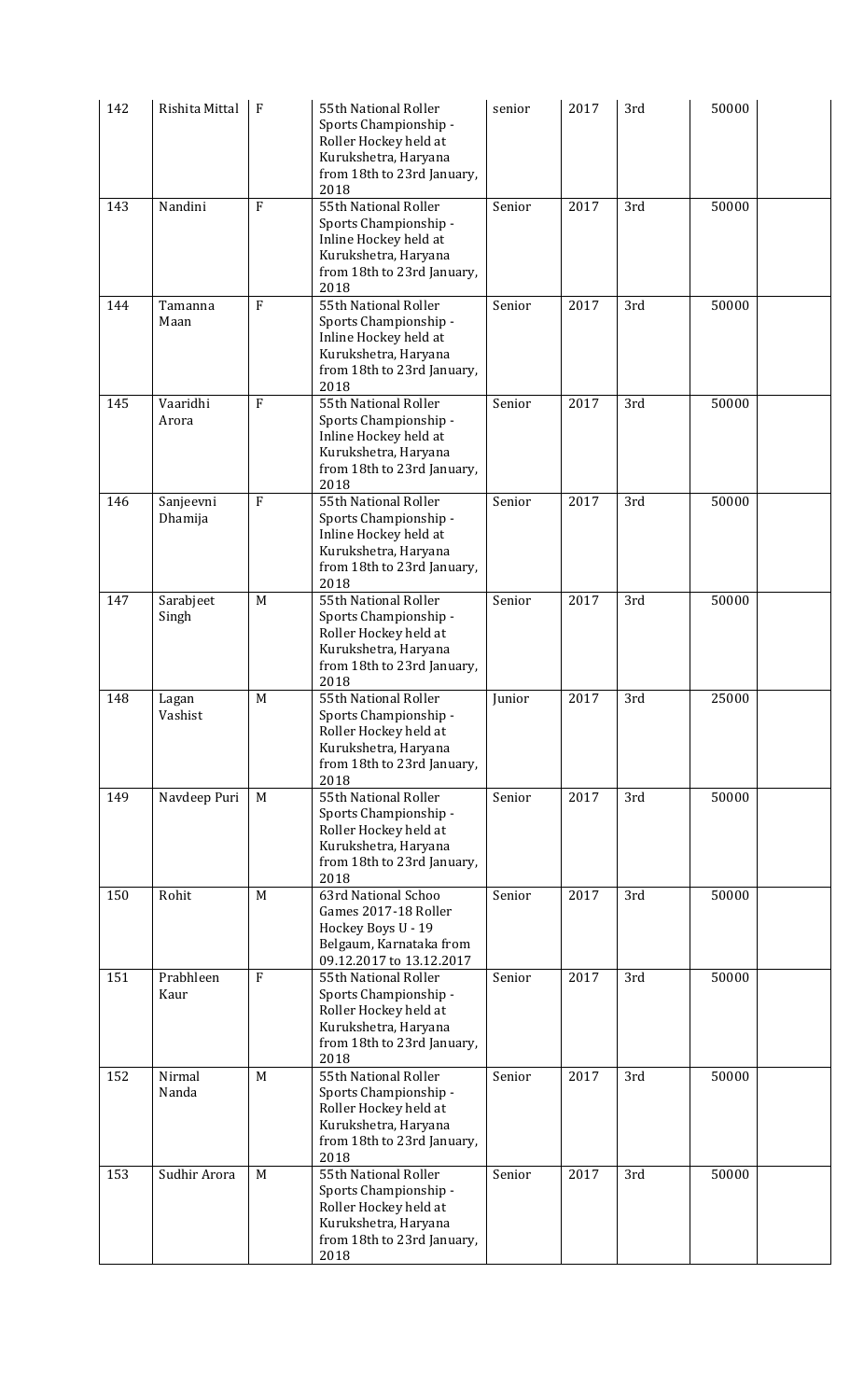| 154 | Karan Vir<br>Singh Saini | M | 55th National Roller<br>Sports Championship -<br>Roller Hockey held at<br>Kurukshetra, Haryana<br>from 18th to 23rd January,<br>2018 | Sub.<br>Junior | 2017 | 3rd | 12500 |  |
|-----|--------------------------|---|--------------------------------------------------------------------------------------------------------------------------------------|----------------|------|-----|-------|--|
| 155 | Ruchi<br>chandan         | F | 55th National Roller<br>Sports Championship -<br>Inline Hockey held at<br>Kurukshetra, Haryana<br>from 18th to 23rd January,<br>2018 | Senior         | 2017 | 3rd | 50000 |  |
| 156 | Akanksha<br>Gulati       | F | 55th National Roller<br>Sports Championship -<br>Inline Hockey held at<br>Kurukshetra, Haryana<br>from 18th to 23rd January,<br>2018 | Senior         | 2017 | 3rd | 50000 |  |
| 157 | Sanyam<br>Gupta          | M | 63rd National School<br>Games 2017-18 Skating<br>Boys U17 Belgaum<br>Karnataka from<br>09.12.2017 to 13.12.2017                      | Junior         | 2017 | 1st | 15000 |  |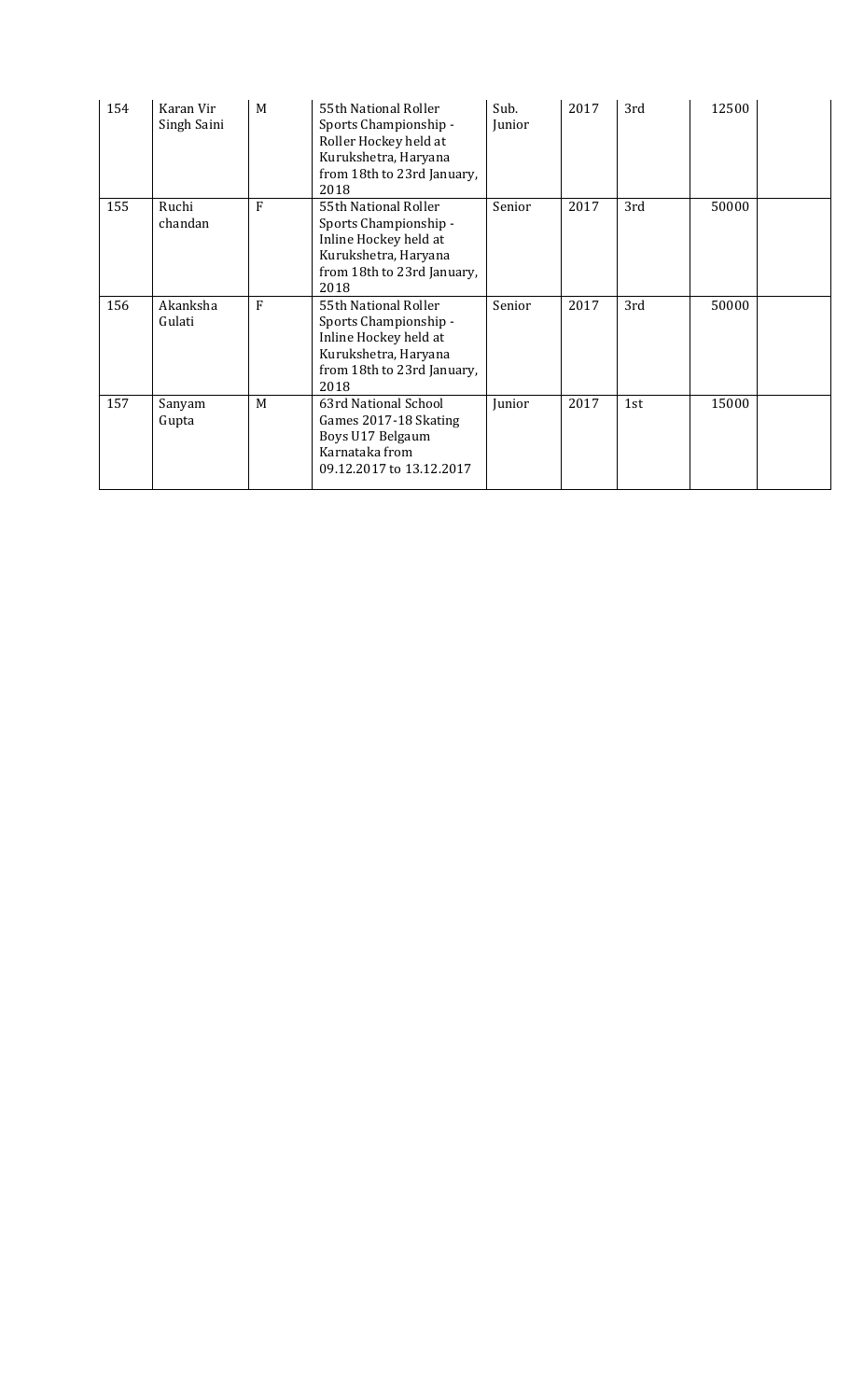#### **ROWING**

| Form<br><b>Serial</b><br>No. | <b>Applicant</b><br><b>Full Name in</b><br><b>English</b> | Gender | Event                                                                                                                                                                      | Category      | Year        | <b>Position</b> | Amount | <b>Remarks</b> |
|------------------------------|-----------------------------------------------------------|--------|----------------------------------------------------------------------------------------------------------------------------------------------------------------------------|---------------|-------------|-----------------|--------|----------------|
| $\mathbf{1}$                 | <b>JASPAL</b><br>SINGH                                    | M      | ALL INDIA INTER<br><b>UNIVERSITY</b><br><b>ROWING OPEN</b><br>WEIGHT 2000 MTRS<br><b>HELD AT PANJAB</b><br><b>UNIEVERSITY FROM</b><br>13 MARCH 2018 TO<br>18 MARCH 2018    | <b>SENIOR</b> | 2017-<br>18 | 1ST             | 30000  |                |
| $\overline{2}$               | <b>JASPREET</b><br><b>SINGH</b>                           | M      | ALL INDIA INTER<br><b>UNIVERSITY</b><br><b>ROWING OPEN</b><br>WEIGHT 2000 MTRS<br><b>HELD AT PANJAB</b><br><b>UNIEVERSITY FROM</b><br>13 MARCH 2018 TO<br>18 MARCH 2018    | <b>SENIOR</b> | 2017-<br>18 | 1ST             | 30000  |                |
| 3                            | <b>VISHAL</b><br><b>DAHIYA</b>                            | M      | ALL INDIA INTER<br><b>UNIVERSITY</b><br><b>ROWING OPEN</b><br>WEIGHT 2000 MTRS<br><b>HELD AT PANJAB</b><br><b>UNIEVERSITY FROM</b><br>13 MARCH 2018 TO<br>18 MARCH 2018    | <b>SENIOR</b> | 2017-<br>18 | 1ST             | 30000  |                |
| $\overline{4}$               | <b>GURDEEP</b><br><b>SINGH</b>                            | M      | ALL INDIA INTER<br><b>UNIVERSITY</b><br><b>ROWING OPEN</b><br>WEIGHT 2000 MTRS<br><b>HELD AT PANJAB</b><br><b>UNIEVERSITY FROM</b><br>13 MARCH 2018 TO<br>18 MARCH 2018    | <b>SENIOR</b> | 2017-<br>18 | 1ST             | 30000  |                |
| 5                            | K<br><b>RANAPRATAP</b>                                    | M      | 2ND INTER STATE<br>CHALLENGER<br>SPRINT NATIONAL<br><b>ROWING</b><br>CHAMPIONSHIP<br>HELD AT CALCUTTA<br>ROWING CLUB FROM<br>05 JUNE 2017 TO 11<br><b>JUNE 2017</b>        | <b>SENIOR</b> | 2017-<br>18 | 1ST             | 200000 |                |
| 6                            | <b>SHARMA</b><br><b>SINGH</b>                             | M      | 2ND INTER STATE<br>CHALLENGER<br>SPRINT NATIONAL<br><b>ROWING</b><br>CHAMPIONSHIP<br>HELD AT CALCUTTA<br>ROWING CLUB FROM<br>05 JUNE 2017 TO 11<br><b>JUNE 2017</b>        | <b>SENIOR</b> | 2017-<br>18 | 1ST             | 200000 |                |
| $\overline{7}$               | <b>GURMEJ</b><br><b>SINGH</b>                             | M      | 2ND INTER STATE<br>CHALLENGER<br>SPRINT NATIONAL<br><b>ROWING</b><br>CHAMPIONSHIP<br><b>HELD AT CALCUTTA</b><br>ROWING CLUB FROM<br>05 JUNE 2017 TO 11<br><b>JUNE 2017</b> | <b>SENIOR</b> | 2017-<br>18 | 1ST             | 200000 |                |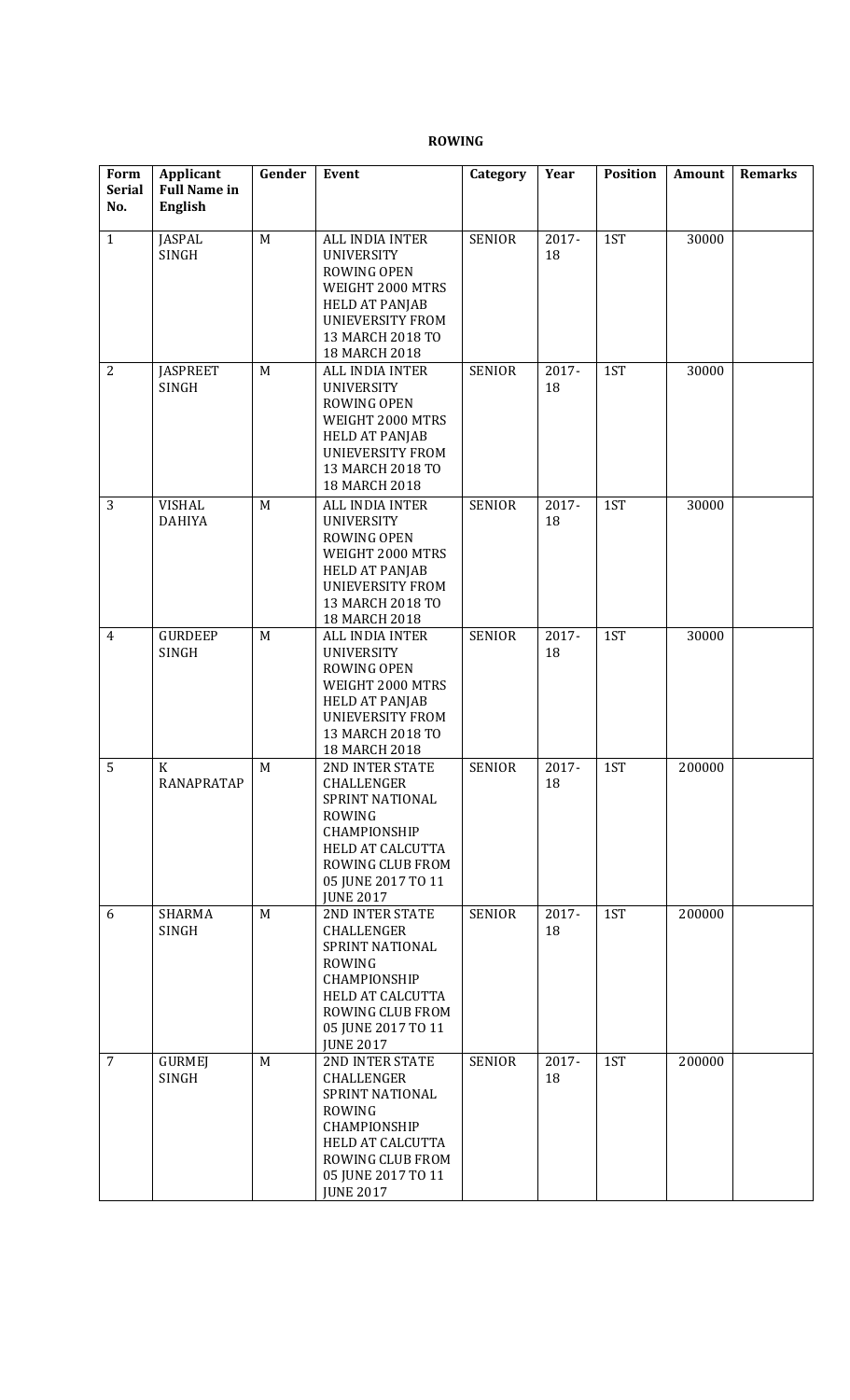| 8  | <b>RAVI KUMAR</b>                 | M              | <b>2ND INTER STATE</b><br>CHALLENGER<br>SPRINT NATIONAL<br><b>ROWING</b><br>CHAMPIONSHIP<br><b>HELD AT CALCUTTA</b><br>ROWING CLUB FROM<br>05 JUNE 2017 TO 11<br><b>JUNE 2017</b> | <b>SENIOR</b> | 2017-<br>18 | 1ST | 200000 |  |
|----|-----------------------------------|----------------|-----------------------------------------------------------------------------------------------------------------------------------------------------------------------------------|---------------|-------------|-----|--------|--|
| 9  | POOJA                             | $\mathbf{F}$   | ALL INDIA INTER<br><b>UNIVERSITY</b><br><b>ROWING OPEN</b><br>WEIGHT 2000 MTRS<br><b>HELD AT PANJAB</b><br><b>UNIEVERSITY FROM</b><br>13 MARCH 2018 TO<br>18 MARCH 2018           | <b>SENIOR</b> | 2017-<br>18 | 1ST | 30000  |  |
| 10 | <b>ALISHA</b>                     | $\overline{F}$ | ALL INDIA INTER<br><b>UNIVERSITY</b><br>ROWING OPEN<br>WEIGHT 2000 MTRS<br><b>HELD AT PANJAB</b><br>UNIEVERSITY FROM<br>13 MARCH 2018 TO<br>18 MARCH 2018                         | <b>SENIOR</b> | 2017-<br>18 | 1ST | 30000  |  |
| 11 | <b>EAST PREET</b><br><b>KAUR</b>  | $\mathbf{F}$   | ALL INDIA INTER<br><b>UNIVERSITY</b><br>ROWING OPEN<br>WEIGHT 2000 MTRS<br><b>HELD AT PANJAB</b><br><b>UNIEVERSITY FROM</b><br>13 MARCH 2018 TO<br>18 MARCH 2018                  | <b>SENIOR</b> | 2017-<br>18 | 2ND | 20000  |  |
| 12 | POOJA<br><b>KUMARI</b>            | $\overline{F}$ | ALL INDIA INTER<br><b>UNIVERSITY</b><br>ROWING OPEN<br>WEIGHT 2000 MTRS<br><b>HELD AT PANJAB</b><br><b>UNIEVERSITY FROM</b><br>13 MARCH 2018 TO<br>18 MARCH 2018                  | <b>SENIOR</b> | 2017-<br>18 | 2ND | 20000  |  |
| 13 | <b>ANJALI RAJ</b>                 | $\mathbf{F}$   | <b>36TH SENIOR</b><br><b>NATIONAL ROWING</b><br><b>CHAMPIONSHIPS</b><br><b>HELD AT ARMY</b><br>ROWING NODE PUNE<br><b>FROM 04 DEC 2017</b><br>TO 11 DEC 2017                      | <b>SENIOR</b> | 2017-<br>18 | 2ND | 100000 |  |
| 14 | NEETHU MOL<br>G S                 | $\mathbf{F}$   | <b>36TH SENIOR</b><br><b>NATIONAL ROWING</b><br><b>CHAMPIONSHIPS</b><br><b>HELD AT ARMY</b><br>ROWING NODE PUNE<br>FROM 04 DEC 2017<br>TO 11 DEC 2017                             | <b>SENIOR</b> | 2017-<br>18 | 2ND | 100000 |  |
| 15 | TONGRAM<br>RANJANA<br><b>DEVI</b> | F              | <b>36TH SENIOR</b><br><b>NATIONAL ROWING</b><br><b>CHAMPIONSHIPS</b><br><b>HELD AT ARMY</b><br>ROWING NODE PUNE<br>FROM 04 DEC 2017<br>TO 11 DEC 2017                             | <b>SENIOR</b> | 2017-<br>18 | 2ND | 100000 |  |
| 16 | POOJA                             | $\overline{F}$ | <b>36TH SENIOR</b><br><b>NATIONAL ROWING</b><br><b>CHAMPIONSHIPS</b><br><b>HELD AT ARMY</b><br>ROWING NODE PUNE<br>FROM 04 DEC 2017<br>TO 11 DEC 2017                             | <b>SENIOR</b> | 2017-<br>18 | 2ND | 100000 |  |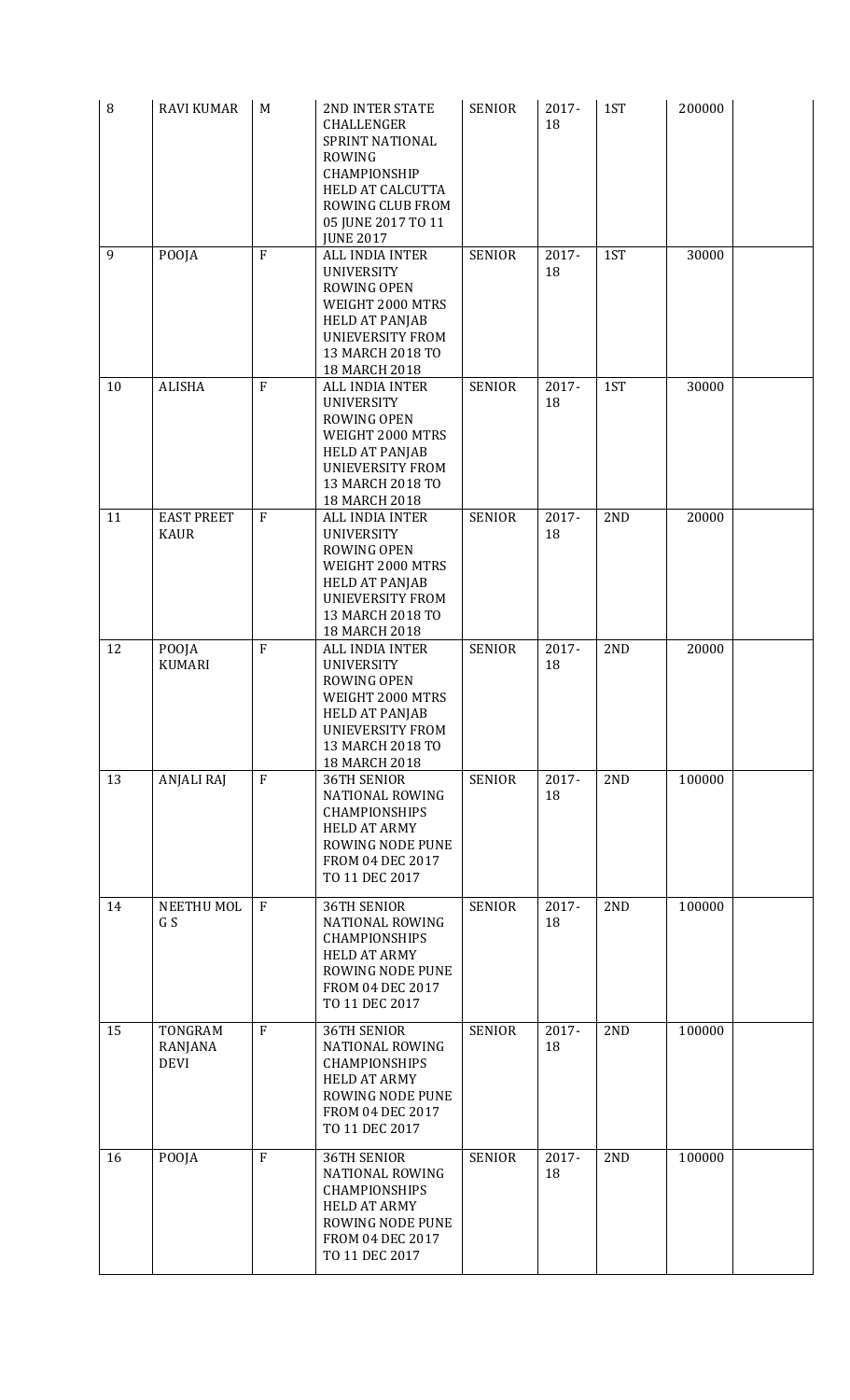| 17 | MONALISA<br><b>MOHANTY</b>                     | ${\bf F}$ | <b>36TH SENIOR</b><br><b>NATIONAL ROWING</b><br><b>CHAMPIONSHIPS</b><br><b>HELD AT ARMY</b><br>ROWING NODE PUNE<br><b>FROM 04 DEC 2017</b><br>TO 11 DEC 2017 | <b>SENIOR</b> | 2017-<br>18 | 2 <sub>ND</sub> | 100000 |  |
|----|------------------------------------------------|-----------|--------------------------------------------------------------------------------------------------------------------------------------------------------------|---------------|-------------|-----------------|--------|--|
| 18 | <b>PRIYA</b><br><b>DARSINI</b><br><b>RAOUT</b> | F         | <b>36TH SENIOR</b><br><b>NATIONAL ROWING</b><br><b>CHAMPIONSHIPS</b><br><b>HELD AT ARMY</b><br>ROWING NODE PUNE<br>FROM 04 DEC 2017<br>TO 11 DEC 2017        | <b>SENIOR</b> | 2017-<br>18 | 2ND             | 100000 |  |
| 19 | MANJIT<br><b>SINGH</b>                         | M         | <b>36TH SENIOR</b><br><b>NATIONAL ROWING</b><br><b>CHAMPIONSHIPS</b><br><b>HELD AT ARMY</b><br>ROWING NODE PUNE<br><b>FROM 04 DEC 2017</b><br>TO 11 DEC 2017 | <b>SENIOR</b> | 2017-<br>18 | 3RD             | 50000  |  |
| 20 | <b>GULSHAN</b>                                 | M         | <b>36TH SENIOR</b><br><b>NATIONAL ROWING</b><br><b>CHAMPIONSHIPS</b><br><b>HELD AT ARMY</b><br>ROWING NODE PUNE<br>FROM 04 DEC 2017<br>TO 11 DEC 2017        | <b>SENIOR</b> | 2017-<br>18 | 3RD             | 50000  |  |
| 21 | LAIMAYUM<br><b>DIKBIJOY</b><br><b>SHARMA</b>   | M         | <b>36TH SENIOR</b><br><b>NATIONAL ROWING</b><br><b>CHAMPIONSHIPS</b><br><b>HELD AT ARMY</b><br>ROWING NODE PUNE<br>FROM 04 DEC 2017<br>TO 11 DEC 2017        | <b>SENIOR</b> | 2017-<br>18 | 3RD             | 50000  |  |
| 22 | <b>GULSHAN</b><br><b>KUMAR</b>                 | M         | <b>36TH SENIOR</b><br><b>NATIONAL ROWING</b><br><b>CHAMPIONSHIPS</b><br><b>HELD AT ARMY</b><br>ROWING NODE PUNE<br>FROM 04 DEC 2017<br>TO 11 DEC 2017        | <b>SENIOR</b> | 2017-<br>18 | 3RD             | 50000  |  |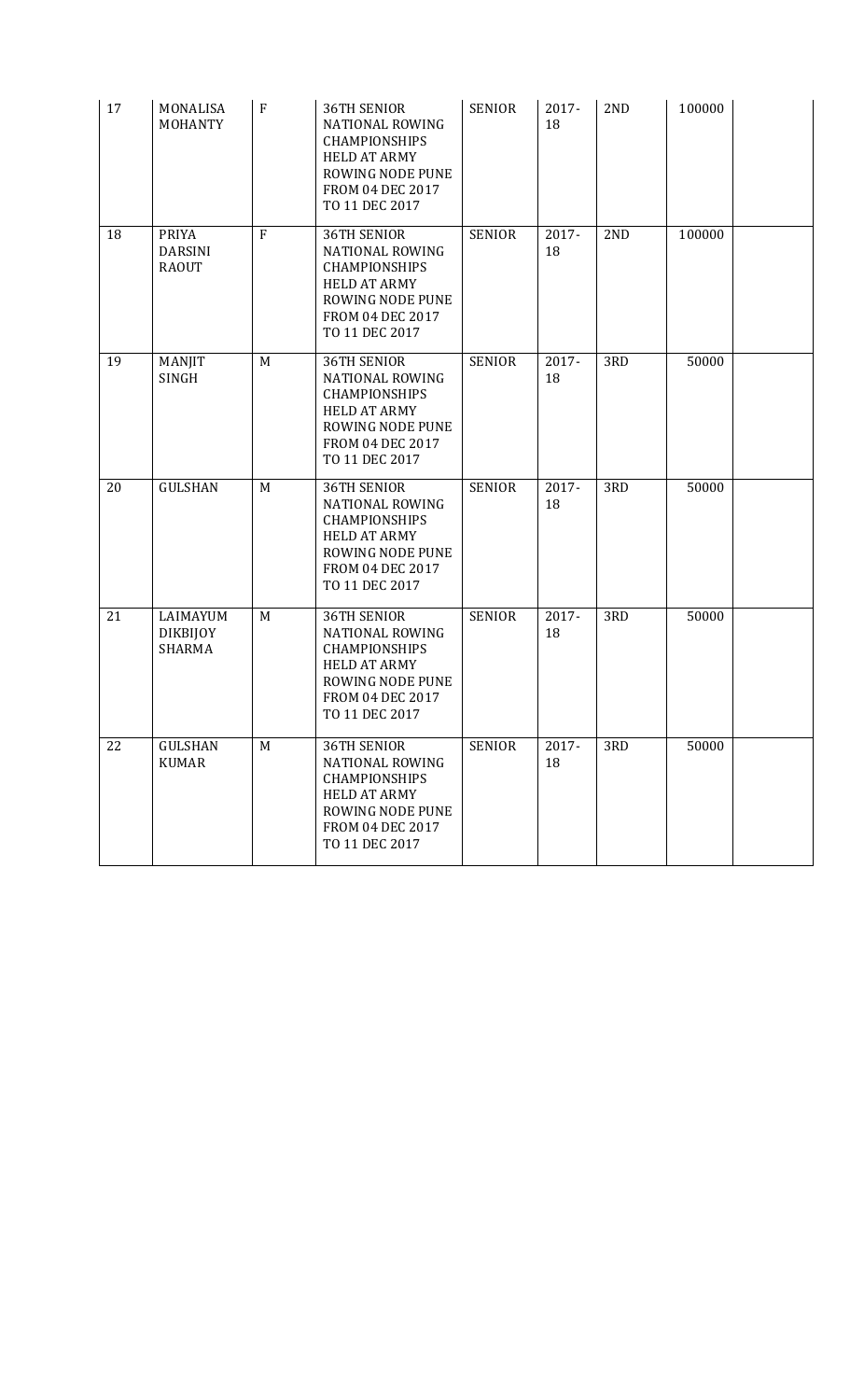#### **SHOOTING**

| Form<br><b>Serial</b><br>No. | <b>Applicant</b><br><b>Full Name</b><br>in English | Gender         | Event                                                                                                                                            | Category | Year        | <b>Position</b> | Amount       | <b>Remarks</b>                 |
|------------------------------|----------------------------------------------------|----------------|--------------------------------------------------------------------------------------------------------------------------------------------------|----------|-------------|-----------------|--------------|--------------------------------|
| $\mathbf{1}$                 | Vijayveer<br>Sidhu                                 | M              | 61st National<br>Shooting<br>Championship<br>competitions pistol<br>held at<br>Thiruvananthapuram<br>Kerela from<br>10.12.2017 to<br>31.12.2017  | Junior   | 2017-<br>18 | 1st             | 100000       |                                |
| $\overline{2}$               | Udhyaveer<br>Sidhu                                 | M              | 61st National<br>Shooting<br>Championship<br>competitions pistol<br>held at<br>Thiruvananthapuram<br>Kerela from<br>10.12.2017 to<br>31.12.2017  | Junior   | 2017-<br>18 | 1st             | 100000       |                                |
| 3                            | Zeena<br>Khitta                                    | $\mathbf{F}$   | 63rd national school<br>games U17 held at<br>Balewadi Pune<br>Maharahstra from<br>1.12.2017 to<br>5.12.2017                                      | Junior   | 2017-<br>18 | 1st             | 7000         |                                |
| 4                            | Ridhima<br>Khindria                                | $\overline{F}$ | 63rd national school<br>games U17 held at<br>Balewadi Pune<br>Maharahstra from<br>1.12.2017 to<br>5.12.2017                                      | senior   | 2017-<br>18 | 1st             | 30000        |                                |
| 5                            | Surya<br>Pratap<br>Singh                           | M              | 63rd national school<br>games U17 held at<br>Balewadi Pune<br>Maharahstra from<br>1.12.2017 to<br>5.12.2017                                      | Junior   | 2017-<br>18 | 2nd             | 10000        |                                |
| 6                            | Nandini<br>kansal                                  | F              | 63rd national school<br>games U17 held at<br>Balewadi Pune<br>Maharahstra from<br>1.12.2017 to<br>5.12.2017                                      | Senior   | 2017-<br>18 | 2nd             | 20000        |                                |
| $\overline{7}$               | Yashmeet<br>Kaur                                   | F              | 63rd national school<br>games U17 held at<br>Balewadi Pune<br>Maharahstra from<br>1.12.2017 to<br>5.12.2017                                      | senior   | 2017-<br>18 | 2nd             | 20000        |                                |
| $\, 8$                       | Unish<br>Holinder                                  | M              | 61st National<br>Shooting<br>Championship<br>competitions pistol<br>held at<br>Thiruvananthapuram<br>Kerela from<br>110.12.2017 to<br>31.12.2017 | Junior   | 2017-<br>18 | 3rd             | $\mathbf{0}$ | Not egible<br>as per<br>policy |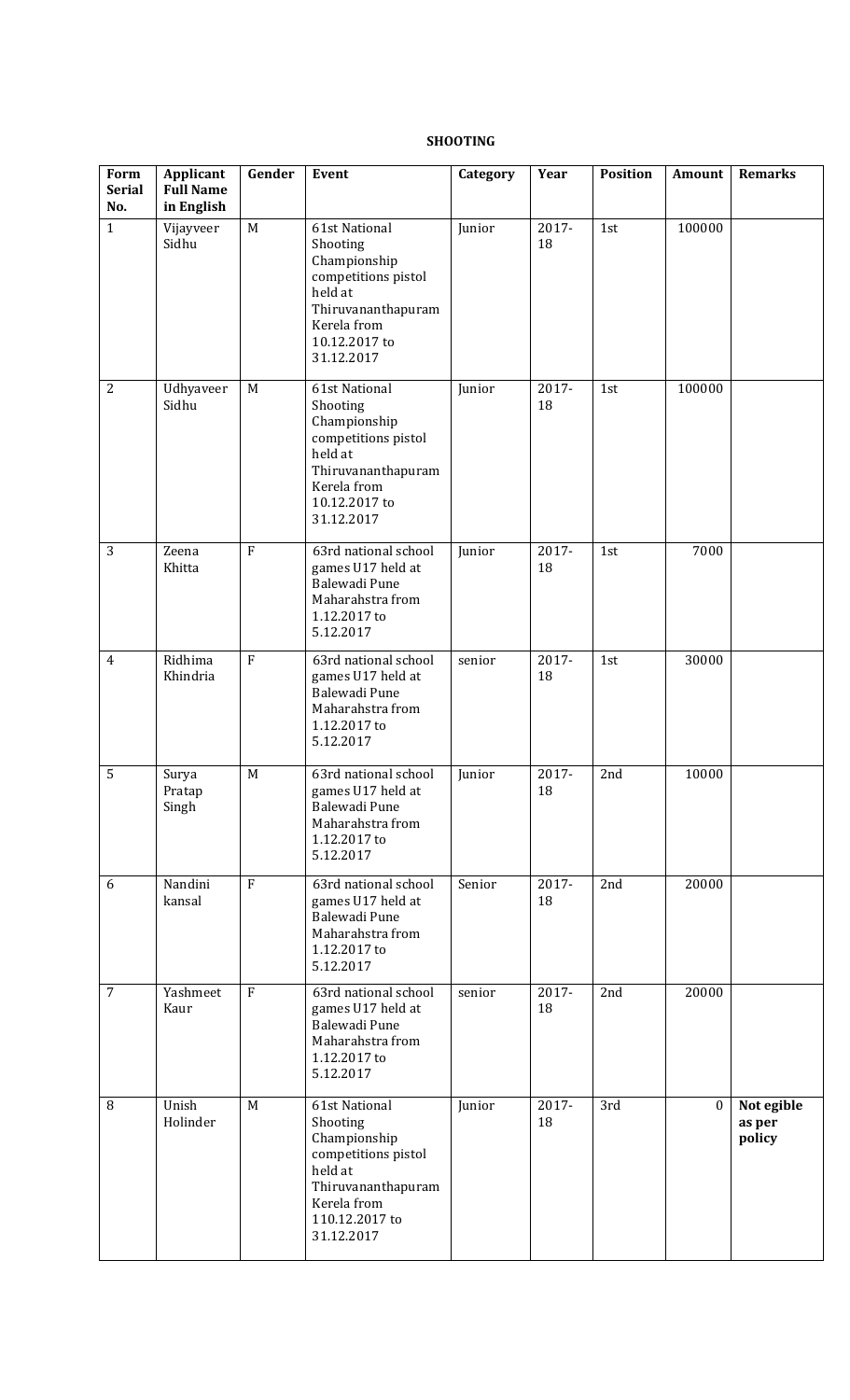| 9 | Nina<br>Chandel |  | All India inter<br><b>University Shootind</b><br>tournament (women)<br>held at Jaipur<br>Rajasthan from<br>8.02.2018 to<br>11.02.2018 | Senior | $2017 -$<br>18 | 3rd | 14000 |  |
|---|-----------------|--|---------------------------------------------------------------------------------------------------------------------------------------|--------|----------------|-----|-------|--|
|---|-----------------|--|---------------------------------------------------------------------------------------------------------------------------------------|--------|----------------|-----|-------|--|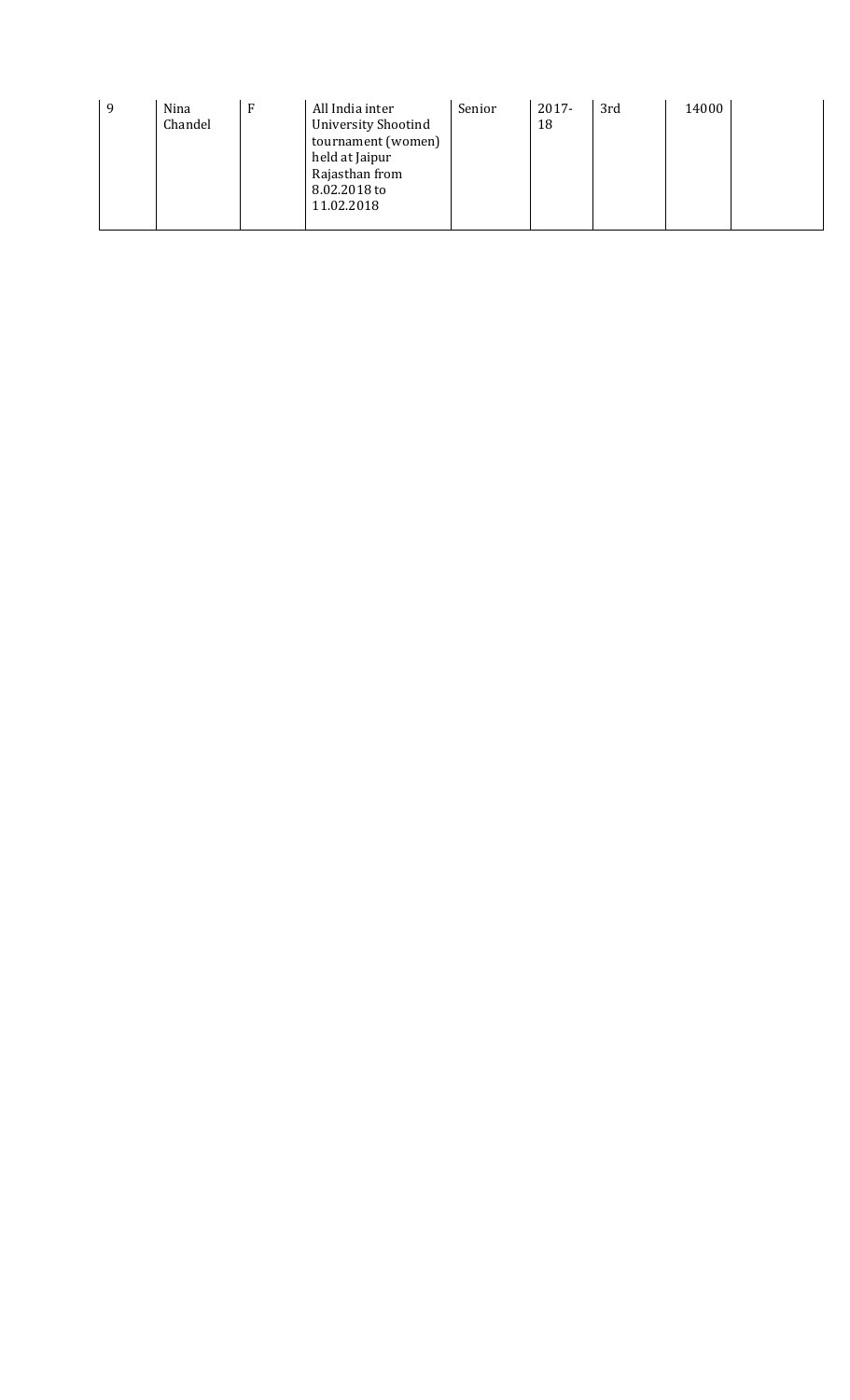## **SOFTBALL**

| Form<br><b>Serial</b><br>No. | Applicant<br><b>Full Name</b><br>in English | Gender         | Event                                                                                                                       | Category | Year           | <b>Position</b> | Amount | <b>Remarks</b> |
|------------------------------|---------------------------------------------|----------------|-----------------------------------------------------------------------------------------------------------------------------|----------|----------------|-----------------|--------|----------------|
| $\mathbf{1}$                 | Ayushi<br>Harsh<br>Sehgal                   | $\overline{F}$ | 35th Junior National<br>Softball Championship<br>(Boys/Girls) held at<br>Rohtak (Haryana)<br>from 26th to 30th May,<br>2017 | Junior   | $2017 -$<br>18 | First           | 100000 |                |
| 2                            | Ritu                                        | $\mathbf{F}$   | 35th Junior National<br>Softball Championship<br>(Boys/Girls) held at<br>Rohtak (Haryana)<br>from 26th to 30th May,<br>2017 | Junior   | $2017 -$<br>18 | First           | 100000 |                |
| 3                            | Isha Rawat                                  | $\overline{F}$ | 35th Junior National<br>Softball Championship<br>(Boys/Girls) held at<br>Rohtak (Haryana)<br>from 26th to 30th May,<br>2017 | Junior   | $2017 -$<br>18 | First           | 100000 |                |
| 4                            | Kavita                                      | $\mathbf F$    | 35th Junior National<br>Softball Championship<br>(Boys/Girls) held at<br>Rohtak (Haryana)<br>from 26th to 30th May,<br>2017 | Junior   | $2017 -$<br>18 | First           | 100000 |                |
| 5                            | Sarika<br>Rawat                             | $\mathbf{F}$   | 35th Junior National<br>Softball Championship<br>(Boys/Girls) held at<br>Rohtak (Haryana)<br>from 26th to 30th May,<br>2017 | Junior   | $2017 -$<br>18 | First           | 100000 |                |
| 6                            | Vanya<br>Dogra                              | $\rm F$        | 35th Junior National<br>Softball Championship<br>(Boys/Girls) held at<br>Rohtak (Haryana)<br>from 26th to 30th May,<br>2017 | Junior   | $2017 -$<br>18 | First           | 100000 |                |
| $\overline{7}$               | Amrita                                      | $\overline{F}$ | 35th Junior National<br>Softball Championship<br>(Boys/Girls) held at<br>Rohtak (Haryana)<br>from 26th to 30th May,<br>2017 | Junior   | $2017 -$<br>18 | First           | 100000 |                |
| 8                            | Manisha                                     | $\overline{F}$ | 35th Junior National<br>Softball Championship<br>(Boys/Girls) held at<br>Rohtak (Haryana)<br>from 26th to 30th May,<br>2017 | Junior   | $2017 -$<br>18 | First           | 100000 |                |
| 9                            | Kajal                                       | $\overline{F}$ | 35th Junior National<br>Softball Championship<br>(Boys/Girls) held at<br>Rohtak (Haryana)<br>from 26th to 30th May,<br>2017 | Junior   | $2017 -$<br>18 | First           | 100000 |                |
| 10                           | Vidushi<br>Singh                            | $\rm F$        | 35th Junior National<br>Softball Championship<br>(Boys/Girls) held at<br>Rohtak (Haryana)<br>from 26th to 30th May,<br>2017 | Junior   | $2017 -$<br>18 | First           | 100000 |                |
| 11                           | Nimisha<br>Singh Sihag                      | $\mathbf{F}$   | 35th Junior National<br>Softball Championship<br>(Boys/Girls) held at<br>Rohtak (Haryana)<br>from 26th to 30th May,<br>2017 | Junior   | $2017 -$<br>18 | First           | 100000 |                |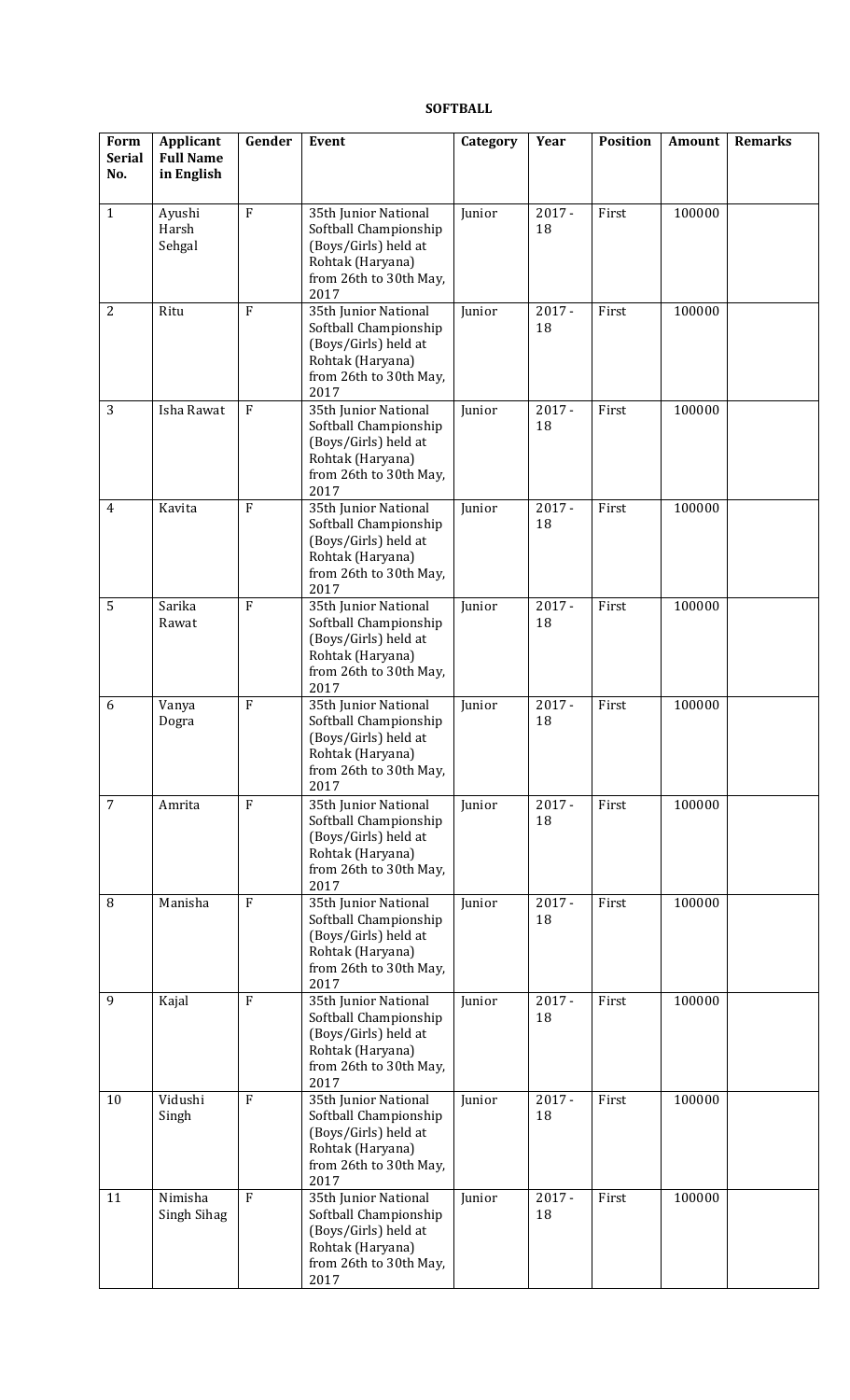| 12 | Ritu Kaur         | F              | All India Inter<br><b>University Softball</b><br>Tournament held at<br>M.G University,<br>Kottayam from<br>25.01.2017 to<br>28.01.2017. | Senior | $2017 -$<br>18 | 2nd   | 20000  |  |
|----|-------------------|----------------|-----------------------------------------------------------------------------------------------------------------------------------------|--------|----------------|-------|--------|--|
| 13 | Srishti           | $\mathbf{F}$   | 35th Junior National<br>Softball Championship<br>(Boys/Girls) held at<br>Rohtak (Haryana)<br>from 26th to 30th May,<br>2017             | Junior | $2017 -$<br>18 | First | 100000 |  |
| 14 | Navnit<br>Kaur    | $\mathbf{F}$   | 35th Junior National<br>Softball Championship<br>(Boys/Girls) held at<br>Rohtak (Haryana)<br>from 26th to 30th May,<br>2017             | Junior | $2017 -$<br>18 | First | 100000 |  |
| 15 | Hira<br>Kumari    | $\mathbf{F}$   | 35th Junior National<br>Softball Championship<br>(Boys/Girls) held at<br>Rohtak (Haryana)<br>from 26th to 30th May,<br>2017             | Junior | $2017 -$<br>18 | first | 100000 |  |
| 16 | Kanchan           | F              | 35th Junior National<br>Softball Championship<br>(Boys/Girls) held at<br>Rohtak (Haryana)<br>from 26th to 30th May,<br>2017             | Junior | $2017 -$<br>18 | First | 100000 |  |
| 17 | Pratibha<br>Verma | $\mathbf{F}$   | 35th Junior National<br>Softball Championship<br>(Boys/Girls) held at<br>Rohtak (Haryana)<br>from 26th to 30th May,<br>2017             | Junior | $2017 -$<br>18 | First | 100000 |  |
| 18 | Usha<br>Kumari    | F              | 35th Junior National<br>Softball Championship<br>(Boys/Girls) held at<br>Rohtak (Haryana)<br>from 26th to 30th May,<br>2017             | Junior | $2017 -$<br>18 | First | 100000 |  |
| 19 | Manisha           | $\overline{F}$ | 35th Junior National<br>Softball Championship<br>(Boys/Girls) held at<br>Rohtak (Haryana)<br>from 26th to 30th May,<br>2017             | Junior | $2017 -$<br>18 | First | 100000 |  |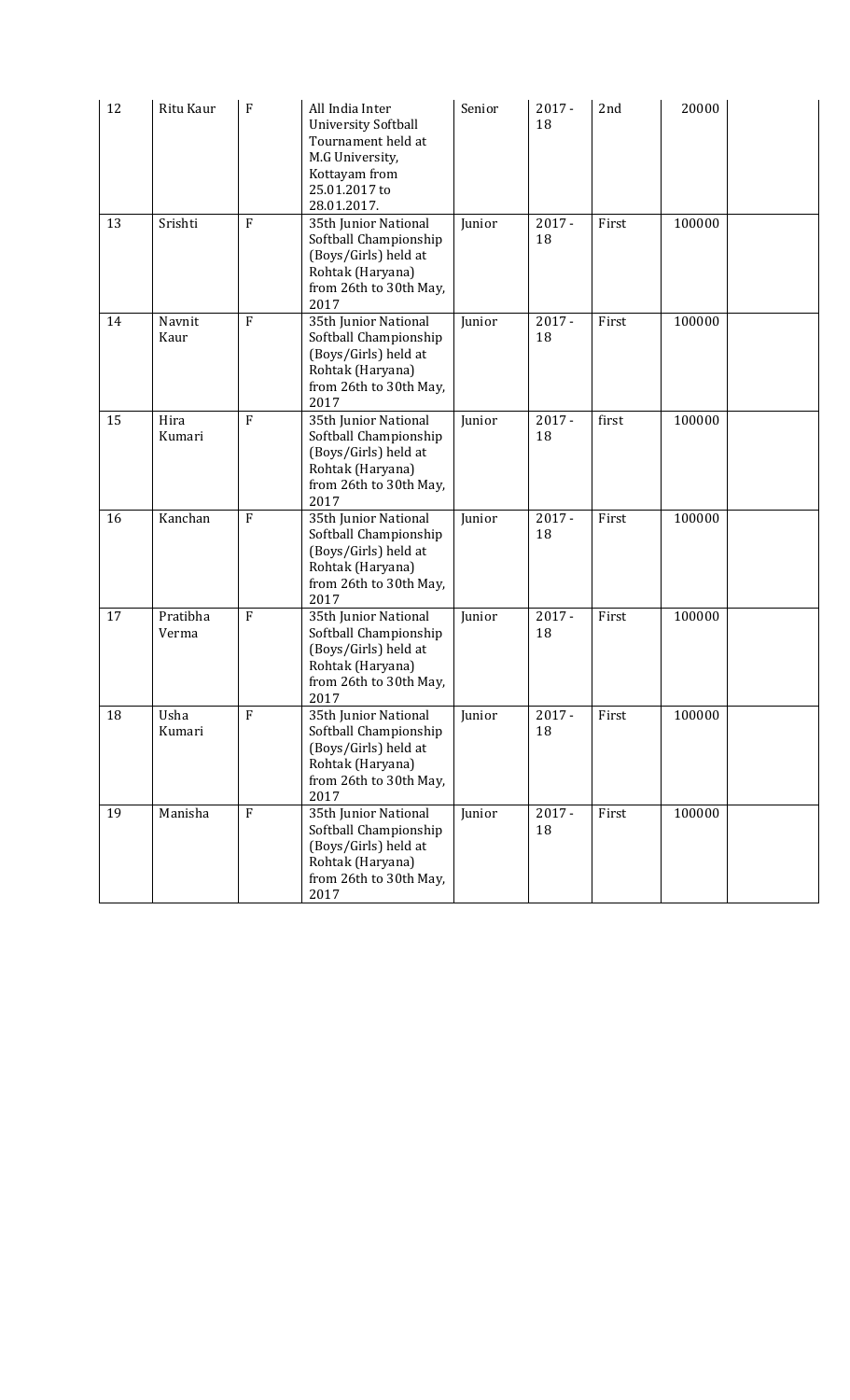| Form<br><b>Serial</b><br>No. | Applicant<br><b>Full Name</b><br>in English | Gender      | Event                                                                                                                     | Category | Year | <b>Position</b> | Amount       | <b>Remarks</b>                             |
|------------------------------|---------------------------------------------|-------------|---------------------------------------------------------------------------------------------------------------------------|----------|------|-----------------|--------------|--------------------------------------------|
| $\mathbf{1}$                 | Vinay                                       | $\mathbf M$ | All India Inter<br>University<br>Swimming<br>Tournament held at<br>Panjab University<br>from 26th to 30th<br>october 2017 | Senior   | 2017 | 1st             | 30000        |                                            |
| $\overline{2}$               | Chahat<br>Arora                             | $\rm F$     | All India Inter<br>University<br>Swimming<br>Tournament held at<br>Panjab University<br>from 26th to 30th<br>october 2017 | Senior   | 2017 | 1st             | $\mathbf{0}$ | Cash<br>Award<br>Claimed<br>from<br>Punjab |
| 3                            | Nikhil                                      | M           | All India Inter<br>University<br>Swimming<br>Tournament held at<br>Panjab University<br>from 26th to 30th<br>october 2017 | Senior   | 2017 | 2nd             | 20000        |                                            |
| $\overline{4}$               | Naveen<br>Kumar<br>Rathee                   | M           | All India Inter<br>University<br>Swimming<br>Tournament held at<br>Panjab University<br>from 26th to 30th<br>october 2017 | Senior   | 2017 | 2nd             | 20000        |                                            |
| 5                            | Tejinder<br>singh bains                     | M           | All India Inter<br>University<br>Swimming<br>Tournament held at<br>Panjab University<br>from 26th to 30th<br>october 2017 | Senior   | 2017 | 2nd             | 20000        |                                            |
| 6                            | Updesh<br>Kumar                             | M           | 18th National Para<br>Swimming<br>Championship held<br>at Udaipur Rajasthan<br>from 4th to 8th Nov<br>2017                | Senior   | 2017 | 3rd             | 50000        |                                            |
| $\overline{7}$               | karan Brar                                  | M           | All India Inter<br>University<br>Swimming<br>Tournament held at<br>Panjab University<br>from 26th to 30th<br>October 2017 | Senior   | 2017 | 3rd             | 14000        |                                            |

# **SWIMMING**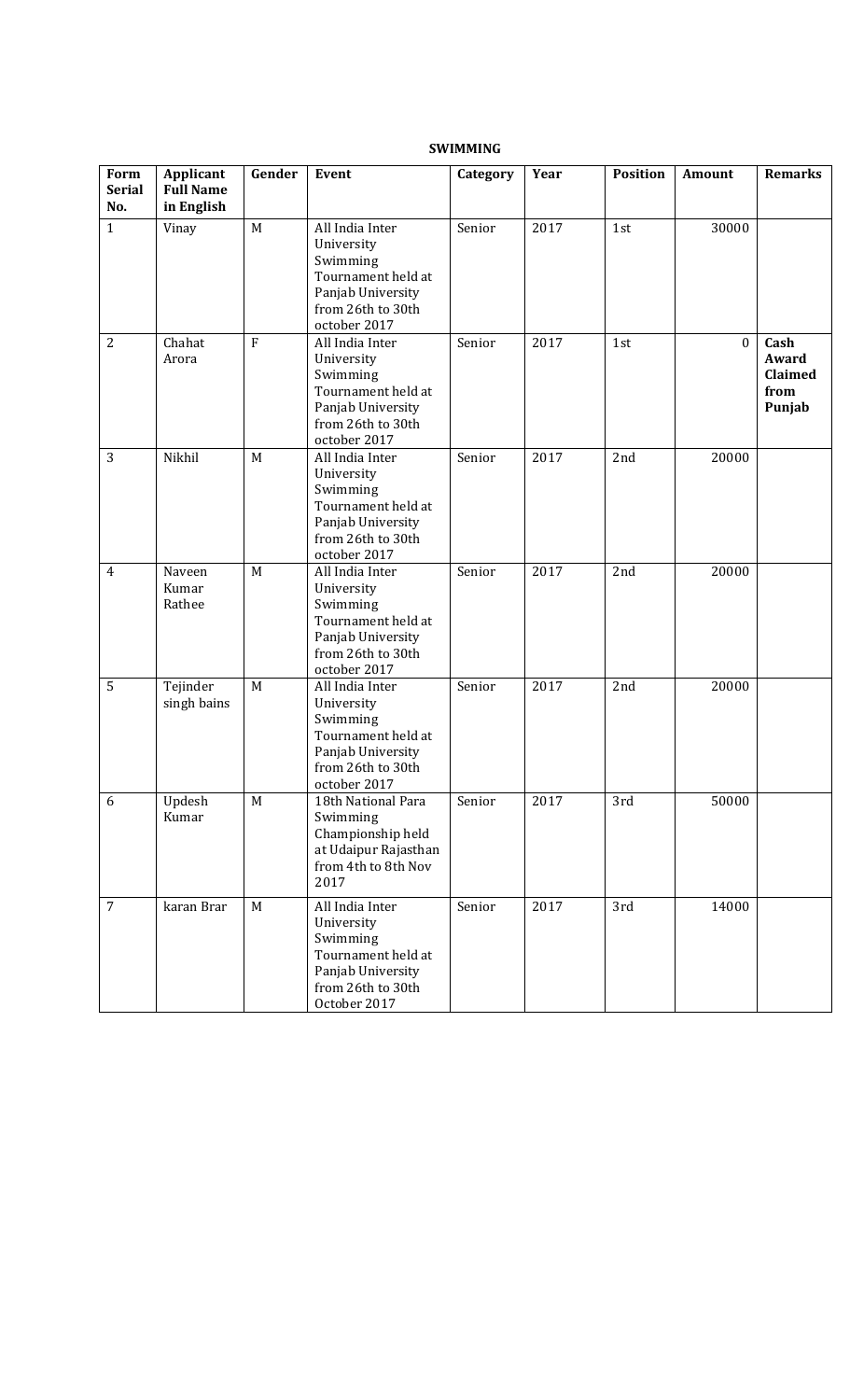# **TABLE TENNIS**

| Form<br><b>Serial</b><br>No. | Applicant<br>Full<br>Name in<br>English | Gender | Event                                                                                                     | Category | Year    | <b>Position</b> | <b>Amount</b> | <b>Remarks</b> |
|------------------------------|-----------------------------------------|--------|-----------------------------------------------------------------------------------------------------------|----------|---------|-----------------|---------------|----------------|
| $\mathbf{1}$                 | Poonam                                  | F      | National Paralympic<br>Table Tennis Delhi<br>Championship held<br>at Delhi from 10th to<br>15th July 2017 | Senior   | 2017-18 | 1st             | 200000        |                |
| 2                            | Mukesh<br>kumar                         | M      | National Paralympic<br>Table Tennis Delhi<br>Championship held<br>at Delhi from 10th to<br>15th July 2017 | Senior   | 2017-18 | 1st             | 200000        |                |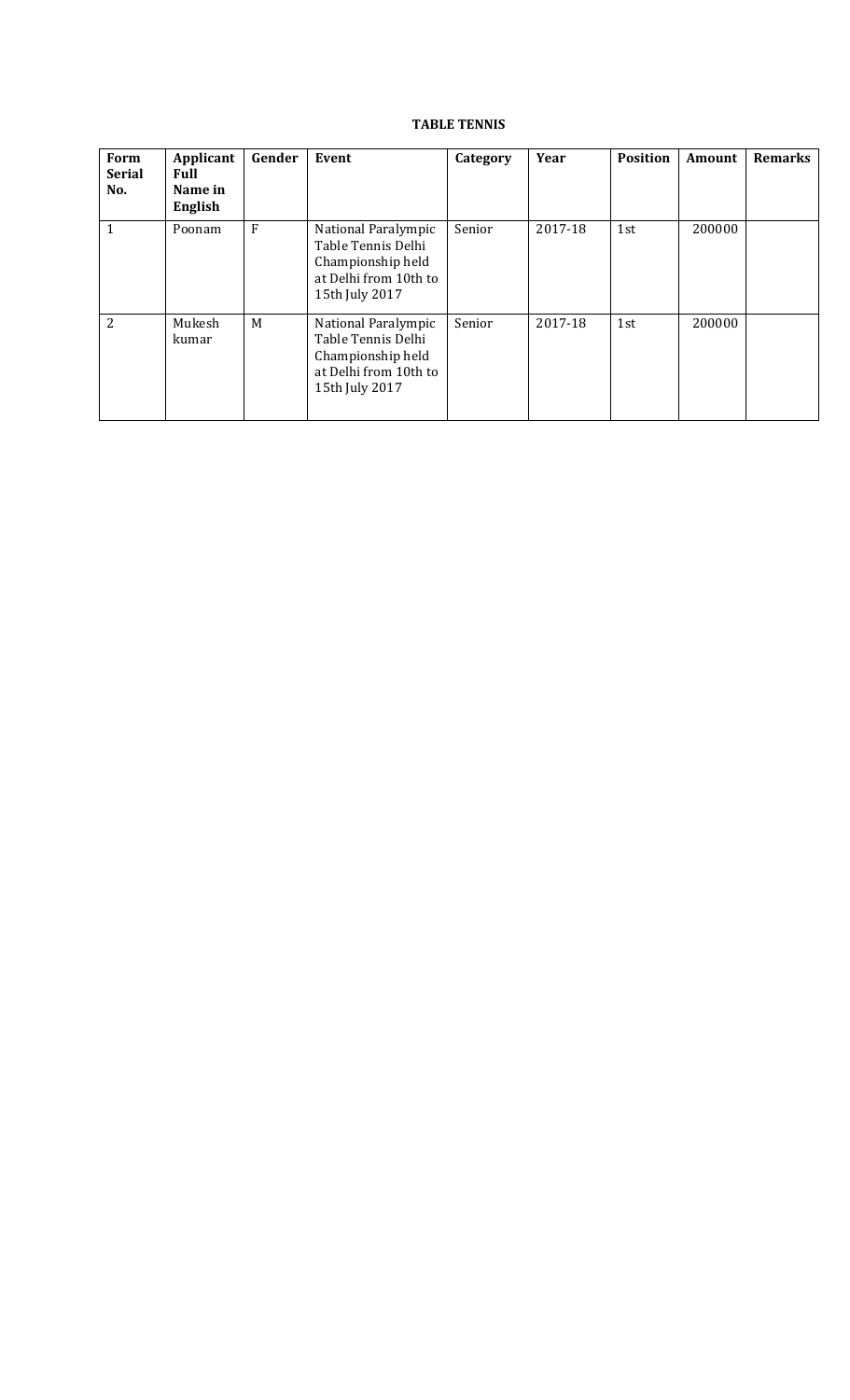# **TAEKWANDO**

| Form<br><b>Serial</b> | Applicant<br><b>Full Name</b> | Gender         | Event                                                                                                                                                                      | Category      | Year        | <b>Position</b> | Amount | <b>Remarks</b> |
|-----------------------|-------------------------------|----------------|----------------------------------------------------------------------------------------------------------------------------------------------------------------------------|---------------|-------------|-----------------|--------|----------------|
| No.                   | in English                    |                |                                                                                                                                                                            |               |             |                 |        |                |
| $\mathbf{1}$          | Ravi<br>Gharti                | M              | 34th Nationall Sub junior<br>taekwando championship<br>held at Rajaram Bhiku<br>Pathare Stadium Pune<br>maharashtra from 22nd<br>to 25th March 2018                        | Sub<br>junior | 2017-<br>18 | 1st             | 50000  |                |
| 2                     | Diksha<br>Goswami             | F              | 63rd national school<br>games Girls U19 held at<br>Kunnur kerela from<br>22.01.2017 to 25.01.2018                                                                          | senior        | 2017-<br>18 | 1st             | 30000  |                |
| 3                     | Ansh<br>dubey                 | M              | 34th Nationall Sub junior<br>taekwando championship<br>held at Rajaram Bhiku<br>Pathare Stadium Pune<br>maharashtra from 22nd<br>to 25th March 2018                        | sub<br>junior | 2017-<br>18 | 1st             | 50000  |                |
| $\overline{4}$        | sandeep<br>kundu              | M              | 36 National senior<br>Taekwando & 9th<br>National Senior<br>taekwando Championship<br>held at university of<br>jammu Jammu Kashmir<br>from 23rd to 26th Nov<br>2017        | senior        | 2017-<br>18 | 1st             | 200000 |                |
| 5                     | Isha<br>Panchal               | $\overline{F}$ | 63rd national school<br>games Girls U14 held at<br>Nalgonda Telangana from<br>21.12.2017 to 25.12.2017                                                                     | Sub<br>Junior | 2017-<br>18 | 2nd             | 5000   |                |
| 6                     | Tanisha                       | $\mathbf{F}$   | 34th Nationall Sub junior<br>taekwando championship<br>held at Rajaram Bhiku<br>Pathare Stadium Pune<br>maharashtra from 22nd<br>to 25th March 2018                        | sub<br>junior | 2017-<br>18 | 2nd             | 25000  |                |
| $\overline{7}$        | Shilpa                        | $\mathbf{F}$   | 34th Nationall Sub junior<br>taekwando championship<br>held at Rajaram Bhiku<br>Pathare Stadium Pune<br>maharashtra from 22nd<br>to 25th March 2018                        | sub<br>junior | 2017-<br>18 | 2nd             | 25000  |                |
| $\, 8$                | Gunjan<br>Gaba                | M              | 63rd national school<br>games U19 held at<br>Kunnur Kerela from<br>22.01.2018 to 25.01.2018                                                                                | senior        | 2017-<br>18 | 2nd             | 20000  |                |
| 9                     | Tirath Raj                    | M              | 36 National senior<br>Taekwando & 9th<br><b>National Senior</b><br>taekwando Championship<br>held at university of<br>jammu Jammu Kashmir<br>from 23rd to 26th Nov<br>2017 | senior        | 2017-<br>18 | 3rd             | 50000  |                |
| 10                    | Sangeeta                      | $\rm F$        | 36 National senior<br>Taekwando & 9th<br>National Senior<br>taekwando Championship<br>held at university of<br>jammu Jammu Kashmir<br>from 23rd to 26th Nov<br>2017        | senior        | 2017-<br>18 | 3rd             | 50000  |                |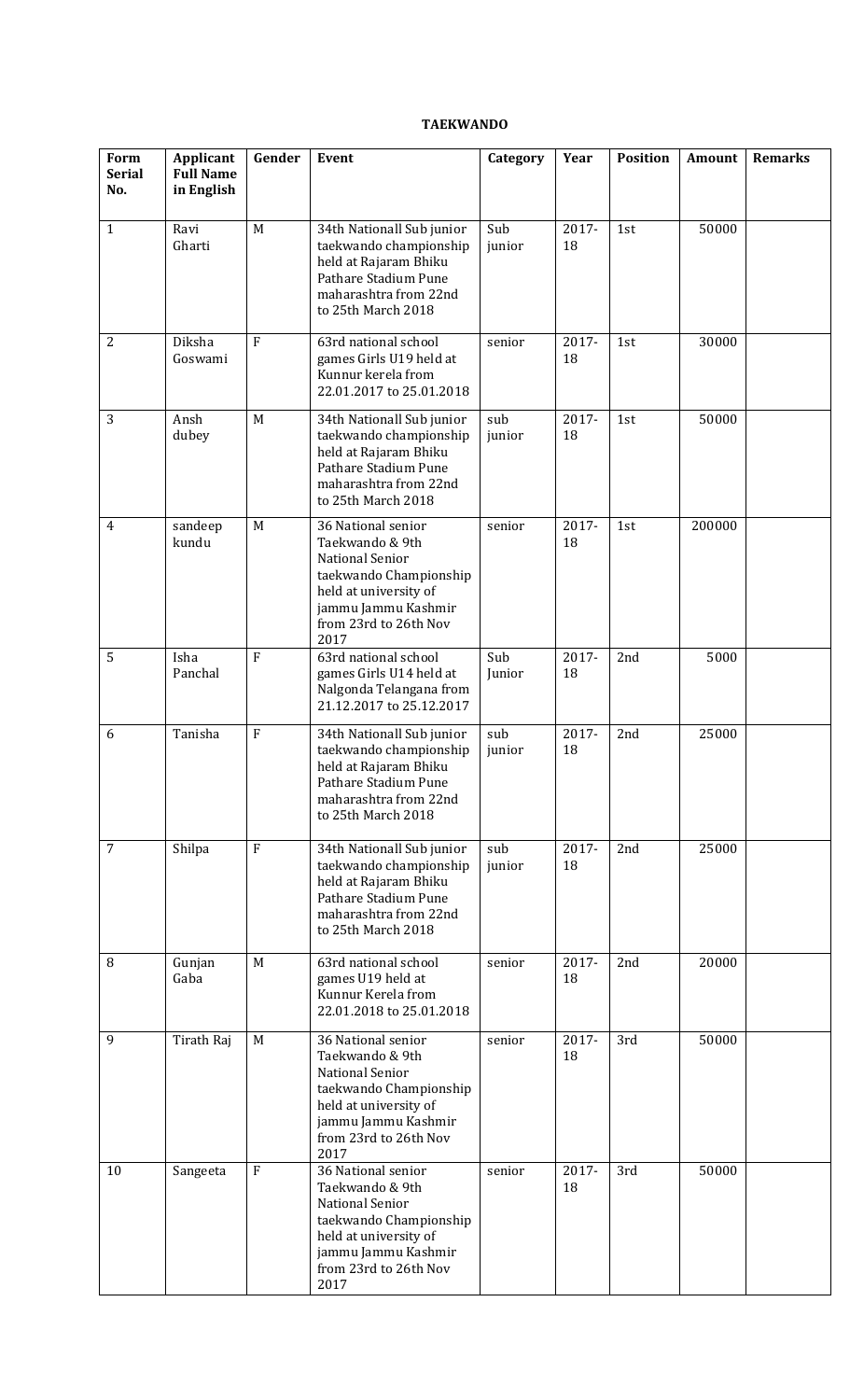| 11 | Gaurav             | M              | 36 National senior<br>Taekwando & 9th<br>National Senior<br>taekwando Championship<br>held at university of<br>jammu Jammu Kashmir<br>from 23rd to 26th Nov<br>2017 | senior        | 2017-<br>18 | 3rd | 50000        |                                                                   |
|----|--------------------|----------------|---------------------------------------------------------------------------------------------------------------------------------------------------------------------|---------------|-------------|-----|--------------|-------------------------------------------------------------------|
| 12 | Sonia<br>Battan    | $\mathbf{F}$   | 36 National senior<br>Taekwando & 9th<br>National Senior<br>taekwando Championship<br>held at university of<br>jammu Jammu Kashmir<br>from 23rd to 26th Nov<br>2017 | senior        | 2017-<br>18 | 3rd | 50000        |                                                                   |
| 13 | Shagun             | ${\bf F}$      | All India inter University<br>taekwando tournament<br>(women) held at Guru<br>Nanak Dev University<br>Amritser from 20.02.2018<br>to 22.02.2018                     | senior        | 2017-<br>18 | 3rd | 14000        |                                                                   |
| 14 | Jass<br>Pandori    | $\rm F$        | 63rd national school<br>games Girls U19 held at<br>Kunnur kerela from<br>22.01.2017 to 25.01.2018                                                                   | senior        | 2017-<br>18 | 3rd | 14000        |                                                                   |
| 15 | Jasleen<br>Kaur    | $\overline{F}$ | All India inter University<br>taekwando tournament<br>(women) held at Guru<br>Nanak Dev University<br>Amritser from 20.02.2018<br>to 22.02.2018                     | senior        | 2017-<br>18 | 3rd | 14000        |                                                                   |
| 16 | Sehajpreet<br>Kaur | $\mathbf F$    | 34th Nationall Sub junior<br>taekwando championship<br>held at Rajaram Bhiku<br>Pathare Stadium Pune<br>maharashtra from 22nd<br>to 25th March 2018                 | sub<br>junior | 2017-<br>18 | 3RD | 12500        |                                                                   |
| 17 | Nandini            | $\mathbf{F}$   | 3rd National Cadet<br>Taekwando<br>Championship held at St<br>Andrew Sr Sec School<br>karamyogi Enclave Agra<br>Uttar Pradesh from 4th to<br>6th Aug 2017           | sub<br>junior | 2017-<br>18 | 3rd | $\mathbf{0}$ | <b>Not</b><br>eligible<br>due to<br>cadet<br>category             |
| 18 | Sujata             | $\mathbf{F}$   | 36 National senior<br>Taekwando & 9th<br>National Senior<br>taekwando Championship<br>held at university of<br>jammu Jammu Kashmir<br>from 23rd to 26th Nov<br>2017 | Senior        | 2017-<br>18 | 3rd | 50000        |                                                                   |
| 19 | Amit<br>kumar      | M              | All India inter University<br>taekwando tournament<br>(men) held at Guru Nanak<br>Dev University Amritser<br>from 20.02.2018 to<br>22.02.2018                       | senior        | 2017-<br>18 | 3rd | 14000        |                                                                   |
| 20 | Aayushi<br>Sharma  | ${\bf F}$      | 3rd National Cadet<br>Taekwando<br>Championship held at St<br>Andrew Sr Sec School<br>karamyogi Enclave Agra<br>Uttar Pradesh from 4th to<br>6th Aug 2017           | Senior        | 2017-<br>18 | 3rd |              | Cadet<br>category<br>not<br>covered<br>under the<br><b>Policy</b> |
| 21 | Dipanshu           | M              | 63rd national school<br>games U17 held at Delhi<br>from 04.12.2017 to<br>07.12.2017                                                                                 | Junior        | 2017-<br>18 | 3rd | 7000         |                                                                   |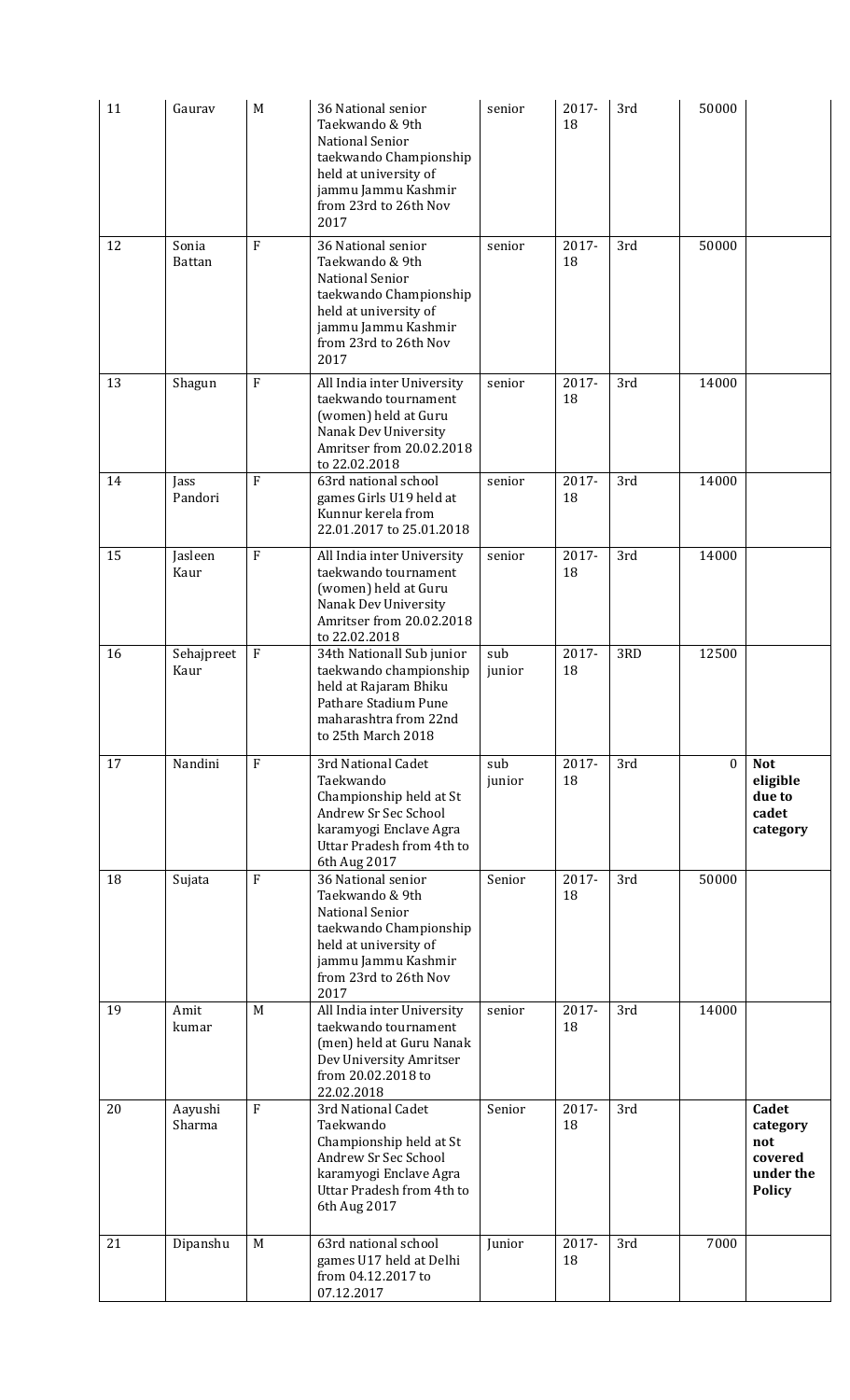| 22 | <b>Barinder</b><br>Singh<br>Kharbanda | M | 36 National senior<br>Taekwando & 9th<br>National Senior<br>taekwando Championship<br>held at university of<br>jammu Jammu Kashmir<br>from 23rd to 26th Nov<br>2017 | senior | 2017-<br>18 | 3rd | 50000 |  |
|----|---------------------------------------|---|---------------------------------------------------------------------------------------------------------------------------------------------------------------------|--------|-------------|-----|-------|--|
| 23 | Rupinder<br>Kaur                      | F | 36 National senior<br>Taekwando & 9th<br>National Senior<br>taekwando Championship<br>held at university of<br>jammu Jammu Kashmir<br>from 23rd to 26th Nov<br>2017 | senior | 2017-<br>18 | 3rd | 50000 |  |
| 24 | Sarabjeet<br>Singh                    | M | 36 National senior<br>Taekwando & 9th<br>National Senior<br>taekwando Championship<br>held at university of<br>jammu Jammu Kashmir<br>from 23rd to 26th Nov<br>2017 | senior | 2017-<br>18 | 3rd | 50000 |  |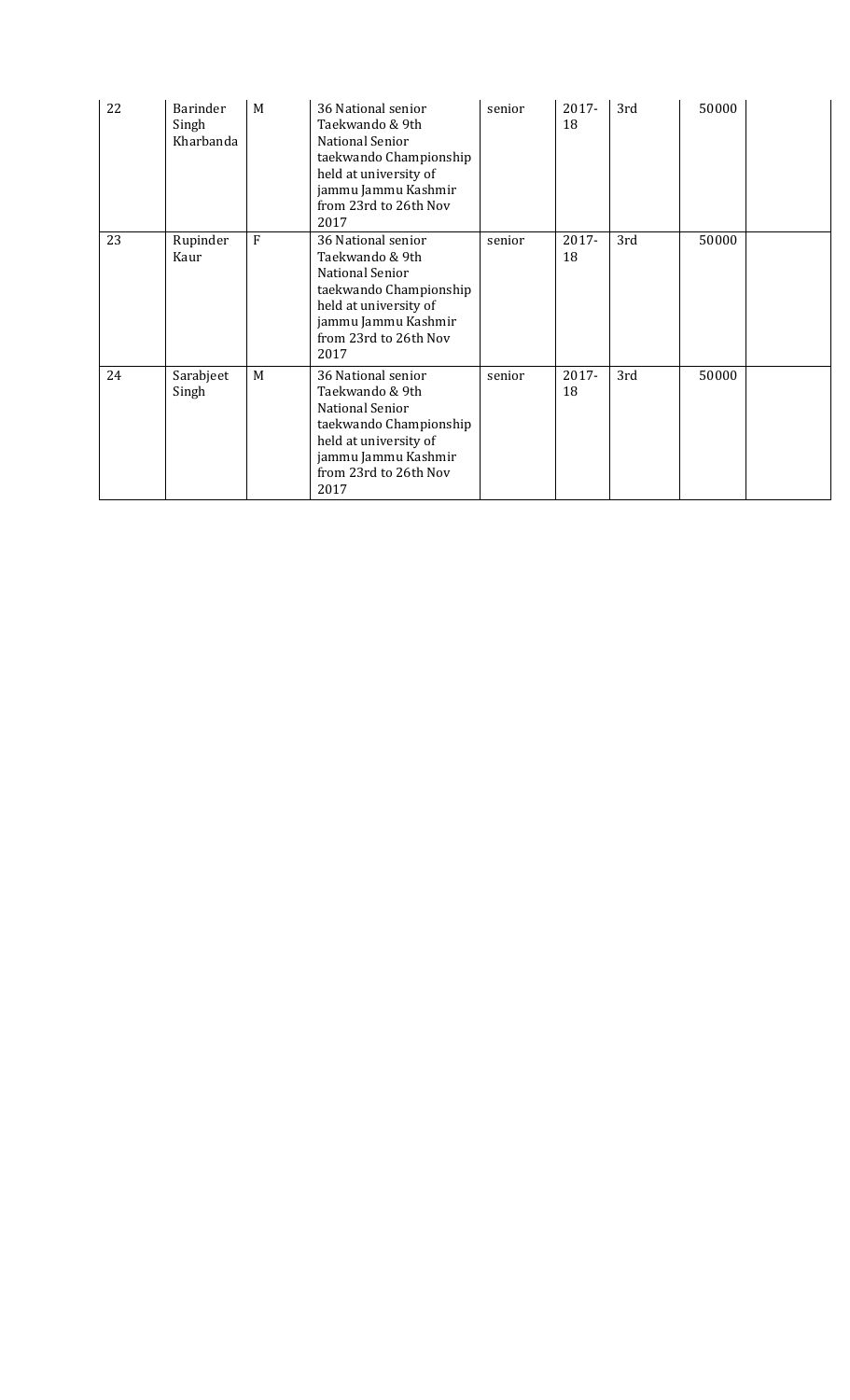## **TENNIS**

| Form<br><b>Serial</b><br>No. | Applicant<br><b>Full Name</b><br>in English | Gender | Event                                                                                                                     | Category      | Year           | <b>Position</b> | Amount   | <b>Remarks</b>                                                                   |
|------------------------------|---------------------------------------------|--------|---------------------------------------------------------------------------------------------------------------------------|---------------|----------------|-----------------|----------|----------------------------------------------------------------------------------|
| $\mathbf{1}$                 | Gayatri<br>Kumaraiah                        | F      | Panjab University Inter<br><b>College Sports</b><br>Competition held at<br>Pajnab University from<br>14.11.17 to 15.11.17 | Senior        | $2017 -$<br>18 | 2nd             | $\Omega$ | Not eligible<br><b>as</b><br>participated<br>in the state<br>level<br>tournament |
| $\overline{2}$               | Aarav<br>Joshi                              | M      | 63rd National School<br>Games held at Hyderabad<br>Telangana from 13th to<br>16th Jan 2018                                | Sub<br>Junior | 2017           | 3rd             | 3500     |                                                                                  |
| 3                            | Aryan<br>Thakur                             | M      | 63rd National School<br>Games held at Hyderabad<br>Telangana from 13th to<br>16th Jan 2018                                | Sub<br>Junior | 2017           | 3rd             | 3500     |                                                                                  |
| $\overline{4}$               | Aditya<br>Chauhan                           | M      | 63rd National School<br>Games held at Hyderabad<br>Telangana from 13th to<br>16th Jan 2018                                | Sub<br>Junior | 2017           | 3rd             | 3500     |                                                                                  |
| 5                            | Jivaj<br>chawla                             | M      | 63rd National School<br>Games held at Hyderabad<br>Telangana from 13th to<br>16th Jan 2018                                | Sub<br>Junior | 2017           | 3rd             | 3500     |                                                                                  |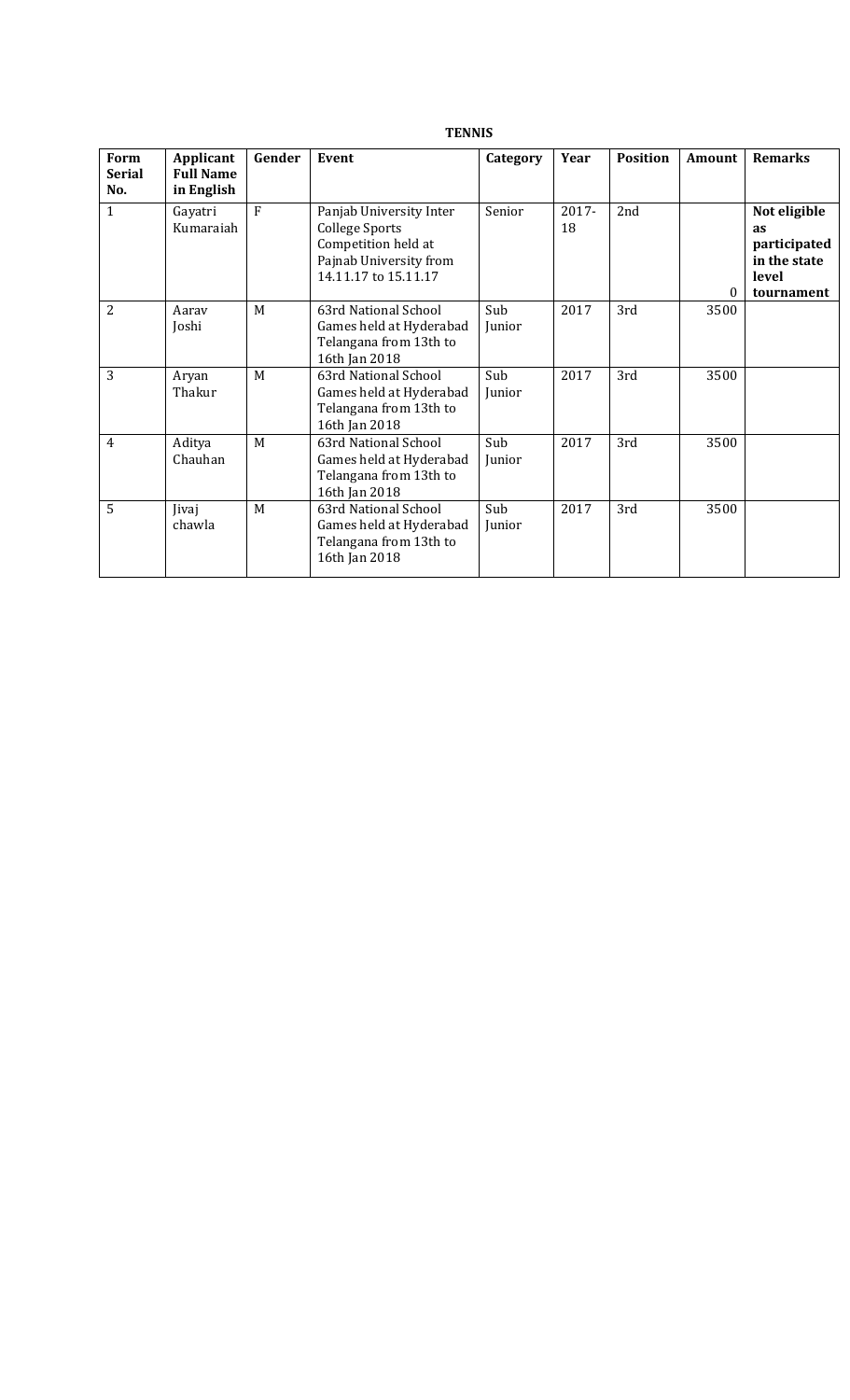|                              |                                         |        |                                                                                                                           | Waterpolo |      |                 |          |                                                            |
|------------------------------|-----------------------------------------|--------|---------------------------------------------------------------------------------------------------------------------------|-----------|------|-----------------|----------|------------------------------------------------------------|
| Form<br><b>Serial</b><br>No. | Applicant<br>Full<br>Name in<br>English | Gender | Event                                                                                                                     | Category  | Year | <b>Position</b> | Amount   | <b>Remarks</b>                                             |
| $\mathbf{1}$                 | Karan<br>brar                           | M      | All India Inter<br>University<br>Swimming<br>Tournament held at<br>Panjab University<br>from 26th to 30th<br>october 2017 | Senior    | 2017 | 1st             | $\theta$ | Not Eligible as<br>the game not<br>covered under<br>policy |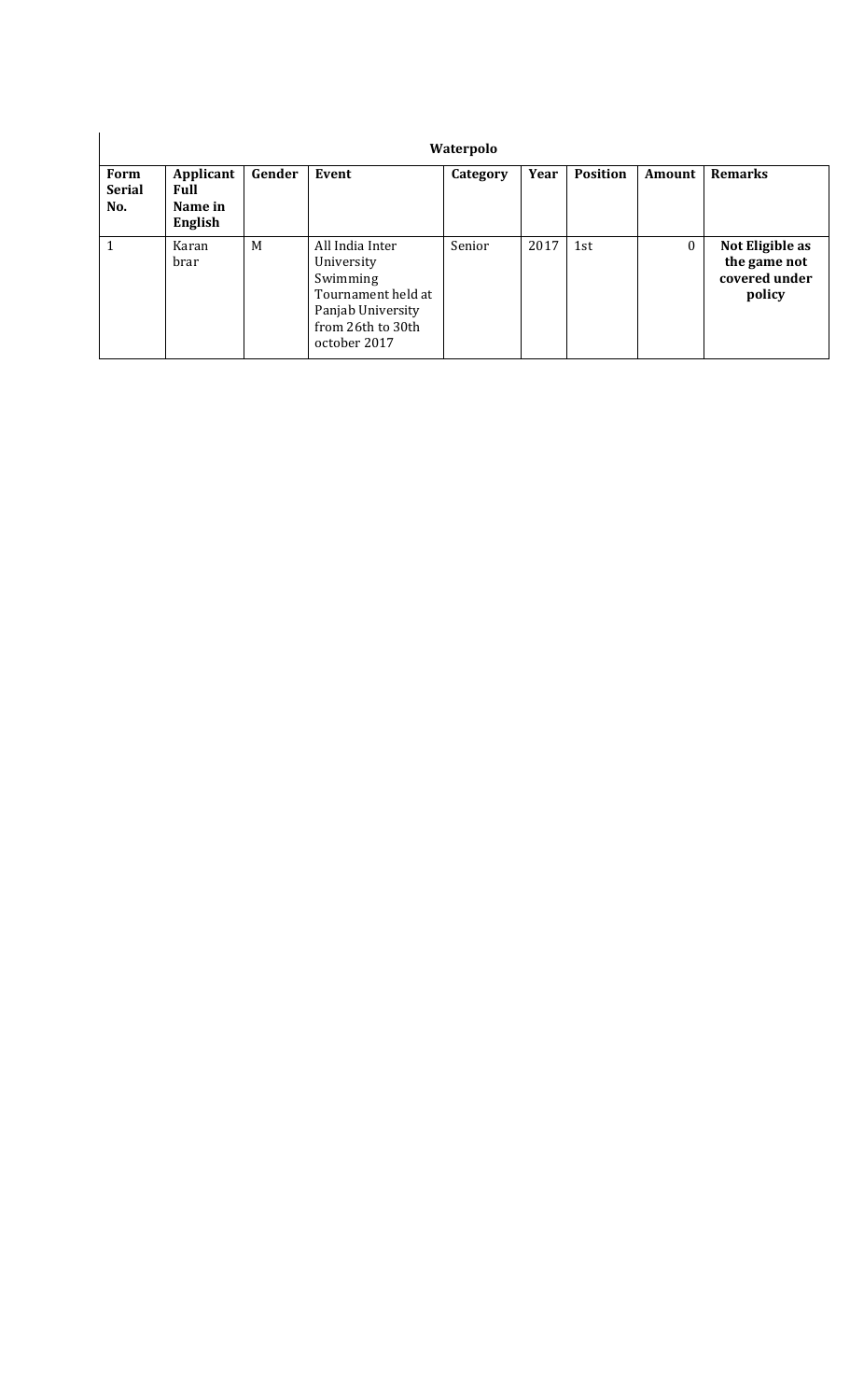# **WEIGHTLIFTING**

| Form<br><b>Serial</b><br>No. | <b>Applicant</b><br><b>Full</b><br>Name in<br><b>English</b> | Gender       | Event                                                                                                                                              | Category | Year        | <b>Position</b> | <b>Amount</b> | <b>Remarks</b>                          |
|------------------------------|--------------------------------------------------------------|--------------|----------------------------------------------------------------------------------------------------------------------------------------------------|----------|-------------|-----------------|---------------|-----------------------------------------|
| $\mathbf{1}$                 | Lovepreet<br>Singh                                           | M            | 54th Men Inter State<br>Senior national<br>weightlifting<br>Championship held at<br>Moodbidri Mangaluru<br>Karnataka from 21st to<br>25th jan 2018 | Senior   | 2017        | 1st             | 100000        |                                         |
| $\overline{2}$               | Sahil<br>Sharma                                              | M            | 54th Men Inter State<br>Senior national<br>weightlifting<br>Championship held at<br>Moodbidri Mangaluru<br>Karnataka from 21st to<br>25th jan 2018 | Senior   | 2017        | 2nd             | 100000        |                                         |
| 3                            | Mehak<br>Sharma                                              | $\mathbf{F}$ | All India Inter<br>University<br>Weightlifting<br>Tournament held at<br>Panjab University from<br>20th to 23rd Dec 2017                            | Senior   | 2017        | 3rd             | $\bf{0}$      | Not eligible<br>as belongs<br>to Punjab |
| $\overline{4}$               | Gourav                                                       | M            | 54th Men Inter State<br>Senior national<br>weightlifting<br>Championship held at<br>Moodbidri Mangaluru<br>Karnataka from 21st to<br>25th jan 2018 | Senior   | 2017-<br>18 | 3rd             | 50000         |                                         |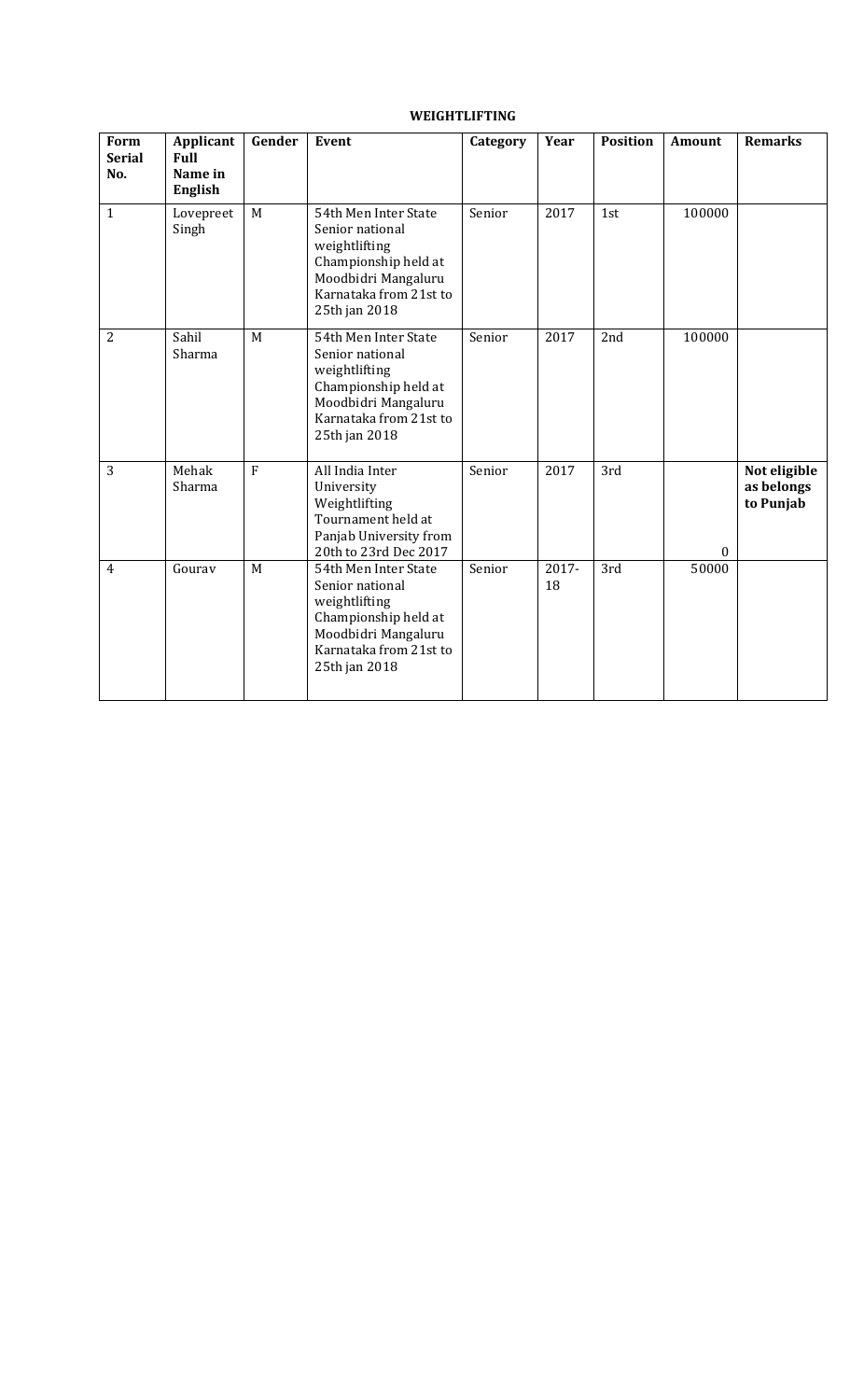## **WRESTLING**

| Form<br><b>Serial</b><br>No. | Applicant<br><b>Full</b><br>Name in<br><b>English</b> | Gender         | <b>Event</b>                                                                                                                                                   | Category | Year        | <b>Position</b> | Amount       | <b>Remarks</b>                                                                                                       |
|------------------------------|-------------------------------------------------------|----------------|----------------------------------------------------------------------------------------------------------------------------------------------------------------|----------|-------------|-----------------|--------------|----------------------------------------------------------------------------------------------------------------------|
| $\mathbf{1}$                 | Anju                                                  | $\overline{F}$ | 37th Boys Free style,<br>Greeco Roman style &<br>20th Women Junior<br>National Wrestling<br>Championship held at<br>jaipur Rajasthan from<br>22nd to 25th 2018 | Junior   | 2018        | 2nd             | $\mathbf{0}$ | <b>Self</b><br>undertaking<br>not<br>submitted                                                                       |
| $\overline{2}$               | Naveet                                                | M              | 37th Boys Free style,<br>Greeco Roman style &<br>20th Women Junior<br>National Wrestling<br>Championship held at<br>jaipur Rajasthan from<br>22nd to 25th 2018 | Junior   | 2018        | 2nd             | 50000        |                                                                                                                      |
| 3                            | Sharvan                                               | M              | 62nd Senior men free<br>style Greeco Roman<br><b>Style National Wrestling</b><br>Championship held at<br>Indore Madhya Pradesh<br>from 15th to 18th 2017       | Senior   | 2018        | 2nd             | 100000       |                                                                                                                      |
| $\overline{4}$               | Yogesh                                                | M              | 37th Boys Free style,<br>Greeco Roman style &<br>20th Women Junior<br>National Wrestling<br>Championship held at<br>jaipur Rajasthan from<br>22nd to 25th 2018 | Junior   | 2018        | 3rd             | $\mathbf{0}$ | <b>The</b><br>certificate<br>issued by<br>the<br>federation<br>is not<br>correct,<br>hence cash<br>award<br>rejected |
| 5                            | Anshu                                                 | M              | 37th Boys Free Style,<br>Greeco Roman style Sub<br>Junior National<br>Wrestling Championship<br>held at Pune Mahashtra<br>from 12th to 15th 2018               | Junior   | 2018        | 3rd             | 12500        |                                                                                                                      |
| 6                            | Vishu Mor                                             | M              | 37th Boys Free Style,<br>Greeco Roman style Sub<br>Junior National<br>Wrestling Championship<br>held at Pune Mahashtra<br>from 12th to 15th 2018               | Junior   | 2018        | 3rd             | 12500        |                                                                                                                      |
| $\overline{7}$               | Raj kumar                                             | M              | 37th Boys Free style,<br>Greeco Roman style &<br>20th Women Junior<br>National Wrestling<br>Championship held at<br>jaipur Rajasthan from<br>22nd to 25th 2018 | Junior   | 2018        | 3rd             | 50000        |                                                                                                                      |
| 8                            | Deepak<br>Dhaliwal                                    | M              | 63rd National School<br><b>Games Wrestling Free</b><br>Style Boys U17 held at<br>Dhule Maharashtra from<br>22th to 24th Nov 2017                               | Junior   | 2017-<br>18 | 3rd             | 7000         |                                                                                                                      |